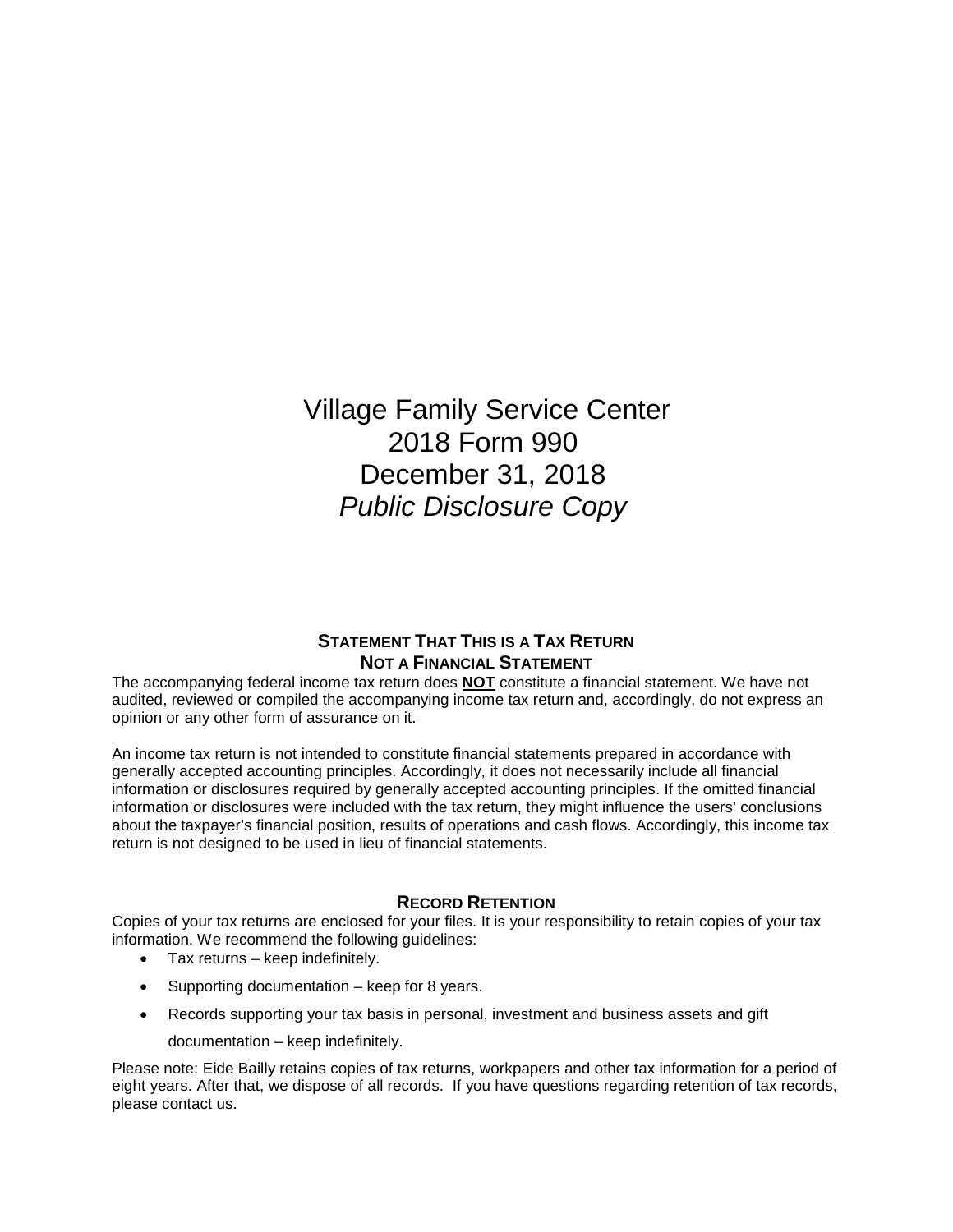| -orm<br>ı |  |
|-----------|--|

## \*\* PUBLIC DISCLOSURE COPY \*\*

**Under section 501(c), 527, or 4947(a)(1) of the Internal Revenue Code (except private foundations) Return of Organization Exempt From Income Tax**<br>r section 501(c), 527, or 4947(a)(1) of the Internal Revenue Code (except private foundations)<br>**2018** 

OMB No. 1545-0047

| Department of the Treasury      |  |
|---------------------------------|--|
| <b>Internal Revenue Service</b> |  |

**b** Do not enter social security numbers on this form as it may be made public.<br> **Go to www.irs.gov/Form990 for instructions and the latest information. This impection | Go to www.irs.gov/Form990 for instructions and the latest information. Inspection A For the 2018 calendar year, or tax year beginning and ending**

|                                    | <b>B</b> Check if applicable: | <b>C</b> Name of organization                                                                                                                          |                         | D Employer identification number                    |                                                                            |
|------------------------------------|-------------------------------|--------------------------------------------------------------------------------------------------------------------------------------------------------|-------------------------|-----------------------------------------------------|----------------------------------------------------------------------------|
|                                    | Address<br>change             | Village Family Service Center                                                                                                                          |                         |                                                     |                                                                            |
|                                    | Name<br>change                | The Village Family Service Cente<br>Doing business as                                                                                                  |                         |                                                     | 45-0226423                                                                 |
|                                    | Initial<br> return            | Number and street (or P.O. box if mail is not delivered to street address)                                                                             | E Telephone number      |                                                     |                                                                            |
|                                    | Final<br> return/             | P.O. Box 9859                                                                                                                                          | Room/suite              |                                                     | $701 - 451 - 4900$                                                         |
|                                    | termin-<br>ated               | City or town, state or province, country, and ZIP or foreign postal code                                                                               |                         | G Gross receipts \$                                 | 13,579,322.                                                                |
|                                    | Amended<br>return             | 58106-9859<br>Fargo, ND                                                                                                                                |                         | $H(a)$ is this a group return                       |                                                                            |
|                                    | Applica-<br>Ition             | F Name and address of principal officer: Jeff Pederson                                                                                                 |                         | for subordinates?                                   | $\mathsf{\rfloor\mathsf{Yes}} \ \mathsf{\rfloor X} \ \mathsf{\mathsf{No}}$ |
|                                    | pending                       | same as C above                                                                                                                                        |                         | $H(b)$ Are all subordinates included? $\Box$ Yes    | ∣No                                                                        |
|                                    |                               | Tax-exempt status: $X \overline{3}$ 501(c)(3)<br>$501(c)$ (<br>$4947(a)(1)$ or<br>$\sqrt{\frac{1}{1}}$ (insert no.)                                    | 527                     |                                                     | If "No," attach a list. (see instructions)                                 |
|                                    |                               | J Website: > www.thevillagefamily.org                                                                                                                  |                         | $H(c)$ Group exemption number $\blacktriangleright$ |                                                                            |
|                                    |                               | K Form of organization: $X$ Corporation<br>Trust<br>Association<br>Other $\blacktriangleright$                                                         |                         |                                                     | <b>L</b> Year of formation: $1891$ <b>M</b> State of legal domicile: ND    |
|                                    | Part II                       | <b>Summary</b>                                                                                                                                         |                         |                                                     |                                                                            |
|                                    | 1                             | Briefly describe the organization's mission or most significant activities: The mission of the Village                                                 |                         |                                                     |                                                                            |
| <b>Activities &amp; Governance</b> |                               | Family Service Center is to improve the quality of life through                                                                                        |                         |                                                     |                                                                            |
|                                    | 2                             | Check this box $\blacktriangleright$ $\Box$ if the organization discontinued its operations or disposed of more than 25% of its net assets.            |                         |                                                     |                                                                            |
|                                    | 3                             | Number of voting members of the governing body (Part VI, line 1a)                                                                                      |                         | 3                                                   | 11                                                                         |
|                                    | 4                             |                                                                                                                                                        | $\overline{\mathbf{4}}$ | $\overline{11}$                                     |                                                                            |
|                                    | 5                             |                                                                                                                                                        |                         | $\overline{5}$                                      | 258                                                                        |
|                                    |                               |                                                                                                                                                        |                         | 6                                                   | 362                                                                        |
|                                    |                               |                                                                                                                                                        |                         | 7a                                                  | Ο.                                                                         |
|                                    |                               |                                                                                                                                                        |                         | 7b                                                  | 5,154.                                                                     |
|                                    |                               |                                                                                                                                                        |                         | <b>Prior Year</b><br>3,667,887.                     | <b>Current Year</b><br>1,489,282.                                          |
|                                    | 8                             | Contributions and grants (Part VIII, line 1h)                                                                                                          |                         | 10,812,702.                                         | 11,450,909.                                                                |
| Revenue                            | 9                             | Program service revenue (Part VIII, line 2g)                                                                                                           |                         | 1,098,176.                                          | 289,059.                                                                   |
|                                    | 10                            |                                                                                                                                                        |                         | 151, 136.                                           | 188,958.                                                                   |
|                                    | 11                            | Other revenue (Part VIII, column (A), lines 5, 6d, 8c, 9c, 10c, and 11e)                                                                               |                         | 15,729,901.                                         | 13,418,208.                                                                |
|                                    | 12<br>13                      | Total revenue - add lines 8 through 11 (must equal Part VIII, column (A), line 12)<br>Grants and similar amounts paid (Part IX, column (A), lines 1-3) |                         | 1,078,133.                                          | 0.                                                                         |
|                                    | 14                            | Benefits paid to or for members (Part IX, column (A), line 4)                                                                                          |                         | 0.                                                  | Ο.                                                                         |
|                                    | 15                            | Salaries, other compensation, employee benefits (Part IX, column (A), lines 5-10)                                                                      |                         | 10,651,209.                                         | 10,283,922.                                                                |
| Expenses                           |                               | 16a Professional fundraising fees (Part IX, column (A), line 11e)                                                                                      |                         |                                                     |                                                                            |
|                                    |                               | 377,714.<br><b>b</b> Total fundraising expenses (Part IX, column (D), line 25)<br>▶                                                                    |                         |                                                     |                                                                            |
|                                    |                               |                                                                                                                                                        |                         | 3, 177, 668.                                        | 3,025,624.                                                                 |
|                                    | 18                            | Total expenses. Add lines 13-17 (must equal Part IX, column (A), line 25)                                                                              |                         | 14,907,010.                                         | 13,309,546.                                                                |
|                                    | 19                            |                                                                                                                                                        |                         | 822,891.                                            | 108,662.                                                                   |
|                                    |                               |                                                                                                                                                        |                         | <b>Beginning of Current Year</b>                    | <b>End of Year</b>                                                         |
| Net Assets or<br>Fund Balances     | 20                            | Total assets (Part X, line 16)                                                                                                                         |                         | 12,096,544.                                         | 11, 165, 431.                                                              |
|                                    |                               | 21 Total liabilities (Part X, line 26)                                                                                                                 |                         | 3,670,529.                                          | 3,404,085.                                                                 |
|                                    |                               |                                                                                                                                                        |                         | 8,426,015.                                          | 7,761,346.                                                                 |
|                                    |                               | Dart II   Cianaturo Blook                                                                                                                              |                         |                                                     |                                                                            |

**Part II Signature Block**

Under penalties of perjury, I declare that I have examined this return, including accompanying schedules and statements, and to the best of my knowledge and belief, it is true, correct, and complete. Declaration of preparer (other than officer) is based on all information of which preparer has any knowledge.

| Sign<br>Here    | Signature of officer<br>Jeff Pederson, President/CEO<br>Type or print name and title |                                           | Date                                                            |
|-----------------|--------------------------------------------------------------------------------------|-------------------------------------------|-----------------------------------------------------------------|
| Paid            | Print/Type preparer's name<br>Lisa Chaffee, CPA                                      | Preparer's signature<br>Lisa Chaffee, CPA | PTIN.<br>Date<br>Check<br>P00193453<br>$11/12/19$ self-employed |
| Preparer        | EIDE BAILLY LLP<br>Firm's name<br>$\overline{\phantom{a}}$                           |                                           | $45 - 0250958$<br>Firm's EIN                                    |
| Use Only        | Firm's address 1310 17TH AVE S PO BOX 2545                                           |                                           |                                                                 |
|                 | FARGO, ND 58108-2545                                                                 |                                           | Phone no. $701 - 239 - 8500$                                    |
|                 | May the IRS discuss this return with the preparer shown above? (see instructions)    |                                           | X.<br>Yes<br>No                                                 |
| 832001 12-31-18 | LHA For Paperwork Reduction Act Notice, see the separate instructions.               |                                           | Form 990 (2018)                                                 |

See Schedule O for Organization Mission Statement Continuation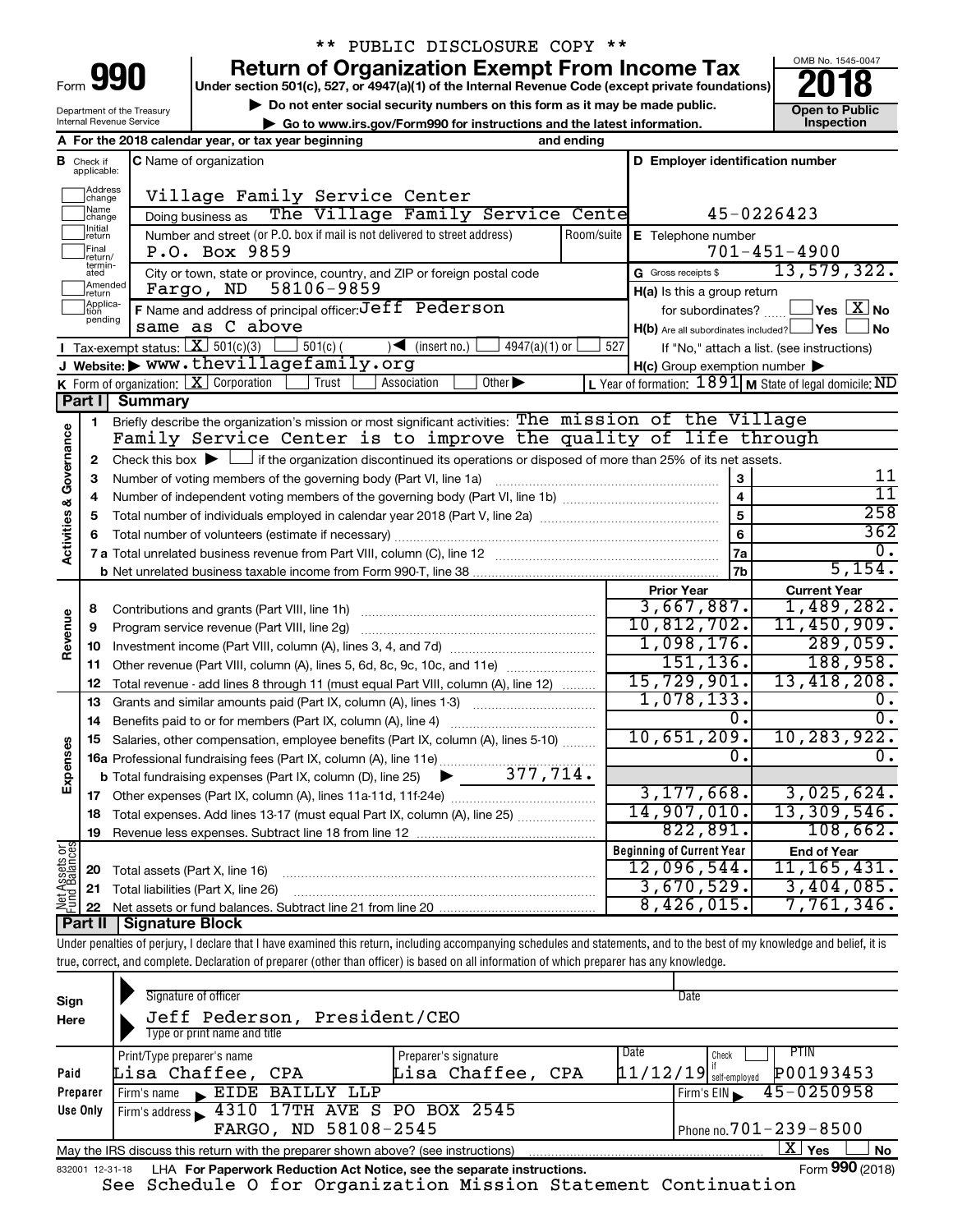|              | Village Family Service Center<br>Form 990 (2018)                                                                                             | 45-0226423                              | Page 2                                     |
|--------------|----------------------------------------------------------------------------------------------------------------------------------------------|-----------------------------------------|--------------------------------------------|
|              | Part III   Statement of Program Service Accomplishments                                                                                      |                                         |                                            |
|              | Check if Schedule O contains a response or note to any line in this Part III                                                                 |                                         | $\boxed{\mathbf{X}}$                       |
| 1.           | Briefly describe the organization's mission:                                                                                                 |                                         |                                            |
|              | The mission of the Village Family Service Center is to improve the                                                                           |                                         |                                            |
|              | quality of life through services designed to strengthen individuals,                                                                         |                                         |                                            |
|              | families and organizations.                                                                                                                  |                                         |                                            |
|              |                                                                                                                                              |                                         |                                            |
| $\mathbf{2}$ | Did the organization undertake any significant program services during the year which were not listed on the                                 |                                         |                                            |
|              | prior Form 990 or 990-EZ?                                                                                                                    |                                         | $\overline{\ }$ Yes $\overline{\ \ \ }$ No |
|              | If "Yes," describe these new services on Schedule O.                                                                                         |                                         |                                            |
| 3            | Did the organization cease conducting, or make significant changes in how it conducts, any program services?                                 |                                         | $\exists$ Yes $\boxed{\text{X}}$ No        |
|              |                                                                                                                                              |                                         |                                            |
|              | If "Yes," describe these changes on Schedule O.                                                                                              |                                         |                                            |
| 4            | Describe the organization's program service accomplishments for each of its three largest program services, as measured by expenses.         |                                         |                                            |
|              | Section 501(c)(3) and 501(c)(4) organizations are required to report the amount of grants and allocations to others, the total expenses, and |                                         |                                            |
|              | revenue, if any, for each program service reported.                                                                                          |                                         |                                            |
| 4a           | 5,093,075. including grants of \$<br>) (Expenses \$<br>(Code:                                                                                | 7, 252, 829.<br>) (Revenue \$           |                                            |
|              | COUNSELING: The Village provides counseling services to individuals,                                                                         |                                         |                                            |
|              | families and couples. In addition to traditional counseling, The                                                                             |                                         |                                            |
|              | Village provides play therapy and attachment therapy for traumatized                                                                         |                                         |                                            |
|              | children, Eye Movement Desensitization and Reprocessing (EMDR)                                                                               |                                         |                                            |
|              | treatment for adult incest survivors, and inter-agency cooperative                                                                           |                                         |                                            |
|              | effort for the treatment of sexual abusers and their family members,                                                                         |                                         |                                            |
|              | and treatment for alcoholism and other drug dependency. Our                                                                                  |                                         |                                            |
|              | professional counselors also provide groups and classes for depression                                                                       |                                         |                                            |
|              | and anxiety, anger management, children and divorce, parent education,                                                                       |                                         |                                            |
|              | and social skills for children. In addition to outpatient counseling,                                                                        |                                         |                                            |
|              | The Village provides Family Group Decision Making (FGDM) and Intensive                                                                       |                                         |                                            |
|              | In-Home Family Based Services (FBS). FGDM brings together the child,                                                                         |                                         |                                            |
| 4b           | 2,091,075. including grants of \$<br>) (Expenses \$<br>) (Revenue \$<br>(Code:                                                               | 2, 164, 253.                            |                                            |
|              | VILLAGE BUSINESS INSTITUTE (VBI): VBI is designed to provide                                                                                 |                                         |                                            |
|              | worksite-based programs and products consistent with the purpose,                                                                            |                                         |                                            |
|              | resources and abilities of the Village. VBI services include employee                                                                        |                                         |                                            |
|              | assistance programs, human resource consultation, executive coaching,                                                                        |                                         |                                            |
|              | career transition, organizational consulting, crisis planning and                                                                            |                                         |                                            |
|              | management and workplace mediation.                                                                                                          |                                         |                                            |
|              |                                                                                                                                              |                                         |                                            |
|              |                                                                                                                                              |                                         |                                            |
|              |                                                                                                                                              |                                         |                                            |
|              |                                                                                                                                              |                                         |                                            |
|              |                                                                                                                                              |                                         |                                            |
|              |                                                                                                                                              |                                         |                                            |
|              |                                                                                                                                              |                                         |                                            |
| 4с           | $\overline{233,602}$ . including grants of \$<br>(Code:<br>(Expenses \$                                                                      | $\overline{111}$ ,345.<br>) (Revenue \$ |                                            |
|              | ADOPTION AND PREGNANCY COUNSELING SERVICES: This program is provided                                                                         |                                         |                                            |
|              | through a partnership between the Village and Lutheran Social Services                                                                       |                                         |                                            |
|              | of North Dakota. Caring professionals provide education about the                                                                            |                                         |                                            |
|              | opportunities, strengths, and risks in adoption. For those facing an                                                                         |                                         |                                            |
|              | unplanned pregnancy, the Village counselors will help explore the                                                                            |                                         |                                            |
|              | options so they can make decisions about the future for them and their                                                                       |                                         |                                            |
|              | child.                                                                                                                                       |                                         |                                            |
|              |                                                                                                                                              |                                         |                                            |
|              |                                                                                                                                              |                                         |                                            |
|              |                                                                                                                                              |                                         |                                            |
|              |                                                                                                                                              |                                         |                                            |
|              |                                                                                                                                              |                                         |                                            |
|              | 4d Other program services (Describe in Schedule O.)                                                                                          |                                         |                                            |
|              | 4, 360, 238. including grants of \$<br>(Expenses \$<br>Revenue \$                                                                            | 1,922,482.                              |                                            |
| 4е           | ,777,990.<br>11<br>Total program service expenses                                                                                            |                                         |                                            |
|              |                                                                                                                                              |                                         | Form 990 (2018)                            |
|              | See Schedule O for Continuation(s)<br>832002 12-31-18                                                                                        |                                         |                                            |
|              | 2                                                                                                                                            |                                         |                                            |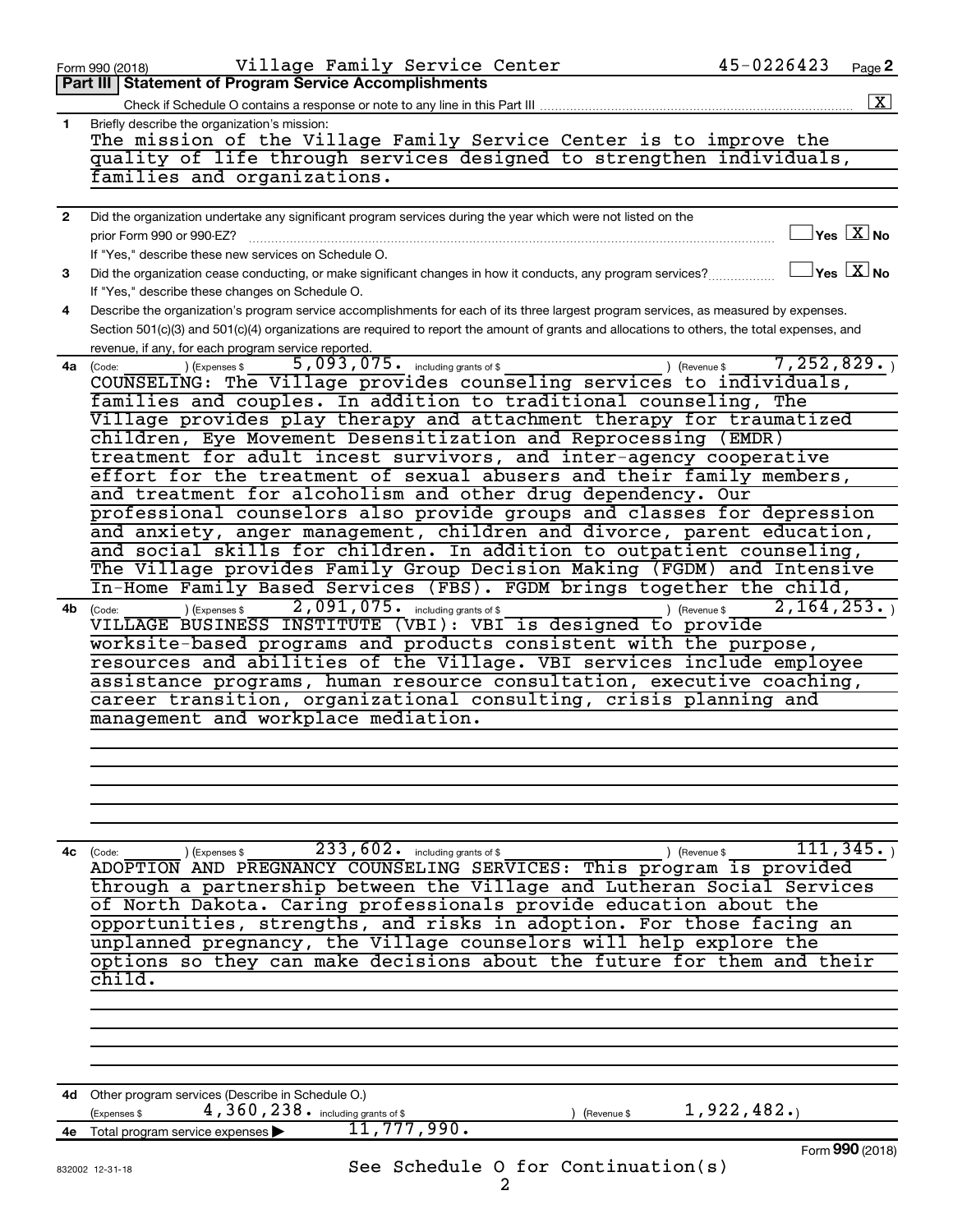|  | Form 990 (2018) |
|--|-----------------|
|  |                 |

**Part IV Checklist of Required Schedules**

Form 990 (2018) Page Village Family Service Center 45-0226423

|     |                                                                                                                                                                        |                        | Yes                     | No                           |
|-----|------------------------------------------------------------------------------------------------------------------------------------------------------------------------|------------------------|-------------------------|------------------------------|
| 1.  | Is the organization described in section $501(c)(3)$ or $4947(a)(1)$ (other than a private foundation)?                                                                |                        |                         |                              |
|     | If "Yes," complete Schedule A                                                                                                                                          | 1                      | х                       |                              |
| 2   | Is the organization required to complete Schedule B, Schedule of Contributors? [1111] [12] the organization required to complete Schedule B, Schedule of Contributors? | $\overline{2}$         | $\overline{\textbf{x}}$ |                              |
| 3   | Did the organization engage in direct or indirect political campaign activities on behalf of or in opposition to candidates for                                        |                        |                         |                              |
|     | public office? If "Yes," complete Schedule C, Part I                                                                                                                   | 3                      |                         | х                            |
| 4   | Section 501(c)(3) organizations. Did the organization engage in lobbying activities, or have a section 501(h) election in effect                                       | 4                      |                         | х                            |
| 5   | Is the organization a section 501(c)(4), 501(c)(5), or 501(c)(6) organization that receives membership dues, assessments, or                                           |                        |                         |                              |
|     |                                                                                                                                                                        | 5                      |                         | х                            |
| 6   | Did the organization maintain any donor advised funds or any similar funds or accounts for which donors have the right to                                              |                        |                         |                              |
|     | provide advice on the distribution or investment of amounts in such funds or accounts? If "Yes," complete Schedule D, Part I                                           | 6                      |                         | х                            |
| 7   | Did the organization receive or hold a conservation easement, including easements to preserve open space,                                                              |                        |                         |                              |
|     | .                                                                                                                                                                      | $\overline{7}$         |                         | х                            |
| 8   | Did the organization maintain collections of works of art, historical treasures, or other similar assets? If "Yes," complete<br>Schedule D, Part III                   | 8                      |                         | х                            |
| 9   | Did the organization report an amount in Part X, line 21, for escrow or custodial account liability, serve as a custodian for                                          |                        |                         |                              |
|     | amounts not listed in Part X; or provide credit counseling, debt management, credit repair, or debt negotiation services?                                              |                        |                         |                              |
|     | If "Yes," complete Schedule D, Part IV                                                                                                                                 | 9                      | х                       |                              |
| 10  | Did the organization, directly or through a related organization, hold assets in temporarily restricted endowments, permanent                                          |                        |                         | x.                           |
|     | If the organization's answer to any of the following questions is "Yes," then complete Schedule D, Parts VI, VII, VIII, IX, or X                                       | 10                     |                         |                              |
| 11  | as applicable.                                                                                                                                                         |                        |                         |                              |
|     | a Did the organization report an amount for land, buildings, and equipment in Part X, line 10? If "Yes," complete Schedule D,                                          |                        |                         |                              |
|     | Part VI                                                                                                                                                                | 11a                    | х                       |                              |
|     | <b>b</b> Did the organization report an amount for investments - other securities in Part X, line 12 that is 5% or more of its total                                   |                        |                         |                              |
|     |                                                                                                                                                                        | 11 <sub>b</sub>        |                         | х                            |
|     | c Did the organization report an amount for investments - program related in Part X, line 13 that is 5% or more of its total                                           |                        |                         |                              |
|     |                                                                                                                                                                        | 11c                    |                         | х                            |
|     | d Did the organization report an amount for other assets in Part X, line 15 that is 5% or more of its total assets reported in                                         |                        |                         |                              |
|     |                                                                                                                                                                        | 11d                    | x                       |                              |
|     |                                                                                                                                                                        | 11e                    | X                       |                              |
| f   | Did the organization's separate or consolidated financial statements for the tax year include a footnote that addresses                                                |                        |                         |                              |
|     | the organization's liability for uncertain tax positions under FIN 48 (ASC 740)? If "Yes," complete Schedule D, Part X                                                 | 11f                    | х                       |                              |
|     | 12a Did the organization obtain separate, independent audited financial statements for the tax year? If "Yes," complete                                                |                        |                         |                              |
|     | Schedule D, Parts XI and XII                                                                                                                                           | 12a                    | х                       |                              |
|     | <b>b</b> Was the organization included in consolidated, independent audited financial statements for the tax year?                                                     |                        |                         |                              |
|     | If "Yes," and if the organization answered "No" to line 12a, then completing Schedule D, Parts XI and XII is optional www.                                             | 12 <sub>b</sub>        |                         | х<br>$\overline{\textbf{x}}$ |
| 13  |                                                                                                                                                                        | 13<br>14a              |                         | x                            |
| 14a | <b>b</b> Did the organization have aggregate revenues or expenses of more than \$10,000 from grantmaking, fundraising, business,                                       |                        |                         |                              |
|     | investment, and program service activities outside the United States, or aggregate foreign investments valued at \$100,000                                             |                        |                         |                              |
|     |                                                                                                                                                                        | 14b                    |                         | x                            |
| 15  | Did the organization report on Part IX, column (A), line 3, more than \$5,000 of grants or other assistance to or for any                                              |                        |                         |                              |
|     |                                                                                                                                                                        | 15                     |                         | x                            |
| 16  | Did the organization report on Part IX, column (A), line 3, more than \$5,000 of aggregate grants or other assistance to                                               |                        |                         |                              |
|     |                                                                                                                                                                        | 16                     |                         | x                            |
| 17  | Did the organization report a total of more than \$15,000 of expenses for professional fundraising services on Part IX,                                                |                        |                         |                              |
|     |                                                                                                                                                                        | 17                     |                         | х                            |
| 18  | Did the organization report more than \$15,000 total of fundraising event gross income and contributions on Part VIII, lines                                           |                        |                         |                              |
|     |                                                                                                                                                                        | 18                     | х                       |                              |
| 19  | Did the organization report more than \$15,000 of gross income from gaming activities on Part VIII, line 9a? If "Yes,"                                                 |                        |                         |                              |
|     | 20a Did the organization operate one or more hospital facilities? If "Yes," complete Schedule H                                                                        | 19                     |                         | x<br>$\overline{\mathbf{x}}$ |
|     |                                                                                                                                                                        | 20a<br>20 <sub>b</sub> |                         |                              |
| 21  | Did the organization report more than \$5,000 of grants or other assistance to any domestic organization or                                                            |                        |                         |                              |
|     |                                                                                                                                                                        | 21                     |                         | x                            |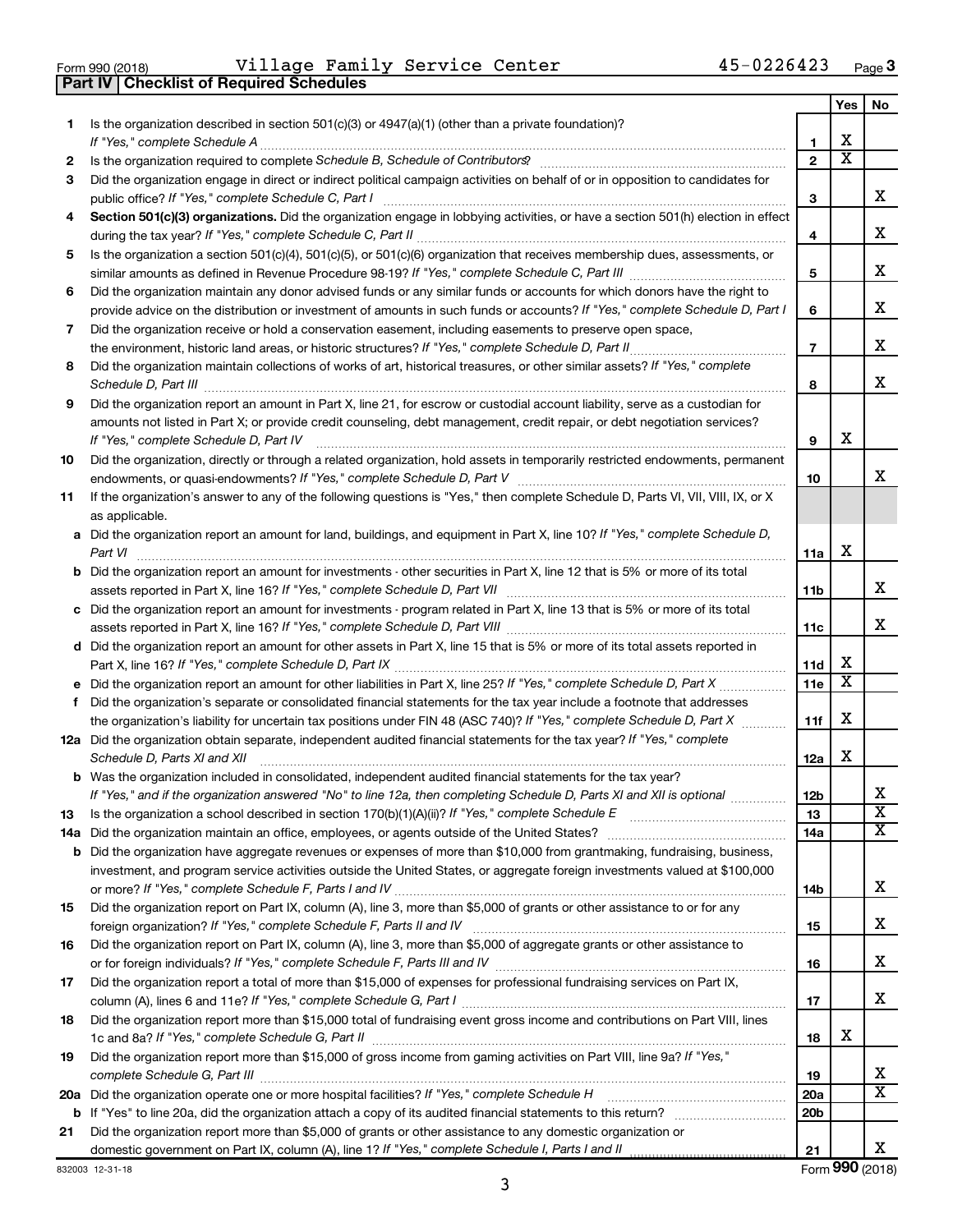|  | Form 990 (2018) |
|--|-----------------|
|  |                 |

**Part IV Checklist of Required Schedules**

Form 990 (2018) Page Village Family Service Center 45-0226423

*(continued)*

|        |                                                                                                                                                                                                                                |                 | Yes | No                      |
|--------|--------------------------------------------------------------------------------------------------------------------------------------------------------------------------------------------------------------------------------|-----------------|-----|-------------------------|
| 22     | Did the organization report more than \$5,000 of grants or other assistance to or for domestic individuals on                                                                                                                  |                 |     |                         |
|        |                                                                                                                                                                                                                                | 22              |     | x                       |
| 23     | Did the organization answer "Yes" to Part VII, Section A, line 3, 4, or 5 about compensation of the organization's current                                                                                                     |                 |     |                         |
|        | and former officers, directors, trustees, key employees, and highest compensated employees? If "Yes," complete                                                                                                                 |                 |     |                         |
|        | Schedule J                                                                                                                                                                                                                     | 23              |     | x                       |
|        | 24a Did the organization have a tax-exempt bond issue with an outstanding principal amount of more than \$100,000 as of the                                                                                                    |                 |     |                         |
|        | last day of the year, that was issued after December 31, 2002? If "Yes," answer lines 24b through 24d and complete                                                                                                             |                 |     |                         |
|        | Schedule K. If "No," go to line 25a                                                                                                                                                                                            | 24a             |     | x                       |
|        |                                                                                                                                                                                                                                | 24 <sub>b</sub> |     |                         |
|        | c Did the organization maintain an escrow account other than a refunding escrow at any time during the year to defease                                                                                                         |                 |     |                         |
|        | any tax-exempt bonds?                                                                                                                                                                                                          | 24c             |     |                         |
|        |                                                                                                                                                                                                                                | 24d             |     |                         |
|        | 25a Section 501(c)(3), 501(c)(4), and 501(c)(29) organizations. Did the organization engage in an excess benefit                                                                                                               |                 |     | x                       |
|        |                                                                                                                                                                                                                                | 25a             |     |                         |
|        | b Is the organization aware that it engaged in an excess benefit transaction with a disqualified person in a prior year, and                                                                                                   |                 |     |                         |
|        | that the transaction has not been reported on any of the organization's prior Forms 990 or 990-EZ? If "Yes," complete                                                                                                          |                 |     | х                       |
|        | Schedule L, Part I<br>Did the organization report any amount on Part X, line 5, 6, or 22 for receivables from or payables to any current or                                                                                    | 25b             |     |                         |
| 26     | former officers, directors, trustees, key employees, highest compensated employees, or disqualified persons? If "Yes,"                                                                                                         |                 |     |                         |
|        | complete Schedule L, Part II                                                                                                                                                                                                   | 26              |     | x                       |
| 27     | Did the organization provide a grant or other assistance to an officer, director, trustee, key employee, substantial                                                                                                           |                 |     |                         |
|        | contributor or employee thereof, a grant selection committee member, or to a 35% controlled entity or family member                                                                                                            |                 |     |                         |
|        |                                                                                                                                                                                                                                | 27              |     | x                       |
| 28     | Was the organization a party to a business transaction with one of the following parties (see Schedule L, Part IV                                                                                                              |                 |     |                         |
|        | instructions for applicable filing thresholds, conditions, and exceptions):                                                                                                                                                    |                 |     |                         |
| a      | A current or former officer, director, trustee, or key employee? If "Yes," complete Schedule L, Part IV                                                                                                                        | 28a             |     | х                       |
| b      | A family member of a current or former officer, director, trustee, or key employee? If "Yes," complete Schedule L, Part IV                                                                                                     | 28 <sub>b</sub> |     | $\overline{\textbf{X}}$ |
|        | c An entity of which a current or former officer, director, trustee, or key employee (or a family member thereof) was an officer,                                                                                              |                 |     |                         |
|        | director, trustee, or direct or indirect owner? If "Yes," complete Schedule L, Part IV                                                                                                                                         | 28c             |     | х                       |
| 29     |                                                                                                                                                                                                                                | 29              | X   |                         |
| 30     | Did the organization receive contributions of art, historical treasures, or other similar assets, or qualified conservation                                                                                                    |                 |     |                         |
|        |                                                                                                                                                                                                                                | 30              |     | х                       |
| 31     | Did the organization liquidate, terminate, or dissolve and cease operations?                                                                                                                                                   |                 |     |                         |
|        | If "Yes," complete Schedule N, Part I                                                                                                                                                                                          | 31              |     | х                       |
| 32     | Did the organization sell, exchange, dispose of, or transfer more than 25% of its net assets? If "Yes," complete                                                                                                               |                 |     |                         |
|        | Schedule N, Part II                                                                                                                                                                                                            | 32              |     | х                       |
| 33     | Did the organization own 100% of an entity disregarded as separate from the organization under Regulations                                                                                                                     |                 |     |                         |
|        |                                                                                                                                                                                                                                | 33              |     | х                       |
| 34     | Was the organization related to any tax-exempt or taxable entity? If "Yes," complete Schedule R, Part II, III, or IV, and                                                                                                      |                 |     |                         |
|        | Part V, line 1                                                                                                                                                                                                                 | 34              | X   |                         |
|        |                                                                                                                                                                                                                                | 35a             | X   |                         |
|        | b If "Yes" to line 35a, did the organization receive any payment from or engage in any transaction with a controlled entity                                                                                                    |                 |     |                         |
|        |                                                                                                                                                                                                                                | 35b             | х   |                         |
| 36     | Section 501(c)(3) organizations. Did the organization make any transfers to an exempt non-charitable related organization?                                                                                                     |                 |     | х                       |
|        |                                                                                                                                                                                                                                | 36              |     |                         |
| 37     | Did the organization conduct more than 5% of its activities through an entity that is not a related organization                                                                                                               | 37              |     | x.                      |
| 38     | and that is treated as a partnership for federal income tax purposes? If "Yes," complete Schedule R, Part VI<br>Did the organization complete Schedule O and provide explanations in Schedule O for Part VI, lines 11b and 19? |                 |     |                         |
|        |                                                                                                                                                                                                                                | 38              | X   |                         |
| Part V | <b>Statements Regarding Other IRS Filings and Tax Compliance</b>                                                                                                                                                               |                 |     |                         |
|        | Check if Schedule O contains a response or note to any line in this Part V                                                                                                                                                     |                 |     |                         |
|        |                                                                                                                                                                                                                                |                 | Yes | No                      |
|        | 99<br>1a                                                                                                                                                                                                                       |                 |     |                         |
|        | O<br>b Enter the number of Forms W-2G included in line 1a. Enter -0- if not applicable<br>1b                                                                                                                                   |                 |     |                         |
|        | c Did the organization comply with backup withholding rules for reportable payments to vendors and reportable gaming                                                                                                           |                 |     |                         |
|        |                                                                                                                                                                                                                                | 1c              | х   |                         |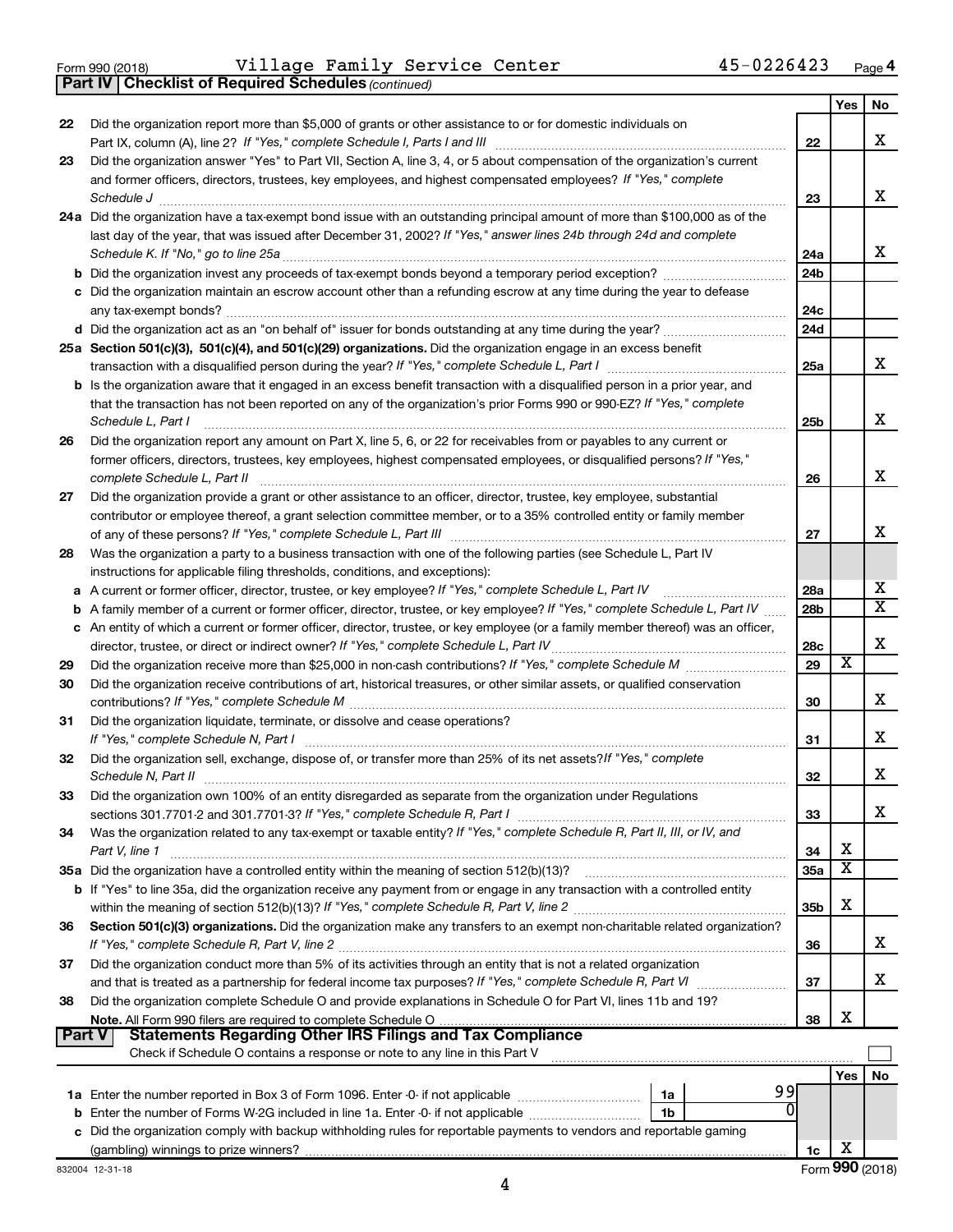|  | Form 990 (2018) |
|--|-----------------|
|  |                 |

**Part V Statements Regarding Other IRS Filings and Tax Compliance**

*(continued)*

| 2a Enter the number of employees reported on Form W-3, Transmittal of Wage and Tax Statements,<br>258<br>filed for the calendar year ending with or within the year covered by this return <i></i><br>2a<br>х<br>2b<br>X<br>3a Did the organization have unrelated business gross income of \$1,000 or more during the year?<br>3a<br>$\overline{\textbf{x}}$<br>3 <sub>b</sub><br>4a At any time during the calendar year, did the organization have an interest in, or a signature or other authority over, a<br>x<br>financial account in a foreign country (such as a bank account, securities account, or other financial account)?<br>4a<br><b>b</b> If "Yes," enter the name of the foreign country: $\blacktriangleright$<br>See instructions for filing requirements for FinCEN Form 114, Report of Foreign Bank and Financial Accounts (FBAR).<br>х<br>5a<br>$\overline{\mathtt{x}}$<br>5b<br>5c<br>6a Does the organization have annual gross receipts that are normally greater than \$100,000, and did the organization solicit<br>x<br>6a<br><b>b</b> If "Yes," did the organization include with every solicitation an express statement that such contributions or gifts<br>were not tax deductible?<br>6b<br>Organizations that may receive deductible contributions under section 170(c).<br>7<br>х<br>Did the organization receive a payment in excess of \$75 made partly as a contribution and partly for goods and services provided to the payor?<br>7a<br>a<br>$\overline{\textbf{x}}$<br>7b<br>c Did the organization sell, exchange, or otherwise dispose of tangible personal property for which it was required<br>х<br>7c<br>7d<br>d If "Yes," indicate the number of Forms 8282 filed during the year [11, 11, 11, 11, 11, 11]<br>x<br>Did the organization receive any funds, directly or indirectly, to pay premiums on a personal benefit contract?<br>7e<br>е<br>$\overline{\mathtt{x}}$<br>7f<br>Did the organization, during the year, pay premiums, directly or indirectly, on a personal benefit contract?<br>Ť.<br>If the organization received a contribution of qualified intellectual property, did the organization file Form 8899 as required?<br>7g<br>g<br>h If the organization received a contribution of cars, boats, airplanes, or other vehicles, did the organization file a Form 1098-C?<br>7h<br>Sponsoring organizations maintaining donor advised funds. Did a donor advised fund maintained by the<br>8<br>8<br>sponsoring organization have excess business holdings at any time during the year?<br>Sponsoring organizations maintaining donor advised funds.<br>9<br>Did the sponsoring organization make any taxable distributions under section 4966?<br>9а<br>а<br>9b<br>b<br>Section 501(c)(7) organizations. Enter:<br>10<br>10a<br>10 <sub>b</sub><br>b Gross receipts, included on Form 990, Part VIII, line 12, for public use of club facilities<br>Section 501(c)(12) organizations. Enter:<br>11<br>11a<br>Gross income from members or shareholders<br><b>b</b> Gross income from other sources (Do not net amounts due or paid to other sources against<br>11 <sub>b</sub><br>12a Section 4947(a)(1) non-exempt charitable trusts. Is the organization filing Form 990 in lieu of Form 1041?<br>12a<br>12 <sub>b</sub><br><b>b</b> If "Yes," enter the amount of tax-exempt interest received or accrued during the year<br>Section 501(c)(29) qualified nonprofit health insurance issuers.<br>13<br>13a<br>Note. See the instructions for additional information the organization must report on Schedule O.<br><b>b</b> Enter the amount of reserves the organization is required to maintain by the states in which the<br>13 <sub>b</sub><br>13 <sub>c</sub><br>$\overline{\text{X}}$<br>14a Did the organization receive any payments for indoor tanning services during the tax year?<br>14a<br>14 <sub>b</sub><br>Is the organization subject to the section 4960 tax on payment(s) of more than \$1,000,000 in remuneration or<br>15<br>х<br>15<br>If "Yes," see instructions and file Form 4720, Schedule N.<br>х<br>Is the organization an educational institution subject to the section 4968 excise tax on net investment income?<br>16<br>16 |                                           | Yes | No |
|-------------------------------------------------------------------------------------------------------------------------------------------------------------------------------------------------------------------------------------------------------------------------------------------------------------------------------------------------------------------------------------------------------------------------------------------------------------------------------------------------------------------------------------------------------------------------------------------------------------------------------------------------------------------------------------------------------------------------------------------------------------------------------------------------------------------------------------------------------------------------------------------------------------------------------------------------------------------------------------------------------------------------------------------------------------------------------------------------------------------------------------------------------------------------------------------------------------------------------------------------------------------------------------------------------------------------------------------------------------------------------------------------------------------------------------------------------------------------------------------------------------------------------------------------------------------------------------------------------------------------------------------------------------------------------------------------------------------------------------------------------------------------------------------------------------------------------------------------------------------------------------------------------------------------------------------------------------------------------------------------------------------------------------------------------------------------------------------------------------------------------------------------------------------------------------------------------------------------------------------------------------------------------------------------------------------------------------------------------------------------------------------------------------------------------------------------------------------------------------------------------------------------------------------------------------------------------------------------------------------------------------------------------------------------------------------------------------------------------------------------------------------------------------------------------------------------------------------------------------------------------------------------------------------------------------------------------------------------------------------------------------------------------------------------------------------------------------------------------------------------------------------------------------------------------------------------------------------------------------------------------------------------------------------------------------------------------------------------------------------------------------------------------------------------------------------------------------------------------------------------------------------------------------------------------------------------------------------------------------------------------------------------------------------------------------------------------------------------------------------------------------------------------------------------------------------------------------------------------------------------------------------------------------------------------------------------------------------------------------------------------------------------------------------------------------------------------------------------------------------------------------------------------------------------------------------------------------------------------------|-------------------------------------------|-----|----|
|                                                                                                                                                                                                                                                                                                                                                                                                                                                                                                                                                                                                                                                                                                                                                                                                                                                                                                                                                                                                                                                                                                                                                                                                                                                                                                                                                                                                                                                                                                                                                                                                                                                                                                                                                                                                                                                                                                                                                                                                                                                                                                                                                                                                                                                                                                                                                                                                                                                                                                                                                                                                                                                                                                                                                                                                                                                                                                                                                                                                                                                                                                                                                                                                                                                                                                                                                                                                                                                                                                                                                                                                                                                                                                                                                                                                                                                                                                                                                                                                                                                                                                                                                                                                                                     |                                           |     |    |
|                                                                                                                                                                                                                                                                                                                                                                                                                                                                                                                                                                                                                                                                                                                                                                                                                                                                                                                                                                                                                                                                                                                                                                                                                                                                                                                                                                                                                                                                                                                                                                                                                                                                                                                                                                                                                                                                                                                                                                                                                                                                                                                                                                                                                                                                                                                                                                                                                                                                                                                                                                                                                                                                                                                                                                                                                                                                                                                                                                                                                                                                                                                                                                                                                                                                                                                                                                                                                                                                                                                                                                                                                                                                                                                                                                                                                                                                                                                                                                                                                                                                                                                                                                                                                                     |                                           |     |    |
|                                                                                                                                                                                                                                                                                                                                                                                                                                                                                                                                                                                                                                                                                                                                                                                                                                                                                                                                                                                                                                                                                                                                                                                                                                                                                                                                                                                                                                                                                                                                                                                                                                                                                                                                                                                                                                                                                                                                                                                                                                                                                                                                                                                                                                                                                                                                                                                                                                                                                                                                                                                                                                                                                                                                                                                                                                                                                                                                                                                                                                                                                                                                                                                                                                                                                                                                                                                                                                                                                                                                                                                                                                                                                                                                                                                                                                                                                                                                                                                                                                                                                                                                                                                                                                     |                                           |     |    |
|                                                                                                                                                                                                                                                                                                                                                                                                                                                                                                                                                                                                                                                                                                                                                                                                                                                                                                                                                                                                                                                                                                                                                                                                                                                                                                                                                                                                                                                                                                                                                                                                                                                                                                                                                                                                                                                                                                                                                                                                                                                                                                                                                                                                                                                                                                                                                                                                                                                                                                                                                                                                                                                                                                                                                                                                                                                                                                                                                                                                                                                                                                                                                                                                                                                                                                                                                                                                                                                                                                                                                                                                                                                                                                                                                                                                                                                                                                                                                                                                                                                                                                                                                                                                                                     |                                           |     |    |
|                                                                                                                                                                                                                                                                                                                                                                                                                                                                                                                                                                                                                                                                                                                                                                                                                                                                                                                                                                                                                                                                                                                                                                                                                                                                                                                                                                                                                                                                                                                                                                                                                                                                                                                                                                                                                                                                                                                                                                                                                                                                                                                                                                                                                                                                                                                                                                                                                                                                                                                                                                                                                                                                                                                                                                                                                                                                                                                                                                                                                                                                                                                                                                                                                                                                                                                                                                                                                                                                                                                                                                                                                                                                                                                                                                                                                                                                                                                                                                                                                                                                                                                                                                                                                                     |                                           |     |    |
|                                                                                                                                                                                                                                                                                                                                                                                                                                                                                                                                                                                                                                                                                                                                                                                                                                                                                                                                                                                                                                                                                                                                                                                                                                                                                                                                                                                                                                                                                                                                                                                                                                                                                                                                                                                                                                                                                                                                                                                                                                                                                                                                                                                                                                                                                                                                                                                                                                                                                                                                                                                                                                                                                                                                                                                                                                                                                                                                                                                                                                                                                                                                                                                                                                                                                                                                                                                                                                                                                                                                                                                                                                                                                                                                                                                                                                                                                                                                                                                                                                                                                                                                                                                                                                     |                                           |     |    |
|                                                                                                                                                                                                                                                                                                                                                                                                                                                                                                                                                                                                                                                                                                                                                                                                                                                                                                                                                                                                                                                                                                                                                                                                                                                                                                                                                                                                                                                                                                                                                                                                                                                                                                                                                                                                                                                                                                                                                                                                                                                                                                                                                                                                                                                                                                                                                                                                                                                                                                                                                                                                                                                                                                                                                                                                                                                                                                                                                                                                                                                                                                                                                                                                                                                                                                                                                                                                                                                                                                                                                                                                                                                                                                                                                                                                                                                                                                                                                                                                                                                                                                                                                                                                                                     |                                           |     |    |
|                                                                                                                                                                                                                                                                                                                                                                                                                                                                                                                                                                                                                                                                                                                                                                                                                                                                                                                                                                                                                                                                                                                                                                                                                                                                                                                                                                                                                                                                                                                                                                                                                                                                                                                                                                                                                                                                                                                                                                                                                                                                                                                                                                                                                                                                                                                                                                                                                                                                                                                                                                                                                                                                                                                                                                                                                                                                                                                                                                                                                                                                                                                                                                                                                                                                                                                                                                                                                                                                                                                                                                                                                                                                                                                                                                                                                                                                                                                                                                                                                                                                                                                                                                                                                                     |                                           |     |    |
|                                                                                                                                                                                                                                                                                                                                                                                                                                                                                                                                                                                                                                                                                                                                                                                                                                                                                                                                                                                                                                                                                                                                                                                                                                                                                                                                                                                                                                                                                                                                                                                                                                                                                                                                                                                                                                                                                                                                                                                                                                                                                                                                                                                                                                                                                                                                                                                                                                                                                                                                                                                                                                                                                                                                                                                                                                                                                                                                                                                                                                                                                                                                                                                                                                                                                                                                                                                                                                                                                                                                                                                                                                                                                                                                                                                                                                                                                                                                                                                                                                                                                                                                                                                                                                     |                                           |     |    |
|                                                                                                                                                                                                                                                                                                                                                                                                                                                                                                                                                                                                                                                                                                                                                                                                                                                                                                                                                                                                                                                                                                                                                                                                                                                                                                                                                                                                                                                                                                                                                                                                                                                                                                                                                                                                                                                                                                                                                                                                                                                                                                                                                                                                                                                                                                                                                                                                                                                                                                                                                                                                                                                                                                                                                                                                                                                                                                                                                                                                                                                                                                                                                                                                                                                                                                                                                                                                                                                                                                                                                                                                                                                                                                                                                                                                                                                                                                                                                                                                                                                                                                                                                                                                                                     |                                           |     |    |
|                                                                                                                                                                                                                                                                                                                                                                                                                                                                                                                                                                                                                                                                                                                                                                                                                                                                                                                                                                                                                                                                                                                                                                                                                                                                                                                                                                                                                                                                                                                                                                                                                                                                                                                                                                                                                                                                                                                                                                                                                                                                                                                                                                                                                                                                                                                                                                                                                                                                                                                                                                                                                                                                                                                                                                                                                                                                                                                                                                                                                                                                                                                                                                                                                                                                                                                                                                                                                                                                                                                                                                                                                                                                                                                                                                                                                                                                                                                                                                                                                                                                                                                                                                                                                                     |                                           |     |    |
|                                                                                                                                                                                                                                                                                                                                                                                                                                                                                                                                                                                                                                                                                                                                                                                                                                                                                                                                                                                                                                                                                                                                                                                                                                                                                                                                                                                                                                                                                                                                                                                                                                                                                                                                                                                                                                                                                                                                                                                                                                                                                                                                                                                                                                                                                                                                                                                                                                                                                                                                                                                                                                                                                                                                                                                                                                                                                                                                                                                                                                                                                                                                                                                                                                                                                                                                                                                                                                                                                                                                                                                                                                                                                                                                                                                                                                                                                                                                                                                                                                                                                                                                                                                                                                     |                                           |     |    |
|                                                                                                                                                                                                                                                                                                                                                                                                                                                                                                                                                                                                                                                                                                                                                                                                                                                                                                                                                                                                                                                                                                                                                                                                                                                                                                                                                                                                                                                                                                                                                                                                                                                                                                                                                                                                                                                                                                                                                                                                                                                                                                                                                                                                                                                                                                                                                                                                                                                                                                                                                                                                                                                                                                                                                                                                                                                                                                                                                                                                                                                                                                                                                                                                                                                                                                                                                                                                                                                                                                                                                                                                                                                                                                                                                                                                                                                                                                                                                                                                                                                                                                                                                                                                                                     |                                           |     |    |
|                                                                                                                                                                                                                                                                                                                                                                                                                                                                                                                                                                                                                                                                                                                                                                                                                                                                                                                                                                                                                                                                                                                                                                                                                                                                                                                                                                                                                                                                                                                                                                                                                                                                                                                                                                                                                                                                                                                                                                                                                                                                                                                                                                                                                                                                                                                                                                                                                                                                                                                                                                                                                                                                                                                                                                                                                                                                                                                                                                                                                                                                                                                                                                                                                                                                                                                                                                                                                                                                                                                                                                                                                                                                                                                                                                                                                                                                                                                                                                                                                                                                                                                                                                                                                                     |                                           |     |    |
|                                                                                                                                                                                                                                                                                                                                                                                                                                                                                                                                                                                                                                                                                                                                                                                                                                                                                                                                                                                                                                                                                                                                                                                                                                                                                                                                                                                                                                                                                                                                                                                                                                                                                                                                                                                                                                                                                                                                                                                                                                                                                                                                                                                                                                                                                                                                                                                                                                                                                                                                                                                                                                                                                                                                                                                                                                                                                                                                                                                                                                                                                                                                                                                                                                                                                                                                                                                                                                                                                                                                                                                                                                                                                                                                                                                                                                                                                                                                                                                                                                                                                                                                                                                                                                     |                                           |     |    |
|                                                                                                                                                                                                                                                                                                                                                                                                                                                                                                                                                                                                                                                                                                                                                                                                                                                                                                                                                                                                                                                                                                                                                                                                                                                                                                                                                                                                                                                                                                                                                                                                                                                                                                                                                                                                                                                                                                                                                                                                                                                                                                                                                                                                                                                                                                                                                                                                                                                                                                                                                                                                                                                                                                                                                                                                                                                                                                                                                                                                                                                                                                                                                                                                                                                                                                                                                                                                                                                                                                                                                                                                                                                                                                                                                                                                                                                                                                                                                                                                                                                                                                                                                                                                                                     |                                           |     |    |
|                                                                                                                                                                                                                                                                                                                                                                                                                                                                                                                                                                                                                                                                                                                                                                                                                                                                                                                                                                                                                                                                                                                                                                                                                                                                                                                                                                                                                                                                                                                                                                                                                                                                                                                                                                                                                                                                                                                                                                                                                                                                                                                                                                                                                                                                                                                                                                                                                                                                                                                                                                                                                                                                                                                                                                                                                                                                                                                                                                                                                                                                                                                                                                                                                                                                                                                                                                                                                                                                                                                                                                                                                                                                                                                                                                                                                                                                                                                                                                                                                                                                                                                                                                                                                                     |                                           |     |    |
|                                                                                                                                                                                                                                                                                                                                                                                                                                                                                                                                                                                                                                                                                                                                                                                                                                                                                                                                                                                                                                                                                                                                                                                                                                                                                                                                                                                                                                                                                                                                                                                                                                                                                                                                                                                                                                                                                                                                                                                                                                                                                                                                                                                                                                                                                                                                                                                                                                                                                                                                                                                                                                                                                                                                                                                                                                                                                                                                                                                                                                                                                                                                                                                                                                                                                                                                                                                                                                                                                                                                                                                                                                                                                                                                                                                                                                                                                                                                                                                                                                                                                                                                                                                                                                     |                                           |     |    |
|                                                                                                                                                                                                                                                                                                                                                                                                                                                                                                                                                                                                                                                                                                                                                                                                                                                                                                                                                                                                                                                                                                                                                                                                                                                                                                                                                                                                                                                                                                                                                                                                                                                                                                                                                                                                                                                                                                                                                                                                                                                                                                                                                                                                                                                                                                                                                                                                                                                                                                                                                                                                                                                                                                                                                                                                                                                                                                                                                                                                                                                                                                                                                                                                                                                                                                                                                                                                                                                                                                                                                                                                                                                                                                                                                                                                                                                                                                                                                                                                                                                                                                                                                                                                                                     |                                           |     |    |
|                                                                                                                                                                                                                                                                                                                                                                                                                                                                                                                                                                                                                                                                                                                                                                                                                                                                                                                                                                                                                                                                                                                                                                                                                                                                                                                                                                                                                                                                                                                                                                                                                                                                                                                                                                                                                                                                                                                                                                                                                                                                                                                                                                                                                                                                                                                                                                                                                                                                                                                                                                                                                                                                                                                                                                                                                                                                                                                                                                                                                                                                                                                                                                                                                                                                                                                                                                                                                                                                                                                                                                                                                                                                                                                                                                                                                                                                                                                                                                                                                                                                                                                                                                                                                                     |                                           |     |    |
|                                                                                                                                                                                                                                                                                                                                                                                                                                                                                                                                                                                                                                                                                                                                                                                                                                                                                                                                                                                                                                                                                                                                                                                                                                                                                                                                                                                                                                                                                                                                                                                                                                                                                                                                                                                                                                                                                                                                                                                                                                                                                                                                                                                                                                                                                                                                                                                                                                                                                                                                                                                                                                                                                                                                                                                                                                                                                                                                                                                                                                                                                                                                                                                                                                                                                                                                                                                                                                                                                                                                                                                                                                                                                                                                                                                                                                                                                                                                                                                                                                                                                                                                                                                                                                     |                                           |     |    |
|                                                                                                                                                                                                                                                                                                                                                                                                                                                                                                                                                                                                                                                                                                                                                                                                                                                                                                                                                                                                                                                                                                                                                                                                                                                                                                                                                                                                                                                                                                                                                                                                                                                                                                                                                                                                                                                                                                                                                                                                                                                                                                                                                                                                                                                                                                                                                                                                                                                                                                                                                                                                                                                                                                                                                                                                                                                                                                                                                                                                                                                                                                                                                                                                                                                                                                                                                                                                                                                                                                                                                                                                                                                                                                                                                                                                                                                                                                                                                                                                                                                                                                                                                                                                                                     |                                           |     |    |
|                                                                                                                                                                                                                                                                                                                                                                                                                                                                                                                                                                                                                                                                                                                                                                                                                                                                                                                                                                                                                                                                                                                                                                                                                                                                                                                                                                                                                                                                                                                                                                                                                                                                                                                                                                                                                                                                                                                                                                                                                                                                                                                                                                                                                                                                                                                                                                                                                                                                                                                                                                                                                                                                                                                                                                                                                                                                                                                                                                                                                                                                                                                                                                                                                                                                                                                                                                                                                                                                                                                                                                                                                                                                                                                                                                                                                                                                                                                                                                                                                                                                                                                                                                                                                                     |                                           |     |    |
|                                                                                                                                                                                                                                                                                                                                                                                                                                                                                                                                                                                                                                                                                                                                                                                                                                                                                                                                                                                                                                                                                                                                                                                                                                                                                                                                                                                                                                                                                                                                                                                                                                                                                                                                                                                                                                                                                                                                                                                                                                                                                                                                                                                                                                                                                                                                                                                                                                                                                                                                                                                                                                                                                                                                                                                                                                                                                                                                                                                                                                                                                                                                                                                                                                                                                                                                                                                                                                                                                                                                                                                                                                                                                                                                                                                                                                                                                                                                                                                                                                                                                                                                                                                                                                     |                                           |     |    |
|                                                                                                                                                                                                                                                                                                                                                                                                                                                                                                                                                                                                                                                                                                                                                                                                                                                                                                                                                                                                                                                                                                                                                                                                                                                                                                                                                                                                                                                                                                                                                                                                                                                                                                                                                                                                                                                                                                                                                                                                                                                                                                                                                                                                                                                                                                                                                                                                                                                                                                                                                                                                                                                                                                                                                                                                                                                                                                                                                                                                                                                                                                                                                                                                                                                                                                                                                                                                                                                                                                                                                                                                                                                                                                                                                                                                                                                                                                                                                                                                                                                                                                                                                                                                                                     |                                           |     |    |
|                                                                                                                                                                                                                                                                                                                                                                                                                                                                                                                                                                                                                                                                                                                                                                                                                                                                                                                                                                                                                                                                                                                                                                                                                                                                                                                                                                                                                                                                                                                                                                                                                                                                                                                                                                                                                                                                                                                                                                                                                                                                                                                                                                                                                                                                                                                                                                                                                                                                                                                                                                                                                                                                                                                                                                                                                                                                                                                                                                                                                                                                                                                                                                                                                                                                                                                                                                                                                                                                                                                                                                                                                                                                                                                                                                                                                                                                                                                                                                                                                                                                                                                                                                                                                                     |                                           |     |    |
|                                                                                                                                                                                                                                                                                                                                                                                                                                                                                                                                                                                                                                                                                                                                                                                                                                                                                                                                                                                                                                                                                                                                                                                                                                                                                                                                                                                                                                                                                                                                                                                                                                                                                                                                                                                                                                                                                                                                                                                                                                                                                                                                                                                                                                                                                                                                                                                                                                                                                                                                                                                                                                                                                                                                                                                                                                                                                                                                                                                                                                                                                                                                                                                                                                                                                                                                                                                                                                                                                                                                                                                                                                                                                                                                                                                                                                                                                                                                                                                                                                                                                                                                                                                                                                     |                                           |     |    |
|                                                                                                                                                                                                                                                                                                                                                                                                                                                                                                                                                                                                                                                                                                                                                                                                                                                                                                                                                                                                                                                                                                                                                                                                                                                                                                                                                                                                                                                                                                                                                                                                                                                                                                                                                                                                                                                                                                                                                                                                                                                                                                                                                                                                                                                                                                                                                                                                                                                                                                                                                                                                                                                                                                                                                                                                                                                                                                                                                                                                                                                                                                                                                                                                                                                                                                                                                                                                                                                                                                                                                                                                                                                                                                                                                                                                                                                                                                                                                                                                                                                                                                                                                                                                                                     |                                           |     |    |
|                                                                                                                                                                                                                                                                                                                                                                                                                                                                                                                                                                                                                                                                                                                                                                                                                                                                                                                                                                                                                                                                                                                                                                                                                                                                                                                                                                                                                                                                                                                                                                                                                                                                                                                                                                                                                                                                                                                                                                                                                                                                                                                                                                                                                                                                                                                                                                                                                                                                                                                                                                                                                                                                                                                                                                                                                                                                                                                                                                                                                                                                                                                                                                                                                                                                                                                                                                                                                                                                                                                                                                                                                                                                                                                                                                                                                                                                                                                                                                                                                                                                                                                                                                                                                                     |                                           |     |    |
|                                                                                                                                                                                                                                                                                                                                                                                                                                                                                                                                                                                                                                                                                                                                                                                                                                                                                                                                                                                                                                                                                                                                                                                                                                                                                                                                                                                                                                                                                                                                                                                                                                                                                                                                                                                                                                                                                                                                                                                                                                                                                                                                                                                                                                                                                                                                                                                                                                                                                                                                                                                                                                                                                                                                                                                                                                                                                                                                                                                                                                                                                                                                                                                                                                                                                                                                                                                                                                                                                                                                                                                                                                                                                                                                                                                                                                                                                                                                                                                                                                                                                                                                                                                                                                     |                                           |     |    |
|                                                                                                                                                                                                                                                                                                                                                                                                                                                                                                                                                                                                                                                                                                                                                                                                                                                                                                                                                                                                                                                                                                                                                                                                                                                                                                                                                                                                                                                                                                                                                                                                                                                                                                                                                                                                                                                                                                                                                                                                                                                                                                                                                                                                                                                                                                                                                                                                                                                                                                                                                                                                                                                                                                                                                                                                                                                                                                                                                                                                                                                                                                                                                                                                                                                                                                                                                                                                                                                                                                                                                                                                                                                                                                                                                                                                                                                                                                                                                                                                                                                                                                                                                                                                                                     |                                           |     |    |
|                                                                                                                                                                                                                                                                                                                                                                                                                                                                                                                                                                                                                                                                                                                                                                                                                                                                                                                                                                                                                                                                                                                                                                                                                                                                                                                                                                                                                                                                                                                                                                                                                                                                                                                                                                                                                                                                                                                                                                                                                                                                                                                                                                                                                                                                                                                                                                                                                                                                                                                                                                                                                                                                                                                                                                                                                                                                                                                                                                                                                                                                                                                                                                                                                                                                                                                                                                                                                                                                                                                                                                                                                                                                                                                                                                                                                                                                                                                                                                                                                                                                                                                                                                                                                                     |                                           |     |    |
|                                                                                                                                                                                                                                                                                                                                                                                                                                                                                                                                                                                                                                                                                                                                                                                                                                                                                                                                                                                                                                                                                                                                                                                                                                                                                                                                                                                                                                                                                                                                                                                                                                                                                                                                                                                                                                                                                                                                                                                                                                                                                                                                                                                                                                                                                                                                                                                                                                                                                                                                                                                                                                                                                                                                                                                                                                                                                                                                                                                                                                                                                                                                                                                                                                                                                                                                                                                                                                                                                                                                                                                                                                                                                                                                                                                                                                                                                                                                                                                                                                                                                                                                                                                                                                     |                                           |     |    |
|                                                                                                                                                                                                                                                                                                                                                                                                                                                                                                                                                                                                                                                                                                                                                                                                                                                                                                                                                                                                                                                                                                                                                                                                                                                                                                                                                                                                                                                                                                                                                                                                                                                                                                                                                                                                                                                                                                                                                                                                                                                                                                                                                                                                                                                                                                                                                                                                                                                                                                                                                                                                                                                                                                                                                                                                                                                                                                                                                                                                                                                                                                                                                                                                                                                                                                                                                                                                                                                                                                                                                                                                                                                                                                                                                                                                                                                                                                                                                                                                                                                                                                                                                                                                                                     |                                           |     |    |
|                                                                                                                                                                                                                                                                                                                                                                                                                                                                                                                                                                                                                                                                                                                                                                                                                                                                                                                                                                                                                                                                                                                                                                                                                                                                                                                                                                                                                                                                                                                                                                                                                                                                                                                                                                                                                                                                                                                                                                                                                                                                                                                                                                                                                                                                                                                                                                                                                                                                                                                                                                                                                                                                                                                                                                                                                                                                                                                                                                                                                                                                                                                                                                                                                                                                                                                                                                                                                                                                                                                                                                                                                                                                                                                                                                                                                                                                                                                                                                                                                                                                                                                                                                                                                                     |                                           |     |    |
|                                                                                                                                                                                                                                                                                                                                                                                                                                                                                                                                                                                                                                                                                                                                                                                                                                                                                                                                                                                                                                                                                                                                                                                                                                                                                                                                                                                                                                                                                                                                                                                                                                                                                                                                                                                                                                                                                                                                                                                                                                                                                                                                                                                                                                                                                                                                                                                                                                                                                                                                                                                                                                                                                                                                                                                                                                                                                                                                                                                                                                                                                                                                                                                                                                                                                                                                                                                                                                                                                                                                                                                                                                                                                                                                                                                                                                                                                                                                                                                                                                                                                                                                                                                                                                     |                                           |     |    |
|                                                                                                                                                                                                                                                                                                                                                                                                                                                                                                                                                                                                                                                                                                                                                                                                                                                                                                                                                                                                                                                                                                                                                                                                                                                                                                                                                                                                                                                                                                                                                                                                                                                                                                                                                                                                                                                                                                                                                                                                                                                                                                                                                                                                                                                                                                                                                                                                                                                                                                                                                                                                                                                                                                                                                                                                                                                                                                                                                                                                                                                                                                                                                                                                                                                                                                                                                                                                                                                                                                                                                                                                                                                                                                                                                                                                                                                                                                                                                                                                                                                                                                                                                                                                                                     |                                           |     |    |
|                                                                                                                                                                                                                                                                                                                                                                                                                                                                                                                                                                                                                                                                                                                                                                                                                                                                                                                                                                                                                                                                                                                                                                                                                                                                                                                                                                                                                                                                                                                                                                                                                                                                                                                                                                                                                                                                                                                                                                                                                                                                                                                                                                                                                                                                                                                                                                                                                                                                                                                                                                                                                                                                                                                                                                                                                                                                                                                                                                                                                                                                                                                                                                                                                                                                                                                                                                                                                                                                                                                                                                                                                                                                                                                                                                                                                                                                                                                                                                                                                                                                                                                                                                                                                                     |                                           |     |    |
|                                                                                                                                                                                                                                                                                                                                                                                                                                                                                                                                                                                                                                                                                                                                                                                                                                                                                                                                                                                                                                                                                                                                                                                                                                                                                                                                                                                                                                                                                                                                                                                                                                                                                                                                                                                                                                                                                                                                                                                                                                                                                                                                                                                                                                                                                                                                                                                                                                                                                                                                                                                                                                                                                                                                                                                                                                                                                                                                                                                                                                                                                                                                                                                                                                                                                                                                                                                                                                                                                                                                                                                                                                                                                                                                                                                                                                                                                                                                                                                                                                                                                                                                                                                                                                     |                                           |     |    |
|                                                                                                                                                                                                                                                                                                                                                                                                                                                                                                                                                                                                                                                                                                                                                                                                                                                                                                                                                                                                                                                                                                                                                                                                                                                                                                                                                                                                                                                                                                                                                                                                                                                                                                                                                                                                                                                                                                                                                                                                                                                                                                                                                                                                                                                                                                                                                                                                                                                                                                                                                                                                                                                                                                                                                                                                                                                                                                                                                                                                                                                                                                                                                                                                                                                                                                                                                                                                                                                                                                                                                                                                                                                                                                                                                                                                                                                                                                                                                                                                                                                                                                                                                                                                                                     |                                           |     |    |
|                                                                                                                                                                                                                                                                                                                                                                                                                                                                                                                                                                                                                                                                                                                                                                                                                                                                                                                                                                                                                                                                                                                                                                                                                                                                                                                                                                                                                                                                                                                                                                                                                                                                                                                                                                                                                                                                                                                                                                                                                                                                                                                                                                                                                                                                                                                                                                                                                                                                                                                                                                                                                                                                                                                                                                                                                                                                                                                                                                                                                                                                                                                                                                                                                                                                                                                                                                                                                                                                                                                                                                                                                                                                                                                                                                                                                                                                                                                                                                                                                                                                                                                                                                                                                                     |                                           |     |    |
|                                                                                                                                                                                                                                                                                                                                                                                                                                                                                                                                                                                                                                                                                                                                                                                                                                                                                                                                                                                                                                                                                                                                                                                                                                                                                                                                                                                                                                                                                                                                                                                                                                                                                                                                                                                                                                                                                                                                                                                                                                                                                                                                                                                                                                                                                                                                                                                                                                                                                                                                                                                                                                                                                                                                                                                                                                                                                                                                                                                                                                                                                                                                                                                                                                                                                                                                                                                                                                                                                                                                                                                                                                                                                                                                                                                                                                                                                                                                                                                                                                                                                                                                                                                                                                     |                                           |     |    |
|                                                                                                                                                                                                                                                                                                                                                                                                                                                                                                                                                                                                                                                                                                                                                                                                                                                                                                                                                                                                                                                                                                                                                                                                                                                                                                                                                                                                                                                                                                                                                                                                                                                                                                                                                                                                                                                                                                                                                                                                                                                                                                                                                                                                                                                                                                                                                                                                                                                                                                                                                                                                                                                                                                                                                                                                                                                                                                                                                                                                                                                                                                                                                                                                                                                                                                                                                                                                                                                                                                                                                                                                                                                                                                                                                                                                                                                                                                                                                                                                                                                                                                                                                                                                                                     |                                           |     |    |
|                                                                                                                                                                                                                                                                                                                                                                                                                                                                                                                                                                                                                                                                                                                                                                                                                                                                                                                                                                                                                                                                                                                                                                                                                                                                                                                                                                                                                                                                                                                                                                                                                                                                                                                                                                                                                                                                                                                                                                                                                                                                                                                                                                                                                                                                                                                                                                                                                                                                                                                                                                                                                                                                                                                                                                                                                                                                                                                                                                                                                                                                                                                                                                                                                                                                                                                                                                                                                                                                                                                                                                                                                                                                                                                                                                                                                                                                                                                                                                                                                                                                                                                                                                                                                                     |                                           |     |    |
|                                                                                                                                                                                                                                                                                                                                                                                                                                                                                                                                                                                                                                                                                                                                                                                                                                                                                                                                                                                                                                                                                                                                                                                                                                                                                                                                                                                                                                                                                                                                                                                                                                                                                                                                                                                                                                                                                                                                                                                                                                                                                                                                                                                                                                                                                                                                                                                                                                                                                                                                                                                                                                                                                                                                                                                                                                                                                                                                                                                                                                                                                                                                                                                                                                                                                                                                                                                                                                                                                                                                                                                                                                                                                                                                                                                                                                                                                                                                                                                                                                                                                                                                                                                                                                     |                                           |     |    |
|                                                                                                                                                                                                                                                                                                                                                                                                                                                                                                                                                                                                                                                                                                                                                                                                                                                                                                                                                                                                                                                                                                                                                                                                                                                                                                                                                                                                                                                                                                                                                                                                                                                                                                                                                                                                                                                                                                                                                                                                                                                                                                                                                                                                                                                                                                                                                                                                                                                                                                                                                                                                                                                                                                                                                                                                                                                                                                                                                                                                                                                                                                                                                                                                                                                                                                                                                                                                                                                                                                                                                                                                                                                                                                                                                                                                                                                                                                                                                                                                                                                                                                                                                                                                                                     |                                           |     |    |
|                                                                                                                                                                                                                                                                                                                                                                                                                                                                                                                                                                                                                                                                                                                                                                                                                                                                                                                                                                                                                                                                                                                                                                                                                                                                                                                                                                                                                                                                                                                                                                                                                                                                                                                                                                                                                                                                                                                                                                                                                                                                                                                                                                                                                                                                                                                                                                                                                                                                                                                                                                                                                                                                                                                                                                                                                                                                                                                                                                                                                                                                                                                                                                                                                                                                                                                                                                                                                                                                                                                                                                                                                                                                                                                                                                                                                                                                                                                                                                                                                                                                                                                                                                                                                                     |                                           |     |    |
|                                                                                                                                                                                                                                                                                                                                                                                                                                                                                                                                                                                                                                                                                                                                                                                                                                                                                                                                                                                                                                                                                                                                                                                                                                                                                                                                                                                                                                                                                                                                                                                                                                                                                                                                                                                                                                                                                                                                                                                                                                                                                                                                                                                                                                                                                                                                                                                                                                                                                                                                                                                                                                                                                                                                                                                                                                                                                                                                                                                                                                                                                                                                                                                                                                                                                                                                                                                                                                                                                                                                                                                                                                                                                                                                                                                                                                                                                                                                                                                                                                                                                                                                                                                                                                     |                                           |     |    |
|                                                                                                                                                                                                                                                                                                                                                                                                                                                                                                                                                                                                                                                                                                                                                                                                                                                                                                                                                                                                                                                                                                                                                                                                                                                                                                                                                                                                                                                                                                                                                                                                                                                                                                                                                                                                                                                                                                                                                                                                                                                                                                                                                                                                                                                                                                                                                                                                                                                                                                                                                                                                                                                                                                                                                                                                                                                                                                                                                                                                                                                                                                                                                                                                                                                                                                                                                                                                                                                                                                                                                                                                                                                                                                                                                                                                                                                                                                                                                                                                                                                                                                                                                                                                                                     |                                           |     |    |
|                                                                                                                                                                                                                                                                                                                                                                                                                                                                                                                                                                                                                                                                                                                                                                                                                                                                                                                                                                                                                                                                                                                                                                                                                                                                                                                                                                                                                                                                                                                                                                                                                                                                                                                                                                                                                                                                                                                                                                                                                                                                                                                                                                                                                                                                                                                                                                                                                                                                                                                                                                                                                                                                                                                                                                                                                                                                                                                                                                                                                                                                                                                                                                                                                                                                                                                                                                                                                                                                                                                                                                                                                                                                                                                                                                                                                                                                                                                                                                                                                                                                                                                                                                                                                                     |                                           |     |    |
|                                                                                                                                                                                                                                                                                                                                                                                                                                                                                                                                                                                                                                                                                                                                                                                                                                                                                                                                                                                                                                                                                                                                                                                                                                                                                                                                                                                                                                                                                                                                                                                                                                                                                                                                                                                                                                                                                                                                                                                                                                                                                                                                                                                                                                                                                                                                                                                                                                                                                                                                                                                                                                                                                                                                                                                                                                                                                                                                                                                                                                                                                                                                                                                                                                                                                                                                                                                                                                                                                                                                                                                                                                                                                                                                                                                                                                                                                                                                                                                                                                                                                                                                                                                                                                     |                                           |     |    |
|                                                                                                                                                                                                                                                                                                                                                                                                                                                                                                                                                                                                                                                                                                                                                                                                                                                                                                                                                                                                                                                                                                                                                                                                                                                                                                                                                                                                                                                                                                                                                                                                                                                                                                                                                                                                                                                                                                                                                                                                                                                                                                                                                                                                                                                                                                                                                                                                                                                                                                                                                                                                                                                                                                                                                                                                                                                                                                                                                                                                                                                                                                                                                                                                                                                                                                                                                                                                                                                                                                                                                                                                                                                                                                                                                                                                                                                                                                                                                                                                                                                                                                                                                                                                                                     | If "Yes," complete Form 4720, Schedule O. |     |    |

Form (2018) **990**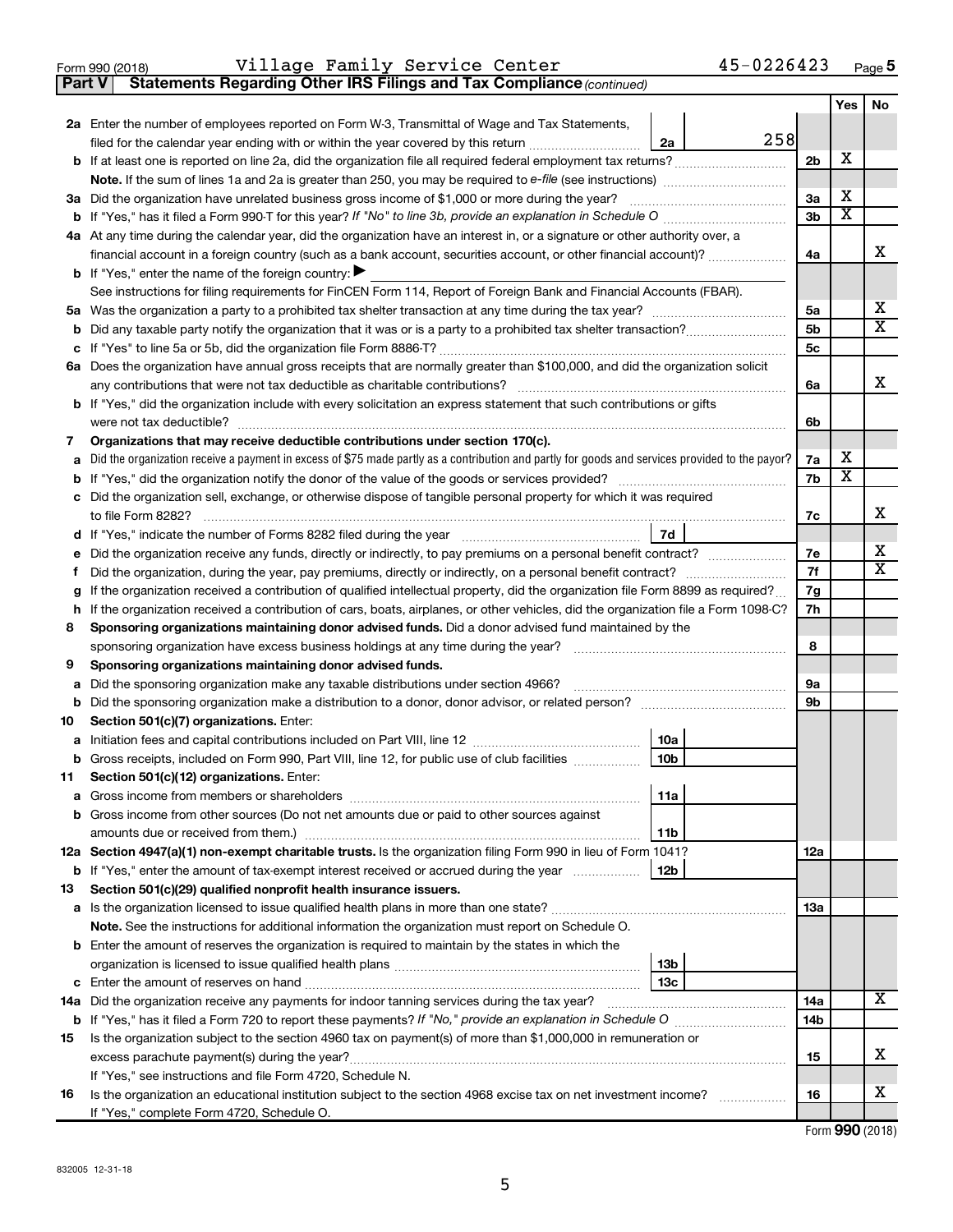**2**

**3**

**4 5 6**

#### **a b 16a b 17 18** The organization's CEO, Executive Director, or top management official Other officers or key employees of the organization If "Yes" to line 15a or 15b, describe the process in Schedule O (see instructions). in joint venture arrangements under applicable federal tax law, and take steps to safeguard the organization's List the states with which a copy of this Form 990 is required to be filed **Section C. Disclosure**  $\blacktriangleright$ MN

|   | <b>b</b> Each committee with authority to act on behalf of the governing body?                                                      |
|---|-------------------------------------------------------------------------------------------------------------------------------------|
| 9 | Is there any officer, director, trustee, or key employee listed in Part VII, Section A, who cannot be reached at the                |
|   |                                                                                                                                     |
|   | <b>Section B. Policies</b> (This Section B requests information about policies not required by the Internal Revenue Code.)          |
|   |                                                                                                                                     |
|   | <b>10a</b> Did the organization have local chapters, branches, or affiliates?                                                       |
|   | <b>b</b> If "Yes," did the organization have written policies and procedures governing the activities of such chapters, affiliates, |
|   | and branches to ensure their operations are consistent with the organization's exempt purposes?                                     |
|   | 11a Has the organization provided a complete copy of this Form 990 to all members of its governing body before filing the form?     |
|   | <b>b</b> Describe in Schedule O the process, if any, used by the organization to review this Form 990.                              |
|   | <b>12a</b> Did the organization have a written conflict of interest policy? If "No," go to line 13                                  |
|   |                                                                                                                                     |

|   |                                                                                                                                   | 7a |  |
|---|-----------------------------------------------------------------------------------------------------------------------------------|----|--|
|   | <b>b</b> Are any governance decisions of the organization reserved to (or subject to approval by) members, stockholders, or       |    |  |
|   | persons other than the governing body?                                                                                            | 7b |  |
| 8 | Did the organization contemporaneously document the meetings held or written actions undertaken during the year by the following: |    |  |
|   |                                                                                                                                   | 8а |  |
|   |                                                                                                                                   | 8b |  |
| 9 | Is there any officer, director, trustee, or key employee listed in Part VII, Section A, who cannot be reached at the              |    |  |
|   |                                                                                                                                   |    |  |

| Section B. Policies (This Section B requests information about policies not required by the Internal Revenue Coc |  |  |  |  |  |  |
|------------------------------------------------------------------------------------------------------------------|--|--|--|--|--|--|
|                                                                                                                  |  |  |  |  |  |  |

**7 a** Did the organization have members, stockholders, or other persons who had the power to elect or appoint one or

Did any officer, director, trustee, or key employee have a family relationship or a business relationship with any other

officer, director, trustee, or key employee? ~~~~~~~~~~~~~~~~~~~~~~~~~~~~~~~~~~~~~~~~ Did the organization delegate control over management duties customarily performed by or under the direct supervision of officers, directors, or trustees, or key employees to a management company or other person?~~~~~~~~~~~~~~ Did the organization make any significant changes to its governing documents since the prior Form 990 was filed? ............... Did the organization become aware during the year of a significant diversion of the organization's assets? ~~~~~~~~~ Did the organization have members or stockholders? ~~~~~~~~~~~~~~~~~~~~~~~~~~~~~~~~~~~

| Did the organization regularly and consistently monitor and enforce compliance with the policy? If "Yes," describe<br>c<br>in Schedule O how this was done<br>12 <sub>c</sub><br>Did the organization have a written whistleblower policy?<br>13<br>13<br>14<br>Did the organization have a written document retention and destruction policy? [11] manufaction manufaction in<br>14<br>Did the process for determining compensation of the following persons include a review and approval by independent<br>15<br>persons, comparability data, and contemporaneous substantiation of the deliberation and decision?<br>15a<br>The organization's CEO, Executive Director, or top management official manufactured content of the organization's CEO, Executive Director, or top management official manufactured and the state of the state of the state of<br>a<br>15 <sub>b</sub><br>If "Yes" to line 15a or 15b, describe the process in Schedule O (see instructions).<br>16a Did the organization invest in, contribute assets to, or participate in a joint venture or similar arrangement with a |                         |                         |
|-----------------------------------------------------------------------------------------------------------------------------------------------------------------------------------------------------------------------------------------------------------------------------------------------------------------------------------------------------------------------------------------------------------------------------------------------------------------------------------------------------------------------------------------------------------------------------------------------------------------------------------------------------------------------------------------------------------------------------------------------------------------------------------------------------------------------------------------------------------------------------------------------------------------------------------------------------------------------------------------------------------------------------------------------------------------------------------------------------------|-------------------------|-------------------------|
|                                                                                                                                                                                                                                                                                                                                                                                                                                                                                                                                                                                                                                                                                                                                                                                                                                                                                                                                                                                                                                                                                                           |                         |                         |
|                                                                                                                                                                                                                                                                                                                                                                                                                                                                                                                                                                                                                                                                                                                                                                                                                                                                                                                                                                                                                                                                                                           | X                       |                         |
|                                                                                                                                                                                                                                                                                                                                                                                                                                                                                                                                                                                                                                                                                                                                                                                                                                                                                                                                                                                                                                                                                                           | $\overline{\textbf{x}}$ |                         |
|                                                                                                                                                                                                                                                                                                                                                                                                                                                                                                                                                                                                                                                                                                                                                                                                                                                                                                                                                                                                                                                                                                           | $\overline{\textbf{x}}$ |                         |
|                                                                                                                                                                                                                                                                                                                                                                                                                                                                                                                                                                                                                                                                                                                                                                                                                                                                                                                                                                                                                                                                                                           |                         |                         |
|                                                                                                                                                                                                                                                                                                                                                                                                                                                                                                                                                                                                                                                                                                                                                                                                                                                                                                                                                                                                                                                                                                           |                         |                         |
|                                                                                                                                                                                                                                                                                                                                                                                                                                                                                                                                                                                                                                                                                                                                                                                                                                                                                                                                                                                                                                                                                                           | X                       |                         |
|                                                                                                                                                                                                                                                                                                                                                                                                                                                                                                                                                                                                                                                                                                                                                                                                                                                                                                                                                                                                                                                                                                           |                         | $\overline{\mathbf{x}}$ |
|                                                                                                                                                                                                                                                                                                                                                                                                                                                                                                                                                                                                                                                                                                                                                                                                                                                                                                                                                                                                                                                                                                           |                         |                         |
|                                                                                                                                                                                                                                                                                                                                                                                                                                                                                                                                                                                                                                                                                                                                                                                                                                                                                                                                                                                                                                                                                                           |                         |                         |
| taxable entity during the year?<br><b>16a</b>                                                                                                                                                                                                                                                                                                                                                                                                                                                                                                                                                                                                                                                                                                                                                                                                                                                                                                                                                                                                                                                             |                         | Χ                       |
| <b>b</b> If "Yes," did the organization follow a written policy or procedure requiring the organization to evaluate its participation                                                                                                                                                                                                                                                                                                                                                                                                                                                                                                                                                                                                                                                                                                                                                                                                                                                                                                                                                                     |                         |                         |
| in joint venture arrangements under applicable federal tax law, and take steps to safeguard the organization's                                                                                                                                                                                                                                                                                                                                                                                                                                                                                                                                                                                                                                                                                                                                                                                                                                                                                                                                                                                            |                         |                         |
| <b>16b</b>                                                                                                                                                                                                                                                                                                                                                                                                                                                                                                                                                                                                                                                                                                                                                                                                                                                                                                                                                                                                                                                                                                |                         |                         |
| <b>Section C. Disclosure</b>                                                                                                                                                                                                                                                                                                                                                                                                                                                                                                                                                                                                                                                                                                                                                                                                                                                                                                                                                                                                                                                                              |                         |                         |
| List the states with which a copy of this Form 990 is required to be filed $\blacktriangleright$ MN<br>17                                                                                                                                                                                                                                                                                                                                                                                                                                                                                                                                                                                                                                                                                                                                                                                                                                                                                                                                                                                                 |                         |                         |
| Section 6104 requires an organization to make its Forms 1023 (1024 or 1024-A if applicable), 990, and 990-T (Section 501(c)(3)s only) available<br>18                                                                                                                                                                                                                                                                                                                                                                                                                                                                                                                                                                                                                                                                                                                                                                                                                                                                                                                                                     |                         |                         |
| for public inspection. Indicate how you made these available. Check all that apply.                                                                                                                                                                                                                                                                                                                                                                                                                                                                                                                                                                                                                                                                                                                                                                                                                                                                                                                                                                                                                       |                         |                         |
| $\lfloor x \rfloor$ Upon request<br>Another's website<br>Other (explain in Schedule O)<br>Own website                                                                                                                                                                                                                                                                                                                                                                                                                                                                                                                                                                                                                                                                                                                                                                                                                                                                                                                                                                                                     |                         |                         |
| Describe in Schedule O whether (and if so, how) the organization made its governing documents, conflict of interest policy, and financial<br>19                                                                                                                                                                                                                                                                                                                                                                                                                                                                                                                                                                                                                                                                                                                                                                                                                                                                                                                                                           |                         |                         |
| statements available to the public during the tax year.                                                                                                                                                                                                                                                                                                                                                                                                                                                                                                                                                                                                                                                                                                                                                                                                                                                                                                                                                                                                                                                   |                         |                         |
| State the name, address, and telephone number of the person who possesses the organization's books and records<br>20                                                                                                                                                                                                                                                                                                                                                                                                                                                                                                                                                                                                                                                                                                                                                                                                                                                                                                                                                                                      |                         |                         |
| Jeff Pederson - 701-451-4870                                                                                                                                                                                                                                                                                                                                                                                                                                                                                                                                                                                                                                                                                                                                                                                                                                                                                                                                                                                                                                                                              |                         |                         |
| PO Box 9859, Fargo, ND<br>58106                                                                                                                                                                                                                                                                                                                                                                                                                                                                                                                                                                                                                                                                                                                                                                                                                                                                                                                                                                                                                                                                           |                         |                         |

6

*For each "Yes" response to lines 2 through 7b below, and for a "No" response* Form 990 (2018) Page Village Family Service Center 45-0226423 **Part VI** Governance, Management

*to line 8a, 8b, or 10b below, describe the circumstances, processes, or changes in Schedule O. See instructions.*

**6**

**2**

11

11

X

X

**7a**

**10a**

**10b 11a**

**12a**

**1a**

**1b**

| , responst |  |  |
|------------|--|--|
|            |  |  |

**Yes No**

 $\boxed{\text{X}}$ 

X

X X X

X

X

X

X

X

**Yes No**

X

X

| g <b>ement, and Disclosure</b> For each "` |
|--------------------------------------------|
|--------------------------------------------|

**1a** Enter the number of voting members of the governing body at the end of the tax year *www.fronoming* 

Check if Schedule O contains a response or note to any line in this Part VI

**Section A. Governing Body and Management**

If there are material differences in voting rights among members of the governing body, or if the governing body delegated broad authority to an executive committee or similar committee, explain in Schedule O.

**b** Enter the number of voting members included in line 1a, above, who are independent  $\ldots$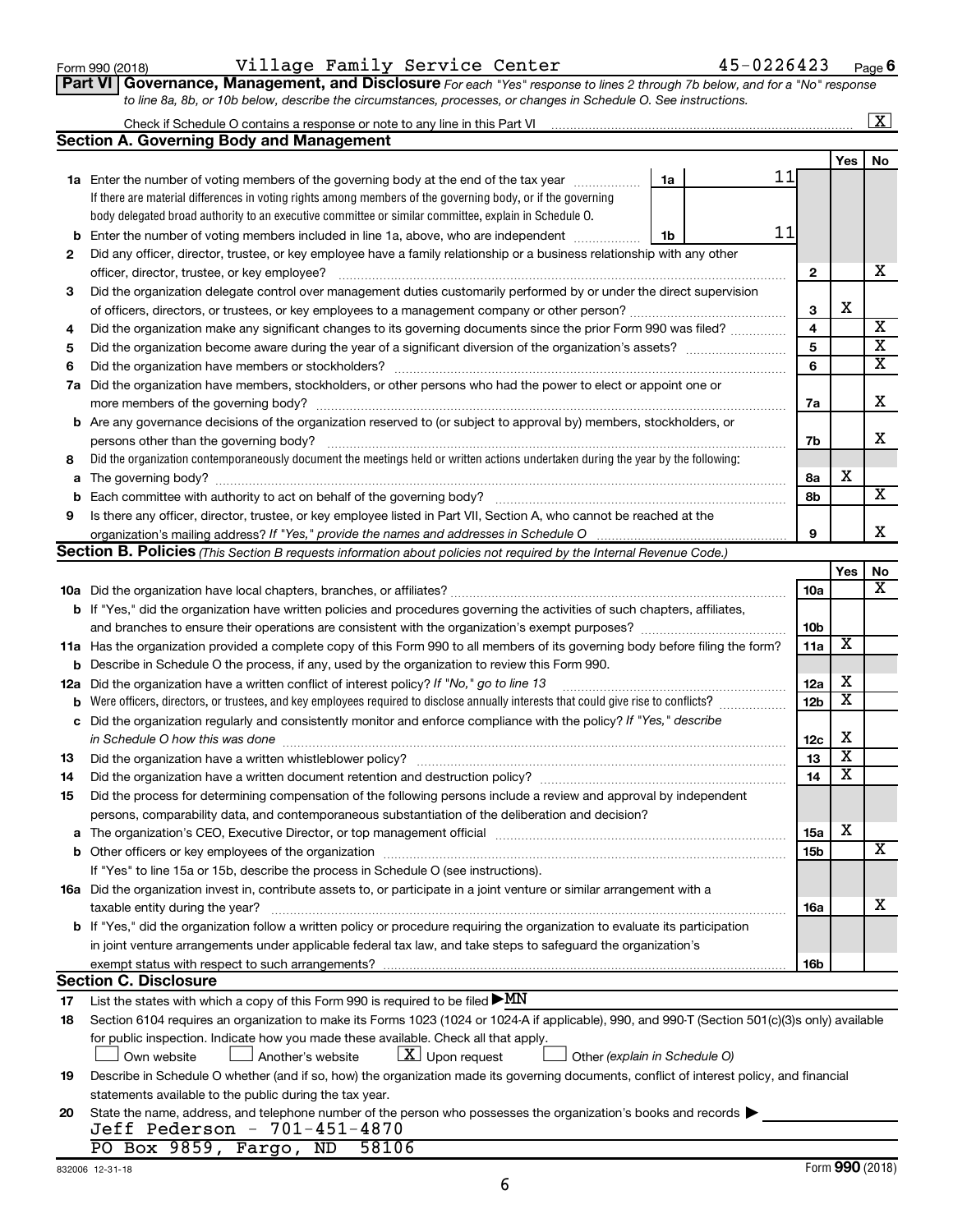$\Box$ 

| Part VII Compensation of Officers, Directors, Trustees, Key Employees, Highest Compensated |
|--------------------------------------------------------------------------------------------|
| <b>Employees, and Independent Contractors</b>                                              |

Check if Schedule O contains a response or note to any line in this Part VII

**Section A. Officers, Directors, Trustees, Key Employees, and Highest Compensated Employees**

**1a**  Complete this table for all persons required to be listed. Report compensation for the calendar year ending with or within the organization's tax year.

**•** List all of the organization's current officers, directors, trustees (whether individuals or organizations), regardless of amount of compensation. Enter -0- in columns  $(D)$ ,  $(E)$ , and  $(F)$  if no compensation was paid.

**•** List all of the organization's **current** key employees, if any. See instructions for definition of "key employee."

**•** List the organization's five current highest compensated employees (other than an officer, director, trustee, or key employee) who received reportable compensation (Box 5 of Form W-2 and/or Box 7 of Form 1099-MISC) of more than \$100,000 from the organization and any related organizations.

**•** List all of the organization's former officers, key employees, and highest compensated employees who received more than \$100,000 of reportable compensation from the organization and any related organizations.

**•** List all of the organization's former directors or trustees that received, in the capacity as a former director or trustee of the organization, more than \$10,000 of reportable compensation from the organization and any related organizations.

List persons in the following order: individual trustees or directors; institutional trustees; officers; key employees; highest compensated employees; and former such persons.

Check this box if neither the organization nor any related organization compensated any current officer, director, or trustee.  $\Box$ 

| Position<br>Name and Title<br>Reportable<br>Reportable<br>Estimated<br>Average<br>(do not check more than one<br>hours per<br>box, unless person is both an<br>compensation<br>compensation<br>amount of<br>officer and a director/trustee)<br>week<br>from<br>from related<br>other<br>Individual trustee or director<br>(list any<br>the<br>organizations<br>compensation<br>hours for<br>organization<br>(W-2/1099-MISC)<br>from the<br>Highest compensated<br>employee<br>Institutional trustee<br>(W-2/1099-MISC)<br>related<br>organization<br>Key employee<br>organizations<br>and related<br>below<br>organizations<br>Former<br>Officer<br>line)<br>$\overline{2.00}$<br>Richard Henderson<br>(1)<br>2.00<br>$\mathbf X$<br>$\mathbf X$<br>0.<br>0.<br>$0\cdot$<br>2.00<br>Steve Connelly<br>(2)<br>0.00<br>$\mathbf X$<br>$\mathbf X$<br>0.<br>$\mathbf 0$<br>$\mathbf 0$ .<br>2.00<br>(3)<br>Tammy Hauck<br>0.00<br>$\mathbf X$<br>0.<br>$\mathbf X$<br>$\mathbf 0$ .<br>$\mathbf 0$ .<br>Secretary<br>2.00<br>Al Erickson<br>(4)<br>2.00<br>$\mathbf X$<br>$\mathbf X$<br>$\mathbf 0$ .<br>$\mathbf 0$ .<br>0.<br>2.00<br>(5)<br>Tom Nelson<br>0.00<br>X<br>$\mathbf 0$ .<br>$\boldsymbol{0}$ .<br>$\mathbf 0$<br>2.00<br>(6)<br>Carrie Bjorge<br>2.00<br>X<br>0<br>$\mathbf 0$ .<br>$\mathbf 0$ .<br>2.00<br>(7)<br>David Doughtery<br>0.00<br>0.<br>X<br>$\mathbf 0$<br>$\mathbf 0$ .<br>2.00<br>Richard Duysen<br>(8)<br>0.00<br>$\mathbf 0$ .<br>$\mathbf 0$ .<br>$\mathbf 0$ .<br>X<br>2.00<br>(9)<br>Karen Mellum<br>0.00<br>$\mathbf 0$<br>$\mathbf 0$ .<br>X<br>0.<br>2.00<br>(10) Lyman Edds<br>2.00<br>X<br>$\mathbf 0$<br>$\mathbf 0$<br>$\mathbf 0$ .<br>2.00<br>(11) Timothy Sayler<br>0.00<br>X<br>$\mathbf 0$<br>$\mathbf 0$ .<br>0.<br>2.00<br>(12) Richard Warner<br>0.00<br>$\mathbf 0$ .<br>$\mathbf 0$<br>$\mathbf 0$ .<br>X<br>40.00<br>(13) Sandra Skallerud<br>2.00<br>$\mathbf 0$ .<br>$\mathbf X$<br>$\mathbf 0$ .<br>0.<br>Interim CEO (Jan - May)<br>40.00<br>2.00<br>$\mathbf X$<br>111,786.<br>$\mathbf 0$ .<br>5,937.<br>40.00<br>(15) Nicole Andersen<br>2.00<br>$\mathbf X$<br>76,292.<br>0.<br>20,614.<br>CFO<br>40.00<br>(16) Candace Haugen<br>$\mathbf 0$ .<br>0.00<br>X<br>104,573.<br>9,499.<br>40.00<br>(17) Rebecca Elbert<br>$\mathbf x$<br>0.<br>0.00<br>114,888.<br>2,035. | (A)                          | (B) |  | (C) |  | (D) | (E) | (F) |
|-----------------------------------------------------------------------------------------------------------------------------------------------------------------------------------------------------------------------------------------------------------------------------------------------------------------------------------------------------------------------------------------------------------------------------------------------------------------------------------------------------------------------------------------------------------------------------------------------------------------------------------------------------------------------------------------------------------------------------------------------------------------------------------------------------------------------------------------------------------------------------------------------------------------------------------------------------------------------------------------------------------------------------------------------------------------------------------------------------------------------------------------------------------------------------------------------------------------------------------------------------------------------------------------------------------------------------------------------------------------------------------------------------------------------------------------------------------------------------------------------------------------------------------------------------------------------------------------------------------------------------------------------------------------------------------------------------------------------------------------------------------------------------------------------------------------------------------------------------------------------------------------------------------------------------------------------------------------------------------------------------------------------------------------------------------------------------------------------------------------------------------------------------------------------------------------------------------------------------------------------------------------------------------------------------------------------------------|------------------------------|-----|--|-----|--|-----|-----|-----|
|                                                                                                                                                                                                                                                                                                                                                                                                                                                                                                                                                                                                                                                                                                                                                                                                                                                                                                                                                                                                                                                                                                                                                                                                                                                                                                                                                                                                                                                                                                                                                                                                                                                                                                                                                                                                                                                                                                                                                                                                                                                                                                                                                                                                                                                                                                                                   |                              |     |  |     |  |     |     |     |
|                                                                                                                                                                                                                                                                                                                                                                                                                                                                                                                                                                                                                                                                                                                                                                                                                                                                                                                                                                                                                                                                                                                                                                                                                                                                                                                                                                                                                                                                                                                                                                                                                                                                                                                                                                                                                                                                                                                                                                                                                                                                                                                                                                                                                                                                                                                                   |                              |     |  |     |  |     |     |     |
|                                                                                                                                                                                                                                                                                                                                                                                                                                                                                                                                                                                                                                                                                                                                                                                                                                                                                                                                                                                                                                                                                                                                                                                                                                                                                                                                                                                                                                                                                                                                                                                                                                                                                                                                                                                                                                                                                                                                                                                                                                                                                                                                                                                                                                                                                                                                   |                              |     |  |     |  |     |     |     |
|                                                                                                                                                                                                                                                                                                                                                                                                                                                                                                                                                                                                                                                                                                                                                                                                                                                                                                                                                                                                                                                                                                                                                                                                                                                                                                                                                                                                                                                                                                                                                                                                                                                                                                                                                                                                                                                                                                                                                                                                                                                                                                                                                                                                                                                                                                                                   |                              |     |  |     |  |     |     |     |
|                                                                                                                                                                                                                                                                                                                                                                                                                                                                                                                                                                                                                                                                                                                                                                                                                                                                                                                                                                                                                                                                                                                                                                                                                                                                                                                                                                                                                                                                                                                                                                                                                                                                                                                                                                                                                                                                                                                                                                                                                                                                                                                                                                                                                                                                                                                                   |                              |     |  |     |  |     |     |     |
|                                                                                                                                                                                                                                                                                                                                                                                                                                                                                                                                                                                                                                                                                                                                                                                                                                                                                                                                                                                                                                                                                                                                                                                                                                                                                                                                                                                                                                                                                                                                                                                                                                                                                                                                                                                                                                                                                                                                                                                                                                                                                                                                                                                                                                                                                                                                   |                              |     |  |     |  |     |     |     |
|                                                                                                                                                                                                                                                                                                                                                                                                                                                                                                                                                                                                                                                                                                                                                                                                                                                                                                                                                                                                                                                                                                                                                                                                                                                                                                                                                                                                                                                                                                                                                                                                                                                                                                                                                                                                                                                                                                                                                                                                                                                                                                                                                                                                                                                                                                                                   |                              |     |  |     |  |     |     |     |
|                                                                                                                                                                                                                                                                                                                                                                                                                                                                                                                                                                                                                                                                                                                                                                                                                                                                                                                                                                                                                                                                                                                                                                                                                                                                                                                                                                                                                                                                                                                                                                                                                                                                                                                                                                                                                                                                                                                                                                                                                                                                                                                                                                                                                                                                                                                                   |                              |     |  |     |  |     |     |     |
|                                                                                                                                                                                                                                                                                                                                                                                                                                                                                                                                                                                                                                                                                                                                                                                                                                                                                                                                                                                                                                                                                                                                                                                                                                                                                                                                                                                                                                                                                                                                                                                                                                                                                                                                                                                                                                                                                                                                                                                                                                                                                                                                                                                                                                                                                                                                   |                              |     |  |     |  |     |     |     |
|                                                                                                                                                                                                                                                                                                                                                                                                                                                                                                                                                                                                                                                                                                                                                                                                                                                                                                                                                                                                                                                                                                                                                                                                                                                                                                                                                                                                                                                                                                                                                                                                                                                                                                                                                                                                                                                                                                                                                                                                                                                                                                                                                                                                                                                                                                                                   | Chairperson                  |     |  |     |  |     |     |     |
|                                                                                                                                                                                                                                                                                                                                                                                                                                                                                                                                                                                                                                                                                                                                                                                                                                                                                                                                                                                                                                                                                                                                                                                                                                                                                                                                                                                                                                                                                                                                                                                                                                                                                                                                                                                                                                                                                                                                                                                                                                                                                                                                                                                                                                                                                                                                   |                              |     |  |     |  |     |     |     |
|                                                                                                                                                                                                                                                                                                                                                                                                                                                                                                                                                                                                                                                                                                                                                                                                                                                                                                                                                                                                                                                                                                                                                                                                                                                                                                                                                                                                                                                                                                                                                                                                                                                                                                                                                                                                                                                                                                                                                                                                                                                                                                                                                                                                                                                                                                                                   | Vice Chairperson             |     |  |     |  |     |     |     |
|                                                                                                                                                                                                                                                                                                                                                                                                                                                                                                                                                                                                                                                                                                                                                                                                                                                                                                                                                                                                                                                                                                                                                                                                                                                                                                                                                                                                                                                                                                                                                                                                                                                                                                                                                                                                                                                                                                                                                                                                                                                                                                                                                                                                                                                                                                                                   |                              |     |  |     |  |     |     |     |
|                                                                                                                                                                                                                                                                                                                                                                                                                                                                                                                                                                                                                                                                                                                                                                                                                                                                                                                                                                                                                                                                                                                                                                                                                                                                                                                                                                                                                                                                                                                                                                                                                                                                                                                                                                                                                                                                                                                                                                                                                                                                                                                                                                                                                                                                                                                                   |                              |     |  |     |  |     |     |     |
|                                                                                                                                                                                                                                                                                                                                                                                                                                                                                                                                                                                                                                                                                                                                                                                                                                                                                                                                                                                                                                                                                                                                                                                                                                                                                                                                                                                                                                                                                                                                                                                                                                                                                                                                                                                                                                                                                                                                                                                                                                                                                                                                                                                                                                                                                                                                   |                              |     |  |     |  |     |     |     |
|                                                                                                                                                                                                                                                                                                                                                                                                                                                                                                                                                                                                                                                                                                                                                                                                                                                                                                                                                                                                                                                                                                                                                                                                                                                                                                                                                                                                                                                                                                                                                                                                                                                                                                                                                                                                                                                                                                                                                                                                                                                                                                                                                                                                                                                                                                                                   | Treasurer                    |     |  |     |  |     |     |     |
|                                                                                                                                                                                                                                                                                                                                                                                                                                                                                                                                                                                                                                                                                                                                                                                                                                                                                                                                                                                                                                                                                                                                                                                                                                                                                                                                                                                                                                                                                                                                                                                                                                                                                                                                                                                                                                                                                                                                                                                                                                                                                                                                                                                                                                                                                                                                   |                              |     |  |     |  |     |     |     |
|                                                                                                                                                                                                                                                                                                                                                                                                                                                                                                                                                                                                                                                                                                                                                                                                                                                                                                                                                                                                                                                                                                                                                                                                                                                                                                                                                                                                                                                                                                                                                                                                                                                                                                                                                                                                                                                                                                                                                                                                                                                                                                                                                                                                                                                                                                                                   | Director                     |     |  |     |  |     |     |     |
|                                                                                                                                                                                                                                                                                                                                                                                                                                                                                                                                                                                                                                                                                                                                                                                                                                                                                                                                                                                                                                                                                                                                                                                                                                                                                                                                                                                                                                                                                                                                                                                                                                                                                                                                                                                                                                                                                                                                                                                                                                                                                                                                                                                                                                                                                                                                   |                              |     |  |     |  |     |     |     |
|                                                                                                                                                                                                                                                                                                                                                                                                                                                                                                                                                                                                                                                                                                                                                                                                                                                                                                                                                                                                                                                                                                                                                                                                                                                                                                                                                                                                                                                                                                                                                                                                                                                                                                                                                                                                                                                                                                                                                                                                                                                                                                                                                                                                                                                                                                                                   | Director                     |     |  |     |  |     |     |     |
|                                                                                                                                                                                                                                                                                                                                                                                                                                                                                                                                                                                                                                                                                                                                                                                                                                                                                                                                                                                                                                                                                                                                                                                                                                                                                                                                                                                                                                                                                                                                                                                                                                                                                                                                                                                                                                                                                                                                                                                                                                                                                                                                                                                                                                                                                                                                   |                              |     |  |     |  |     |     |     |
|                                                                                                                                                                                                                                                                                                                                                                                                                                                                                                                                                                                                                                                                                                                                                                                                                                                                                                                                                                                                                                                                                                                                                                                                                                                                                                                                                                                                                                                                                                                                                                                                                                                                                                                                                                                                                                                                                                                                                                                                                                                                                                                                                                                                                                                                                                                                   | Director                     |     |  |     |  |     |     |     |
|                                                                                                                                                                                                                                                                                                                                                                                                                                                                                                                                                                                                                                                                                                                                                                                                                                                                                                                                                                                                                                                                                                                                                                                                                                                                                                                                                                                                                                                                                                                                                                                                                                                                                                                                                                                                                                                                                                                                                                                                                                                                                                                                                                                                                                                                                                                                   |                              |     |  |     |  |     |     |     |
|                                                                                                                                                                                                                                                                                                                                                                                                                                                                                                                                                                                                                                                                                                                                                                                                                                                                                                                                                                                                                                                                                                                                                                                                                                                                                                                                                                                                                                                                                                                                                                                                                                                                                                                                                                                                                                                                                                                                                                                                                                                                                                                                                                                                                                                                                                                                   | Director                     |     |  |     |  |     |     |     |
|                                                                                                                                                                                                                                                                                                                                                                                                                                                                                                                                                                                                                                                                                                                                                                                                                                                                                                                                                                                                                                                                                                                                                                                                                                                                                                                                                                                                                                                                                                                                                                                                                                                                                                                                                                                                                                                                                                                                                                                                                                                                                                                                                                                                                                                                                                                                   |                              |     |  |     |  |     |     |     |
|                                                                                                                                                                                                                                                                                                                                                                                                                                                                                                                                                                                                                                                                                                                                                                                                                                                                                                                                                                                                                                                                                                                                                                                                                                                                                                                                                                                                                                                                                                                                                                                                                                                                                                                                                                                                                                                                                                                                                                                                                                                                                                                                                                                                                                                                                                                                   | Director                     |     |  |     |  |     |     |     |
|                                                                                                                                                                                                                                                                                                                                                                                                                                                                                                                                                                                                                                                                                                                                                                                                                                                                                                                                                                                                                                                                                                                                                                                                                                                                                                                                                                                                                                                                                                                                                                                                                                                                                                                                                                                                                                                                                                                                                                                                                                                                                                                                                                                                                                                                                                                                   |                              |     |  |     |  |     |     |     |
|                                                                                                                                                                                                                                                                                                                                                                                                                                                                                                                                                                                                                                                                                                                                                                                                                                                                                                                                                                                                                                                                                                                                                                                                                                                                                                                                                                                                                                                                                                                                                                                                                                                                                                                                                                                                                                                                                                                                                                                                                                                                                                                                                                                                                                                                                                                                   | Director                     |     |  |     |  |     |     |     |
|                                                                                                                                                                                                                                                                                                                                                                                                                                                                                                                                                                                                                                                                                                                                                                                                                                                                                                                                                                                                                                                                                                                                                                                                                                                                                                                                                                                                                                                                                                                                                                                                                                                                                                                                                                                                                                                                                                                                                                                                                                                                                                                                                                                                                                                                                                                                   |                              |     |  |     |  |     |     |     |
|                                                                                                                                                                                                                                                                                                                                                                                                                                                                                                                                                                                                                                                                                                                                                                                                                                                                                                                                                                                                                                                                                                                                                                                                                                                                                                                                                                                                                                                                                                                                                                                                                                                                                                                                                                                                                                                                                                                                                                                                                                                                                                                                                                                                                                                                                                                                   | Director                     |     |  |     |  |     |     |     |
|                                                                                                                                                                                                                                                                                                                                                                                                                                                                                                                                                                                                                                                                                                                                                                                                                                                                                                                                                                                                                                                                                                                                                                                                                                                                                                                                                                                                                                                                                                                                                                                                                                                                                                                                                                                                                                                                                                                                                                                                                                                                                                                                                                                                                                                                                                                                   |                              |     |  |     |  |     |     |     |
|                                                                                                                                                                                                                                                                                                                                                                                                                                                                                                                                                                                                                                                                                                                                                                                                                                                                                                                                                                                                                                                                                                                                                                                                                                                                                                                                                                                                                                                                                                                                                                                                                                                                                                                                                                                                                                                                                                                                                                                                                                                                                                                                                                                                                                                                                                                                   | Director                     |     |  |     |  |     |     |     |
|                                                                                                                                                                                                                                                                                                                                                                                                                                                                                                                                                                                                                                                                                                                                                                                                                                                                                                                                                                                                                                                                                                                                                                                                                                                                                                                                                                                                                                                                                                                                                                                                                                                                                                                                                                                                                                                                                                                                                                                                                                                                                                                                                                                                                                                                                                                                   |                              |     |  |     |  |     |     |     |
|                                                                                                                                                                                                                                                                                                                                                                                                                                                                                                                                                                                                                                                                                                                                                                                                                                                                                                                                                                                                                                                                                                                                                                                                                                                                                                                                                                                                                                                                                                                                                                                                                                                                                                                                                                                                                                                                                                                                                                                                                                                                                                                                                                                                                                                                                                                                   |                              |     |  |     |  |     |     |     |
|                                                                                                                                                                                                                                                                                                                                                                                                                                                                                                                                                                                                                                                                                                                                                                                                                                                                                                                                                                                                                                                                                                                                                                                                                                                                                                                                                                                                                                                                                                                                                                                                                                                                                                                                                                                                                                                                                                                                                                                                                                                                                                                                                                                                                                                                                                                                   | (14) Jeff Pederson           |     |  |     |  |     |     |     |
|                                                                                                                                                                                                                                                                                                                                                                                                                                                                                                                                                                                                                                                                                                                                                                                                                                                                                                                                                                                                                                                                                                                                                                                                                                                                                                                                                                                                                                                                                                                                                                                                                                                                                                                                                                                                                                                                                                                                                                                                                                                                                                                                                                                                                                                                                                                                   | President/CEO (From April)   |     |  |     |  |     |     |     |
|                                                                                                                                                                                                                                                                                                                                                                                                                                                                                                                                                                                                                                                                                                                                                                                                                                                                                                                                                                                                                                                                                                                                                                                                                                                                                                                                                                                                                                                                                                                                                                                                                                                                                                                                                                                                                                                                                                                                                                                                                                                                                                                                                                                                                                                                                                                                   |                              |     |  |     |  |     |     |     |
|                                                                                                                                                                                                                                                                                                                                                                                                                                                                                                                                                                                                                                                                                                                                                                                                                                                                                                                                                                                                                                                                                                                                                                                                                                                                                                                                                                                                                                                                                                                                                                                                                                                                                                                                                                                                                                                                                                                                                                                                                                                                                                                                                                                                                                                                                                                                   |                              |     |  |     |  |     |     |     |
|                                                                                                                                                                                                                                                                                                                                                                                                                                                                                                                                                                                                                                                                                                                                                                                                                                                                                                                                                                                                                                                                                                                                                                                                                                                                                                                                                                                                                                                                                                                                                                                                                                                                                                                                                                                                                                                                                                                                                                                                                                                                                                                                                                                                                                                                                                                                   |                              |     |  |     |  |     |     |     |
|                                                                                                                                                                                                                                                                                                                                                                                                                                                                                                                                                                                                                                                                                                                                                                                                                                                                                                                                                                                                                                                                                                                                                                                                                                                                                                                                                                                                                                                                                                                                                                                                                                                                                                                                                                                                                                                                                                                                                                                                                                                                                                                                                                                                                                                                                                                                   | VP of HR and Board Relations |     |  |     |  |     |     |     |
|                                                                                                                                                                                                                                                                                                                                                                                                                                                                                                                                                                                                                                                                                                                                                                                                                                                                                                                                                                                                                                                                                                                                                                                                                                                                                                                                                                                                                                                                                                                                                                                                                                                                                                                                                                                                                                                                                                                                                                                                                                                                                                                                                                                                                                                                                                                                   |                              |     |  |     |  |     |     |     |
|                                                                                                                                                                                                                                                                                                                                                                                                                                                                                                                                                                                                                                                                                                                                                                                                                                                                                                                                                                                                                                                                                                                                                                                                                                                                                                                                                                                                                                                                                                                                                                                                                                                                                                                                                                                                                                                                                                                                                                                                                                                                                                                                                                                                                                                                                                                                   | Adult Mental Health Nurse    |     |  |     |  |     |     |     |

832007 12-31-18

Form (2018) **990**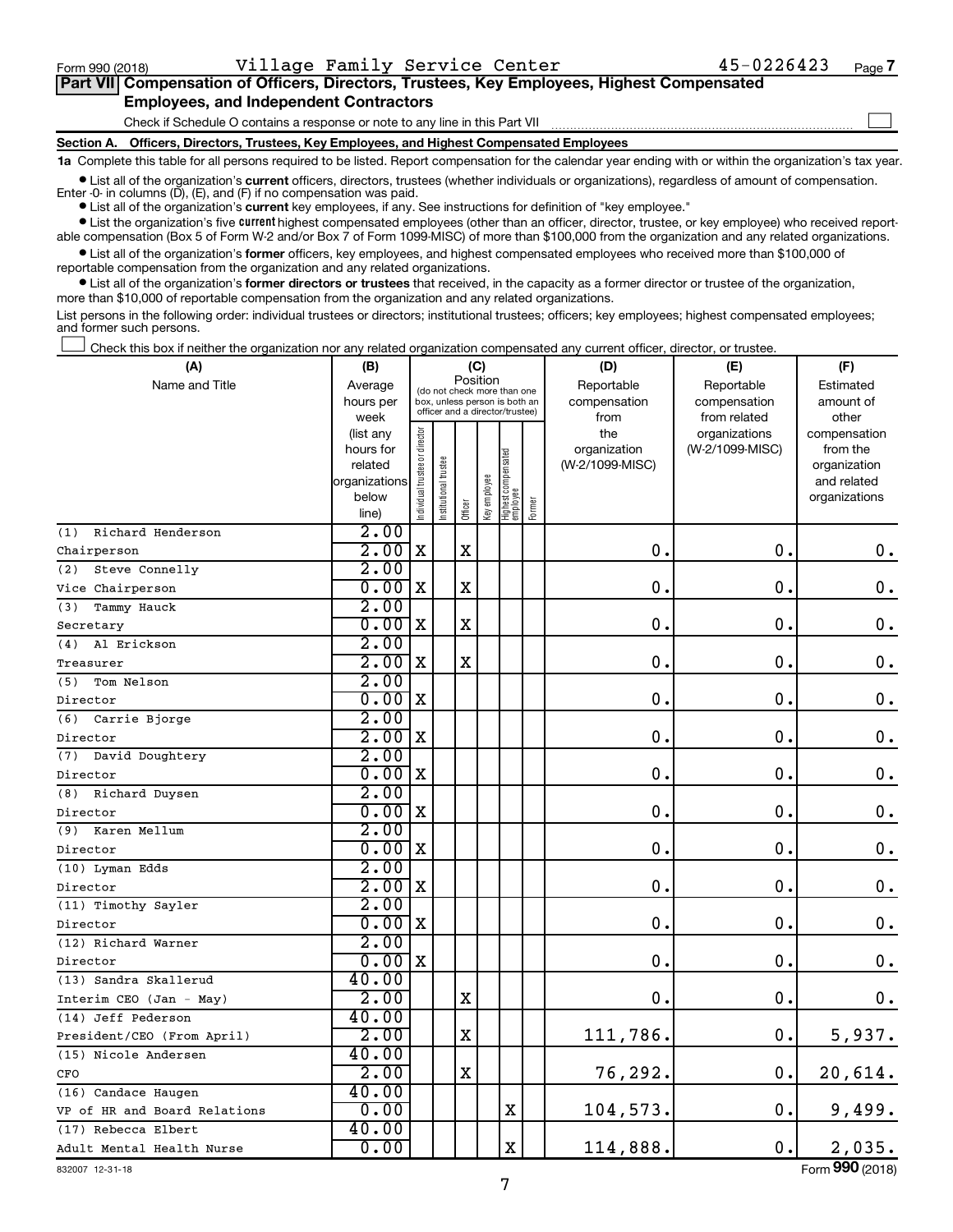| Form 990 (2018)                                                                                                                                                                                                                                                        | Village Family Service Center                                                                                                                                                                                                                               |                               |                       |         |               |                                   |        |                                        | 45-0226423                       |                        |                                        | Page 8                                                                   |
|------------------------------------------------------------------------------------------------------------------------------------------------------------------------------------------------------------------------------------------------------------------------|-------------------------------------------------------------------------------------------------------------------------------------------------------------------------------------------------------------------------------------------------------------|-------------------------------|-----------------------|---------|---------------|-----------------------------------|--------|----------------------------------------|----------------------------------|------------------------|----------------------------------------|--------------------------------------------------------------------------|
| <b>Part VII</b><br>Section A. Officers, Directors, Trustees, Key Employees, and Highest Compensated Employees (continued)                                                                                                                                              |                                                                                                                                                                                                                                                             |                               |                       |         |               |                                   |        |                                        |                                  |                        |                                        |                                                                          |
| (A)<br>Name and title                                                                                                                                                                                                                                                  | (B)<br>(C)<br>(D)<br>(E)<br>Position<br>Average<br>Reportable<br>Reportable<br>(do not check more than one<br>hours per<br>compensation<br>compensation<br>box, unless person is both an<br>officer and a director/trustee)<br>week<br>from<br>from related |                               |                       |         |               |                                   |        |                                        |                                  |                        | (F)<br>Estimated<br>amount of<br>other |                                                                          |
|                                                                                                                                                                                                                                                                        | (list any<br>hours for<br>related<br>organizations<br>below<br>line)                                                                                                                                                                                        | ndividual trustee or director | Institutional trustee | Officer | ea olquue Aey | Highest compensated<br>  employee | Former | the<br>organization<br>(W-2/1099-MISC) | organizations<br>(W-2/1099-MISC) |                        |                                        | compensation<br>from the<br>organization<br>and related<br>organizations |
| (18) Kelly J. Olson Tingelstad<br>Chief Clinical Officer                                                                                                                                                                                                               | 40.00<br>0.00                                                                                                                                                                                                                                               |                               |                       |         |               | X                                 |        | 129,471.                               |                                  | 0.                     |                                        | 6,662.                                                                   |
| (19) Darrin Tonsfeldt                                                                                                                                                                                                                                                  | 40.00                                                                                                                                                                                                                                                       |                               |                       |         |               |                                   |        |                                        |                                  |                        |                                        |                                                                          |
| Psychotherapist                                                                                                                                                                                                                                                        | 0.00                                                                                                                                                                                                                                                        |                               |                       |         |               | X                                 |        | 104,777.                               |                                  | 0.                     |                                        | 2,656.                                                                   |
|                                                                                                                                                                                                                                                                        |                                                                                                                                                                                                                                                             |                               |                       |         |               |                                   |        |                                        |                                  |                        |                                        |                                                                          |
|                                                                                                                                                                                                                                                                        |                                                                                                                                                                                                                                                             |                               |                       |         |               |                                   |        |                                        |                                  |                        |                                        |                                                                          |
|                                                                                                                                                                                                                                                                        |                                                                                                                                                                                                                                                             |                               |                       |         |               |                                   |        |                                        |                                  |                        |                                        |                                                                          |
|                                                                                                                                                                                                                                                                        |                                                                                                                                                                                                                                                             |                               |                       |         |               |                                   |        |                                        |                                  |                        |                                        |                                                                          |
|                                                                                                                                                                                                                                                                        |                                                                                                                                                                                                                                                             |                               |                       |         |               |                                   |        |                                        |                                  |                        |                                        |                                                                          |
|                                                                                                                                                                                                                                                                        |                                                                                                                                                                                                                                                             |                               |                       |         |               |                                   |        |                                        |                                  |                        |                                        |                                                                          |
| 1b Sub-total                                                                                                                                                                                                                                                           |                                                                                                                                                                                                                                                             |                               |                       |         |               |                                   |        | 641,787.                               |                                  | σ.                     |                                        | 47,403.                                                                  |
| c Total from continuation sheets to Part VII, Section A <b>Constitution</b>                                                                                                                                                                                            |                                                                                                                                                                                                                                                             |                               |                       |         |               |                                   |        | σ.<br>641,787.                         |                                  | $\overline{0}$ .<br>0. |                                        | $\overline{0}$ .<br>47,403.                                              |
| Total number of individuals (including but not limited to those listed above) who received more than \$100,000 of reportable<br>2<br>compensation from the organization $\blacktriangleright$                                                                          |                                                                                                                                                                                                                                                             |                               |                       |         |               |                                   |        |                                        |                                  |                        |                                        | 5                                                                        |
|                                                                                                                                                                                                                                                                        |                                                                                                                                                                                                                                                             |                               |                       |         |               |                                   |        |                                        |                                  |                        |                                        | Yes<br>No                                                                |
| 3<br>Did the organization list any former officer, director, or trustee, key employee, or highest compensated employee on<br>line 1a? If "Yes," complete Schedule J for such individual manufactured content to the successive complete Schedule J for such individual |                                                                                                                                                                                                                                                             |                               |                       |         |               |                                   |        |                                        |                                  |                        | з                                      | x                                                                        |
| For any individual listed on line 1a, is the sum of reportable compensation and other compensation from the organization<br>and related organizations greater than \$150,000? If "Yes," complete Schedule J for such individual                                        |                                                                                                                                                                                                                                                             |                               |                       |         |               |                                   |        |                                        |                                  |                        | 4                                      | х                                                                        |
| Did any person listed on line 1a receive or accrue compensation from any unrelated organization or individual for services<br>5                                                                                                                                        |                                                                                                                                                                                                                                                             |                               |                       |         |               |                                   |        |                                        |                                  |                        | 5                                      | x                                                                        |
| <b>Section B. Independent Contractors</b>                                                                                                                                                                                                                              |                                                                                                                                                                                                                                                             |                               |                       |         |               |                                   |        |                                        |                                  |                        |                                        |                                                                          |
| Complete this table for your five highest compensated independent contractors that received more than \$100,000 of compensation from<br>1<br>the organization. Report compensation for the calendar year ending with or within the organization's tax year.            |                                                                                                                                                                                                                                                             |                               |                       |         |               |                                   |        |                                        |                                  |                        |                                        |                                                                          |
| (A)<br>Name and business address                                                                                                                                                                                                                                       |                                                                                                                                                                                                                                                             |                               | <b>NONE</b>           |         |               |                                   |        | (B)<br>Description of services         |                                  |                        | (C)<br>Compensation                    |                                                                          |
|                                                                                                                                                                                                                                                                        |                                                                                                                                                                                                                                                             |                               |                       |         |               |                                   |        |                                        |                                  |                        |                                        |                                                                          |
|                                                                                                                                                                                                                                                                        |                                                                                                                                                                                                                                                             |                               |                       |         |               |                                   |        |                                        |                                  |                        |                                        |                                                                          |
|                                                                                                                                                                                                                                                                        |                                                                                                                                                                                                                                                             |                               |                       |         |               |                                   |        |                                        |                                  |                        |                                        |                                                                          |
|                                                                                                                                                                                                                                                                        |                                                                                                                                                                                                                                                             |                               |                       |         |               |                                   |        |                                        |                                  |                        |                                        |                                                                          |
| Total number of independent contractors (including but not limited to those listed above) who received more than<br>2                                                                                                                                                  |                                                                                                                                                                                                                                                             |                               |                       |         |               |                                   |        |                                        |                                  |                        |                                        |                                                                          |
| \$100,000 of compensation from the organization                                                                                                                                                                                                                        |                                                                                                                                                                                                                                                             |                               |                       |         | 0             |                                   |        |                                        |                                  |                        |                                        |                                                                          |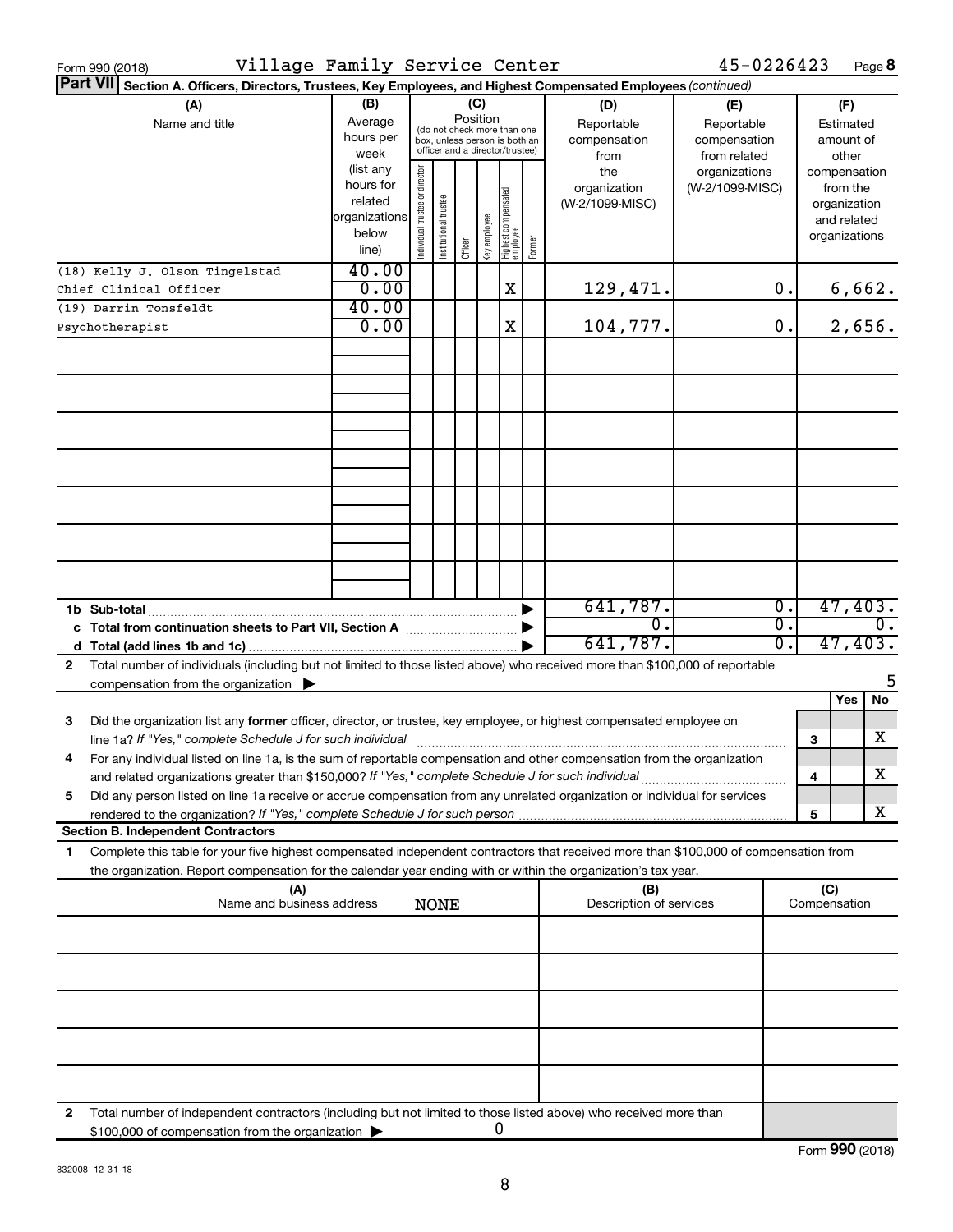|                                                           |     |                                                                         |                |                  |                           | Total revenue | Related or<br>exempt function<br>revenue | Unrelated<br>business<br>revenue | (D)<br>Revenue excluded<br>from tax under<br>sections<br>512 - 514 |
|-----------------------------------------------------------|-----|-------------------------------------------------------------------------|----------------|------------------|---------------------------|---------------|------------------------------------------|----------------------------------|--------------------------------------------------------------------|
|                                                           |     | 1 a Federated campaigns                                                 | 1a             |                  | 422,641.                  |               |                                          |                                  |                                                                    |
| Contributions, Gifts, Grants<br>and Other Similar Amounts |     | <b>b</b> Membership dues                                                | 1 <sub>b</sub> |                  |                           |               |                                          |                                  |                                                                    |
|                                                           |     | c Fundraising events                                                    | 1 <sub>c</sub> |                  | 104,254.                  |               |                                          |                                  |                                                                    |
|                                                           |     | d Related organizations                                                 | 1 <sub>d</sub> |                  | 190,064.                  |               |                                          |                                  |                                                                    |
|                                                           |     | e Government grants (contributions)                                     | 1e             |                  | 402,550.                  |               |                                          |                                  |                                                                    |
|                                                           |     | f All other contributions, gifts, grants, and                           |                |                  |                           |               |                                          |                                  |                                                                    |
|                                                           |     | similar amounts not included above                                      | l 1f           |                  | 369,773.                  |               |                                          |                                  |                                                                    |
|                                                           |     | <b>g</b> Noncash contributions included in lines 1a-1f: \$              |                |                  | 82,754.                   |               |                                          |                                  |                                                                    |
|                                                           |     |                                                                         |                |                  | $\blacktriangleright$     | 1,489,282.    |                                          |                                  |                                                                    |
|                                                           |     |                                                                         |                |                  | <b>Business Code</b>      |               |                                          |                                  |                                                                    |
|                                                           |     | 2 a Counseling                                                          |                |                  | 624100                    | 7,252,829.    | 7,252,829.                               |                                  |                                                                    |
|                                                           |     | <b>b</b> Village Business Institute                                     |                |                  | 624100                    | 2, 164, 253.  | 2, 164, 253.                             |                                  |                                                                    |
|                                                           |     | c First Step Recovery                                                   |                |                  | 624100                    | 1,812,703.    | 1,812,703.                               |                                  |                                                                    |
|                                                           |     | d Adoption Services                                                     |                |                  | 624100                    | 111, 345.     | 111,345.                                 |                                  |                                                                    |
| Program Service<br>Revenue                                |     | Truancy Intervention                                                    |                |                  | 624410                    | 98,491.       | 98,491.                                  |                                  |                                                                    |
|                                                           |     | f All other program service revenue                                     |                |                  | 624100                    | 11,288.       | 11,288.                                  |                                  |                                                                    |
|                                                           |     |                                                                         |                |                  | ▶                         | 11,450,909.   |                                          |                                  |                                                                    |
|                                                           | 3   | Investment income (including dividends, interest, and                   |                |                  |                           |               |                                          |                                  |                                                                    |
|                                                           |     |                                                                         |                |                  |                           | 398.          |                                          |                                  | 398.                                                               |
|                                                           | 4   |                                                                         |                |                  |                           |               |                                          |                                  |                                                                    |
|                                                           | 5   | Income from investment of tax-exempt bond proceeds                      |                |                  |                           |               |                                          |                                  |                                                                    |
|                                                           |     |                                                                         | (i) Real       |                  | (ii) Personal             |               |                                          |                                  |                                                                    |
|                                                           |     | 6 a Gross rents<br>$\overline{\phantom{a}}$                             |                |                  |                           |               |                                          |                                  |                                                                    |
|                                                           |     | <b>b</b> Less: rental expenses                                          |                |                  |                           |               |                                          |                                  |                                                                    |
|                                                           |     | c Rental income or (loss)                                               |                |                  |                           |               |                                          |                                  |                                                                    |
|                                                           |     |                                                                         |                |                  | ▶                         |               |                                          |                                  |                                                                    |
|                                                           |     | <b>7 a</b> Gross amount from sales of                                   | (i) Securities |                  |                           |               |                                          |                                  |                                                                    |
|                                                           |     | assets other than inventory                                             |                | 200.             | (ii) Other<br>288,461.    |               |                                          |                                  |                                                                    |
|                                                           |     | <b>b</b> Less: cost or other basis                                      |                |                  |                           |               |                                          |                                  |                                                                    |
|                                                           |     |                                                                         |                | $\mathfrak{o}$ . | 0.                        |               |                                          |                                  |                                                                    |
|                                                           |     | and sales expenses                                                      |                | 200.             | 288,461.                  |               |                                          |                                  |                                                                    |
|                                                           |     |                                                                         |                |                  |                           | 288,661.      |                                          |                                  | 288,661.                                                           |
|                                                           |     | 8 a Gross income from fundraising events (not                           |                |                  |                           |               |                                          |                                  |                                                                    |
| Ф                                                         |     | $104, 254.$ of<br>including \$                                          |                |                  |                           |               |                                          |                                  |                                                                    |
|                                                           |     |                                                                         |                |                  |                           |               |                                          |                                  |                                                                    |
| Other Revenu                                              |     | contributions reported on line 1c). See                                 |                |                  | 345,017.                  |               |                                          |                                  |                                                                    |
|                                                           |     |                                                                         |                | b                | 150,554.                  |               |                                          |                                  |                                                                    |
|                                                           |     |                                                                         |                |                  |                           | 194,463.      |                                          |                                  | 194,463.                                                           |
|                                                           |     | 9 a Gross income from gaming activities. See                            |                |                  |                           |               |                                          |                                  |                                                                    |
|                                                           |     |                                                                         |                |                  | 5,055.                    |               |                                          |                                  |                                                                    |
|                                                           |     |                                                                         |                | $\mathbf{b}$     | 10,560.                   |               |                                          |                                  |                                                                    |
|                                                           |     |                                                                         |                |                  |                           | $-5,505.$     |                                          |                                  | $-5,505.$                                                          |
|                                                           |     |                                                                         |                |                  |                           |               |                                          |                                  |                                                                    |
|                                                           |     | 10 a Gross sales of inventory, less returns                             |                |                  |                           |               |                                          |                                  |                                                                    |
|                                                           |     |                                                                         |                | $\mathbf{b}$     |                           |               |                                          |                                  |                                                                    |
|                                                           |     | <b>b</b> Less: cost of goods sold                                       |                |                  |                           |               |                                          |                                  |                                                                    |
|                                                           |     | c Net income or (loss) from sales of inventory<br>Miscellaneous Revenue |                |                  | ▶<br><b>Business Code</b> |               |                                          |                                  |                                                                    |
|                                                           | 11a |                                                                         |                |                  |                           |               |                                          |                                  |                                                                    |
|                                                           | b   |                                                                         |                |                  |                           |               |                                          |                                  |                                                                    |
|                                                           |     |                                                                         |                |                  |                           |               |                                          |                                  |                                                                    |
|                                                           | c   |                                                                         |                |                  |                           |               |                                          |                                  |                                                                    |
|                                                           | d   |                                                                         |                |                  |                           |               |                                          |                                  |                                                                    |
|                                                           | 12  |                                                                         |                |                  |                           | 13, 418, 208. | 11,450,909.                              | $\mathbf{0}$ .                   | 478,017.                                                           |
|                                                           |     |                                                                         |                |                  |                           |               |                                          |                                  |                                                                    |

| Form 990 (2018) |                           |
|-----------------|---------------------------|
|                 | <b>Part VIII Statemen</b> |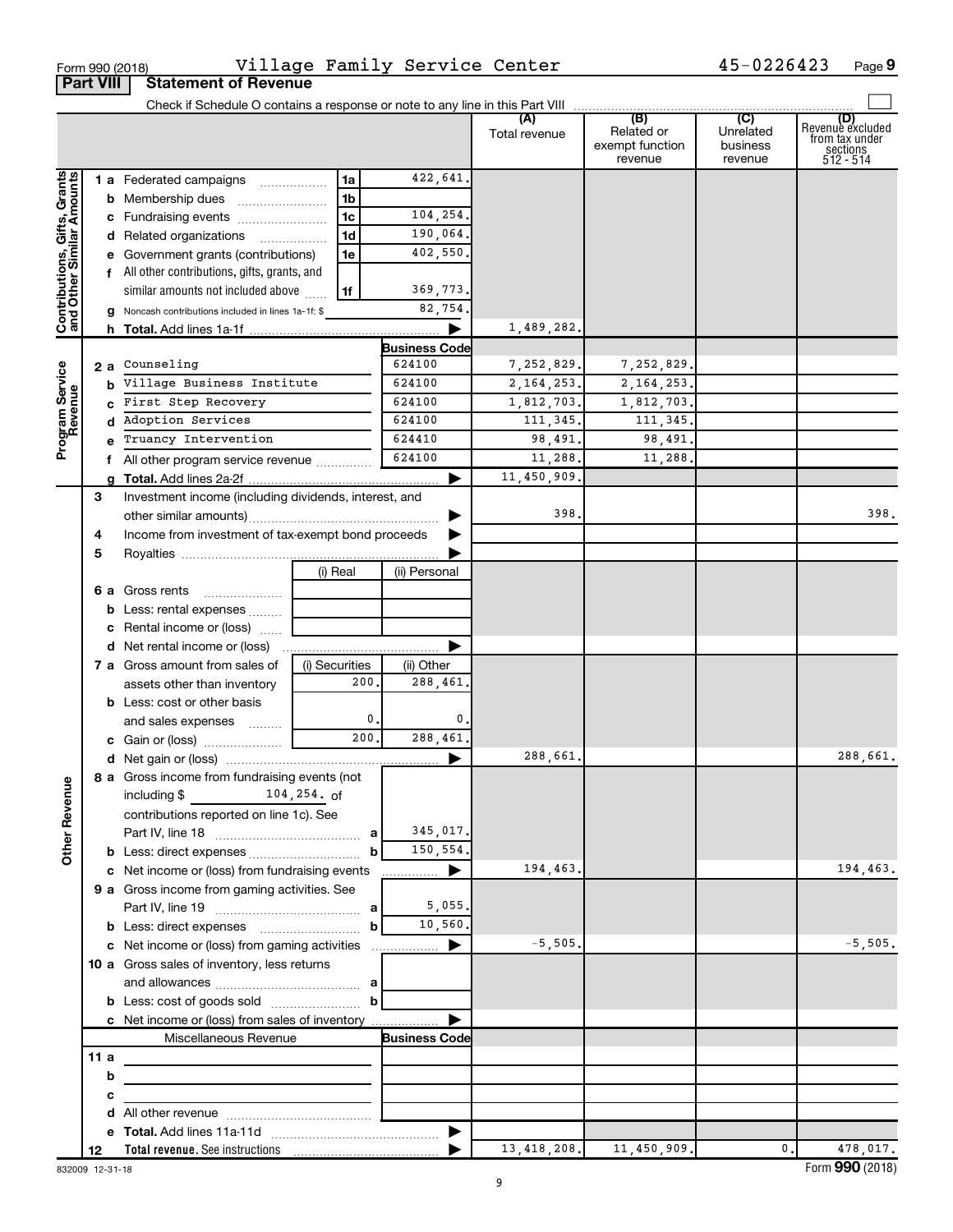**Part IX Statement of Functional Expenses**

Form 990 (2018) **Page Promission Page Framily Service Center** Page Research Mage Page Village Family Service Center 45-0226423

|              | Section 501(c)(3) and 501(c)(4) organizations must complete all columns. All other organizations must complete column (A).                                  |                |                             |                                    |                         |
|--------------|-------------------------------------------------------------------------------------------------------------------------------------------------------------|----------------|-----------------------------|------------------------------------|-------------------------|
|              | Check if Schedule O contains a response or note to any line in this Part IX                                                                                 | (A)            | (B)                         | (C)                                | (D)                     |
|              | Do not include amounts reported on lines 6b,<br>7b, 8b, 9b, and 10b of Part VIII.                                                                           | Total expenses | Program service<br>expenses | Management and<br>general expenses | Fundraising<br>expenses |
| 1.           | Grants and other assistance to domestic organizations                                                                                                       |                |                             |                                    |                         |
|              | and domestic governments. See Part IV, line 21                                                                                                              |                |                             |                                    |                         |
| $\mathbf{2}$ | Grants and other assistance to domestic                                                                                                                     |                |                             |                                    |                         |
|              | individuals. See Part IV, line 22                                                                                                                           |                |                             |                                    |                         |
| 3            | Grants and other assistance to foreign                                                                                                                      |                |                             |                                    |                         |
|              | organizations, foreign governments, and foreign                                                                                                             |                |                             |                                    |                         |
|              | individuals. See Part IV, lines 15 and 16                                                                                                                   |                |                             |                                    |                         |
| 4            | Benefits paid to or for members                                                                                                                             |                |                             |                                    |                         |
| 5            | Compensation of current officers, directors,                                                                                                                |                |                             |                                    |                         |
|              | trustees, and key employees                                                                                                                                 | 221,639.       | 22,164.                     | 199,475.                           |                         |
| 6            | Compensation not included above, to disqualified                                                                                                            |                |                             |                                    |                         |
|              | persons (as defined under section 4958(f)(1)) and                                                                                                           |                |                             |                                    |                         |
|              | persons described in section 4958(c)(3)(B)                                                                                                                  |                |                             |                                    |                         |
| 7            | Other salaries and wages                                                                                                                                    | 8,550,263.     | 6,752,011.                  | 1,531,299.                         | 266,953.                |
| 8            | Pension plan accruals and contributions (include                                                                                                            |                |                             |                                    |                         |
|              | section 401(k) and 403(b) employer contributions)                                                                                                           | 146,131.       | 115,644.                    | 26,297.                            | $\frac{4,190}{25,751}$  |
| 9            | Other employee benefits                                                                                                                                     | 707,898.       | 540, 497.                   | 141,650.                           |                         |
| 10           |                                                                                                                                                             | 657,991.       | 515,477.                    | 123,329.                           | 19, 185.                |
| 11           | Fees for services (non-employees):                                                                                                                          |                |                             |                                    |                         |
|              |                                                                                                                                                             |                |                             |                                    |                         |
| b            |                                                                                                                                                             | 32,872.        | 27,027.                     | 5,845.                             |                         |
|              |                                                                                                                                                             | 28,810.        |                             | 28,810.                            |                         |
| d            |                                                                                                                                                             |                |                             |                                    |                         |
|              | Professional fundraising services. See Part IV, line 17                                                                                                     |                |                             |                                    |                         |
| f            | Investment management fees                                                                                                                                  |                |                             |                                    |                         |
|              | g Other. (If line 11g amount exceeds 10% of line 25,                                                                                                        | 846,265.       |                             | 185,907.                           |                         |
|              | column (A) amount, list line 11g expenses on Sch 0.)                                                                                                        | 96,735.        | 660,358.<br>72,409.         | 24, 206.                           | 120.                    |
| 12           |                                                                                                                                                             | 554,502.       | 383,999.                    | 154, 577.                          | 15,926.                 |
| 13           |                                                                                                                                                             | 171,324.       | 112,552.                    | 52,698.                            | 6,074.                  |
| 14           |                                                                                                                                                             |                |                             |                                    |                         |
| 15           |                                                                                                                                                             | 669,002.       | 671,078.                    | $-20, 342.$                        | 18, 266.                |
| 16           |                                                                                                                                                             | 258, 301.      | 223,671.                    | 31,483.                            | 3,147.                  |
| 17           |                                                                                                                                                             |                |                             |                                    |                         |
|              | Payments of travel or entertainment expenses                                                                                                                |                |                             |                                    |                         |
|              | for any federal, state, or local public officials                                                                                                           | 95,753.        | 59,403.                     | 35,255.                            | 1,095.                  |
| 19           | Conferences, conventions, and meetings                                                                                                                      | 267.           |                             | 267.                               |                         |
| 20           | Interest                                                                                                                                                    |                |                             |                                    |                         |
| 21           | Depreciation, depletion, and amortization                                                                                                                   | 113,714.       | 46,308.                     | 66,988.                            | 418.                    |
| 22<br>23     | Insurance                                                                                                                                                   | 74,734.        | 61,894.                     | 10,023.                            | 2,817.                  |
| 24           | Other expenses. Itemize expenses not covered                                                                                                                |                |                             |                                    |                         |
|              | above. (List miscellaneous expenses in line 24e. If line<br>24e amount exceeds 10% of line 25, column (A)<br>amount, list line 24e expenses on Schedule O.) |                |                             |                                    |                         |
|              | a Client Assistance and S                                                                                                                                   | 27, 366.       | 25,574.                     | 777.                               | 1,015.                  |
| b            | Admin                                                                                                                                                       |                | 1,488,547.                  | $-1,488,546.$                      |                         |
| C            | Bad Debt                                                                                                                                                    | $-16,654.$     | $-16,654.$                  |                                    |                         |
| d            |                                                                                                                                                             |                |                             |                                    |                         |
|              | e All other expenses                                                                                                                                        | 72,632.        | 16,031.                     | 43,844.                            | 12,757.                 |
| 25           | Total functional expenses. Add lines 1 through 24e                                                                                                          | 13,309,546.    | 11,777,990.                 | $1,153,842$ .                      | 377,714.                |
| 26           | <b>Joint costs.</b> Complete this line only if the organization                                                                                             |                |                             |                                    |                         |
|              | reported in column (B) joint costs from a combined                                                                                                          |                |                             |                                    |                         |
|              | educational campaign and fundraising solicitation.                                                                                                          |                |                             |                                    |                         |
|              | Check here $\blacktriangleright$<br>if following SOP 98-2 (ASC 958-720)                                                                                     |                |                             |                                    |                         |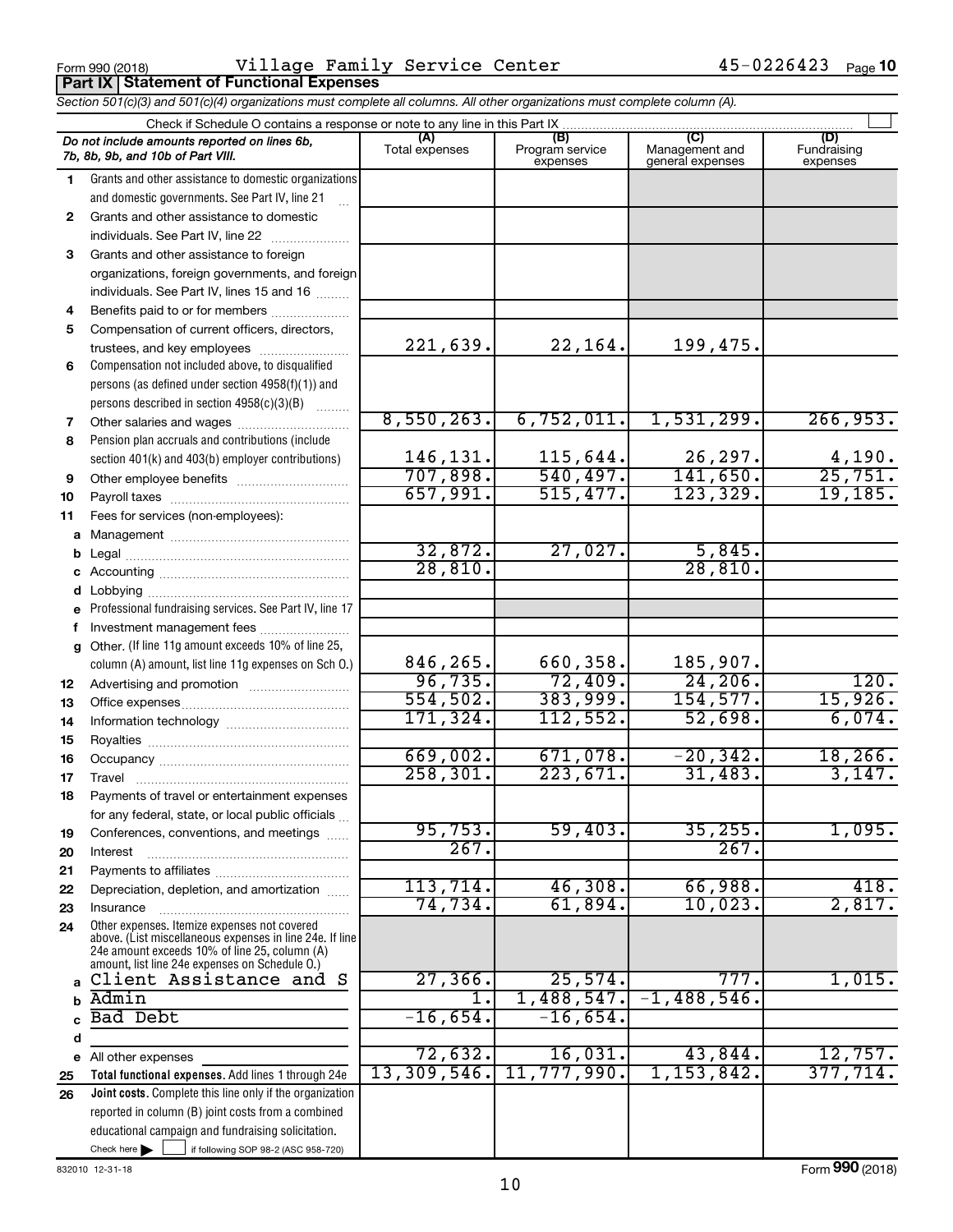| Form 990 (2018) | -- 1<br>Service<br>$Fam1+$<br>l v<br>-age | Center | $\sim$<br>:2642.<br>Page<br>-- |  |
|-----------------|-------------------------------------------|--------|--------------------------------|--|
|                 |                                           |        |                                |  |

|                             |    |                                                                                                                           |                 |              | (A)<br>Beginning of year |                         | (B)<br>End of year |
|-----------------------------|----|---------------------------------------------------------------------------------------------------------------------------|-----------------|--------------|--------------------------|-------------------------|--------------------|
|                             | 1  |                                                                                                                           |                 |              |                          | 1                       |                    |
|                             | 2  |                                                                                                                           | 1,211,468.      | $\mathbf{2}$ | 1,278,621.               |                         |                    |
|                             | З  |                                                                                                                           |                 |              |                          | 3                       |                    |
|                             | 4  |                                                                                                                           |                 |              | 774, 154.                | $\overline{\mathbf{4}}$ | 1,071,481.         |
|                             | 5  | Loans and other receivables from current and former officers, directors,                                                  |                 |              |                          |                         |                    |
|                             |    | trustees, key employees, and highest compensated employees. Complete                                                      |                 |              |                          |                         |                    |
|                             |    | Part II of Schedule Later and Communications and Contract II of Schedule Later and Communications and Dental I            |                 |              |                          | 5                       |                    |
|                             | 6  | Loans and other receivables from other disqualified persons (as defined under                                             |                 |              |                          |                         |                    |
|                             |    | section 4958(f)(1)), persons described in section 4958(c)(3)(B), and contributing                                         |                 |              |                          |                         |                    |
|                             |    | employers and sponsoring organizations of section 501(c)(9) voluntary                                                     |                 |              |                          |                         |                    |
|                             |    | employees' beneficiary organizations (see instr). Complete Part II of Sch L                                               |                 |              |                          | 6                       |                    |
| Assets                      | 7  |                                                                                                                           |                 |              |                          | 7                       |                    |
|                             | 8  |                                                                                                                           |                 |              |                          | 8                       |                    |
|                             | 9  | Prepaid expenses and deferred charges                                                                                     |                 |              | 86,138.                  | $\boldsymbol{9}$        | 84,472.            |
|                             |    | 10a Land, buildings, and equipment: cost or other                                                                         |                 |              |                          |                         |                    |
|                             |    | basis. Complete Part VI of Schedule D                                                                                     | 10a             | 2,427,868.   |                          |                         |                    |
|                             |    | <b>b</b> Less: accumulated depreciation <i>mimimimimi</i>                                                                 | 10 <sub>b</sub> | 1,346,145.   | 1,511,294.               | 10 <sub>c</sub>         | 1,081,723.         |
|                             | 11 |                                                                                                                           |                 |              | 790.                     | 11                      | 790.               |
|                             | 12 |                                                                                                                           |                 |              |                          | 12                      |                    |
|                             | 13 |                                                                                                                           |                 |              |                          | 13                      |                    |
|                             | 14 |                                                                                                                           |                 |              | 522, 577.                | 14                      | 522, 577.          |
|                             | 15 |                                                                                                                           |                 |              | 7,990,123.               | 15                      | 7, 125, 767.       |
|                             | 16 |                                                                                                                           |                 |              | 12,096,544.              | 16                      | 11, 165, 431.      |
|                             | 17 |                                                                                                                           | 1, 119, 163.    | 17           | 860, 773.                |                         |                    |
|                             | 18 |                                                                                                                           |                 |              |                          | 18                      |                    |
|                             | 19 |                                                                                                                           |                 |              | 342,952.                 | 19                      | 337,787.           |
|                             | 20 |                                                                                                                           |                 |              |                          | 20                      |                    |
|                             | 21 | Escrow or custodial account liability. Complete Part IV of Schedule D                                                     |                 |              | 3,212.                   | 21                      | 2,392.             |
|                             | 22 | Loans and other payables to current and former officers, directors, trustees,                                             |                 |              |                          |                         |                    |
| Liabilities                 |    | key employees, highest compensated employees, and disqualified persons.                                                   |                 |              |                          |                         |                    |
|                             |    |                                                                                                                           |                 |              |                          | 22                      |                    |
|                             | 23 | Secured mortgages and notes payable to unrelated third parties                                                            |                 |              | 2,069.                   | 23                      | 0.                 |
|                             | 24 | Unsecured notes and loans payable to unrelated third parties                                                              |                 |              |                          | 24                      |                    |
|                             | 25 | Other liabilities (including federal income tax, payables to related third                                                |                 |              |                          |                         |                    |
|                             |    | parties, and other liabilities not included on lines 17-24). Complete Part X of                                           |                 |              | 2,203,133.               |                         | 2, 203, 133.       |
|                             |    | Schedule D                                                                                                                |                 |              | 3,670,529.               | 25<br>26                | 3,404,085.         |
|                             | 26 | Organizations that follow SFAS 117 (ASC 958), check here $\blacktriangleright \begin{array}{c} \boxed{X} \end{array}$ and |                 |              |                          |                         |                    |
|                             |    | complete lines 27 through 29, and lines 33 and 34.                                                                        |                 |              |                          |                         |                    |
|                             | 27 |                                                                                                                           |                 |              | 912,622.                 | 27                      | 1,025,599.         |
|                             | 28 |                                                                                                                           |                 |              | 7,221,588.               | 28                      | 6,433,942.         |
|                             | 29 | Permanently restricted net assets                                                                                         |                 |              | 291,805.                 | 29                      | 301, 805.          |
|                             |    | Organizations that do not follow SFAS 117 (ASC 958), check here >                                                         |                 |              |                          |                         |                    |
|                             |    | and complete lines 30 through 34.                                                                                         |                 |              |                          |                         |                    |
|                             | 30 |                                                                                                                           |                 |              |                          | 30                      |                    |
|                             | 31 | Paid-in or capital surplus, or land, building, or equipment fund                                                          |                 |              |                          | 31                      |                    |
| Net Assets or Fund Balances | 32 | Retained earnings, endowment, accumulated income, or other funds                                                          |                 |              |                          | 32                      |                    |
|                             | 33 |                                                                                                                           |                 |              | 8,426,015.               | 33                      | 7,761,346.         |
|                             | 34 | Total liabilities and net assets/fund balances                                                                            |                 |              | 12,096,544.              | 34                      | 11, 165, 431.      |
|                             |    |                                                                                                                           |                 |              |                          |                         | Form 990 (2018)    |

 $\overline{\phantom{0}}$ 

**Part X Balance Sheet**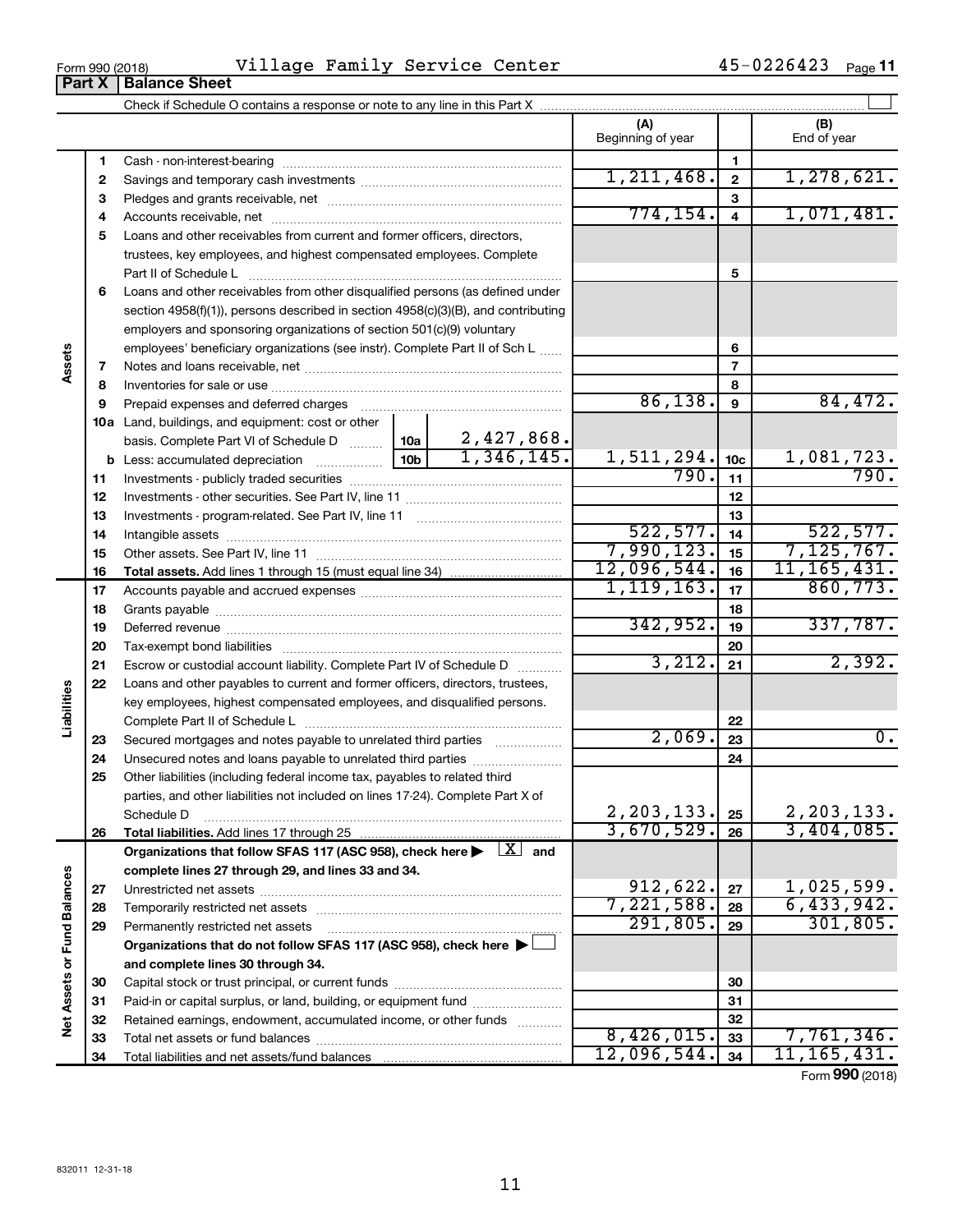|    | Village Family Service Center<br>Form 990 (2018)                                                                                                                                                                               |                         | 45-0226423     |              | Page 12    |
|----|--------------------------------------------------------------------------------------------------------------------------------------------------------------------------------------------------------------------------------|-------------------------|----------------|--------------|------------|
|    | Part XI<br><b>Reconciliation of Net Assets</b>                                                                                                                                                                                 |                         |                |              |            |
|    | Check if Schedule O contains a response or note to any line in this Part XI                                                                                                                                                    |                         |                |              | $\sqrt{X}$ |
|    |                                                                                                                                                                                                                                |                         |                |              |            |
| 1  |                                                                                                                                                                                                                                | $\mathbf{1}$            | 13,418,208.    |              |            |
| 2  |                                                                                                                                                                                                                                | $\overline{2}$          | 13,309,546.    |              |            |
| З  | Revenue less expenses. Subtract line 2 from line 1                                                                                                                                                                             | 3                       | 108,662.       |              |            |
| 4  |                                                                                                                                                                                                                                | $\overline{\mathbf{4}}$ | 8,426,015.     |              |            |
| 5  | Net unrealized gains (losses) on investments [11] matter than the control of the state of the state of the state of the state of the state of the state of the state of the state of the state of the state of the state of th | 5                       |                |              |            |
| 6  | Donated services and use of facilities                                                                                                                                                                                         | 6                       |                |              |            |
| 7  | Investment expenses                                                                                                                                                                                                            | $\overline{7}$          |                |              |            |
| 8  | Prior period adjustments                                                                                                                                                                                                       | 8                       |                |              |            |
| 9  |                                                                                                                                                                                                                                | 9                       | $-773, 331.$   |              |            |
| 10 | Net assets or fund balances at end of year. Combine lines 3 through 9 (must equal Part X, line 33,                                                                                                                             |                         |                |              |            |
|    | column (B))                                                                                                                                                                                                                    | 10                      | 7,761,346.     |              |            |
|    | Part XII Financial Statements and Reporting                                                                                                                                                                                    |                         |                |              |            |
|    |                                                                                                                                                                                                                                |                         |                |              |            |
|    |                                                                                                                                                                                                                                |                         |                | <b>Yes</b>   | <b>No</b>  |
| 1  | Accounting method used to prepare the Form 990: $\Box$ Cash $\Box X$ Accrual<br>$\Box$ Other                                                                                                                                   |                         |                |              |            |
|    | If the organization changed its method of accounting from a prior year or checked "Other," explain in Schedule O.                                                                                                              |                         |                |              |            |
|    |                                                                                                                                                                                                                                |                         | 2a             |              | x          |
|    | If "Yes," check a box below to indicate whether the financial statements for the year were compiled or reviewed on a                                                                                                           |                         |                |              |            |
|    | separate basis, consolidated basis, or both:                                                                                                                                                                                   |                         |                |              |            |
|    | Both consolidated and separate basis<br>Separate basis<br>Consolidated basis                                                                                                                                                   |                         |                |              |            |
| b  |                                                                                                                                                                                                                                |                         | 2 <sub>b</sub> | х            |            |
|    | If "Yes," check a box below to indicate whether the financial statements for the year were audited on a separate basis,                                                                                                        |                         |                |              |            |
|    | consolidated basis, or both:                                                                                                                                                                                                   |                         |                |              |            |
|    | $\lfloor \underline{X} \rfloor$ Separate basis<br>Consolidated basis<br>Both consolidated and separate basis                                                                                                                   |                         |                |              |            |
|    | c If "Yes" to line 2a or 2b, does the organization have a committee that assumes responsibility for oversight of the audit,                                                                                                    |                         |                |              |            |
|    |                                                                                                                                                                                                                                |                         | 2c             | х            |            |
|    | If the organization changed either its oversight process or selection process during the tax year, explain in Schedule O.                                                                                                      |                         |                |              |            |
|    | 3a As a result of a federal award, was the organization required to undergo an audit or audits as set forth in the Single Audit                                                                                                |                         |                |              |            |
|    | Act and OMB Circular A-133?                                                                                                                                                                                                    |                         | За             |              | x          |
|    | b If "Yes," did the organization undergo the required audit or audits? If the organization did not undergo the required audit                                                                                                  |                         |                |              |            |
|    |                                                                                                                                                                                                                                |                         | 3b             | $\mathbf{A}$ |            |

Form (2018) **990**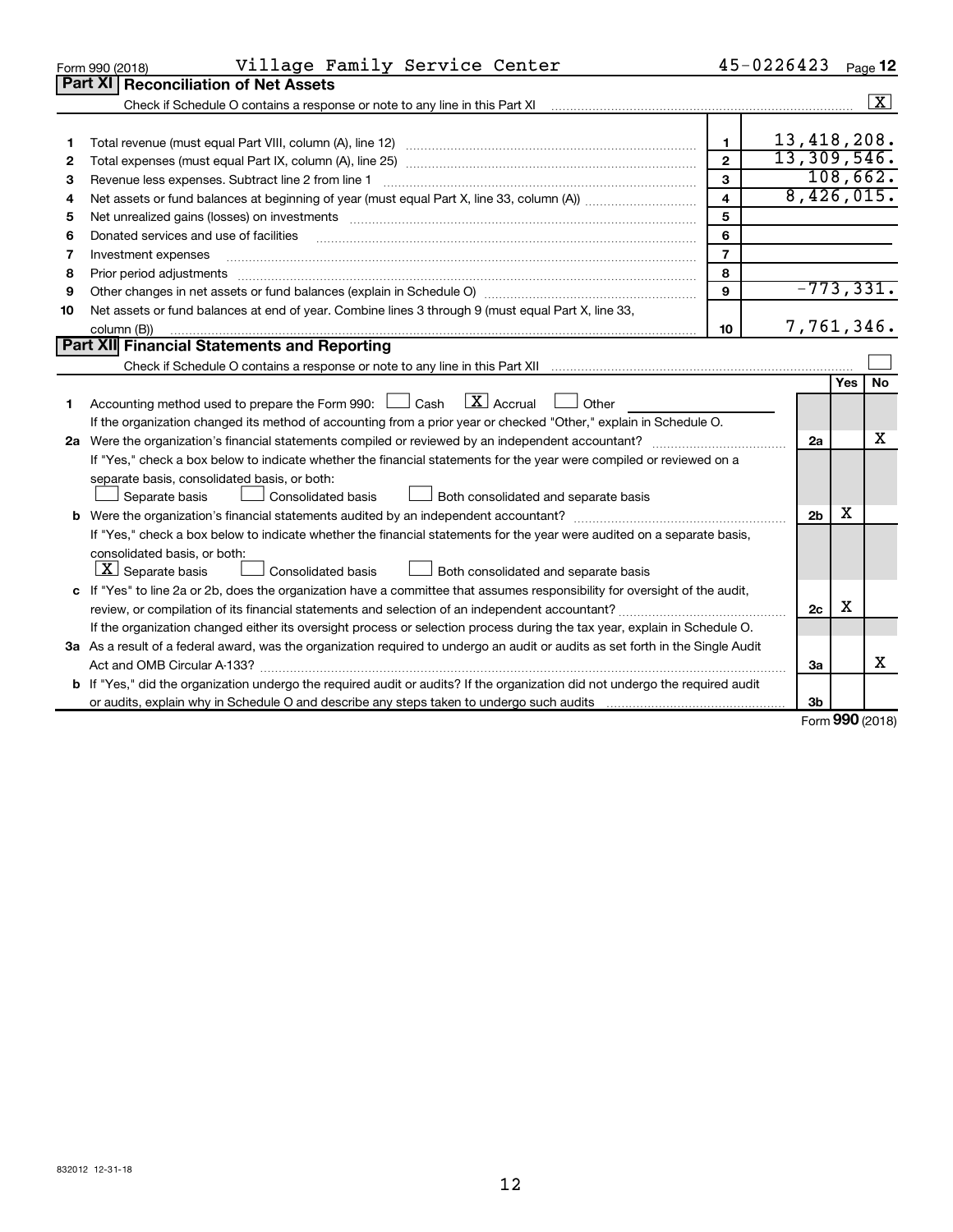| <b>SCHEDULE A</b> |  |
|-------------------|--|
|-------------------|--|

Department of the Treasury Internal Revenue Service

|  |  | (Form 990 or 990-EZ) |  |
|--|--|----------------------|--|
|  |  |                      |  |

# Form 990 or 990-EZ) **Public Charity Status and Public Support**<br>
Complete if the organization is a section 501(c)(3) organization or a section<br> **2018**

**4947(a)(1) nonexempt charitable trust.**

**| Attach to Form 990 or Form 990-EZ. | Go to www.irs.gov/Form990 for instructions and the latest information.**

| <b>Open to Public</b><br>Inspection |  |
|-------------------------------------|--|

OMB No. 1545-0047

|  |  | Name of the organization |
|--|--|--------------------------|
|--|--|--------------------------|

|                                                                                                                                            |  | Name of the organization                                                                                                                          |          |                            |                                    |    |                            |            | <b>Employer identification number</b> |
|--------------------------------------------------------------------------------------------------------------------------------------------|--|---------------------------------------------------------------------------------------------------------------------------------------------------|----------|----------------------------|------------------------------------|----|----------------------------|------------|---------------------------------------|
| Village Family Service Center<br>Part I<br>Reason for Public Charity Status (All organizations must complete this part.) See instructions. |  |                                                                                                                                                   |          |                            |                                    |    |                            | 45-0226423 |                                       |
|                                                                                                                                            |  |                                                                                                                                                   |          |                            |                                    |    |                            |            |                                       |
|                                                                                                                                            |  | The organization is not a private foundation because it is: (For lines 1 through 12, check only one box.)                                         |          |                            |                                    |    |                            |            |                                       |
| 1                                                                                                                                          |  | A church, convention of churches, or association of churches described in section 170(b)(1)(A)(i).                                                |          |                            |                                    |    |                            |            |                                       |
| 2                                                                                                                                          |  | A school described in section 170(b)(1)(A)(ii). (Attach Schedule E (Form 990 or 990-EZ).)                                                         |          |                            |                                    |    |                            |            |                                       |
| з                                                                                                                                          |  | A hospital or a cooperative hospital service organization described in section 170(b)(1)(A)(iii).                                                 |          |                            |                                    |    |                            |            |                                       |
| 4                                                                                                                                          |  | A medical research organization operated in conjunction with a hospital described in section 170(b)(1)(A)(iii). Enter the hospital's name,        |          |                            |                                    |    |                            |            |                                       |
|                                                                                                                                            |  | city, and state:                                                                                                                                  |          |                            |                                    |    |                            |            |                                       |
| 5.                                                                                                                                         |  | An organization operated for the benefit of a college or university owned or operated by a governmental unit described in                         |          |                            |                                    |    |                            |            |                                       |
|                                                                                                                                            |  | section 170(b)(1)(A)(iv). (Complete Part II.)                                                                                                     |          |                            |                                    |    |                            |            |                                       |
| 6.                                                                                                                                         |  | A federal, state, or local government or governmental unit described in section 170(b)(1)(A)(v).                                                  |          |                            |                                    |    |                            |            |                                       |
|                                                                                                                                            |  | 7 $ X $ An organization that normally receives a substantial part of its support from a governmental unit or from the general public described in |          |                            |                                    |    |                            |            |                                       |
|                                                                                                                                            |  | section 170(b)(1)(A)(vi). (Complete Part II.)                                                                                                     |          |                            |                                    |    |                            |            |                                       |
| 8                                                                                                                                          |  | A community trust described in section 170(b)(1)(A)(vi). (Complete Part II.)                                                                      |          |                            |                                    |    |                            |            |                                       |
| 9                                                                                                                                          |  | An agricultural research organization described in section 170(b)(1)(A)(ix) operated in conjunction with a land-grant college                     |          |                            |                                    |    |                            |            |                                       |
|                                                                                                                                            |  | or university or a non-land-grant college of agriculture (see instructions). Enter the name, city, and state of the college or                    |          |                            |                                    |    |                            |            |                                       |
|                                                                                                                                            |  | university:                                                                                                                                       |          |                            |                                    |    |                            |            |                                       |
| 10                                                                                                                                         |  | An organization that normally receives: (1) more than 33 1/3% of its support from contributions, membership fees, and gross receipts from         |          |                            |                                    |    |                            |            |                                       |
|                                                                                                                                            |  | activities related to its exempt functions - subject to certain exceptions, and (2) no more than 33 1/3% of its support from gross investment     |          |                            |                                    |    |                            |            |                                       |
|                                                                                                                                            |  | income and unrelated business taxable income (less section 511 tax) from businesses acquired by the organization after June 30, 1975.             |          |                            |                                    |    |                            |            |                                       |
|                                                                                                                                            |  | See section 509(a)(2). (Complete Part III.)                                                                                                       |          |                            |                                    |    |                            |            |                                       |
| 11                                                                                                                                         |  | An organization organized and operated exclusively to test for public safety. See section 509(a)(4).                                              |          |                            |                                    |    |                            |            |                                       |
| 12                                                                                                                                         |  | An organization organized and operated exclusively for the benefit of, to perform the functions of, or to carry out the purposes of one or        |          |                            |                                    |    |                            |            |                                       |
|                                                                                                                                            |  | more publicly supported organizations described in section 509(a)(1) or section 509(a)(2). See section 509(a)(3). Check the box in                |          |                            |                                    |    |                            |            |                                       |
|                                                                                                                                            |  | lines 12a through 12d that describes the type of supporting organization and complete lines 12e, 12f, and 12g.                                    |          |                            |                                    |    |                            |            |                                       |
| а                                                                                                                                          |  | Type I. A supporting organization operated, supervised, or controlled by its supported organization(s), typically by giving                       |          |                            |                                    |    |                            |            |                                       |
|                                                                                                                                            |  | the supported organization(s) the power to regularly appoint or elect a majority of the directors or trustees of the supporting                   |          |                            |                                    |    |                            |            |                                       |
|                                                                                                                                            |  | organization. You must complete Part IV, Sections A and B.                                                                                        |          |                            |                                    |    |                            |            |                                       |
| b                                                                                                                                          |  | Type II. A supporting organization supervised or controlled in connection with its supported organization(s), by having                           |          |                            |                                    |    |                            |            |                                       |
|                                                                                                                                            |  | control or management of the supporting organization vested in the same persons that control or manage the supported                              |          |                            |                                    |    |                            |            |                                       |
|                                                                                                                                            |  | organization(s). You must complete Part IV, Sections A and C.                                                                                     |          |                            |                                    |    |                            |            |                                       |
| с                                                                                                                                          |  | Type III functionally integrated. A supporting organization operated in connection with, and functionally integrated with,                        |          |                            |                                    |    |                            |            |                                       |
|                                                                                                                                            |  | its supported organization(s) (see instructions). You must complete Part IV, Sections A, D, and E.                                                |          |                            |                                    |    |                            |            |                                       |
| d                                                                                                                                          |  | Type III non-functionally integrated. A supporting organization operated in connection with its supported organization(s)                         |          |                            |                                    |    |                            |            |                                       |
|                                                                                                                                            |  | that is not functionally integrated. The organization generally must satisfy a distribution requirement and an attentiveness                      |          |                            |                                    |    |                            |            |                                       |
|                                                                                                                                            |  | requirement (see instructions). You must complete Part IV, Sections A and D, and Part V.                                                          |          |                            |                                    |    |                            |            |                                       |
|                                                                                                                                            |  | Check this box if the organization received a written determination from the IRS that it is a Type I, Type II, Type III                           |          |                            |                                    |    |                            |            |                                       |
|                                                                                                                                            |  | functionally integrated, or Type III non-functionally integrated supporting organization.                                                         |          |                            |                                    |    |                            |            |                                       |
|                                                                                                                                            |  | f Enter the number of supported organizations                                                                                                     |          |                            |                                    |    |                            |            |                                       |
|                                                                                                                                            |  | g Provide the following information about the supported organization(s).<br>(i) Name of supported                                                 | (ii) EIN | (iii) Type of organization | (iv) Is the organization listed    |    | (v) Amount of monetary     |            | (vi) Amount of other                  |
|                                                                                                                                            |  | organization                                                                                                                                      |          | (described on lines 1-10   | in your governing document?<br>Yes | No | support (see instructions) |            | support (see instructions)            |
|                                                                                                                                            |  |                                                                                                                                                   |          | above (see instructions))  |                                    |    |                            |            |                                       |
|                                                                                                                                            |  |                                                                                                                                                   |          |                            |                                    |    |                            |            |                                       |
|                                                                                                                                            |  |                                                                                                                                                   |          |                            |                                    |    |                            |            |                                       |
|                                                                                                                                            |  |                                                                                                                                                   |          |                            |                                    |    |                            |            |                                       |
|                                                                                                                                            |  |                                                                                                                                                   |          |                            |                                    |    |                            |            |                                       |
|                                                                                                                                            |  |                                                                                                                                                   |          |                            |                                    |    |                            |            |                                       |
|                                                                                                                                            |  |                                                                                                                                                   |          |                            |                                    |    |                            |            |                                       |
|                                                                                                                                            |  |                                                                                                                                                   |          |                            |                                    |    |                            |            |                                       |
|                                                                                                                                            |  |                                                                                                                                                   |          |                            |                                    |    |                            |            |                                       |
|                                                                                                                                            |  |                                                                                                                                                   |          |                            |                                    |    |                            |            |                                       |
| <b>Total</b>                                                                                                                               |  |                                                                                                                                                   |          |                            |                                    |    |                            |            |                                       |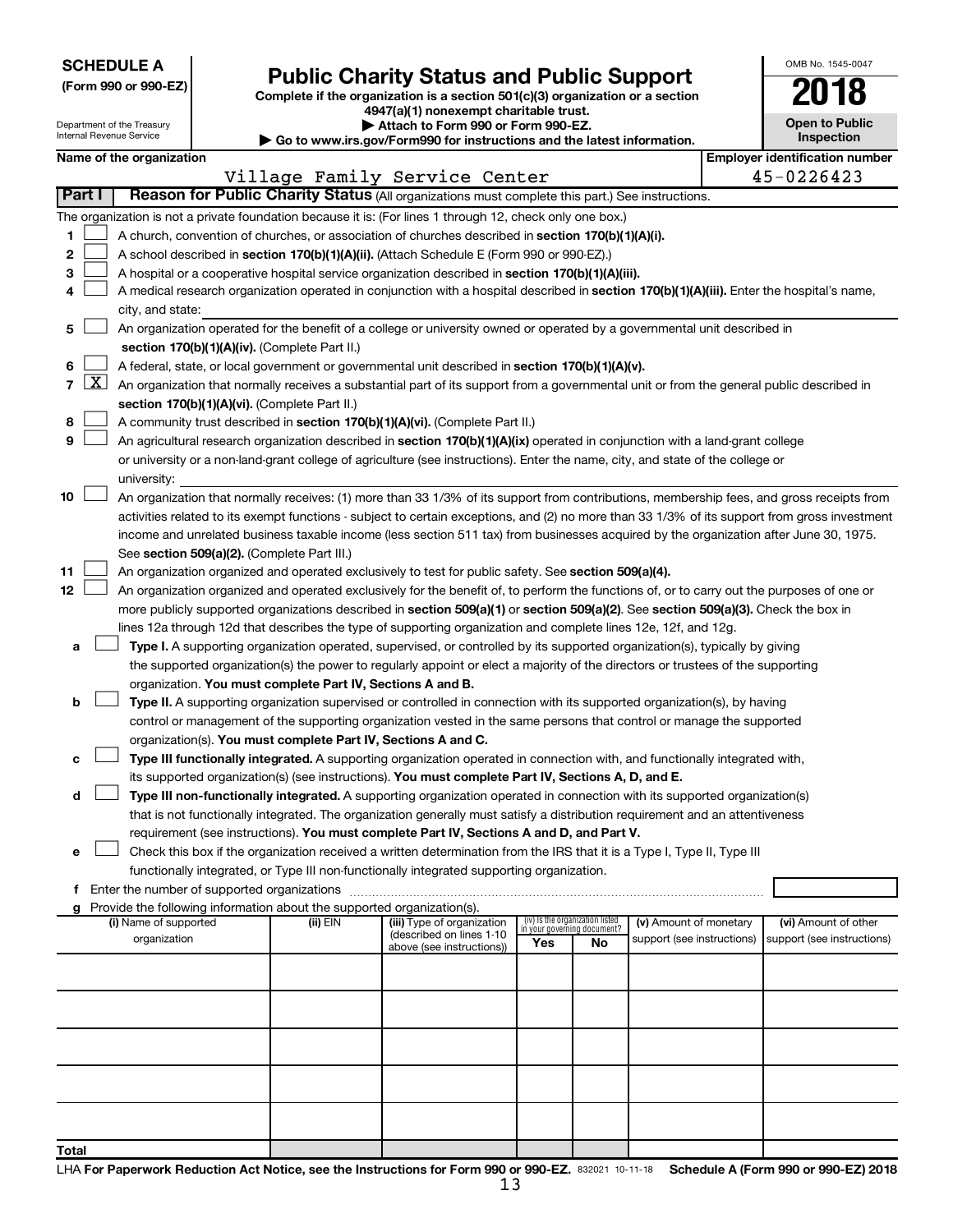#### Schedule A (Form 990 or 990-EZ) 2018  $\verb|Village | Family | Server \verb|Center | 45-0226423 | 23|$  Page

(Complete only if you checked the box on line 5, 7, or 8 of Part I or if the organization failed to qualify under Part III. If the organization fails to qualify under the tests listed below, please complete Part III.) **Part II Support Schedule for Organizations Described in Sections 170(b)(1)(A)(iv) and 170(b)(1)(A)(vi)**

|    | <b>Section A. Public Support</b>                                                                                                           |                      |                      |                        |                       |          |                                          |
|----|--------------------------------------------------------------------------------------------------------------------------------------------|----------------------|----------------------|------------------------|-----------------------|----------|------------------------------------------|
|    | Calendar year (or fiscal year beginning in)                                                                                                | (a) 2014             | $(b)$ 2015           | $(c)$ 2016             | $(d)$ 2017            | (e) 2018 | (f) Total                                |
|    | 1 Gifts, grants, contributions, and                                                                                                        |                      |                      |                        |                       |          |                                          |
|    | membership fees received. (Do not                                                                                                          |                      |                      |                        |                       |          |                                          |
|    | include any "unusual grants.")                                                                                                             | 3523553.             | 2960808.             | 2126189.               | 3667887.              |          | 1489282.13767719.                        |
|    | 2 Tax revenues levied for the organ-                                                                                                       |                      |                      |                        |                       |          |                                          |
|    | ization's benefit and either paid to                                                                                                       |                      |                      |                        |                       |          |                                          |
|    | or expended on its behalf                                                                                                                  |                      |                      |                        |                       |          |                                          |
|    | 3 The value of services or facilities                                                                                                      |                      |                      |                        |                       |          |                                          |
|    | furnished by a governmental unit to                                                                                                        |                      |                      |                        |                       |          |                                          |
|    | the organization without charge                                                                                                            |                      |                      |                        |                       |          |                                          |
|    | 4 Total. Add lines 1 through 3                                                                                                             | 3523553.             | 2960808.             | 2126189.               | 3667887.              |          | 1489282.13767719.                        |
| 5. | The portion of total contributions                                                                                                         |                      |                      |                        |                       |          |                                          |
|    | by each person (other than a                                                                                                               |                      |                      |                        |                       |          |                                          |
|    | governmental unit or publicly                                                                                                              |                      |                      |                        |                       |          |                                          |
|    | supported organization) included                                                                                                           |                      |                      |                        |                       |          |                                          |
|    | on line 1 that exceeds 2% of the                                                                                                           |                      |                      |                        |                       |          |                                          |
|    | amount shown on line 11,                                                                                                                   |                      |                      |                        |                       |          |                                          |
|    | column (f)                                                                                                                                 |                      |                      |                        |                       |          | 2878982.                                 |
|    |                                                                                                                                            |                      |                      |                        |                       |          | 10888737.                                |
|    | 6 Public support. Subtract line 5 from line 4.<br><b>Section B. Total Support</b>                                                          |                      |                      |                        |                       |          |                                          |
|    |                                                                                                                                            |                      |                      |                        |                       |          |                                          |
|    | Calendar year (or fiscal year beginning in)                                                                                                | (a) 2014<br>3523553. | (b) 2015<br>2960808. | $(c)$ 2016<br>2126189. | $(d)$ 2017<br>3667887 | (e) 2018 | (f) Total<br>1489282.13767719.           |
|    | <b>7</b> Amounts from line 4                                                                                                               |                      |                      |                        |                       |          |                                          |
| 8  | Gross income from interest,                                                                                                                |                      |                      |                        |                       |          |                                          |
|    | dividends, payments received on                                                                                                            |                      |                      |                        |                       |          |                                          |
|    | securities loans, rents, royalties,                                                                                                        |                      |                      |                        |                       |          |                                          |
|    | and income from similar sources                                                                                                            | 26,400.              | 23,300.              | 22,819.                | 3,983.                | 398.     | 76,900.                                  |
|    | 9 Net income from unrelated business                                                                                                       |                      |                      |                        |                       |          |                                          |
|    | activities, whether or not the                                                                                                             |                      |                      |                        |                       |          |                                          |
|    | business is regularly carried on                                                                                                           |                      |                      |                        |                       |          |                                          |
|    | 10 Other income. Do not include gain                                                                                                       |                      |                      |                        |                       |          |                                          |
|    | or loss from the sale of capital                                                                                                           |                      |                      |                        |                       |          |                                          |
|    | assets (Explain in Part VI.)                                                                                                               |                      |                      |                        |                       |          |                                          |
|    | 11 Total support. Add lines 7 through 10                                                                                                   |                      |                      |                        |                       |          | 13844619.                                |
|    | 12 Gross receipts from related activities, etc. (see instructions)                                                                         |                      |                      |                        |                       | 12       | 53,843,446.                              |
|    | 13 First five years. If the Form 990 is for the organization's first, second, third, fourth, or fifth tax year as a section 501(c)(3)      |                      |                      |                        |                       |          |                                          |
|    | organization, check this box and stop here                                                                                                 |                      |                      |                        |                       |          |                                          |
|    | <b>Section C. Computation of Public Support Percentage</b>                                                                                 |                      |                      |                        |                       |          |                                          |
|    |                                                                                                                                            |                      |                      |                        |                       | 14       | 78.65<br>%                               |
|    |                                                                                                                                            |                      |                      |                        |                       | 15       | 79.99<br>$\%$                            |
|    | 16a 33 1/3% support test - 2018. If the organization did not check the box on line 13, and line 14 is 33 1/3% or more, check this box and  |                      |                      |                        |                       |          |                                          |
|    |                                                                                                                                            |                      |                      |                        |                       |          | $\blacktriangleright$ $\boxed{\text{X}}$ |
|    | b 33 1/3% support test - 2017. If the organization did not check a box on line 13 or 16a, and line 15 is 33 1/3% or more, check this box   |                      |                      |                        |                       |          |                                          |
|    |                                                                                                                                            |                      |                      |                        |                       |          |                                          |
|    | 17a 10% -facts-and-circumstances test - 2018. If the organization did not check a box on line 13, 16a, or 16b, and line 14 is 10% or more, |                      |                      |                        |                       |          |                                          |
|    | and if the organization meets the "facts-and-circumstances" test, check this box and stop here. Explain in Part VI how the organization    |                      |                      |                        |                       |          |                                          |
|    |                                                                                                                                            |                      |                      |                        |                       |          |                                          |
|    | b 10% -facts-and-circumstances test - 2017. If the organization did not check a box on line 13, 16a, 16b, or 17a, and line 15 is 10% or    |                      |                      |                        |                       |          |                                          |
|    | more, and if the organization meets the "facts-and-circumstances" test, check this box and stop here. Explain in Part VI how the           |                      |                      |                        |                       |          |                                          |
|    | organization meets the "facts-and-circumstances" test. The organization qualifies as a publicly supported organization                     |                      |                      |                        |                       |          |                                          |
|    | 18 Private foundation. If the organization did not check a box on line 13, 16a, 16b, 17a, or 17b, check this box and see instructions      |                      |                      |                        |                       |          |                                          |
|    |                                                                                                                                            |                      |                      |                        |                       |          |                                          |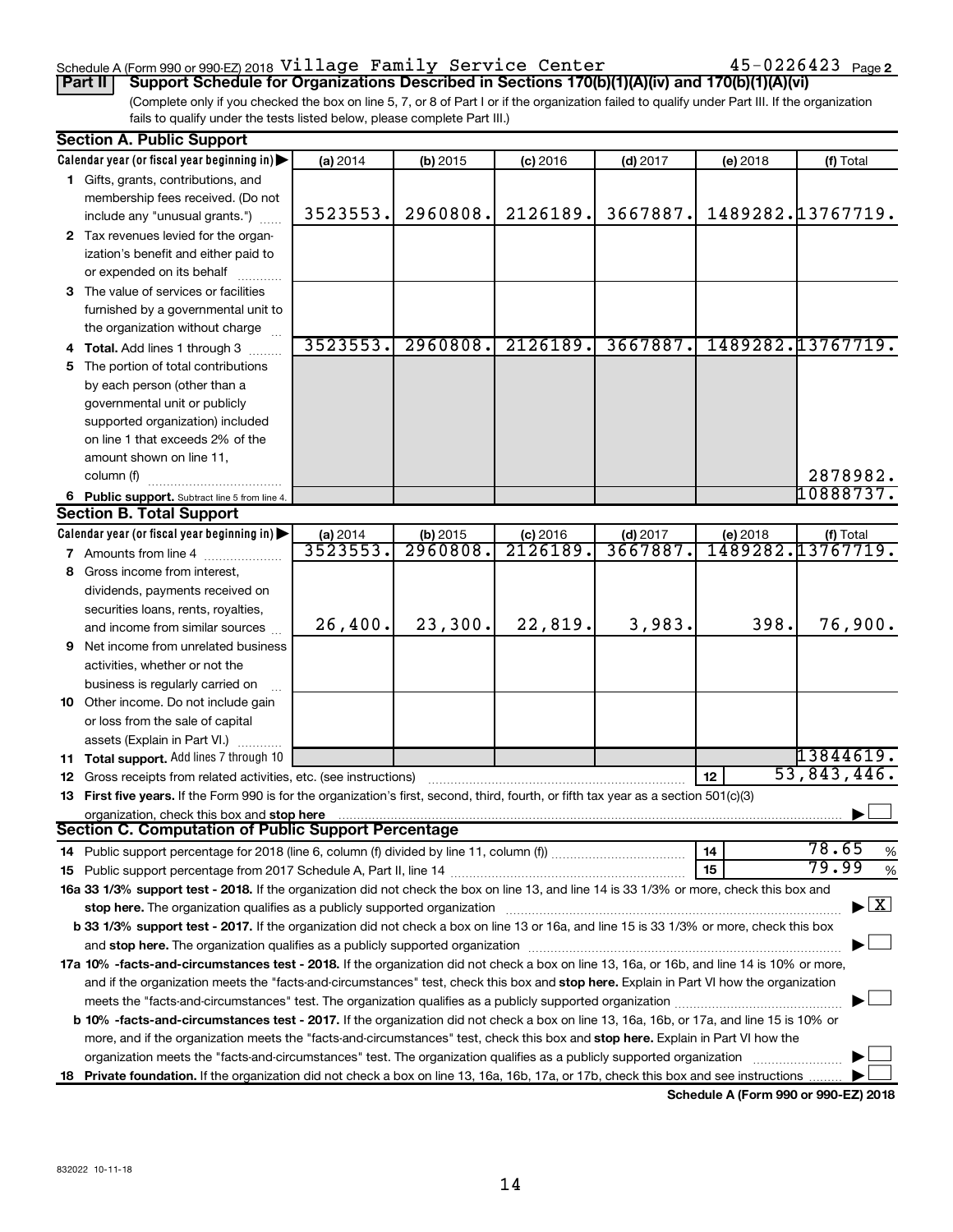#### Schedule A (Form 990 or 990-EZ) 2018  $\verb|Village | Family | Server \verb|Center | 45-0226423 | 23|$  Page **Part III Support Schedule for Organizations Described in Section 509(a)(2)**

(Complete only if you checked the box on line 10 of Part I or if the organization failed to qualify under Part II. If the organization fails to qualify under the tests listed below, please complete Part II.)

| <b>Section A. Public Support</b>                                                                                                                                                                                               |          |          |            |            |          |                                      |
|--------------------------------------------------------------------------------------------------------------------------------------------------------------------------------------------------------------------------------|----------|----------|------------|------------|----------|--------------------------------------|
| Calendar year (or fiscal year beginning in)                                                                                                                                                                                    | (a) 2014 | (b) 2015 | $(c)$ 2016 | $(d)$ 2017 | (e) 2018 | (f) Total                            |
| 1 Gifts, grants, contributions, and                                                                                                                                                                                            |          |          |            |            |          |                                      |
| membership fees received. (Do not                                                                                                                                                                                              |          |          |            |            |          |                                      |
| include any "unusual grants.")                                                                                                                                                                                                 |          |          |            |            |          |                                      |
| 2 Gross receipts from admissions,<br>merchandise sold or services per-<br>formed, or facilities furnished in<br>any activity that is related to the<br>organization's tax-exempt purpose                                       |          |          |            |            |          |                                      |
| 3 Gross receipts from activities that                                                                                                                                                                                          |          |          |            |            |          |                                      |
| are not an unrelated trade or bus-<br>iness under section 513                                                                                                                                                                  |          |          |            |            |          |                                      |
| 4 Tax revenues levied for the organ-                                                                                                                                                                                           |          |          |            |            |          |                                      |
| ization's benefit and either paid to                                                                                                                                                                                           |          |          |            |            |          |                                      |
| or expended on its behalf                                                                                                                                                                                                      |          |          |            |            |          |                                      |
| 5 The value of services or facilities<br>furnished by a governmental unit to<br>the organization without charge                                                                                                                |          |          |            |            |          |                                      |
| <b>6 Total.</b> Add lines 1 through 5                                                                                                                                                                                          |          |          |            |            |          |                                      |
| 7a Amounts included on lines 1, 2, and                                                                                                                                                                                         |          |          |            |            |          |                                      |
| 3 received from disqualified persons                                                                                                                                                                                           |          |          |            |            |          |                                      |
| <b>b</b> Amounts included on lines 2 and 3 received<br>from other than disqualified persons that<br>exceed the greater of \$5,000 or 1% of the<br>amount on line 13 for the year                                               |          |          |            |            |          |                                      |
| c Add lines 7a and 7b                                                                                                                                                                                                          |          |          |            |            |          |                                      |
| 8 Public support. (Subtract line 7c from line 6.)                                                                                                                                                                              |          |          |            |            |          |                                      |
| <b>Section B. Total Support</b>                                                                                                                                                                                                |          |          |            |            |          |                                      |
| Calendar year (or fiscal year beginning in)                                                                                                                                                                                    | (a) 2014 | (b) 2015 | $(c)$ 2016 | $(d)$ 2017 | (e) 2018 | (f) Total                            |
| <b>9</b> Amounts from line 6                                                                                                                                                                                                   |          |          |            |            |          |                                      |
| <b>10a</b> Gross income from interest,<br>dividends, payments received on<br>securities loans, rents, royalties,<br>and income from similar sources                                                                            |          |          |            |            |          |                                      |
| <b>b</b> Unrelated business taxable income                                                                                                                                                                                     |          |          |            |            |          |                                      |
| (less section 511 taxes) from businesses<br>acquired after June 30, 1975<br>$\mathcal{L}$ . The contract of $\mathcal{L}$                                                                                                      |          |          |            |            |          |                                      |
| c Add lines 10a and 10b                                                                                                                                                                                                        |          |          |            |            |          |                                      |
| <b>11</b> Net income from unrelated business<br>activities not included in line 10b.<br>whether or not the business is<br>regularly carried on                                                                                 |          |          |            |            |          |                                      |
| <b>12</b> Other income. Do not include gain<br>or loss from the sale of capital<br>assets (Explain in Part VI.)                                                                                                                |          |          |            |            |          |                                      |
| <b>13</b> Total support. (Add lines 9, 10c, 11, and 12.)                                                                                                                                                                       |          |          |            |            |          |                                      |
| 14 First five years. If the Form 990 is for the organization's first, second, third, fourth, or fifth tax year as a section 501(c)(3) organization,                                                                            |          |          |            |            |          |                                      |
| check this box and stop here Mathematical Communication and stop here Mathematical Communication and stop here Mathematical Communication and Stop here Mathematical Communication and Stop here Mathematical Communication an |          |          |            |            |          |                                      |
| <b>Section C. Computation of Public Support Percentage</b>                                                                                                                                                                     |          |          |            |            |          |                                      |
|                                                                                                                                                                                                                                |          |          |            |            | 15       | %                                    |
| 16 Public support percentage from 2017 Schedule A, Part III, line 15                                                                                                                                                           |          |          |            |            | 16       | %                                    |
| Section D. Computation of Investment Income Percentage                                                                                                                                                                         |          |          |            |            |          |                                      |
|                                                                                                                                                                                                                                |          |          |            |            | 17       | %                                    |
| 18 Investment income percentage from 2017 Schedule A, Part III, line 17                                                                                                                                                        |          |          |            |            | 18       | %                                    |
| 19a 33 1/3% support tests - 2018. If the organization did not check the box on line 14, and line 15 is more than 33 1/3%, and line 17 is not                                                                                   |          |          |            |            |          |                                      |
| more than 33 1/3%, check this box and stop here. The organization qualifies as a publicly supported organization                                                                                                               |          |          |            |            |          |                                      |
| <b>b 33 1/3% support tests - 2017.</b> If the organization did not check a box on line 14 or line 19a, and line 16 is more than 33 1/3%, and                                                                                   |          |          |            |            |          |                                      |
| line 18 is not more than 33 1/3%, check this box and stop here. The organization qualifies as a publicly supported organization <i>manner</i>                                                                                  |          |          |            |            |          |                                      |
|                                                                                                                                                                                                                                |          |          |            |            |          |                                      |
| 832023 10-11-18                                                                                                                                                                                                                |          |          |            |            |          | Schedule A (Form 990 or 990-EZ) 2018 |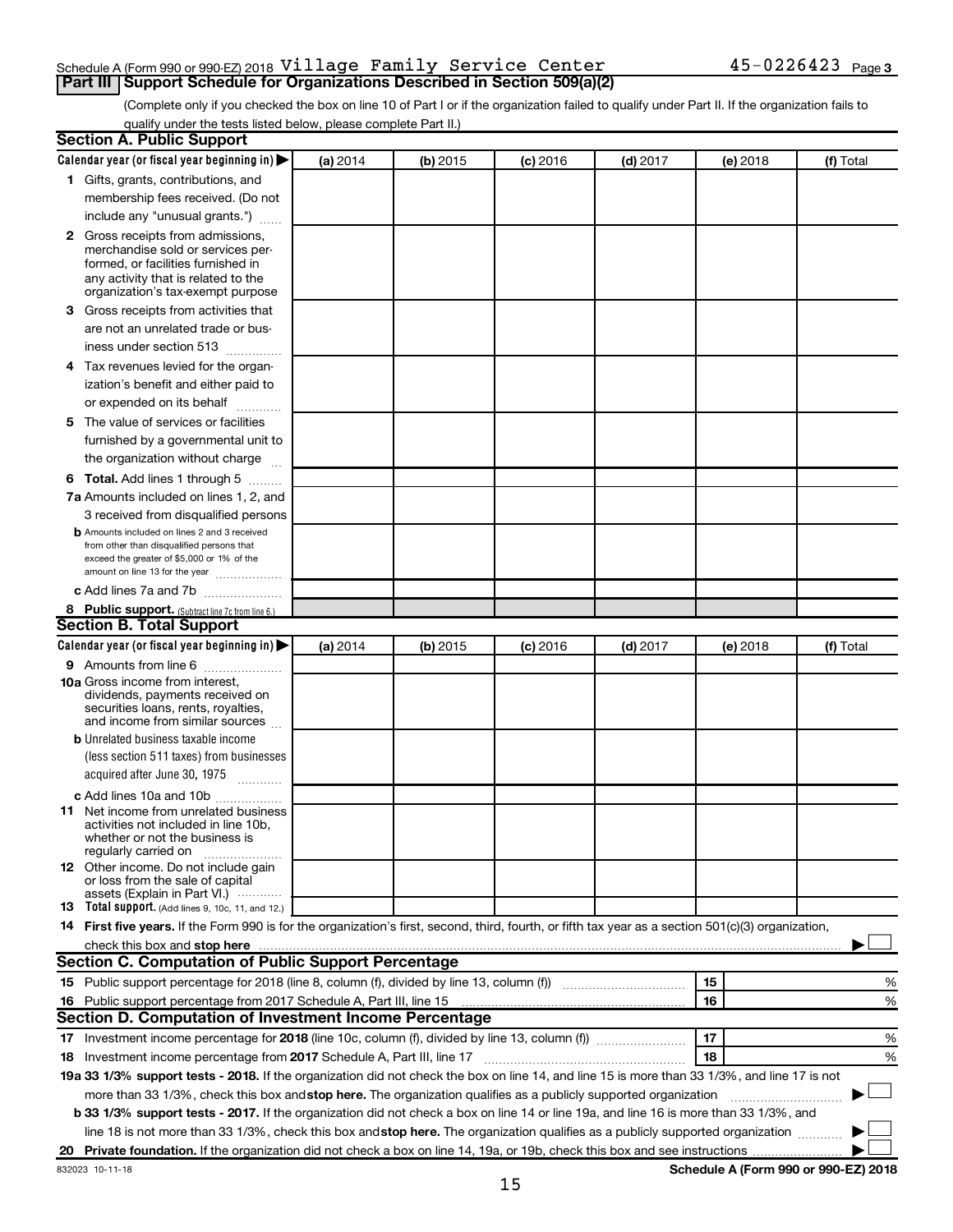#### Schedule A (Form 990 or 990-EZ) 2018  $\verb|Village | Family | Server \verb|Center | 45-0226423 | 23|$  Page

(Complete only if you checked a box in line 12 on Part I. If you checked 12a of Part I, complete Sections A and B. If you checked 12b of Part I, complete Sections A and C. If you checked 12c of Part I, complete Sections A, D, and E. If you checked 12d of Part I, complete Sections A and D, and complete Part V.)

#### **Section A. All Supporting Organizations**

- **1** Are all of the organization's supported organizations listed by name in the organization's governing documents? If "No," describe in Part VI how the supported organizations are designated. If designated by *class or purpose, describe the designation. If historic and continuing relationship, explain.*
- **2** Did the organization have any supported organization that does not have an IRS determination of status under section 509(a)(1) or (2)? If "Yes," explain in Part **VI** how the organization determined that the supported *organization was described in section 509(a)(1) or (2).*
- **3a** Did the organization have a supported organization described in section 501(c)(4), (5), or (6)? If "Yes," answer *(b) and (c) below.*
- **b** Did the organization confirm that each supported organization qualified under section 501(c)(4), (5), or (6) and satisfied the public support tests under section 509(a)(2)? If "Yes," describe in Part VI when and how the *organization made the determination.*
- **c** Did the organization ensure that all support to such organizations was used exclusively for section 170(c)(2)(B) purposes? If "Yes," explain in Part VI what controls the organization put in place to ensure such use.
- **4 a** *If* Was any supported organization not organized in the United States ("foreign supported organization")? *"Yes," and if you checked 12a or 12b in Part I, answer (b) and (c) below.*
- **b** Did the organization have ultimate control and discretion in deciding whether to make grants to the foreign supported organization? If "Yes," describe in Part VI how the organization had such control and discretion *despite being controlled or supervised by or in connection with its supported organizations.*
- **c** Did the organization support any foreign supported organization that does not have an IRS determination under sections 501(c)(3) and 509(a)(1) or (2)? If "Yes," explain in Part VI what controls the organization used *to ensure that all support to the foreign supported organization was used exclusively for section 170(c)(2)(B) purposes.*
- **5a** Did the organization add, substitute, or remove any supported organizations during the tax year? If "Yes," answer (b) and (c) below (if applicable). Also, provide detail in **Part VI,** including (i) the names and EIN *numbers of the supported organizations added, substituted, or removed; (ii) the reasons for each such action; (iii) the authority under the organization's organizing document authorizing such action; and (iv) how the action was accomplished (such as by amendment to the organizing document).*
- **b Type I or Type II only.** Was any added or substituted supported organization part of a class already designated in the organization's organizing document?
- **c Substitutions only.**  Was the substitution the result of an event beyond the organization's control?
- **6** Did the organization provide support (whether in the form of grants or the provision of services or facilities) to **Part VI.** support or benefit one or more of the filing organization's supported organizations? If "Yes," provide detail in anyone other than (i) its supported organizations, (ii) individuals that are part of the charitable class benefited by one or more of its supported organizations, or (iii) other supporting organizations that also
- **7** Did the organization provide a grant, loan, compensation, or other similar payment to a substantial contributor regard to a substantial contributor? If "Yes," complete Part I of Schedule L (Form 990 or 990-EZ). (as defined in section 4958(c)(3)(C)), a family member of a substantial contributor, or a 35% controlled entity with
- **8** Did the organization make a loan to a disqualified person (as defined in section 4958) not described in line 7? *If "Yes," complete Part I of Schedule L (Form 990 or 990-EZ).*
- **9 a** Was the organization controlled directly or indirectly at any time during the tax year by one or more in section 509(a)(1) or (2))? If "Yes," provide detail in **Part VI.** disqualified persons as defined in section 4946 (other than foundation managers and organizations described
- **b** Did one or more disqualified persons (as defined in line 9a) hold a controlling interest in any entity in which the supporting organization had an interest? If "Yes," provide detail in Part VI.
- **c** Did a disqualified person (as defined in line 9a) have an ownership interest in, or derive any personal benefit from, assets in which the supporting organization also had an interest? If "Yes," provide detail in Part VI.
- **10 a** Was the organization subject to the excess business holdings rules of section 4943 because of section supporting organizations)? If "Yes," answer 10b below. 4943(f) (regarding certain Type II supporting organizations, and all Type III non-functionally integrated
- **b** Did the organization have any excess business holdings in the tax year? (Use Schedule C, Form 4720, to *determine whether the organization had excess business holdings.)*

**1 2 3a 3b 3c 4a 4b 4c 5a 5b 5c 6 7 8 9a 9b 9c 10a 10b**

832024 10-11-18

**Yes No**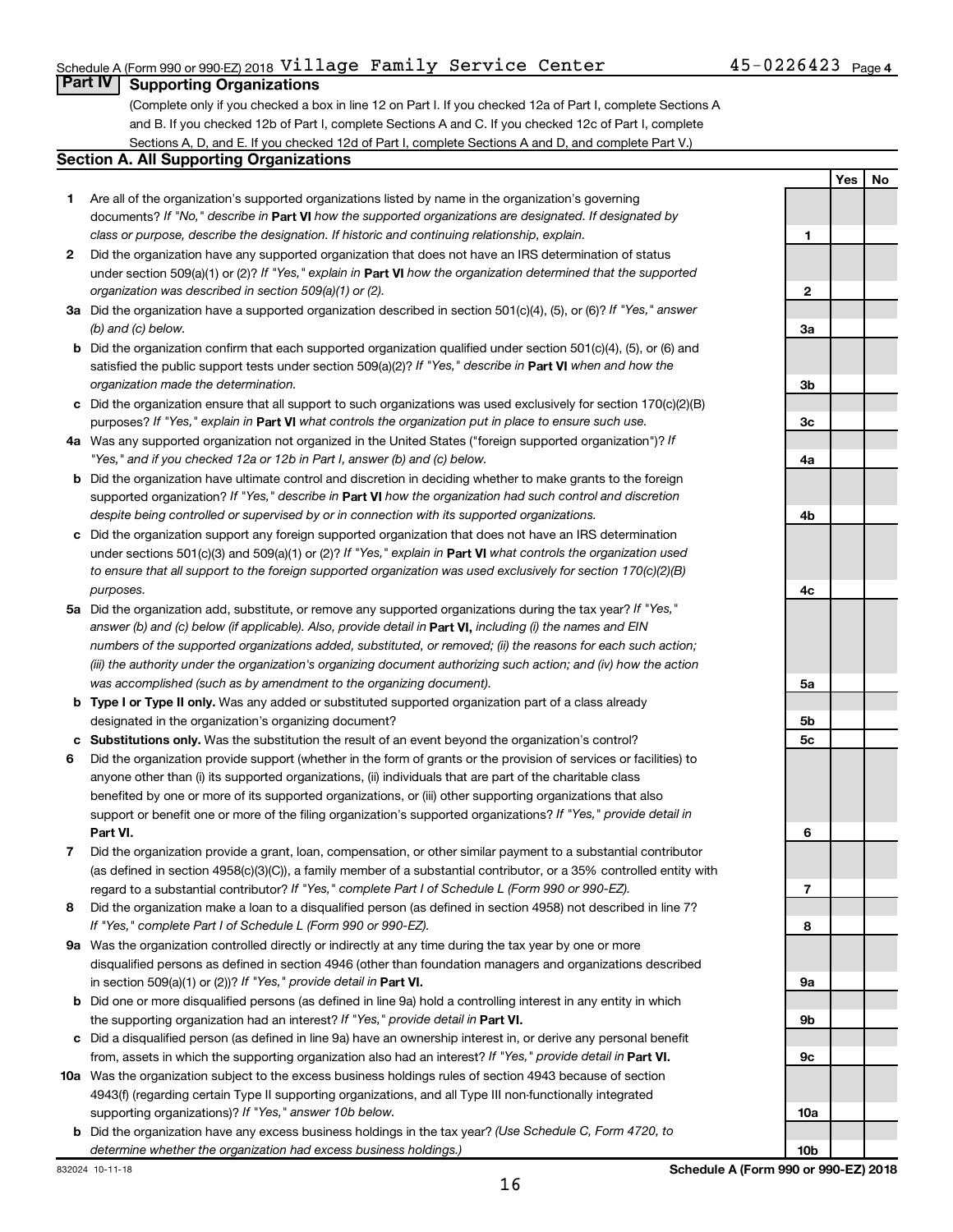#### Schedule A (Form 990 or 990-EZ) 2018 <code>Village Family</code> <code>Service Center</code>  $45-0226423$  <code>Page</code> **Part IV Supporting Organizations** *(continued)* Village Family Service Center 45-0226423

|        |                                                                                                                                                                                                                                  |             | Yes | No |
|--------|----------------------------------------------------------------------------------------------------------------------------------------------------------------------------------------------------------------------------------|-------------|-----|----|
| 11     | Has the organization accepted a gift or contribution from any of the following persons?                                                                                                                                          |             |     |    |
|        | a A person who directly or indirectly controls, either alone or together with persons described in (b) and (c)                                                                                                                   |             |     |    |
|        | below, the governing body of a supported organization?                                                                                                                                                                           | 11a         |     |    |
|        | <b>b</b> A family member of a person described in (a) above?                                                                                                                                                                     | 11b         |     |    |
|        | c A 35% controlled entity of a person described in (a) or (b) above? If "Yes" to a, b, or c, provide detail in Part VI.                                                                                                          | 11c         |     |    |
|        | <b>Section B. Type I Supporting Organizations</b>                                                                                                                                                                                |             |     |    |
|        |                                                                                                                                                                                                                                  |             | Yes | No |
| 1      | Did the directors, trustees, or membership of one or more supported organizations have the power to                                                                                                                              |             |     |    |
|        | regularly appoint or elect at least a majority of the organization's directors or trustees at all times during the                                                                                                               |             |     |    |
|        | tax year? If "No," describe in Part VI how the supported organization(s) effectively operated, supervised, or                                                                                                                    |             |     |    |
|        | controlled the organization's activities. If the organization had more than one supported organization,                                                                                                                          |             |     |    |
|        | describe how the powers to appoint and/or remove directors or trustees were allocated among the supported                                                                                                                        |             |     |    |
|        | organizations and what conditions or restrictions, if any, applied to such powers during the tax year.                                                                                                                           | 1           |     |    |
| 2      | Did the organization operate for the benefit of any supported organization other than the supported                                                                                                                              |             |     |    |
|        | organization(s) that operated, supervised, or controlled the supporting organization? If "Yes," explain in                                                                                                                       |             |     |    |
|        | Part VI how providing such benefit carried out the purposes of the supported organization(s) that operated,                                                                                                                      |             |     |    |
|        | supervised, or controlled the supporting organization.                                                                                                                                                                           | $\mathbf 2$ |     |    |
|        | <b>Section C. Type II Supporting Organizations</b>                                                                                                                                                                               |             |     |    |
|        |                                                                                                                                                                                                                                  |             | Yes | No |
| 1      | Were a majority of the organization's directors or trustees during the tax year also a majority of the directors                                                                                                                 |             |     |    |
|        | or trustees of each of the organization's supported organization(s)? If "No," describe in Part VI how control                                                                                                                    |             |     |    |
|        | or management of the supporting organization was vested in the same persons that controlled or managed                                                                                                                           |             |     |    |
|        | the supported organization(s).                                                                                                                                                                                                   | 1           |     |    |
|        | <b>Section D. All Type III Supporting Organizations</b>                                                                                                                                                                          |             |     |    |
|        |                                                                                                                                                                                                                                  |             | Yes | No |
| 1      | Did the organization provide to each of its supported organizations, by the last day of the fifth month of the                                                                                                                   |             |     |    |
|        | organization's tax year, (i) a written notice describing the type and amount of support provided during the prior tax                                                                                                            |             |     |    |
|        | year, (ii) a copy of the Form 990 that was most recently filed as of the date of notification, and (iii) copies of the                                                                                                           |             |     |    |
|        | organization's governing documents in effect on the date of notification, to the extent not previously provided?                                                                                                                 | 1           |     |    |
| 2      | Were any of the organization's officers, directors, or trustees either (i) appointed or elected by the supported                                                                                                                 |             |     |    |
|        | organization(s) or (ii) serving on the governing body of a supported organization? If "No," explain in Part VI how                                                                                                               |             |     |    |
|        | the organization maintained a close and continuous working relationship with the supported organization(s).                                                                                                                      | 2           |     |    |
| 3      | By reason of the relationship described in (2), did the organization's supported organizations have a                                                                                                                            |             |     |    |
|        | significant voice in the organization's investment policies and in directing the use of the organization's                                                                                                                       |             |     |    |
|        | income or assets at all times during the tax year? If "Yes," describe in Part VI the role the organization's                                                                                                                     |             |     |    |
|        | supported organizations played in this regard.                                                                                                                                                                                   | 3           |     |    |
|        | Section E. Type III Functionally Integrated Supporting Organizations                                                                                                                                                             |             |     |    |
| 1      | Check the box next to the method that the organization used to satisfy the Integral Part Test during the yealsee instructions).                                                                                                  |             |     |    |
|        | The organization satisfied the Activities Test. Complete line 2 below.                                                                                                                                                           |             |     |    |
| а<br>b | The organization is the parent of each of its supported organizations. Complete line 3 below.                                                                                                                                    |             |     |    |
|        |                                                                                                                                                                                                                                  |             |     |    |
| с      | The organization supported a governmental entity. Describe in Part VI how you supported a government entity (see instructions).                                                                                                  |             | Yes | No |
| 2      | Activities Test. Answer (a) and (b) below.                                                                                                                                                                                       |             |     |    |
| a      | Did substantially all of the organization's activities during the tax year directly further the exempt purposes of<br>the supported organization(s) to which the organization was responsive? If "Yes," then in Part VI identify |             |     |    |
|        | those supported organizations and explain how these activities directly furthered their exempt purposes,                                                                                                                         |             |     |    |
|        | how the organization was responsive to those supported organizations, and how the organization determined                                                                                                                        |             |     |    |
|        | that these activities constituted substantially all of its activities.                                                                                                                                                           |             |     |    |
|        |                                                                                                                                                                                                                                  | 2a          |     |    |
|        | <b>b</b> Did the activities described in (a) constitute activities that, but for the organization's involvement, one or more                                                                                                     |             |     |    |
|        | of the organization's supported organization(s) would have been engaged in? If "Yes," explain in Part VI the                                                                                                                     |             |     |    |
|        | reasons for the organization's position that its supported organization(s) would have engaged in these                                                                                                                           |             |     |    |
|        | activities but for the organization's involvement.                                                                                                                                                                               | 2b          |     |    |
| з      | Parent of Supported Organizations. Answer (a) and (b) below.                                                                                                                                                                     |             |     |    |
| а      | Did the organization have the power to regularly appoint or elect a majority of the officers, directors, or                                                                                                                      |             |     |    |
|        | trustees of each of the supported organizations? Provide details in Part VI.                                                                                                                                                     | 3a          |     |    |
|        | <b>b</b> Did the organization exercise a substantial degree of direction over the policies, programs, and activities of each                                                                                                     |             |     |    |
|        | of its supported organizations? If "Yes," describe in Part VI the role played by the organization in this regard.                                                                                                                | 3b          |     |    |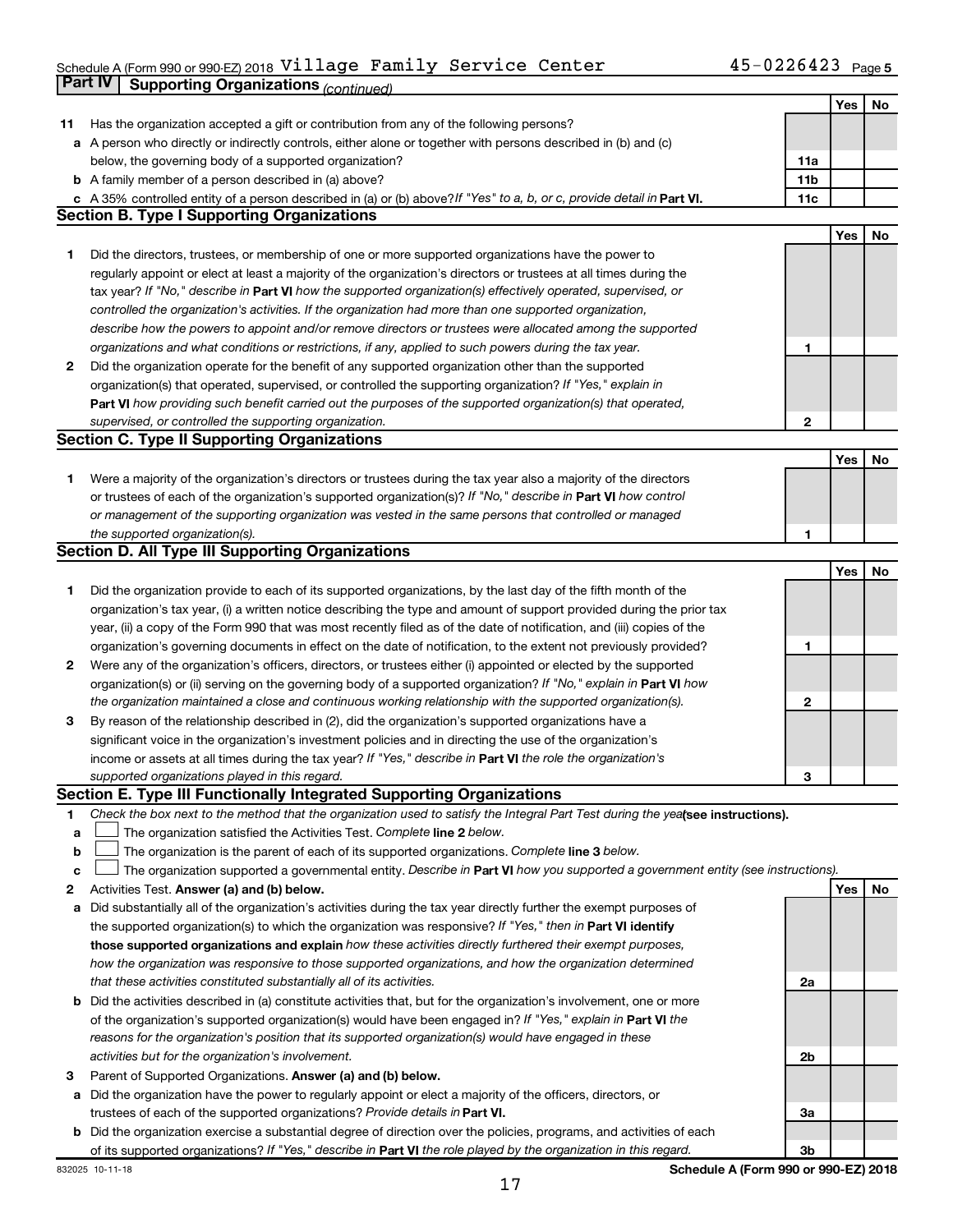#### Schedule A (Form 990 or 990-EZ) 2018  $\verb|Village | Family | Server \verb|Center | 45-0226423 | 23|$  Page **Part V Type III Non-Functionally Integrated 509(a)(3) Supporting Organizations**

1 **Letter See instructions.** All Check here if the organization satisfied the Integral Part Test as a qualifying trust on Nov. 20, 1970 (explain in Part VI.) See instructions. All other Type III non-functionally integrated supporting organizations must complete Sections A through E.

| Section A - Adjusted Net Income |                                                                              |                | (A) Prior Year | (B) Current Year<br>(optional) |
|---------------------------------|------------------------------------------------------------------------------|----------------|----------------|--------------------------------|
| 1                               | Net short-term capital gain                                                  | 1              |                |                                |
| 2                               | Recoveries of prior-year distributions                                       | $\mathbf{2}$   |                |                                |
| 3                               | Other gross income (see instructions)                                        | 3              |                |                                |
| 4                               | Add lines 1 through 3                                                        | 4              |                |                                |
| 5                               | Depreciation and depletion                                                   | 5              |                |                                |
| 6                               | Portion of operating expenses paid or incurred for production or             |                |                |                                |
|                                 | collection of gross income or for management, conservation, or               |                |                |                                |
|                                 | maintenance of property held for production of income (see instructions)     | 6              |                |                                |
| 7                               | Other expenses (see instructions)                                            | $\overline{7}$ |                |                                |
| 8                               | Adjusted Net Income (subtract lines 5, 6, and 7 from line 4)                 | 8              |                |                                |
|                                 | Section B - Minimum Asset Amount                                             |                | (A) Prior Year | (B) Current Year<br>(optional) |
| 1.                              | Aggregate fair market value of all non-exempt-use assets (see                |                |                |                                |
|                                 | instructions for short tax year or assets held for part of year):            |                |                |                                |
|                                 | <b>a</b> Average monthly value of securities                                 | 1a             |                |                                |
|                                 | <b>b</b> Average monthly cash balances                                       | 1 <sub>b</sub> |                |                                |
|                                 | c Fair market value of other non-exempt-use assets                           | 1c             |                |                                |
|                                 | d Total (add lines 1a, 1b, and 1c)                                           | 1d             |                |                                |
|                                 | <b>e</b> Discount claimed for blockage or other                              |                |                |                                |
|                                 | factors (explain in detail in Part VI):                                      |                |                |                                |
| 2                               | Acquisition indebtedness applicable to non-exempt-use assets                 | $\mathbf{2}$   |                |                                |
| З                               | Subtract line 2 from line 1d                                                 | 3              |                |                                |
| 4                               | Cash deemed held for exempt use. Enter 1-1/2% of line 3 (for greater amount, |                |                |                                |
|                                 | see instructions)                                                            | 4              |                |                                |
| 5                               | Net value of non-exempt-use assets (subtract line 4 from line 3)             | 5              |                |                                |
| 6                               | Multiply line 5 by .035                                                      | 6              |                |                                |
| $\overline{7}$                  | Recoveries of prior-year distributions                                       | $\overline{7}$ |                |                                |
| 8                               | Minimum Asset Amount (add line 7 to line 6)                                  | 8              |                |                                |
|                                 | <b>Section C - Distributable Amount</b>                                      |                |                | <b>Current Year</b>            |
| 1                               | Adjusted net income for prior year (from Section A, line 8, Column A)        | 1              |                |                                |
| $\mathbf{2}$                    | Enter 85% of line 1                                                          | $\mathbf{2}$   |                |                                |
| З                               | Minimum asset amount for prior year (from Section B, line 8, Column A)       | 3              |                |                                |
| 4                               | Enter greater of line 2 or line 3                                            | 4              |                |                                |
| 5                               | Income tax imposed in prior year                                             | 5              |                |                                |
| 6                               | <b>Distributable Amount.</b> Subtract line 5 from line 4, unless subject to  |                |                |                                |
|                                 | emergency temporary reduction (see instructions)                             | 6              |                |                                |

**7** Let Check here if the current year is the organization's first as a non-functionally integrated Type III supporting organization (see instructions).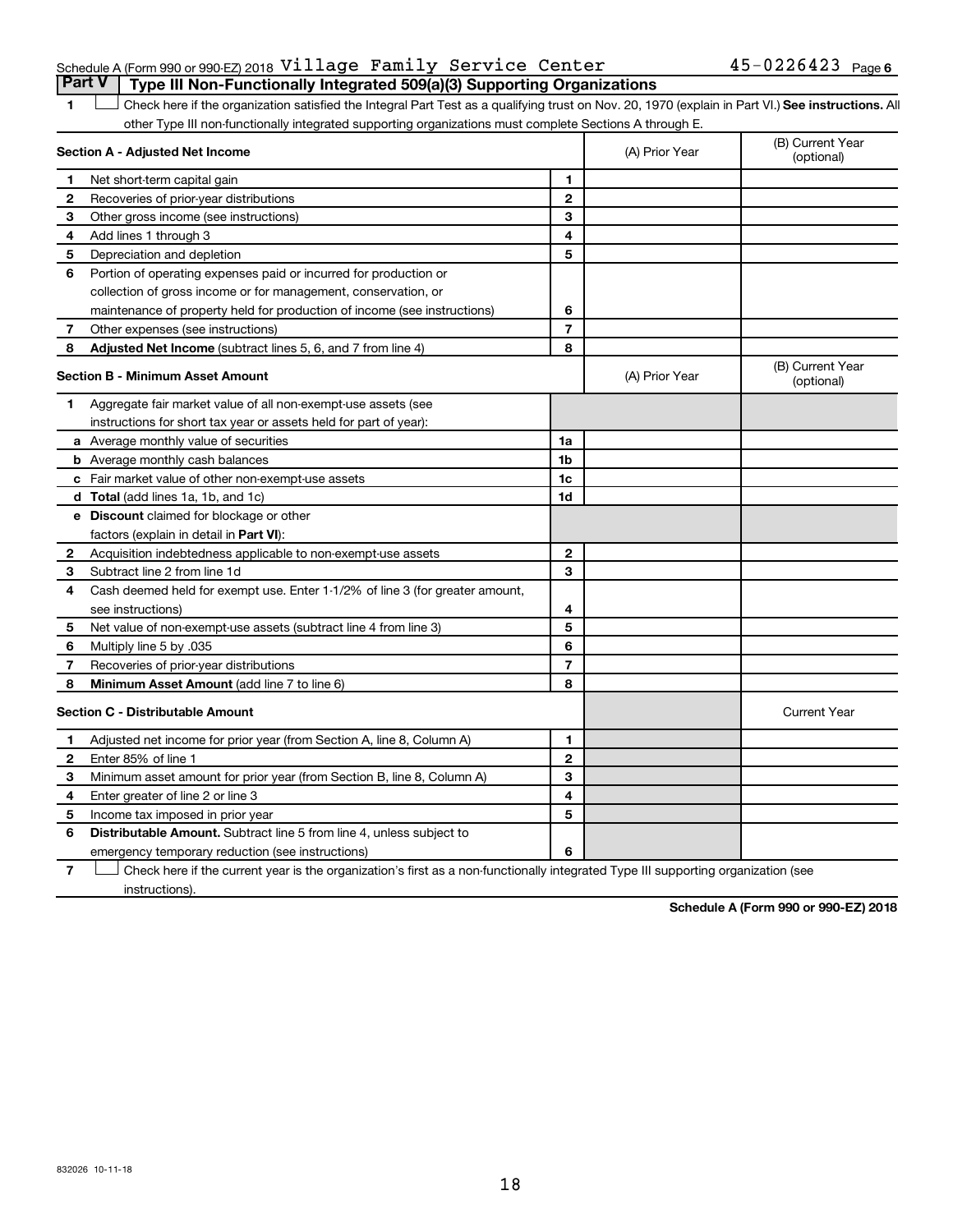#### Schedule A (Form 990 or 990-EZ) 2018 <code>Village Family</code> <code>Service Center</code>  $45-0226423$  <code>Page</code> Village Family Service Center 45-0226423

|              | <b>Part V</b><br>Type III Non-Functionally Integrated 509(a)(3) Supporting Organizations (continued) |                                    |                                               |                                                  |  |  |
|--------------|------------------------------------------------------------------------------------------------------|------------------------------------|-----------------------------------------------|--------------------------------------------------|--|--|
|              | <b>Section D - Distributions</b>                                                                     |                                    |                                               | <b>Current Year</b>                              |  |  |
| 1            | Amounts paid to supported organizations to accomplish exempt purposes                                |                                    |                                               |                                                  |  |  |
| 2            | Amounts paid to perform activity that directly furthers exempt purposes of supported                 |                                    |                                               |                                                  |  |  |
|              | organizations, in excess of income from activity                                                     |                                    |                                               |                                                  |  |  |
| 3            | Administrative expenses paid to accomplish exempt purposes of supported organizations                |                                    |                                               |                                                  |  |  |
| 4            | Amounts paid to acquire exempt-use assets                                                            |                                    |                                               |                                                  |  |  |
| 5            | Qualified set-aside amounts (prior IRS approval required)                                            |                                    |                                               |                                                  |  |  |
| 6            | Other distributions (describe in Part VI). See instructions.                                         |                                    |                                               |                                                  |  |  |
| 7            | Total annual distributions. Add lines 1 through 6.                                                   |                                    |                                               |                                                  |  |  |
| 8            | Distributions to attentive supported organizations to which the organization is responsive           |                                    |                                               |                                                  |  |  |
|              | (provide details in Part VI). See instructions.                                                      |                                    |                                               |                                                  |  |  |
| 9            | Distributable amount for 2018 from Section C, line 6                                                 |                                    |                                               |                                                  |  |  |
| 10           | Line 8 amount divided by line 9 amount                                                               |                                    |                                               |                                                  |  |  |
|              | <b>Section E - Distribution Allocations (see instructions)</b>                                       | (i)<br><b>Excess Distributions</b> | (ii)<br><b>Underdistributions</b><br>Pre-2018 | (iii)<br><b>Distributable</b><br>Amount for 2018 |  |  |
| 1.           | Distributable amount for 2018 from Section C, line 6                                                 |                                    |                                               |                                                  |  |  |
| $\mathbf{2}$ | Underdistributions, if any, for years prior to 2018 (reason-                                         |                                    |                                               |                                                  |  |  |
|              | able cause required- explain in Part VI). See instructions.                                          |                                    |                                               |                                                  |  |  |
| 3            | Excess distributions carryover, if any, to 2018                                                      |                                    |                                               |                                                  |  |  |
|              | a From 2013                                                                                          |                                    |                                               |                                                  |  |  |
|              | <b>b</b> From 2014                                                                                   |                                    |                                               |                                                  |  |  |
|              | c From 2015                                                                                          |                                    |                                               |                                                  |  |  |
|              | d From 2016                                                                                          |                                    |                                               |                                                  |  |  |
|              | e From 2017                                                                                          |                                    |                                               |                                                  |  |  |
|              | f Total of lines 3a through e                                                                        |                                    |                                               |                                                  |  |  |
|              | <b>g</b> Applied to underdistributions of prior years                                                |                                    |                                               |                                                  |  |  |
|              | <b>h</b> Applied to 2018 distributable amount                                                        |                                    |                                               |                                                  |  |  |
|              | Carryover from 2013 not applied (see instructions)                                                   |                                    |                                               |                                                  |  |  |
|              | Remainder. Subtract lines 3g, 3h, and 3i from 3f.                                                    |                                    |                                               |                                                  |  |  |
| 4            | Distributions for 2018 from Section D,                                                               |                                    |                                               |                                                  |  |  |
|              | $line 7$ :                                                                                           |                                    |                                               |                                                  |  |  |
|              | a Applied to underdistributions of prior years                                                       |                                    |                                               |                                                  |  |  |
|              | <b>b</b> Applied to 2018 distributable amount                                                        |                                    |                                               |                                                  |  |  |
| с            | Remainder. Subtract lines 4a and 4b from 4.                                                          |                                    |                                               |                                                  |  |  |
| 5            | Remaining underdistributions for years prior to 2018, if                                             |                                    |                                               |                                                  |  |  |
|              | any. Subtract lines 3g and 4a from line 2. For result greater                                        |                                    |                                               |                                                  |  |  |
|              | than zero, explain in Part VI. See instructions.                                                     |                                    |                                               |                                                  |  |  |
| 6            | Remaining underdistributions for 2018. Subtract lines 3h                                             |                                    |                                               |                                                  |  |  |
|              | and 4b from line 1. For result greater than zero, explain in                                         |                                    |                                               |                                                  |  |  |
|              | <b>Part VI.</b> See instructions.                                                                    |                                    |                                               |                                                  |  |  |
| $\mathbf{7}$ | Excess distributions carryover to 2019. Add lines 3j                                                 |                                    |                                               |                                                  |  |  |
|              | and 4c.                                                                                              |                                    |                                               |                                                  |  |  |
| 8            | Breakdown of line 7:                                                                                 |                                    |                                               |                                                  |  |  |
|              | a Excess from 2014                                                                                   |                                    |                                               |                                                  |  |  |
|              | <b>b</b> Excess from 2015                                                                            |                                    |                                               |                                                  |  |  |
|              | c Excess from 2016                                                                                   |                                    |                                               |                                                  |  |  |
|              | d Excess from 2017                                                                                   |                                    |                                               |                                                  |  |  |
|              | e Excess from 2018                                                                                   |                                    |                                               |                                                  |  |  |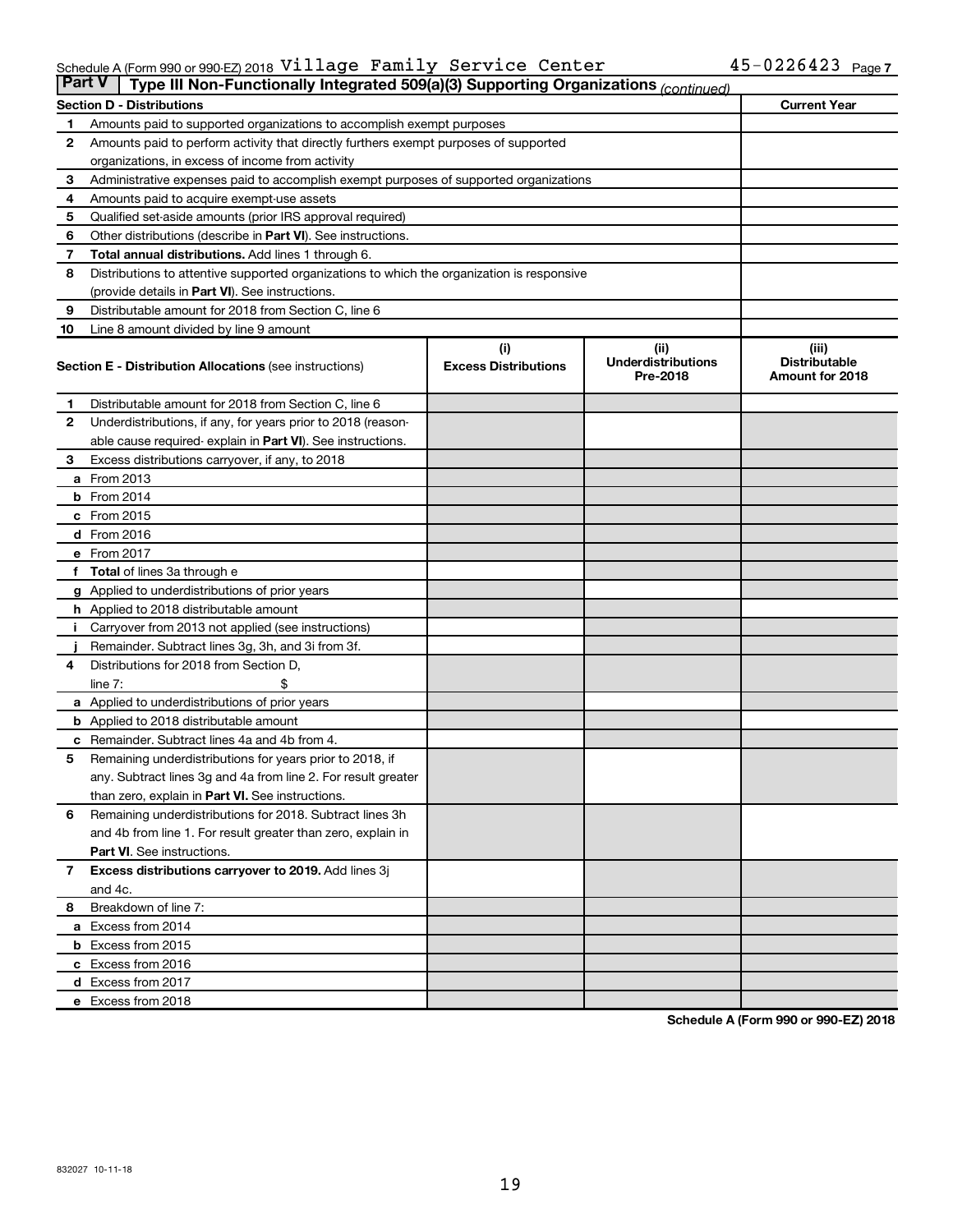|                     |  | $45 - 0226423$ Page 8                                                                                                                                                                                                                                                                                                                                                                                                                                                                                                                                                                                                                      |
|---------------------|--|--------------------------------------------------------------------------------------------------------------------------------------------------------------------------------------------------------------------------------------------------------------------------------------------------------------------------------------------------------------------------------------------------------------------------------------------------------------------------------------------------------------------------------------------------------------------------------------------------------------------------------------------|
|                     |  |                                                                                                                                                                                                                                                                                                                                                                                                                                                                                                                                                                                                                                            |
|                     |  |                                                                                                                                                                                                                                                                                                                                                                                                                                                                                                                                                                                                                                            |
|                     |  |                                                                                                                                                                                                                                                                                                                                                                                                                                                                                                                                                                                                                                            |
|                     |  |                                                                                                                                                                                                                                                                                                                                                                                                                                                                                                                                                                                                                                            |
|                     |  |                                                                                                                                                                                                                                                                                                                                                                                                                                                                                                                                                                                                                                            |
|                     |  |                                                                                                                                                                                                                                                                                                                                                                                                                                                                                                                                                                                                                                            |
|                     |  |                                                                                                                                                                                                                                                                                                                                                                                                                                                                                                                                                                                                                                            |
|                     |  |                                                                                                                                                                                                                                                                                                                                                                                                                                                                                                                                                                                                                                            |
|                     |  |                                                                                                                                                                                                                                                                                                                                                                                                                                                                                                                                                                                                                                            |
|                     |  |                                                                                                                                                                                                                                                                                                                                                                                                                                                                                                                                                                                                                                            |
|                     |  |                                                                                                                                                                                                                                                                                                                                                                                                                                                                                                                                                                                                                                            |
|                     |  |                                                                                                                                                                                                                                                                                                                                                                                                                                                                                                                                                                                                                                            |
|                     |  |                                                                                                                                                                                                                                                                                                                                                                                                                                                                                                                                                                                                                                            |
|                     |  |                                                                                                                                                                                                                                                                                                                                                                                                                                                                                                                                                                                                                                            |
|                     |  |                                                                                                                                                                                                                                                                                                                                                                                                                                                                                                                                                                                                                                            |
|                     |  |                                                                                                                                                                                                                                                                                                                                                                                                                                                                                                                                                                                                                                            |
|                     |  |                                                                                                                                                                                                                                                                                                                                                                                                                                                                                                                                                                                                                                            |
|                     |  |                                                                                                                                                                                                                                                                                                                                                                                                                                                                                                                                                                                                                                            |
|                     |  |                                                                                                                                                                                                                                                                                                                                                                                                                                                                                                                                                                                                                                            |
|                     |  |                                                                                                                                                                                                                                                                                                                                                                                                                                                                                                                                                                                                                                            |
|                     |  |                                                                                                                                                                                                                                                                                                                                                                                                                                                                                                                                                                                                                                            |
|                     |  |                                                                                                                                                                                                                                                                                                                                                                                                                                                                                                                                                                                                                                            |
|                     |  |                                                                                                                                                                                                                                                                                                                                                                                                                                                                                                                                                                                                                                            |
|                     |  |                                                                                                                                                                                                                                                                                                                                                                                                                                                                                                                                                                                                                                            |
|                     |  |                                                                                                                                                                                                                                                                                                                                                                                                                                                                                                                                                                                                                                            |
| (See instructions.) |  | Schedule A (Form 990 or 990-EZ) 2018 Village Family Service Center<br>Supplemental Information. Provide the explanations required by Part II, line 10; Part II, line 17a or 17b; Part III, line 12;<br>Part IV, Section A, lines 1, 2, 3b, 3c, 4b, 4c, 5a, 6, 9a, 9b, 9c, 11a, 11b, and 11c; Part IV, Section B, lines 1 and 2; Part IV, Section C,<br>line 1; Part IV, Section D, lines 2 and 3; Part IV, Section E, lines 1c, 2a, 2b, 3a, and 3b; Part V, line 1; Part V, Section B, line 1e; Part V,<br>Section D, lines 5, 6, and 8; and Part V, Section E, lines 2, 5, and 6. Also complete this part for any additional information. |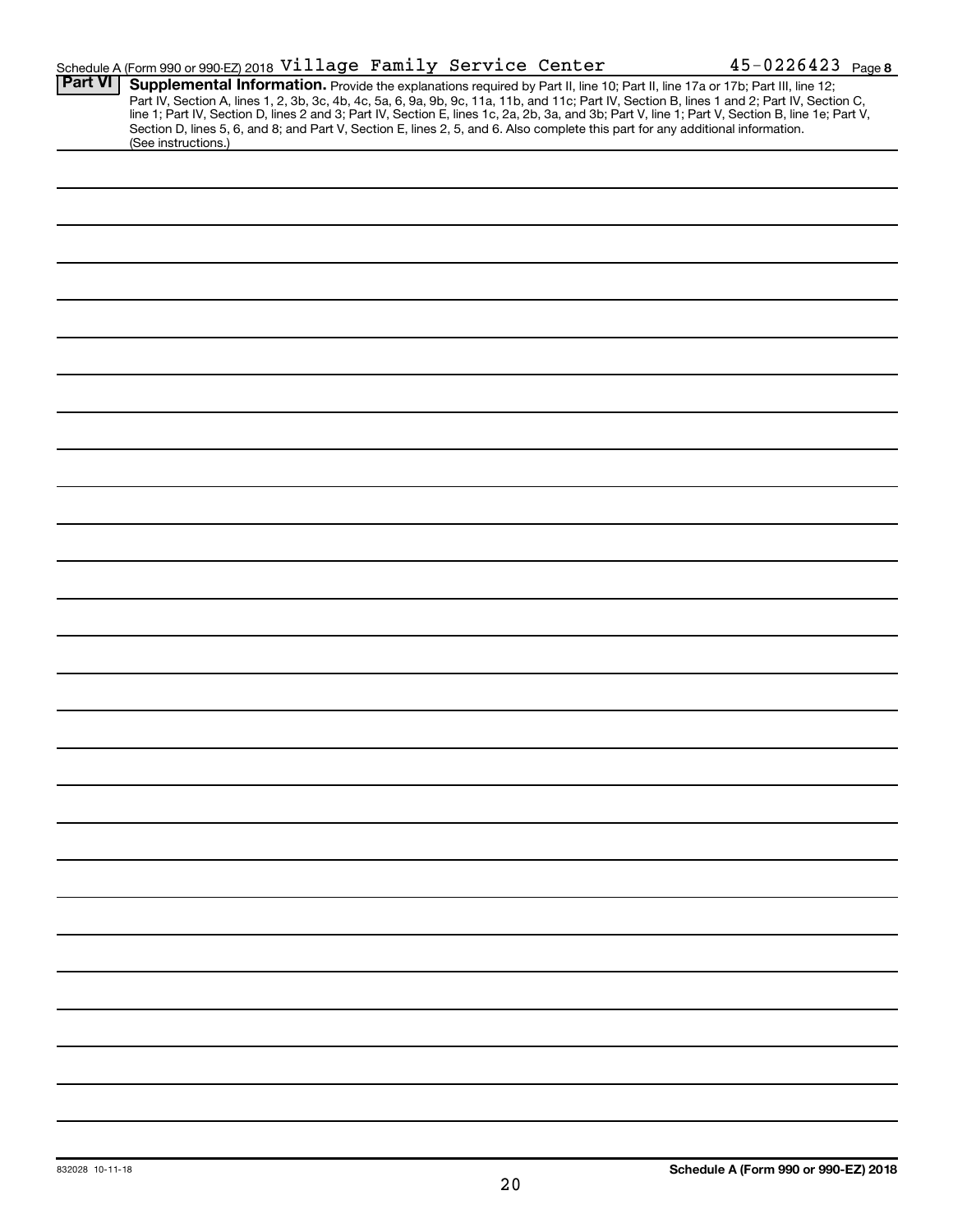**(Form 990, 990-EZ,**

Department of the Treasury Internal Revenue Service

Name of the organization

# **Schedule B Schedule of Contributors**

**or 990-PF) | Attach to Form 990, Form 990-EZ, or Form 990-PF. | Go to www.irs.gov/Form990 for the latest information.** OMB No. 1545-0047

**2018**

**Employer identification number**

| $\overline{\phantom{a}}$ n ing viyamzanvir |                                                                                                                                                                                                                                                                                                                                                                                                                                                                                                           | Employer lueritmcation numbe |
|--------------------------------------------|-----------------------------------------------------------------------------------------------------------------------------------------------------------------------------------------------------------------------------------------------------------------------------------------------------------------------------------------------------------------------------------------------------------------------------------------------------------------------------------------------------------|------------------------------|
|                                            | Village Family Service Center                                                                                                                                                                                                                                                                                                                                                                                                                                                                             | 45-0226423                   |
| Organization type (check one):             |                                                                                                                                                                                                                                                                                                                                                                                                                                                                                                           |                              |
| Filers of:                                 | Section:                                                                                                                                                                                                                                                                                                                                                                                                                                                                                                  |                              |
| Form 990 or 990-EZ                         | $\lfloor \underline{X} \rfloor$ 501(c)( 3) (enter number) organization                                                                                                                                                                                                                                                                                                                                                                                                                                    |                              |
|                                            | $4947(a)(1)$ nonexempt charitable trust <b>not</b> treated as a private foundation                                                                                                                                                                                                                                                                                                                                                                                                                        |                              |
|                                            | 527 political organization                                                                                                                                                                                                                                                                                                                                                                                                                                                                                |                              |
| Form 990-PF                                | 501(c)(3) exempt private foundation                                                                                                                                                                                                                                                                                                                                                                                                                                                                       |                              |
|                                            | 4947(a)(1) nonexempt charitable trust treated as a private foundation                                                                                                                                                                                                                                                                                                                                                                                                                                     |                              |
|                                            | 501(c)(3) taxable private foundation                                                                                                                                                                                                                                                                                                                                                                                                                                                                      |                              |
|                                            |                                                                                                                                                                                                                                                                                                                                                                                                                                                                                                           |                              |
|                                            | Check if your organization is covered by the General Rule or a Special Rule.<br>Note: Only a section 501(c)(7), (8), or (10) organization can check boxes for both the General Rule and a Special Rule. See instructions.                                                                                                                                                                                                                                                                                 |                              |
| <b>General Rule</b>                        |                                                                                                                                                                                                                                                                                                                                                                                                                                                                                                           |                              |
|                                            | For an organization filing Form 990, 990-EZ, or 990-PF that received, during the year, contributions totaling \$5,000 or more (in money or<br>property) from any one contributor. Complete Parts I and II. See instructions for determining a contributor's total contributions.                                                                                                                                                                                                                          |                              |
| <b>Special Rules</b>                       |                                                                                                                                                                                                                                                                                                                                                                                                                                                                                                           |                              |
| $\lfloor x \rfloor$                        | For an organization described in section 501(c)(3) filing Form 990 or 990-EZ that met the 33 1/3% support test of the regulations under<br>sections 509(a)(1) and 170(b)(1)(A)(vi), that checked Schedule A (Form 990 or 990-EZ), Part II, line 13, 16a, or 16b, and that received from<br>any one contributor, during the year, total contributions of the greater of (1) \$5,000; or (2) 2% of the amount on (i) Form 990, Part VIII, line 1h;<br>or (ii) Form 990-EZ, line 1. Complete Parts I and II. |                              |

year, total contributions of more than \$1,000 *exclusively* for religious, charitable, scientific, literary, or educational purposes, or for the For an organization described in section 501(c)(7), (8), or (10) filing Form 990 or 990-EZ that received from any one contributor, during the prevention of cruelty to children or animals. Complete Parts I (entering "N/A" in column (b) instead of the contributor name and address), II, and III.  $\Box$ 

purpose. Don't complete any of the parts unless the General Rule applies to this organization because it received nonexclusively year, contributions exclusively for religious, charitable, etc., purposes, but no such contributions totaled more than \$1,000. If this box is checked, enter here the total contributions that were received during the year for an exclusively religious, charitable, etc., For an organization described in section 501(c)(7), (8), or (10) filing Form 990 or 990-EZ that received from any one contributor, during the religious, charitable, etc., contributions totaling \$5,000 or more during the year  $\ldots$  $\ldots$  $\ldots$  $\ldots$  $\ldots$  $\ldots$  $\Box$ 

**Caution:**  An organization that isn't covered by the General Rule and/or the Special Rules doesn't file Schedule B (Form 990, 990-EZ, or 990-PF),  **must** but it answer "No" on Part IV, line 2, of its Form 990; or check the box on line H of its Form 990-EZ or on its Form 990-PF, Part I, line 2, to certify that it doesn't meet the filing requirements of Schedule B (Form 990, 990-EZ, or 990-PF).

**For Paperwork Reduction Act Notice, see the instructions for Form 990, 990-EZ, or 990-PF. Schedule B (Form 990, 990-EZ, or 990-PF) (2018)** LHA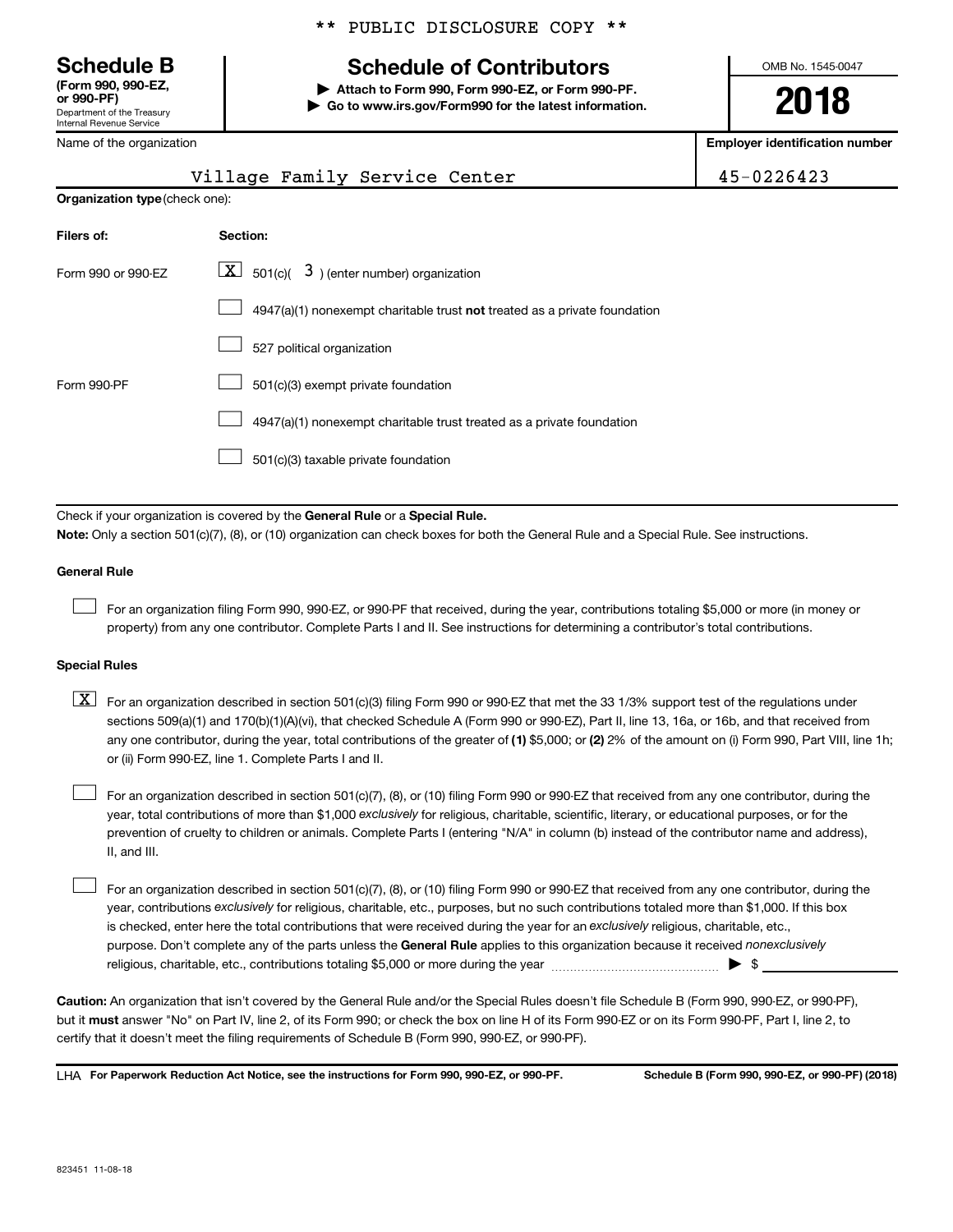**Employer identification number**

#### Village Family Service Center 1992 1994 15-0226423

**(a) No. (b) Name, address, and ZIP + 4 (c) Total contributions (d) Type of contribution Person Payroll Noncash (a) No. (b) Name, address, and ZIP + 4 (c) Total contributions (d) Type of contribution Person Payroll Noncash (a) No. (b) Name, address, and ZIP + 4 (c) Total contributions (d) Type of contribution Person Payroll Noncash (a) No. (b) Name, address, and ZIP + 4 (c) Total contributions (d) Type of contribution Person Payroll Noncash (a) No. (b) Name, address, and ZIP + 4 (c) Total contributions (d) Type of contribution Person Payroll Noncash (a) No. (b) Name, address, and ZIP + 4 (c) Total contributions (d) Type of contribution Person Payroll Noncash Part I** Contributors (see instructions). Use duplicate copies of Part I if additional space is needed. \$ (Complete Part II for noncash contributions.) \$ (Complete Part II for noncash contributions.) \$ (Complete Part II for noncash contributions.) \$ (Complete Part II for noncash contributions.) \$ (Complete Part II for noncash contributions.) \$ (Complete Part II for noncash contributions.)  $\boxed{\textbf{X}}$  $\Box$  $\Box$  $\overline{\mathbf{X}}$  $\Box$  $\Box$  $\boxed{\textbf{X}}$  $\Box$  $\Box$  $\Box$  $\Box$  $\Box$  $\Box$  $\Box$  $\Box$  $\Box$  $\Box$  $\Box$  $\begin{array}{|c|c|c|c|c|}\hline \ \text{1} & \text{Person} & \text{X} \ \hline \end{array}$ 36,000.  $2$  Person  $\overline{\text{X}}$ 190,064.  $\begin{array}{|c|c|c|c|c|c|}\hline \text{3} & \text{Person} & \text{X} \ \hline \end{array}$ 422,641.

823452 11-08-18 **Schedule B (Form 990, 990-EZ, or 990-PF) (2018)**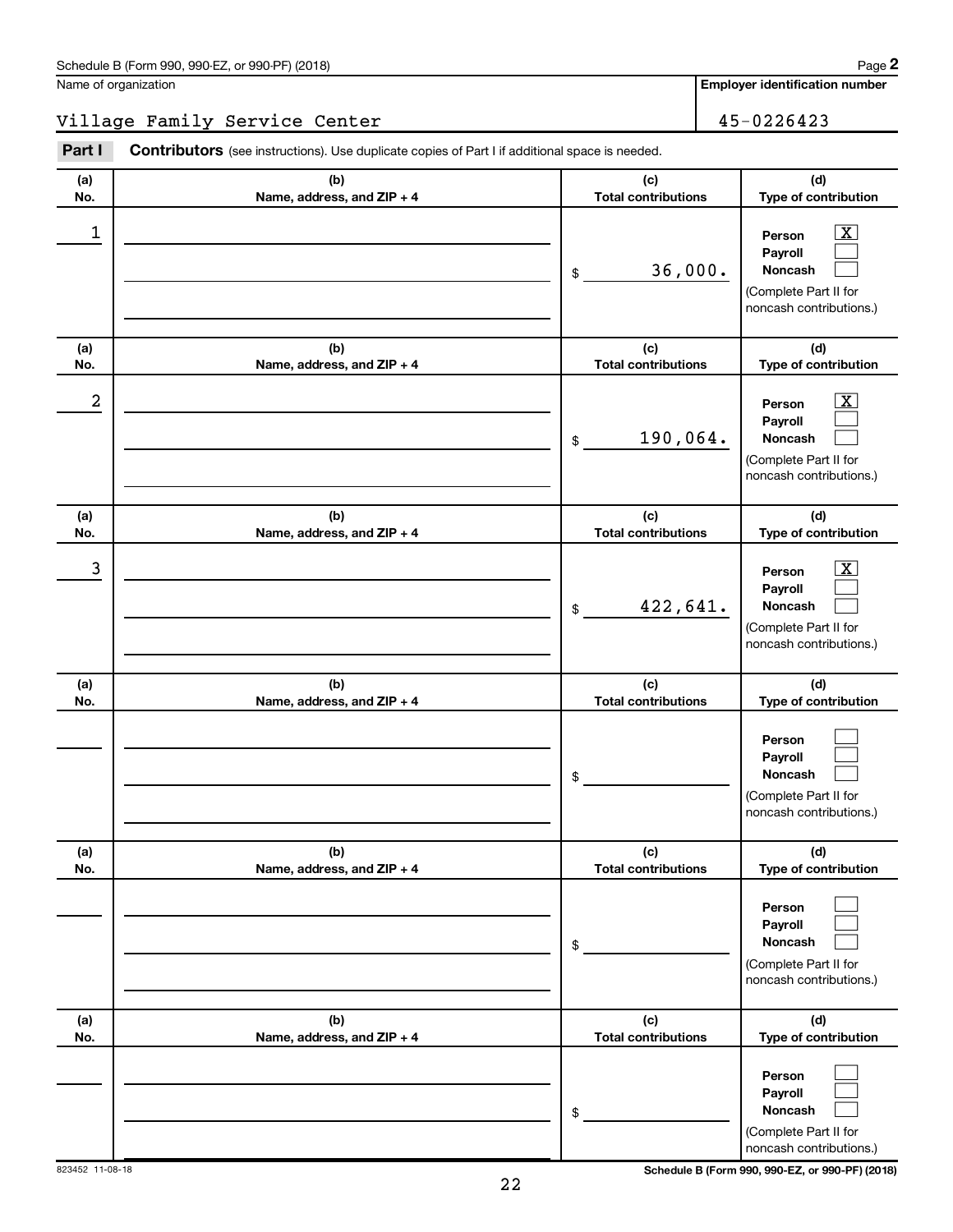**Employer identification number**

Village Family Service Center 45-0226423

Part II Noncash Property (see instructions). Use duplicate copies of Part II if additional space is needed.

| (a)<br>No.<br>from<br>Part I | (b)<br>Description of noncash property given | (c)<br>FMV (or estimate)<br>(See instructions.) | (d)<br>Date received |
|------------------------------|----------------------------------------------|-------------------------------------------------|----------------------|
|                              |                                              | \$                                              |                      |
| (a)<br>No.<br>from<br>Part I | (b)<br>Description of noncash property given | (c)<br>FMV (or estimate)<br>(See instructions.) | (d)<br>Date received |
|                              |                                              | \$                                              |                      |
| (a)<br>No.<br>from<br>Part I | (b)<br>Description of noncash property given | (c)<br>FMV (or estimate)<br>(See instructions.) | (d)<br>Date received |
|                              |                                              | \$                                              |                      |
| (a)<br>No.<br>from<br>Part I | (b)<br>Description of noncash property given | (c)<br>FMV (or estimate)<br>(See instructions.) | (d)<br>Date received |
|                              |                                              | $\,$                                            |                      |
| (a)<br>No.<br>from<br>Part I | (b)<br>Description of noncash property given | (c)<br>FMV (or estimate)<br>(See instructions.) | (d)<br>Date received |
|                              |                                              | $\$$                                            |                      |
| (a)<br>No.<br>from<br>Part I | (b)<br>Description of noncash property given | (c)<br>FMV (or estimate)<br>(See instructions.) | (d)<br>Date received |
|                              |                                              | \$                                              |                      |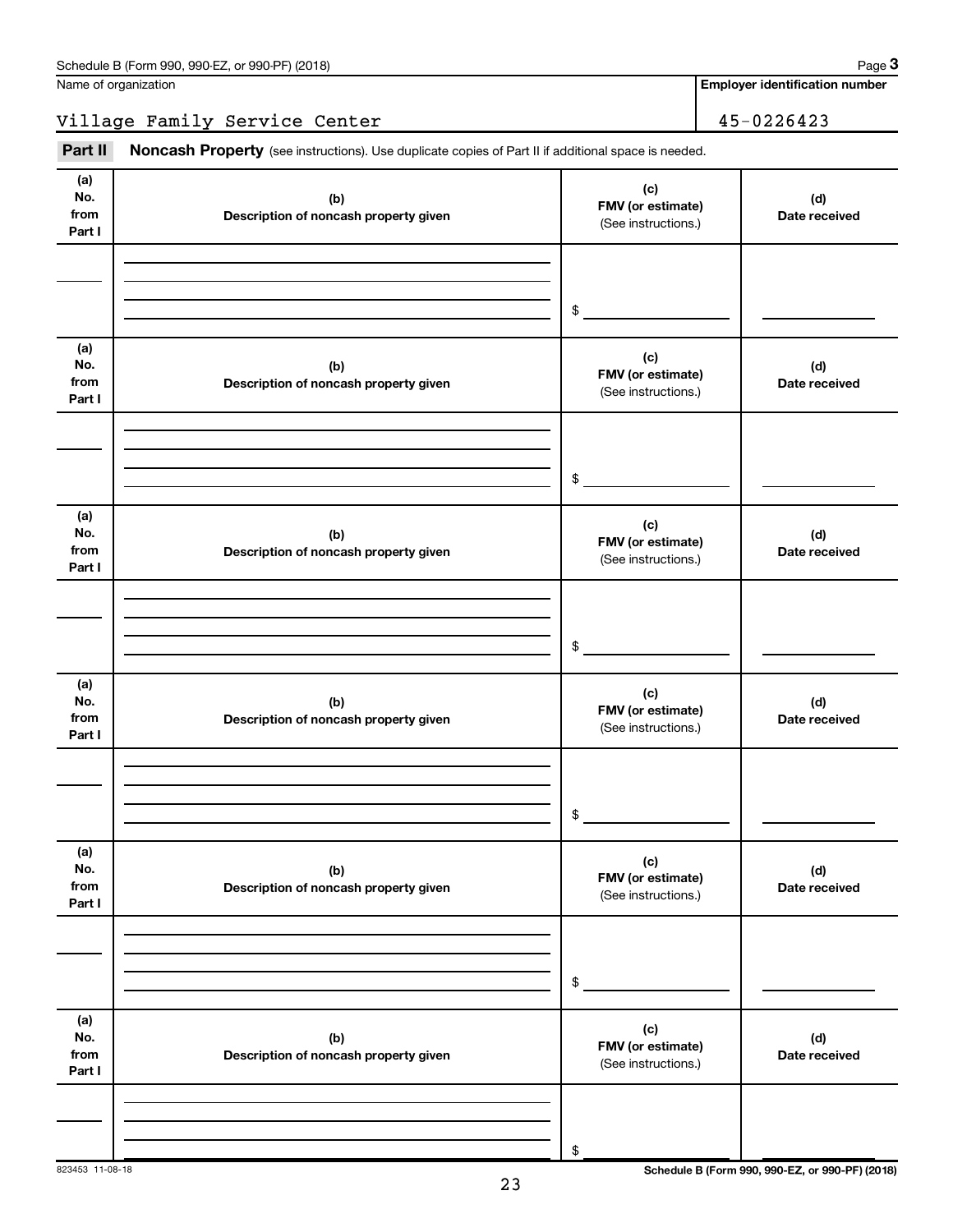|                             | Schedule B (Form 990, 990-EZ, or 990-PF) (2018)                                                                                                                                                                                                                                                                                                                    |                      |                                          | Page 4                                                                                                                                                         |  |  |  |
|-----------------------------|--------------------------------------------------------------------------------------------------------------------------------------------------------------------------------------------------------------------------------------------------------------------------------------------------------------------------------------------------------------------|----------------------|------------------------------------------|----------------------------------------------------------------------------------------------------------------------------------------------------------------|--|--|--|
|                             | Name of organization                                                                                                                                                                                                                                                                                                                                               |                      |                                          | <b>Employer identification number</b>                                                                                                                          |  |  |  |
|                             | Village Family Service Center                                                                                                                                                                                                                                                                                                                                      |                      |                                          | 45-0226423                                                                                                                                                     |  |  |  |
| Part III                    | from any one contributor. Complete columns (a) through (e) and the following line entry. For organizations<br>completing Part III, enter the total of exclusively religious, charitable, etc., contributions of \$1,000 or less for the year. (Enter this info. once.) $\blacktriangleright$ \$<br>Use duplicate copies of Part III if additional space is needed. |                      |                                          | Exclusively religious, charitable, etc., contributions to organizations described in section 501(c)(7), (8), or (10) that total more than \$1,000 for the year |  |  |  |
| (a) No.<br>from<br>Part I   | (b) Purpose of gift                                                                                                                                                                                                                                                                                                                                                | (c) Use of gift      |                                          | (d) Description of how gift is held                                                                                                                            |  |  |  |
|                             |                                                                                                                                                                                                                                                                                                                                                                    |                      |                                          |                                                                                                                                                                |  |  |  |
|                             |                                                                                                                                                                                                                                                                                                                                                                    | (e) Transfer of gift |                                          |                                                                                                                                                                |  |  |  |
|                             | Transferee's name, address, and ZIP + 4                                                                                                                                                                                                                                                                                                                            |                      |                                          | Relationship of transferor to transferee                                                                                                                       |  |  |  |
|                             |                                                                                                                                                                                                                                                                                                                                                                    |                      |                                          |                                                                                                                                                                |  |  |  |
| $(a)$ No.<br>from<br>Part I | (b) Purpose of gift                                                                                                                                                                                                                                                                                                                                                | (c) Use of gift      |                                          | (d) Description of how gift is held                                                                                                                            |  |  |  |
|                             |                                                                                                                                                                                                                                                                                                                                                                    |                      |                                          |                                                                                                                                                                |  |  |  |
|                             | (e) Transfer of gift                                                                                                                                                                                                                                                                                                                                               |                      |                                          |                                                                                                                                                                |  |  |  |
|                             | Transferee's name, address, and ZIP + 4                                                                                                                                                                                                                                                                                                                            |                      |                                          | Relationship of transferor to transferee                                                                                                                       |  |  |  |
|                             |                                                                                                                                                                                                                                                                                                                                                                    |                      |                                          |                                                                                                                                                                |  |  |  |
| (a) No.<br>from<br>Part I   | (b) Purpose of gift                                                                                                                                                                                                                                                                                                                                                | (c) Use of gift      |                                          | (d) Description of how gift is held                                                                                                                            |  |  |  |
|                             |                                                                                                                                                                                                                                                                                                                                                                    |                      |                                          |                                                                                                                                                                |  |  |  |
|                             |                                                                                                                                                                                                                                                                                                                                                                    | (e) Transfer of gift |                                          |                                                                                                                                                                |  |  |  |
|                             | Transferee's name, address, and ZIP + 4                                                                                                                                                                                                                                                                                                                            |                      | Relationship of transferor to transferee |                                                                                                                                                                |  |  |  |
|                             |                                                                                                                                                                                                                                                                                                                                                                    |                      |                                          |                                                                                                                                                                |  |  |  |
| (a) No.<br>from<br>Part I   | (b) Purpose of gift                                                                                                                                                                                                                                                                                                                                                | (c) Use of gift      |                                          | (d) Description of how gift is held                                                                                                                            |  |  |  |
|                             |                                                                                                                                                                                                                                                                                                                                                                    |                      |                                          |                                                                                                                                                                |  |  |  |
|                             | (e) Transfer of gift                                                                                                                                                                                                                                                                                                                                               |                      |                                          |                                                                                                                                                                |  |  |  |
|                             | Transferee's name, address, and ZIP + 4                                                                                                                                                                                                                                                                                                                            |                      |                                          | Relationship of transferor to transferee                                                                                                                       |  |  |  |
|                             |                                                                                                                                                                                                                                                                                                                                                                    |                      |                                          |                                                                                                                                                                |  |  |  |
|                             |                                                                                                                                                                                                                                                                                                                                                                    |                      |                                          |                                                                                                                                                                |  |  |  |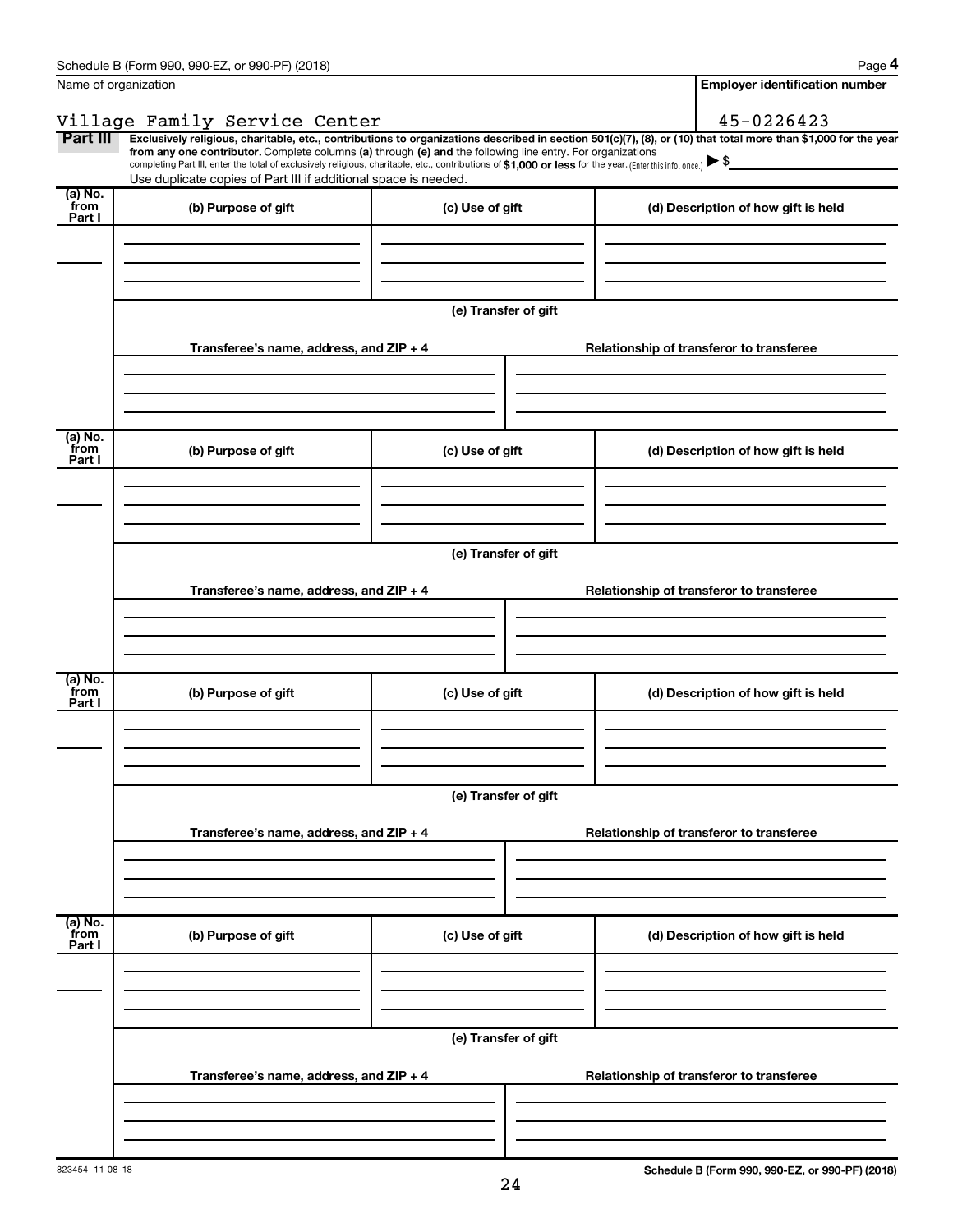| <b>SCHEDULE D</b> |  |
|-------------------|--|
|-------------------|--|

# **SCHEDULE D Supplemental Financial Statements**<br> **Form 990 2018**<br> **Part IV** line 6.7.8.9.10, 11a, 11b, 11d, 11d, 11d, 11d, 11d, 12a, 0r, 12b

**(Form 990) | Complete if the organization answered "Yes" on Form 990, Part IV, line 6, 7, 8, 9, 10, 11a, 11b, 11c, 11d, 11e, 11f, 12a, or 12b.**

**| Attach to Form 990. |Go to www.irs.gov/Form990 for instructions and the latest information.**



Department of the Treasury Internal Revenue Service

#### Name of the organization<br> **Name of the organization**<br> **Employer identification number**<br> **Employer identification number**<br> **Employer identification number** Village Family Service Center

| Part I | viiiage ramiiy belvice center<br>Organizations Maintaining Donor Advised Funds or Other Similar Funds or Accounts. Complete if the                        | <b>±J V 4 4 V ± 4 J</b>         |
|--------|-----------------------------------------------------------------------------------------------------------------------------------------------------------|---------------------------------|
|        | organization answered "Yes" on Form 990, Part IV, line 6.                                                                                                 |                                 |
|        | (a) Donor advised funds                                                                                                                                   | (b) Funds and other accounts    |
|        |                                                                                                                                                           |                                 |
| 1.     |                                                                                                                                                           |                                 |
| 2      | Aggregate value of contributions to (during year)                                                                                                         |                                 |
| З      | Aggregate value of grants from (during year)                                                                                                              |                                 |
| 4      |                                                                                                                                                           |                                 |
| 5      | Did the organization inform all donors and donor advisors in writing that the assets held in donor advised funds                                          |                                 |
|        |                                                                                                                                                           | Yes<br><b>No</b>                |
| 6      | Did the organization inform all grantees, donors, and donor advisors in writing that grant funds can be used only                                         |                                 |
|        | for charitable purposes and not for the benefit of the donor or donor advisor, or for any other purpose conferring                                        |                                 |
|        | impermissible private benefit?                                                                                                                            | Yes<br>No                       |
|        | Part II<br>Conservation Easements. Complete if the organization answered "Yes" on Form 990, Part IV, line 7.                                              |                                 |
| 1      | Purpose(s) of conservation easements held by the organization (check all that apply).                                                                     |                                 |
|        | Preservation of land for public use (e.g., recreation or education)<br>Preservation of a historically important land area                                 |                                 |
|        | Protection of natural habitat<br>Preservation of a certified historic structure                                                                           |                                 |
|        | Preservation of open space                                                                                                                                |                                 |
| 2      | Complete lines 2a through 2d if the organization held a qualified conservation contribution in the form of a conservation easement on the last            |                                 |
|        | day of the tax year.                                                                                                                                      | Held at the End of the Tax Year |
|        |                                                                                                                                                           | 2a                              |
| b      | Total acreage restricted by conservation easements                                                                                                        | 2 <sub>b</sub>                  |
|        |                                                                                                                                                           | 2c                              |
| d      | Number of conservation easements included in (c) acquired after 7/25/06, and not on a historic structure                                                  |                                 |
|        |                                                                                                                                                           | 2d                              |
| 3      | Number of conservation easements modified, transferred, released, extinguished, or terminated by the organization during the tax                          |                                 |
|        | year                                                                                                                                                      |                                 |
| 4      | Number of states where property subject to conservation easement is located >                                                                             |                                 |
| 5      | Does the organization have a written policy regarding the periodic monitoring, inspection, handling of                                                    |                                 |
|        | violations, and enforcement of the conservation easements it holds?                                                                                       | Yes<br><b>No</b>                |
| 6      | Staff and volunteer hours devoted to monitoring, inspecting, handling of violations, and enforcing conservation easements during the year                 |                                 |
|        |                                                                                                                                                           |                                 |
| 7      | Amount of expenses incurred in monitoring, inspecting, handling of violations, and enforcing conservation easements during the year                       |                                 |
|        | $\blacktriangleright$ \$                                                                                                                                  |                                 |
| 8      | Does each conservation easement reported on line 2(d) above satisfy the requirements of section 170(h)(4)(B)(i)                                           |                                 |
|        |                                                                                                                                                           | <b>No</b><br>Yes                |
| 9      | In Part XIII, describe how the organization reports conservation easements in its revenue and expense statement, and balance sheet, and                   |                                 |
|        | include, if applicable, the text of the footnote to the organization's financial statements that describes the organization's accounting for              |                                 |
|        | conservation easements.                                                                                                                                   |                                 |
|        | Organizations Maintaining Collections of Art, Historical Treasures, or Other Similar Assets.<br>Part III                                                  |                                 |
|        | Complete if the organization answered "Yes" on Form 990, Part IV, line 8.                                                                                 |                                 |
|        | 1a If the organization elected, as permitted under SFAS 116 (ASC 958), not to report in its revenue statement and balance sheet works of art,             |                                 |
|        | historical treasures, or other similar assets held for public exhibition, education, or research in furtherance of public service, provide, in Part XIII, |                                 |
|        | the text of the footnote to its financial statements that describes these items.                                                                          |                                 |
| b      | If the organization elected, as permitted under SFAS 116 (ASC 958), to report in its revenue statement and balance sheet works of art, historical         |                                 |
|        | treasures, or other similar assets held for public exhibition, education, or research in furtherance of public service, provide the following amounts     |                                 |
|        | relating to these items:                                                                                                                                  |                                 |
|        |                                                                                                                                                           | $\triangleright$ \$             |
|        | (ii) Assets included in Form 990, Part X                                                                                                                  | $\blacktriangleright$ \$        |
| 2      | If the organization received or held works of art, historical treasures, or other similar assets for financial gain, provide                              |                                 |
|        | the following amounts required to be reported under SFAS 116 (ASC 958) relating to these items:                                                           |                                 |
| а      |                                                                                                                                                           | $\frac{1}{2}$                   |
|        |                                                                                                                                                           | $\blacktriangleright$ \$        |

832051 10-29-18 **For Paperwork Reduction Act Notice, see the Instructions for Form 990. Schedule D (Form 990) 2018** LHA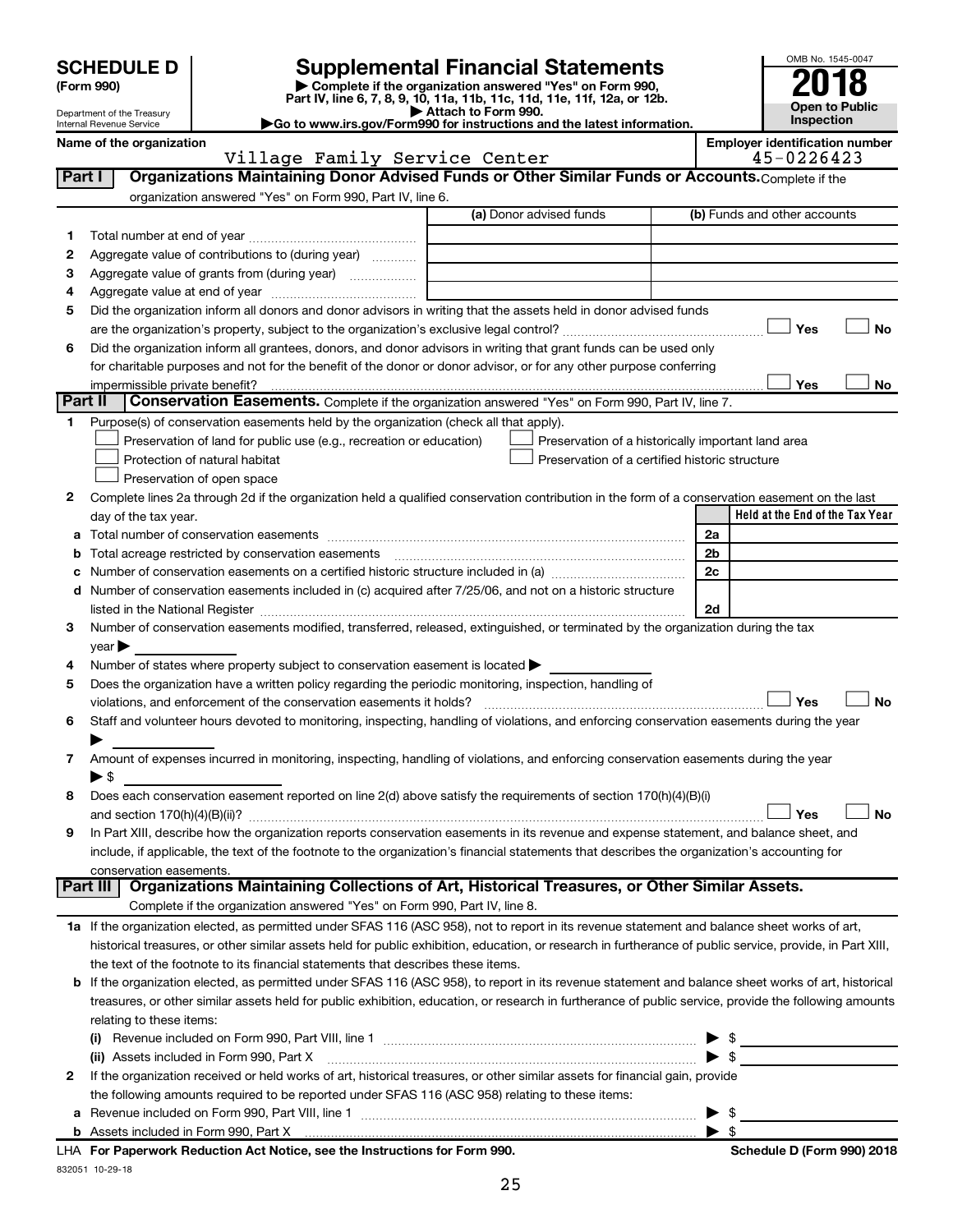|               | Schedule D (Form 990) 2018                                                                                                                                                                                                     | Village Family Service Center |   |                   |                                                                             |                 |                        | $45 - 0226423$ Page 2         |
|---------------|--------------------------------------------------------------------------------------------------------------------------------------------------------------------------------------------------------------------------------|-------------------------------|---|-------------------|-----------------------------------------------------------------------------|-----------------|------------------------|-------------------------------|
|               | Organizations Maintaining Collections of Art, Historical Treasures, or Other Similar Assets (continued)<br>Part III                                                                                                            |                               |   |                   |                                                                             |                 |                        |                               |
| 3             | Using the organization's acquisition, accession, and other records, check any of the following that are a significant use of its collection items                                                                              |                               |   |                   |                                                                             |                 |                        |                               |
|               | (check all that apply):                                                                                                                                                                                                        |                               |   |                   |                                                                             |                 |                        |                               |
| a             | Public exhibition                                                                                                                                                                                                              |                               |   |                   | Loan or exchange programs                                                   |                 |                        |                               |
| b             | Scholarly research                                                                                                                                                                                                             |                               |   | Other             |                                                                             |                 |                        |                               |
| c             | Preservation for future generations                                                                                                                                                                                            |                               |   |                   |                                                                             |                 |                        |                               |
| 4             | Provide a description of the organization's collections and explain how they further the organization's exempt purpose in Part XIII.                                                                                           |                               |   |                   |                                                                             |                 |                        |                               |
| 5             | During the year, did the organization solicit or receive donations of art, historical treasures, or other similar assets                                                                                                       |                               |   |                   |                                                                             |                 |                        |                               |
|               |                                                                                                                                                                                                                                |                               |   |                   |                                                                             |                 | Yes                    | No                            |
|               | Part IV<br><b>Escrow and Custodial Arrangements.</b> Complete if the organization answered "Yes" on Form 990, Part IV, line 9, or                                                                                              |                               |   |                   |                                                                             |                 |                        |                               |
|               | reported an amount on Form 990, Part X, line 21.                                                                                                                                                                               |                               |   |                   |                                                                             |                 |                        |                               |
|               | 1a Is the organization an agent, trustee, custodian or other intermediary for contributions or other assets not included                                                                                                       |                               |   |                   |                                                                             |                 |                        |                               |
|               |                                                                                                                                                                                                                                |                               |   |                   |                                                                             |                 | Yes                    | $\overline{X}$ No             |
|               | b If "Yes," explain the arrangement in Part XIII and complete the following table:                                                                                                                                             |                               |   |                   |                                                                             |                 |                        |                               |
|               |                                                                                                                                                                                                                                |                               |   |                   |                                                                             |                 | Amount                 |                               |
|               | c Beginning balance measurements and the contract of the contract of the contract of the contract of the contract of the contract of the contract of the contract of the contract of the contract of the contract of the contr |                               |   |                   |                                                                             | 1c              |                        |                               |
|               |                                                                                                                                                                                                                                |                               |   |                   |                                                                             | 1d              |                        |                               |
| е             | Distributions during the year manufactured and an account of the year manufactured and the year manufactured and the year manufactured and the year manufactured and the year manufactured and the year manufactured and the y |                               |   |                   |                                                                             | 1e              |                        |                               |
| f.            |                                                                                                                                                                                                                                |                               |   |                   |                                                                             | 1f              | $\boxed{\text{X}}$ Yes |                               |
|               | 2a Did the organization include an amount on Form 990, Part X, line 21, for escrow or custodial account liability?                                                                                                             |                               |   |                   |                                                                             |                 |                        | No<br>$\overline{\texttt{x}}$ |
| <b>Part V</b> | b If "Yes," explain the arrangement in Part XIII. Check here if the explanation has been provided on Part XIII<br>Endowment Funds. Complete if the organization answered "Yes" on Form 990, Part IV, line 10.                  |                               |   |                   |                                                                             |                 |                        |                               |
|               |                                                                                                                                                                                                                                | (a) Current year              |   | (b) Prior year    | (c) Two years back $\vert$ (d) Three years back $\vert$ (e) Four years back |                 |                        |                               |
|               |                                                                                                                                                                                                                                |                               |   |                   |                                                                             |                 |                        |                               |
|               | <b>1a</b> Beginning of year balance                                                                                                                                                                                            |                               |   |                   |                                                                             |                 |                        |                               |
| b             | Net investment earnings, gains, and losses                                                                                                                                                                                     |                               |   |                   |                                                                             |                 |                        |                               |
| c<br>d        | Grants or scholarships                                                                                                                                                                                                         |                               |   |                   |                                                                             |                 |                        |                               |
|               | e Other expenditures for facilities                                                                                                                                                                                            |                               |   |                   |                                                                             |                 |                        |                               |
|               | and programs                                                                                                                                                                                                                   |                               |   |                   |                                                                             |                 |                        |                               |
| t.            | Administrative expenses                                                                                                                                                                                                        |                               |   |                   |                                                                             |                 |                        |                               |
| g             |                                                                                                                                                                                                                                |                               |   |                   |                                                                             |                 |                        |                               |
| 2             | Provide the estimated percentage of the current year end balance (line 1g, column (a)) held as:                                                                                                                                |                               |   |                   |                                                                             |                 |                        |                               |
| а             | Board designated or quasi-endowment                                                                                                                                                                                            |                               | % |                   |                                                                             |                 |                        |                               |
| b             | Permanent endowment                                                                                                                                                                                                            | %                             |   |                   |                                                                             |                 |                        |                               |
|               | c Temporarily restricted endowment $\blacktriangleright$                                                                                                                                                                       | %                             |   |                   |                                                                             |                 |                        |                               |
|               | The percentages on lines 2a, 2b, and 2c should equal 100%.                                                                                                                                                                     |                               |   |                   |                                                                             |                 |                        |                               |
|               | 3a Are there endowment funds not in the possession of the organization that are held and administered for the organization                                                                                                     |                               |   |                   |                                                                             |                 |                        |                               |
|               | by:                                                                                                                                                                                                                            |                               |   |                   |                                                                             |                 |                        | Yes<br>No                     |
|               | (i)                                                                                                                                                                                                                            |                               |   |                   |                                                                             |                 | 3a(i)                  |                               |
|               |                                                                                                                                                                                                                                |                               |   |                   |                                                                             |                 | 3a(ii)                 |                               |
|               |                                                                                                                                                                                                                                |                               |   |                   |                                                                             |                 | 3b                     |                               |
| 4             | Describe in Part XIII the intended uses of the organization's endowment funds.                                                                                                                                                 |                               |   |                   |                                                                             |                 |                        |                               |
|               | <b>Part VI</b><br>  Land, Buildings, and Equipment.                                                                                                                                                                            |                               |   |                   |                                                                             |                 |                        |                               |
|               | Complete if the organization answered "Yes" on Form 990, Part IV, line 11a. See Form 990, Part X, line 10.                                                                                                                     |                               |   |                   |                                                                             |                 |                        |                               |
|               | Description of property                                                                                                                                                                                                        | (a) Cost or other             |   | (b) Cost or other |                                                                             | (c) Accumulated | (d) Book value         |                               |
|               |                                                                                                                                                                                                                                | basis (investment)            |   | basis (other)     |                                                                             | depreciation    |                        |                               |
|               |                                                                                                                                                                                                                                |                               |   |                   | 277, 218.                                                                   |                 |                        | 277, 218.                     |
| b             |                                                                                                                                                                                                                                |                               |   |                   | 1,546,692.                                                                  | 961,035.        |                        | 585,657.                      |
|               |                                                                                                                                                                                                                                |                               |   |                   |                                                                             |                 |                        |                               |
| d             |                                                                                                                                                                                                                                |                               |   |                   | 603,958.                                                                    | 385, 110.       |                        | 218,848.                      |
|               |                                                                                                                                                                                                                                |                               |   |                   |                                                                             |                 |                        |                               |
|               | Total. Add lines 1a through 1e. (Column (d) must equal Form 990, Part X, column (B), line 10c.)                                                                                                                                |                               |   |                   |                                                                             |                 |                        | 1,081,723.                    |

**Schedule D (Form 990) 2018**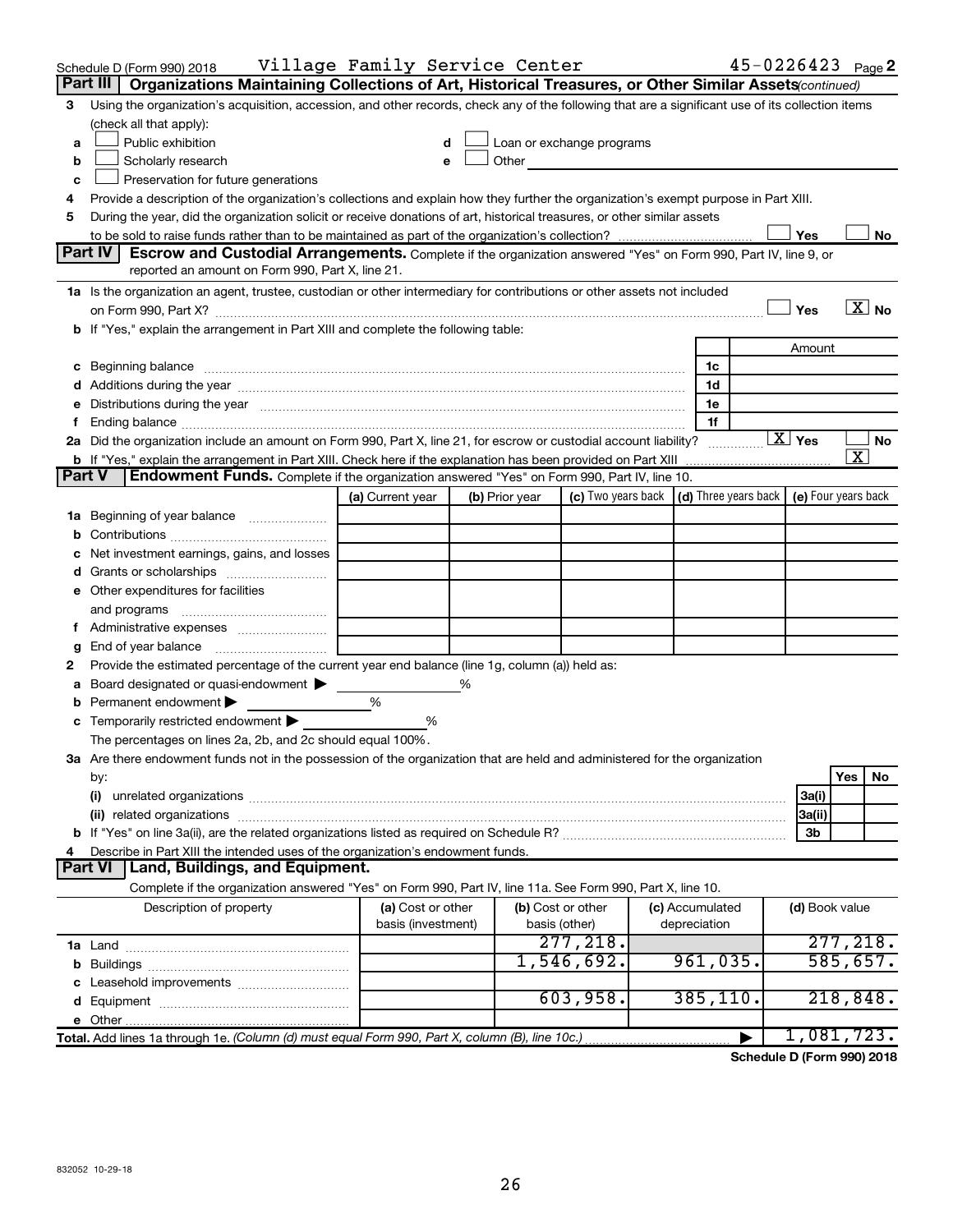| (1) Financial derivatives              |  |
|----------------------------------------|--|
| (2) Closely-held equity interests<br>. |  |
| $(3)$ Other                            |  |
| (A)                                    |  |
| (B)                                    |  |
| (C)                                    |  |
| (D)                                    |  |
| (E)                                    |  |
| Έ                                      |  |
| (G)                                    |  |
| (H)                                    |  |
|                                        |  |

(a) Description of security or category (including name of security)  $\vert$  (b) Book value  $\vert$  (c)

#### **Total.** (Col. (b) must equal Form 990, Part X, col. (B) line 12.)  $\blacktriangleright$

**Part VII Investments - Other Securities.**

#### **Part VIII Investments - Program Related.**

Complete if the organization answered "Yes" on Form 990, Part IV, line 11c. See Form 990, Part X, line 13.

Complete if the organization answered "Yes" on Form 990, Part IV, line 11b. See Form 990, Part X, line 12.

| (a) Description of investment                                       | (b) Book value | (c) Method of valuation: Cost or end-of-year market value |
|---------------------------------------------------------------------|----------------|-----------------------------------------------------------|
| (1)                                                                 |                |                                                           |
| (2)                                                                 |                |                                                           |
| (3)                                                                 |                |                                                           |
| (4)                                                                 |                |                                                           |
| (5)                                                                 |                |                                                           |
| (6)                                                                 |                |                                                           |
| (7)                                                                 |                |                                                           |
| (8)                                                                 |                |                                                           |
| (9)                                                                 |                |                                                           |
| Total. (Col. (b) must equal Form 990, Part X, col. (B) line $13.$ ) |                |                                                           |

#### **Part IX Other Assets.**

Complete if the organization answered "Yes" on Form 990, Part IV, line 11d. See Form 990, Part X, line 15.

| (a) Description                                 | (b) Book value |
|-------------------------------------------------|----------------|
| Related Party Receivable<br>(1)                 | 410, 288.      |
| Interest in Childrens Village Foundation<br>(2) | 6, 715, 479.   |
| (3)                                             |                |
| (4)                                             |                |
| (5)                                             |                |
| (6)                                             |                |
| (7)                                             |                |
| (8)                                             |                |
| (9)                                             |                |
|                                                 | 7,125,767.     |

#### **Part X Other Liabilities.**

Complete if the organization answered "Yes" on Form 990, Part IV, line 11e or 11f. See Form 990, Part X, line 25.

|     | (a) Description of liability                                       | (b) Book value           |
|-----|--------------------------------------------------------------------|--------------------------|
|     | Federal income taxes                                               |                          |
| (2) | Due to Foundation                                                  | $\overline{2,203,133}$ . |
| (3) |                                                                    |                          |
| (4) |                                                                    |                          |
| (5) |                                                                    |                          |
| (6) |                                                                    |                          |
|     |                                                                    |                          |
| (8) |                                                                    |                          |
| (9) |                                                                    |                          |
|     | Total. (Column (b) must equal Form 990, Part X, col. (B) line 25.) | $\overline{2,203},133.$  |

**2.** Liability for uncertain tax positions. In Part XIII, provide the text of the footnote to the organization's financial statements that reports the organization's liability for uncertain tax positions under FIN 48 (ASC 740). Check here if the text of the footnote has been provided in Part XIII  $\boxed{\text{X}}$ 

**Schedule D (Form 990) 2018**

 $(b)$  Book value  $\vert$  (c) Method of valuation: Cost or end-of-year market value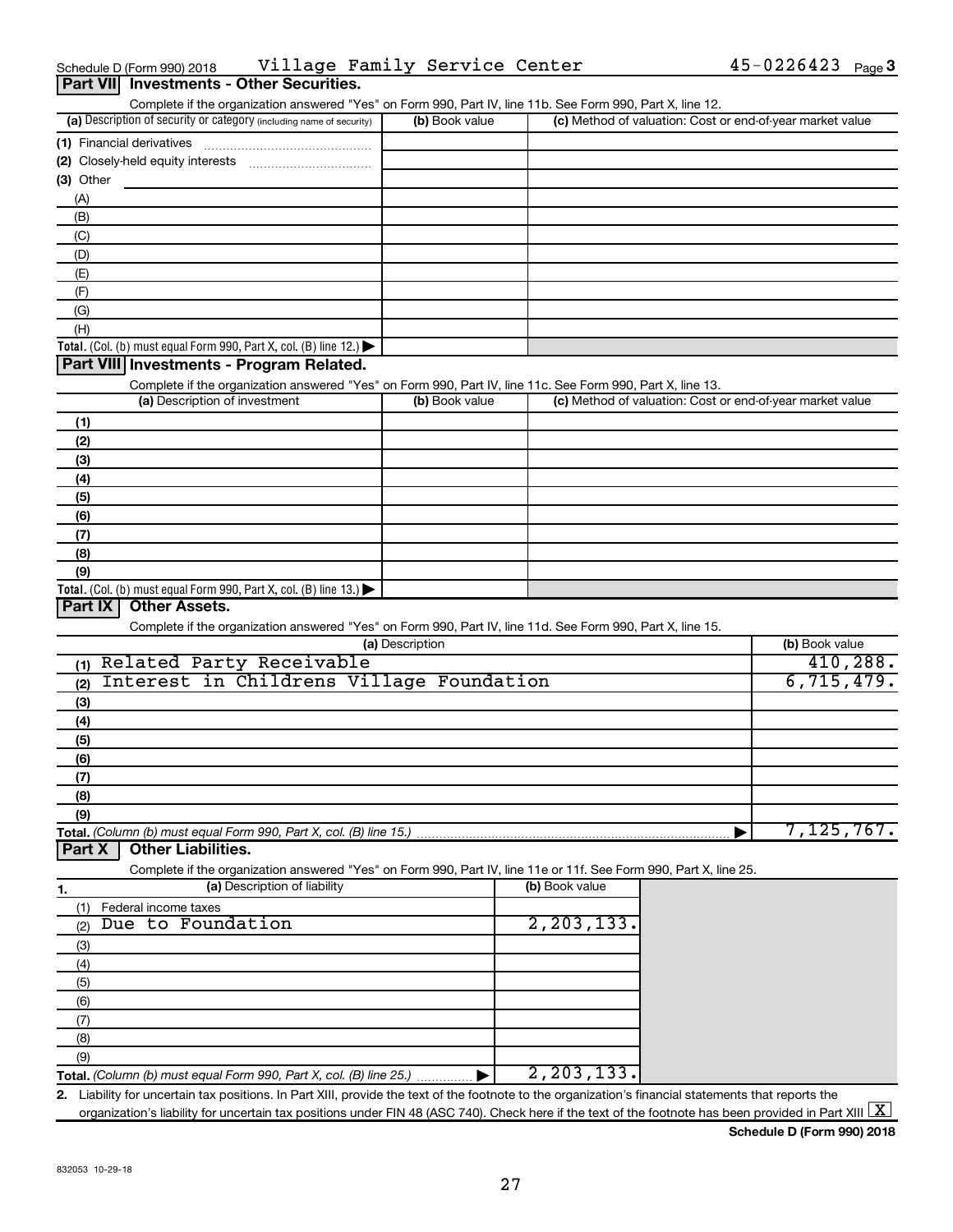|    | Village Family Service Center<br>Schedule D (Form 990) 2018                                                                                                                                                                        |                |              |                | $45 - 0226423$ Page 4 |    |
|----|------------------------------------------------------------------------------------------------------------------------------------------------------------------------------------------------------------------------------------|----------------|--------------|----------------|-----------------------|----|
|    | Reconciliation of Revenue per Audited Financial Statements With Revenue per Return.<br>Part XI                                                                                                                                     |                |              |                |                       |    |
|    | Complete if the organization answered "Yes" on Form 990, Part IV, line 12a.                                                                                                                                                        |                |              |                |                       |    |
| 1  | Total revenue, gains, and other support per audited financial statements [111] [11] Total revenue, gains, and other support per audited financial statements                                                                       |                |              | $\overline{1}$ | 12,810,037.           |    |
| 2  | Amounts included on line 1 but not on Form 990, Part VIII, line 12:                                                                                                                                                                |                |              |                |                       |    |
| a  |                                                                                                                                                                                                                                    | 2a             |              |                |                       |    |
|    |                                                                                                                                                                                                                                    | 2 <sub>b</sub> |              |                |                       |    |
| c  |                                                                                                                                                                                                                                    | 2 <sub>c</sub> |              |                |                       |    |
| d  |                                                                                                                                                                                                                                    | 2d             | $-608, 171.$ |                |                       |    |
| е  | Add lines 2a through 2d <b>manufactures</b> in the contract of the contract of the contract of the contract of the contract of the contract of the contract of the contract of the contract of the contract of the contract of the |                |              | 2e             | $-608, 171.$          |    |
| з  |                                                                                                                                                                                                                                    |                |              |                | 13,418,208.           |    |
|    | Amounts included on Form 990, Part VIII, line 12, but not on line 1:                                                                                                                                                               |                |              |                |                       |    |
| а  | Investment expenses not included on Form 990, Part VIII, line 7b [100] [100] [100] [100] [100] [100] [100] [10                                                                                                                     | 4a             |              |                |                       |    |
| b  |                                                                                                                                                                                                                                    | 4 <sub>b</sub> |              |                |                       |    |
| C. | Add lines 4a and 4b                                                                                                                                                                                                                |                |              | 4c             |                       | υ. |
| 5. |                                                                                                                                                                                                                                    |                |              | 5              | 13,418,208.           |    |
|    |                                                                                                                                                                                                                                    |                |              |                |                       |    |
|    | Part XII Reconciliation of Expenses per Audited Financial Statements With Expenses per Return.                                                                                                                                     |                |              |                |                       |    |
|    | Complete if the organization answered "Yes" on Form 990, Part IV, line 12a.                                                                                                                                                        |                |              |                |                       |    |
| 1  |                                                                                                                                                                                                                                    |                |              | $\blacksquare$ | 13,474,706.           |    |
| 2  | Amounts included on line 1 but not on Form 990, Part IX, line 25:                                                                                                                                                                  |                |              |                |                       |    |
| a  |                                                                                                                                                                                                                                    | 2a             |              |                |                       |    |
| b  | Prior year adjustments example and the contract of the contract of the contract of the contract of the contract of the contract of the contract of the contract of the contract of the contract of the contract of the contrac     | 2 <sub>b</sub> |              |                |                       |    |
|    |                                                                                                                                                                                                                                    | 2 <sub>c</sub> |              |                |                       |    |
|    |                                                                                                                                                                                                                                    | 2d             | 178, 290.    |                |                       |    |
| е  |                                                                                                                                                                                                                                    |                |              | 2е             | 178, 290.             |    |
| 3  |                                                                                                                                                                                                                                    |                |              | $\mathbf{a}$   | 13, 296, 416.         |    |
| 4  | Amounts included on Form 990, Part IX, line 25, but not on line 1:                                                                                                                                                                 |                |              |                |                       |    |
| a  |                                                                                                                                                                                                                                    | 4а             |              |                |                       |    |
|    |                                                                                                                                                                                                                                    | 4 <sub>h</sub> | 13, 130.     |                |                       |    |
|    | Add lines 4a and 4b                                                                                                                                                                                                                |                |              | 4с             | 13, 130.              |    |
| 5  | Part XIII Supplemental Information.                                                                                                                                                                                                |                |              | 5              | 13,309,546.           |    |

Provide the descriptions required for Part II, lines 3, 5, and 9; Part III, lines 1a and 4; Part IV, lines 1b and 2b; Part V, line 4; Part X, line 2; Part XI, lines 2d and 4b; and Part XII, lines 2d and 4b. Also complete this part to provide any additional information.

#### Part IV, line 2b:

| Village financial counselors work with individuals to create a budget and  |
|----------------------------------------------------------------------------|
| financial action plan customized to help them reach their goals and        |
| dreams. The Village Debt Management Plan (DMP) can help individuals reduce |
| debt, provide relief through reduced interest and late charges, put an end |
| to collection calls, and give peace of mind. Individuals receiving help    |
| through the DMP program send one payment to The Village each month and The |
| Village pays their creditors. Throughout the program, Village counselors   |
| are able to answer any questions and help meet financial goals.            |

#### Part X, Line 2:

832054 10-29-18 **Schedule D (Form 990) 2018** The Village is organized as a North Dakota nonprofit corporation and has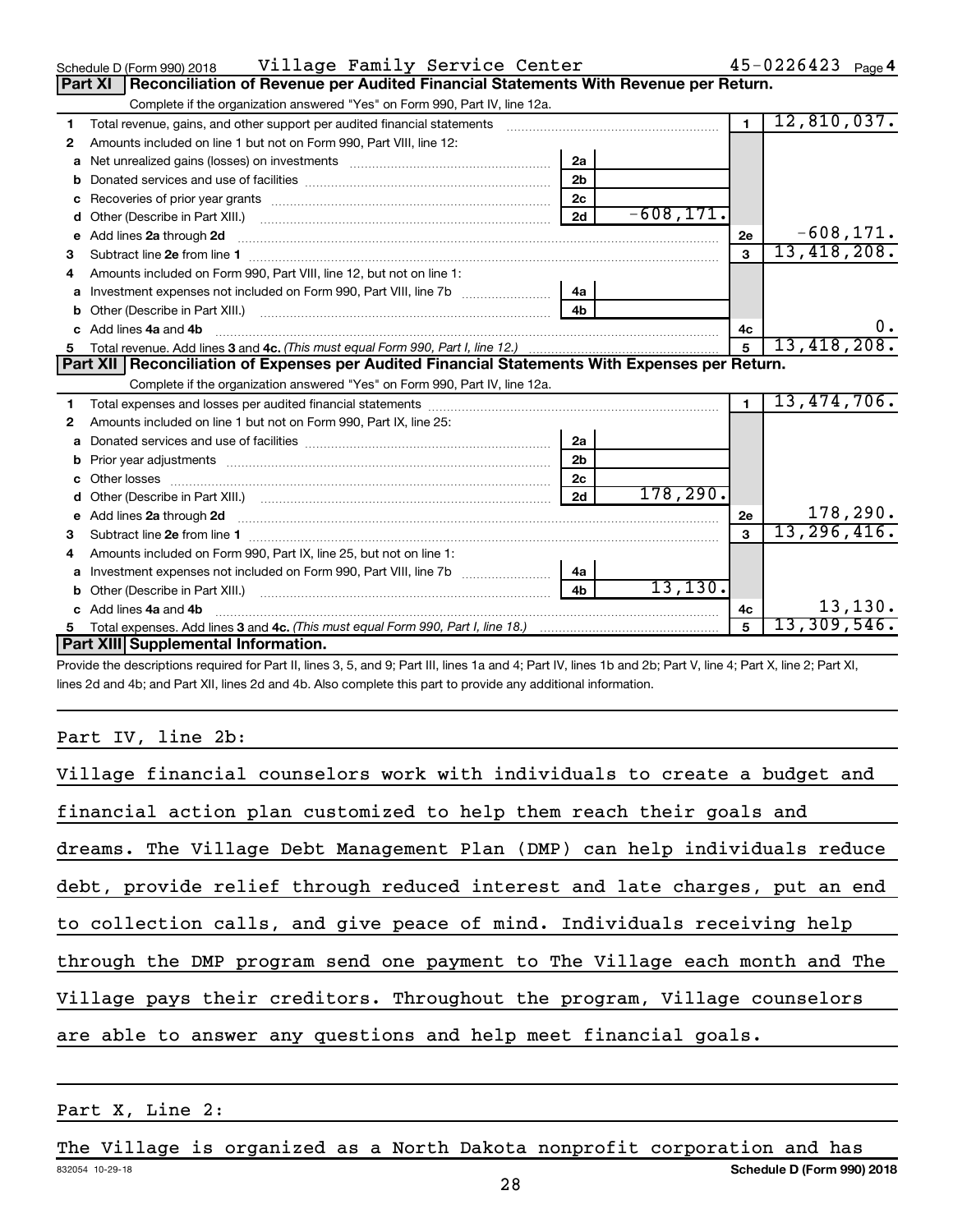| Village Family Service Center<br>Schedule D (Form 990) 2018                | $45 - 0226423$ Page 5 |
|----------------------------------------------------------------------------|-----------------------|
| <b>Part XIII Supplemental Information (continued)</b>                      |                       |
| been recognized by the Internal Revenue Service (IRS) as exempt from       |                       |
| federal income taxes under Internal Revenue Code Section $501(c)(3)$ . The |                       |
| Village is annually required to file a Return of Organization Exempt from  |                       |
| Income Tax (Form 990) with the IRS. In addition, the Village is subject to |                       |
| income tax on net income that is derived from business activities that are |                       |
| unrelated to their exempt purposes. The Village files an Exempt            |                       |
| Organization Business Income Tax Return (Form 990-T) with the IRS to       |                       |
| report its unrelated business taxable income.                              |                       |
|                                                                            |                       |

The Village believes that it has appropriate support for any tax positions taken affecting its annual filing requirements, and as such, does not have any uncertain tax positions that are material to the financial statements. The Village would recognize future accrued interest and penalties related to unrecognized tax benefits and liabilities in income tax expense if such interest and penalties are incurred.

| Part XI, Line 2d - Other Adjustments:                   |             |
|---------------------------------------------------------|-------------|
| Interdepartmental Rent                                  | 178, 290.   |
| Change in Interest in Children's Village Foundation Net |             |
| Assets                                                  | $-773,331.$ |
| Indirect fundraising expenses                           | $-13, 130.$ |

Total to Schedule D, Part XI, Line  $2d$   $-608,171$ .

Part XII, Line 2d - Other Adjustments:

Interdepartmental Rent 178,290.

Part XII, Line 4b - Other Adjustments:

Indirect fundraising expenses 13,130.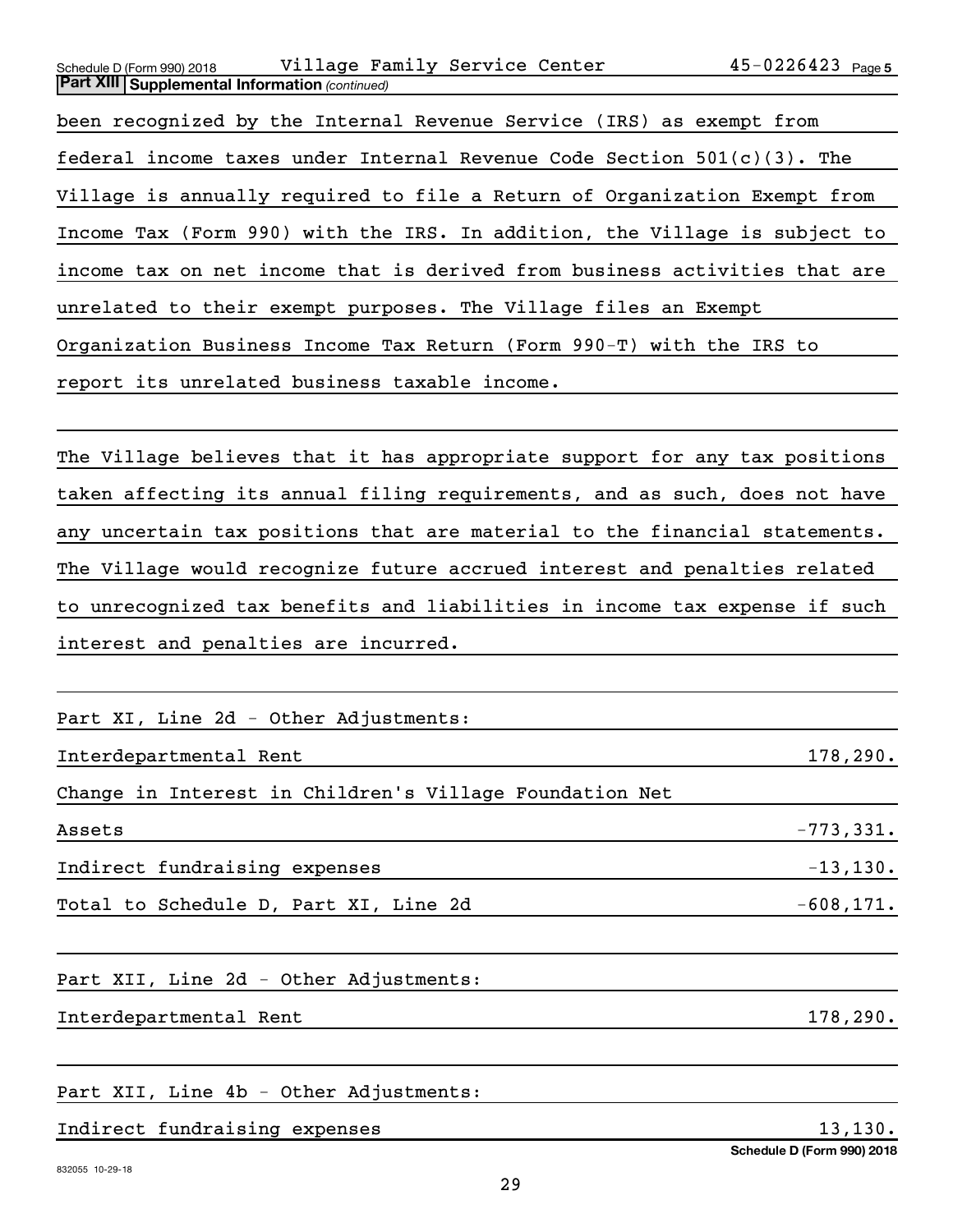| <b>SCHEDULE G</b>                                                                                                                                                                           |                                  | <b>Supplemental Information Regarding Fundraising or Gaming Activities</b>                                                                                                                                                                                                                                                                                                                                                                                                                                                |                                                          |                |                                                                            |                                                                            | OMB No. 1545-0047                                       |
|---------------------------------------------------------------------------------------------------------------------------------------------------------------------------------------------|----------------------------------|---------------------------------------------------------------------------------------------------------------------------------------------------------------------------------------------------------------------------------------------------------------------------------------------------------------------------------------------------------------------------------------------------------------------------------------------------------------------------------------------------------------------------|----------------------------------------------------------|----------------|----------------------------------------------------------------------------|----------------------------------------------------------------------------|---------------------------------------------------------|
| Complete if the organization answered "Yes" on Form 990, Part IV, line 17, 18, or 19, or if the<br>(Form 990 or 990-EZ)<br>organization entered more than \$15,000 on Form 990-EZ, line 6a. |                                  |                                                                                                                                                                                                                                                                                                                                                                                                                                                                                                                           |                                                          |                |                                                                            |                                                                            | 2018                                                    |
| Department of the Treasury<br>Internal Revenue Service                                                                                                                                      |                                  | Attach to Form 990 or Form 990-EZ.                                                                                                                                                                                                                                                                                                                                                                                                                                                                                        |                                                          |                |                                                                            |                                                                            | <b>Open to Public</b><br>Inspection                     |
| Name of the organization                                                                                                                                                                    |                                  | ► Go to www.irs.gov/Form990 for instructions and the latest information.                                                                                                                                                                                                                                                                                                                                                                                                                                                  |                                                          |                |                                                                            |                                                                            | <b>Employer identification number</b>                   |
|                                                                                                                                                                                             |                                  | Village Family Service Center                                                                                                                                                                                                                                                                                                                                                                                                                                                                                             |                                                          |                |                                                                            | 45-0226423                                                                 |                                                         |
| Part I                                                                                                                                                                                      | required to complete this part.  | Fundraising Activities. Complete if the organization answered "Yes" on Form 990, Part IV, line 17. Form 990-EZ filers are not                                                                                                                                                                                                                                                                                                                                                                                             |                                                          |                |                                                                            |                                                                            |                                                         |
| 1.<br>Mail solicitations<br>a<br>b<br>Phone solicitations<br>c<br>In-person solicitations<br>d<br>compensated at least \$5,000 by the organization.                                         | Internet and email solicitations | Indicate whether the organization raised funds through any of the following activities. Check all that apply.<br>e<br>f<br>g<br>2 a Did the organization have a written or oral agreement with any individual (including officers, directors, trustees, or<br>key employees listed in Form 990, Part VII) or entity in connection with professional fundraising services?<br><b>b</b> If "Yes," list the 10 highest paid individuals or entities (fundraisers) pursuant to agreements under which the fundraiser is to be | Special fundraising events                               |                | Solicitation of non-government grants<br>Solicitation of government grants |                                                                            | <b>No</b><br>Yes                                        |
| (i) Name and address of individual<br>or entity (fundraiser)                                                                                                                                |                                  | (ii) Activity                                                                                                                                                                                                                                                                                                                                                                                                                                                                                                             | (iii) Did<br>fundraiser<br>have custody<br>or control of | contributions? | (iv) Gross receipts<br>from activity                                       | (v) Amount paid<br>to (or retained by)<br>fundraiser<br>listed in col. (i) | (vi) Amount paid<br>to (or retained by)<br>organization |
|                                                                                                                                                                                             |                                  |                                                                                                                                                                                                                                                                                                                                                                                                                                                                                                                           | Yes                                                      | No             |                                                                            |                                                                            |                                                         |
|                                                                                                                                                                                             |                                  |                                                                                                                                                                                                                                                                                                                                                                                                                                                                                                                           |                                                          |                |                                                                            |                                                                            |                                                         |
|                                                                                                                                                                                             |                                  |                                                                                                                                                                                                                                                                                                                                                                                                                                                                                                                           |                                                          |                |                                                                            |                                                                            |                                                         |
|                                                                                                                                                                                             |                                  |                                                                                                                                                                                                                                                                                                                                                                                                                                                                                                                           |                                                          |                |                                                                            |                                                                            |                                                         |
|                                                                                                                                                                                             |                                  |                                                                                                                                                                                                                                                                                                                                                                                                                                                                                                                           |                                                          |                |                                                                            |                                                                            |                                                         |
|                                                                                                                                                                                             |                                  |                                                                                                                                                                                                                                                                                                                                                                                                                                                                                                                           |                                                          |                |                                                                            |                                                                            |                                                         |
|                                                                                                                                                                                             |                                  |                                                                                                                                                                                                                                                                                                                                                                                                                                                                                                                           |                                                          |                |                                                                            |                                                                            |                                                         |
|                                                                                                                                                                                             |                                  |                                                                                                                                                                                                                                                                                                                                                                                                                                                                                                                           |                                                          |                |                                                                            |                                                                            |                                                         |
|                                                                                                                                                                                             |                                  |                                                                                                                                                                                                                                                                                                                                                                                                                                                                                                                           |                                                          |                |                                                                            |                                                                            |                                                         |
|                                                                                                                                                                                             |                                  |                                                                                                                                                                                                                                                                                                                                                                                                                                                                                                                           |                                                          |                |                                                                            |                                                                            |                                                         |
| Total                                                                                                                                                                                       |                                  |                                                                                                                                                                                                                                                                                                                                                                                                                                                                                                                           |                                                          |                |                                                                            |                                                                            |                                                         |
| or licensing.                                                                                                                                                                               |                                  | 3 List all states in which the organization is registered or licensed to solicit contributions or has been notified it is exempt from registration                                                                                                                                                                                                                                                                                                                                                                        |                                                          |                |                                                                            |                                                                            |                                                         |
|                                                                                                                                                                                             |                                  |                                                                                                                                                                                                                                                                                                                                                                                                                                                                                                                           |                                                          |                |                                                                            |                                                                            |                                                         |
|                                                                                                                                                                                             |                                  |                                                                                                                                                                                                                                                                                                                                                                                                                                                                                                                           |                                                          |                |                                                                            |                                                                            |                                                         |
|                                                                                                                                                                                             |                                  |                                                                                                                                                                                                                                                                                                                                                                                                                                                                                                                           |                                                          |                |                                                                            |                                                                            |                                                         |
|                                                                                                                                                                                             |                                  |                                                                                                                                                                                                                                                                                                                                                                                                                                                                                                                           |                                                          |                |                                                                            |                                                                            |                                                         |

**For Paperwork Reduction Act Notice, see the Instructions for Form 990 or 990-EZ. Schedule G (Form 990 or 990-EZ) 2018** LHA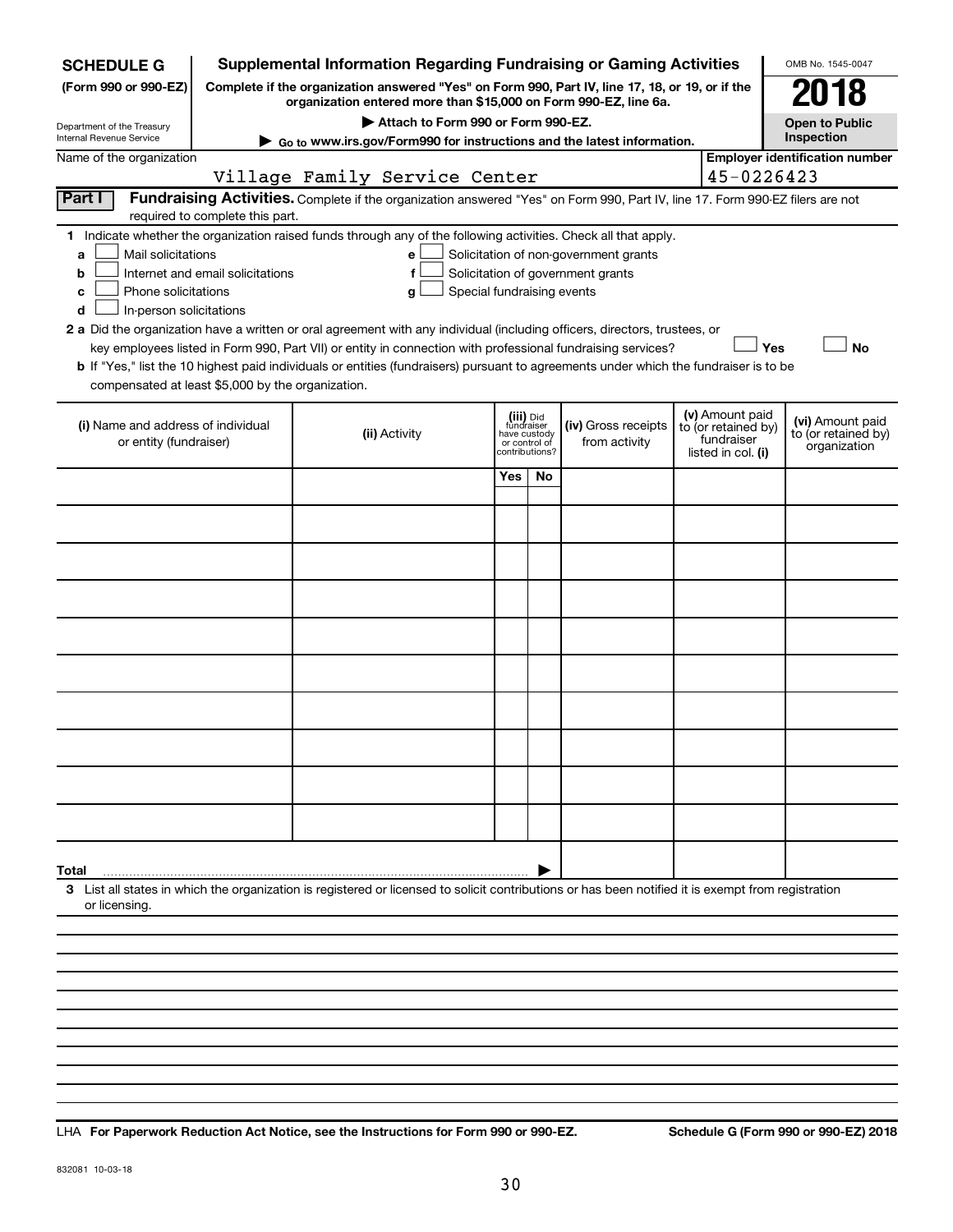#### Schedule G (Form 990 or 990-EZ) 2018  $\verb|Village | Family | Server \verb|Center | 45-0226423 | 23|$

Part II | Fundraising Events. Complete if the organization answered "Yes" on Form 990, Part IV, line 18, or reported more than \$15,000

|                 |              | of fundraising event contributions and gross income on Form 990-EZ, lines 1 and 6b. List events with gross receipts greater than \$5,000. |                |                         |                  |                            |
|-----------------|--------------|-------------------------------------------------------------------------------------------------------------------------------------------|----------------|-------------------------|------------------|----------------------------|
|                 |              |                                                                                                                                           | (a) Event $#1$ | $(b)$ Event #2          | (c) Other events | (d) Total events           |
|                 |              |                                                                                                                                           | Wine and       | Bowling for             |                  | (add col. (a) through      |
|                 |              |                                                                                                                                           | Dine           | Kids                    | 4                | col. (c)                   |
|                 |              |                                                                                                                                           | (event type)   | (event type)            | (total number)   |                            |
| Revenue         | 1.           |                                                                                                                                           | 225,819.       | 94,301.                 | 129,151.         | 449,271.                   |
|                 |              |                                                                                                                                           | 82,754.        | 10,000.                 | 11,500.          | 104, 254.                  |
|                 | 3            | Gross income (line 1 minus line 2)                                                                                                        | 143,065.       | 84,301.                 | 117,651.         | 345,017.                   |
|                 |              |                                                                                                                                           |                |                         |                  |                            |
|                 |              |                                                                                                                                           |                |                         |                  |                            |
|                 | 5            |                                                                                                                                           |                |                         |                  |                            |
|                 | 6            |                                                                                                                                           | 4,499.         | 1,644.                  | 13,000.          | 19,143.                    |
| Direct Expenses | $\mathbf{7}$ | Food and beverages                                                                                                                        | 27, 296.       | 515.                    | 2,000.           | 29,811.                    |
|                 | 8            |                                                                                                                                           |                |                         |                  |                            |
|                 | 9            |                                                                                                                                           | 69,764.        | 3,806.                  | 28,030.          | 101,600.                   |
|                 | 10           | Direct expense summary. Add lines 4 through 9 in column (d)                                                                               |                |                         |                  | 150, 554.                  |
|                 |              | 11 Net income summary. Subtract line 10 from line 3, column (d)                                                                           |                |                         |                  | 194, 463.                  |
| <b>Part III</b> |              | Gaming. Complete if the organization answered "Yes" on Form 990, Part IV, line 19, or reported more than                                  |                |                         |                  |                            |
|                 |              | \$15,000 on Form 990-EZ, line 6a.                                                                                                         |                |                         |                  |                            |
|                 |              |                                                                                                                                           | (a) Bingo      | (b) Pull tabs/instant   | (c) Other gaming | (d) Total gaming (add      |
| Revenue         |              |                                                                                                                                           |                | bingo/progressive bingo |                  | col. (a) through col. (c)) |
|                 |              |                                                                                                                                           |                |                         |                  |                            |
|                 | 1.           |                                                                                                                                           |                |                         |                  |                            |
|                 |              |                                                                                                                                           |                |                         |                  |                            |
|                 |              |                                                                                                                                           |                |                         |                  |                            |
|                 | 3            |                                                                                                                                           |                |                         |                  |                            |
| Direct Expenses | 4            |                                                                                                                                           |                |                         |                  |                            |
|                 |              | 5 Other direct expenses                                                                                                                   |                |                         |                  |                            |
|                 |              |                                                                                                                                           | $\%$<br>Yes    | %<br>Yes                | Yes<br>%         |                            |
|                 | 6            | Volunteer labor                                                                                                                           | No             | No                      | No               |                            |
|                 | 7            | Direct expense summary. Add lines 2 through 5 in column (d)                                                                               |                |                         |                  |                            |
|                 | 8            |                                                                                                                                           |                |                         |                  |                            |
|                 |              |                                                                                                                                           |                |                         |                  |                            |
| 9               |              | Enter the state(s) in which the organization conducts gaming activities:                                                                  |                |                         |                  | Yes<br><b>No</b>           |
|                 |              | <b>b</b> If "No," explain:                                                                                                                |                |                         |                  |                            |
|                 |              | <u> 1989 - Johann Stoff, deutscher Stoff, der Stoff, der Stoff, der Stoff, der Stoff, der Stoff, der Stoff, der S</u>                     |                |                         |                  |                            |
|                 |              |                                                                                                                                           |                |                         |                  |                            |
|                 |              | 10a Were any of the organization's gaming licenses revoked, suspended, or terminated during the tax year?                                 |                |                         |                  | Yes<br>No                  |
|                 |              |                                                                                                                                           |                |                         |                  |                            |
|                 |              |                                                                                                                                           |                |                         |                  |                            |
|                 |              |                                                                                                                                           |                |                         |                  |                            |

832082 10-03-18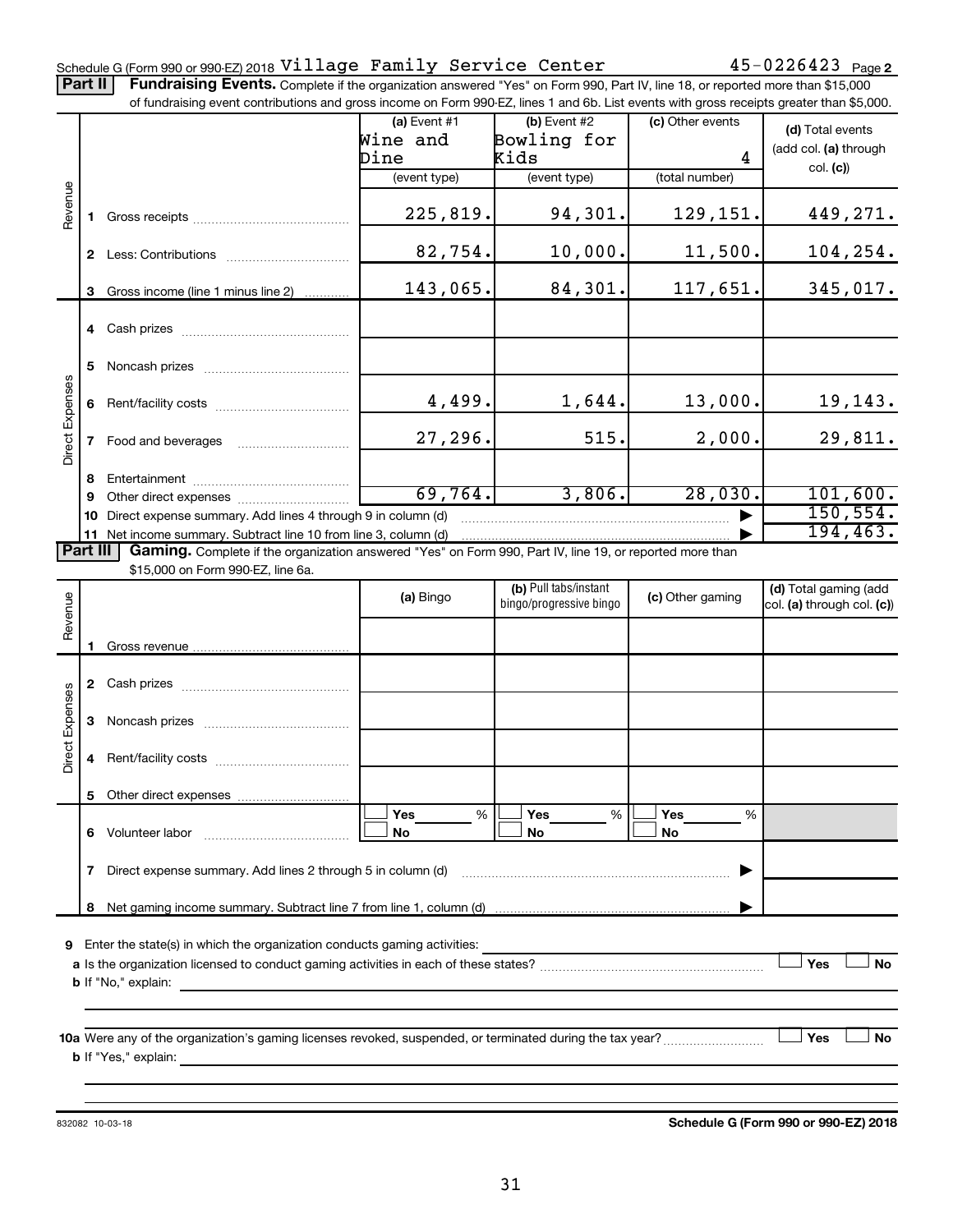|    | Schedule G (Form 990 or 990 EZ) 2018 Village Family Service Center                                                                                       |                 |     | $45 - 0226423$ Page 3 |
|----|----------------------------------------------------------------------------------------------------------------------------------------------------------|-----------------|-----|-----------------------|
|    |                                                                                                                                                          |                 | Yes | No                    |
|    | 12 Is the organization a grantor, beneficiary or trustee of a trust, or a member of a partnership or other entity formed                                 |                 |     |                       |
|    |                                                                                                                                                          |                 | Yes | No                    |
|    | 13 Indicate the percentage of gaming activity conducted in:                                                                                              |                 |     |                       |
|    |                                                                                                                                                          |                 |     | %                     |
|    |                                                                                                                                                          | 13 <sub>b</sub> |     | %                     |
|    | 14 Enter the name and address of the person who prepares the organization's gaming/special events books and records:                                     |                 |     |                       |
|    |                                                                                                                                                          |                 |     |                       |
|    |                                                                                                                                                          |                 |     |                       |
|    |                                                                                                                                                          |                 |     |                       |
|    | 15a Does the organization have a contract with a third party from whom the organization receives gaming revenue?                                         |                 | Yes | <b>No</b>             |
|    |                                                                                                                                                          |                 |     |                       |
|    |                                                                                                                                                          |                 |     |                       |
|    | c If "Yes," enter name and address of the third party:                                                                                                   |                 |     |                       |
|    |                                                                                                                                                          |                 |     |                       |
|    |                                                                                                                                                          |                 |     |                       |
|    |                                                                                                                                                          |                 |     |                       |
|    | 16 Gaming manager information:                                                                                                                           |                 |     |                       |
|    |                                                                                                                                                          |                 |     |                       |
|    | Gaming manager compensation > \$                                                                                                                         |                 |     |                       |
|    |                                                                                                                                                          |                 |     |                       |
|    |                                                                                                                                                          |                 |     |                       |
|    |                                                                                                                                                          |                 |     |                       |
|    |                                                                                                                                                          |                 |     |                       |
|    | Director/officer<br>Employee<br>Independent contractor                                                                                                   |                 |     |                       |
| 17 | Mandatory distributions:                                                                                                                                 |                 |     |                       |
|    | a Is the organization required under state law to make charitable distributions from the gaming proceeds to                                              |                 |     |                       |
|    | retain the state gaming license?                                                                                                                         |                 |     | $\Box$ Yes $\Box$ No  |
|    | <b>b</b> Enter the amount of distributions required under state law to be distributed to other exempt organizations or spent in the                      |                 |     |                       |
|    | organization's own exempt activities during the tax year $\triangleright$ \$                                                                             |                 |     |                       |
|    | Supplemental Information. Provide the explanations required by Part I, line 2b, columns (iii) and (v); and Part III, lines 9, 9b, 10b,<br><b>Part IV</b> |                 |     |                       |
|    | 15b, 15c, 16, and 17b, as applicable. Also provide any additional information. See instructions.                                                         |                 |     |                       |
|    |                                                                                                                                                          |                 |     |                       |
|    |                                                                                                                                                          |                 |     |                       |
|    |                                                                                                                                                          |                 |     |                       |
|    |                                                                                                                                                          |                 |     |                       |
|    |                                                                                                                                                          |                 |     |                       |
|    |                                                                                                                                                          |                 |     |                       |
|    |                                                                                                                                                          |                 |     |                       |
|    |                                                                                                                                                          |                 |     |                       |
|    |                                                                                                                                                          |                 |     |                       |
|    |                                                                                                                                                          |                 |     |                       |
|    |                                                                                                                                                          |                 |     |                       |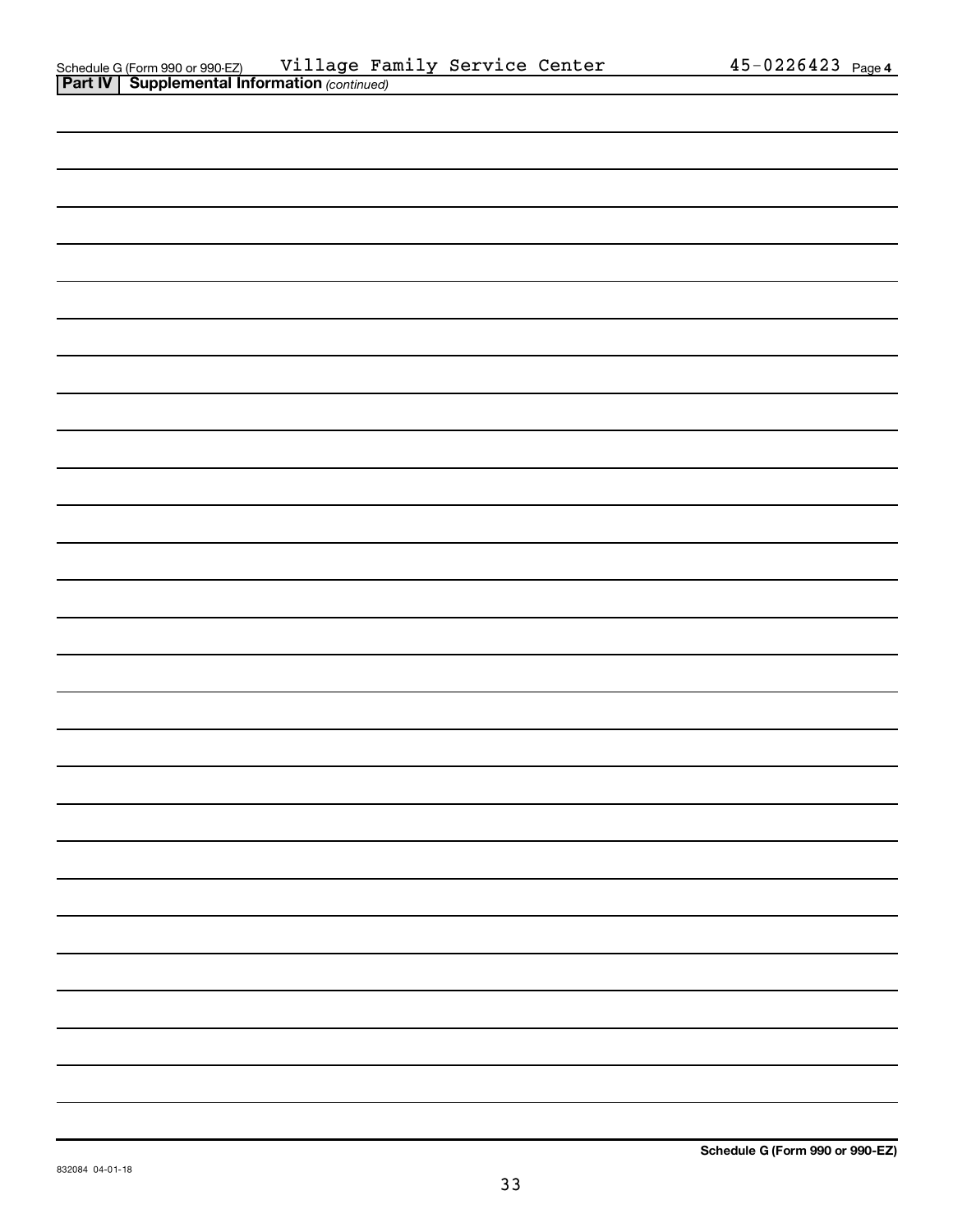| <b>SCHEDULE M</b> |  |
|-------------------|--|
| (Form 990)        |  |

# **Noncash Contributions**

OMB No. 1545-0047

**Employer identification number**

| Department of the Treasury      |  |
|---------------------------------|--|
| <b>Internal Revenue Service</b> |  |

**Complete if the organizations answered "Yes" on Form 990, Part IV, lines 29 or 30. Attach to Form 990.** →<br>**→** Complete if the organizations answered "Yes" on Form 990, Part IV, lines 29 or 30.<br>● Complete if the organizations answered "Yes" on Form 990, Part IV, lines 29 or 30.  $\blacktriangleright$ 

**Open to Public Inspection**

|  |  | Name of the organization |  |
|--|--|--------------------------|--|
|  |  |                          |  |
|  |  |                          |  |
|  |  |                          |  |

 **Go to www.irs.gov/Form990 for instructions and the latest information.** J

#### **Part I Types of Property** Village Family Service Center 15-0226423

|     | 1 J P V V 1 1 V P V 1 4                                                                                                        |                                        |                                      |                                                                                                       |            |                                                              |            |     |    |
|-----|--------------------------------------------------------------------------------------------------------------------------------|----------------------------------------|--------------------------------------|-------------------------------------------------------------------------------------------------------|------------|--------------------------------------------------------------|------------|-----|----|
|     |                                                                                                                                | (a)<br>Check if<br>applicable <b>l</b> | (b)<br>Number of<br>contributions or | (c)<br>Noncash contribution<br>amounts reported on<br>litems contributed Form 990, Part VIII, line 1q |            | (d)<br>Method of determining<br>noncash contribution amounts |            |     |    |
| 1.  |                                                                                                                                |                                        |                                      |                                                                                                       |            |                                                              |            |     |    |
| 2   |                                                                                                                                |                                        |                                      |                                                                                                       |            |                                                              |            |     |    |
| З   | Art - Fractional interests                                                                                                     |                                        |                                      |                                                                                                       |            |                                                              |            |     |    |
| 4   |                                                                                                                                |                                        |                                      |                                                                                                       |            |                                                              |            |     |    |
| 5   | Clothing and household goods                                                                                                   | $\overline{\text{x}}$                  |                                      |                                                                                                       | 82,754.FMV |                                                              |            |     |    |
| 6   |                                                                                                                                |                                        |                                      |                                                                                                       |            |                                                              |            |     |    |
| 7   |                                                                                                                                |                                        |                                      |                                                                                                       |            |                                                              |            |     |    |
| 8   |                                                                                                                                |                                        |                                      |                                                                                                       |            |                                                              |            |     |    |
| 9   | Securities - Publicly traded                                                                                                   |                                        |                                      |                                                                                                       |            |                                                              |            |     |    |
| 10  | Securities - Closely held stock                                                                                                |                                        |                                      |                                                                                                       |            |                                                              |            |     |    |
| 11  |                                                                                                                                |                                        |                                      |                                                                                                       |            |                                                              |            |     |    |
|     | Securities - Partnership, LLC, or                                                                                              |                                        |                                      |                                                                                                       |            |                                                              |            |     |    |
|     | trust interests                                                                                                                |                                        |                                      |                                                                                                       |            |                                                              |            |     |    |
| 12  | Securities - Miscellaneous                                                                                                     |                                        |                                      |                                                                                                       |            |                                                              |            |     |    |
| 13  | Qualified conservation contribution -                                                                                          |                                        |                                      |                                                                                                       |            |                                                              |            |     |    |
|     | Historic structures                                                                                                            |                                        |                                      |                                                                                                       |            |                                                              |            |     |    |
| 14  | Qualified conservation contribution - Other                                                                                    |                                        |                                      |                                                                                                       |            |                                                              |            |     |    |
| 15  | Real estate - Residential                                                                                                      |                                        |                                      |                                                                                                       |            |                                                              |            |     |    |
| 16  | Real estate - Commercial                                                                                                       |                                        |                                      |                                                                                                       |            |                                                              |            |     |    |
| 17  |                                                                                                                                |                                        |                                      |                                                                                                       |            |                                                              |            |     |    |
| 18  |                                                                                                                                |                                        |                                      |                                                                                                       |            |                                                              |            |     |    |
| 19  |                                                                                                                                |                                        |                                      |                                                                                                       |            |                                                              |            |     |    |
| 20  | Drugs and medical supplies                                                                                                     |                                        |                                      |                                                                                                       |            |                                                              |            |     |    |
| 21  |                                                                                                                                |                                        |                                      |                                                                                                       |            |                                                              |            |     |    |
| 22  |                                                                                                                                |                                        |                                      |                                                                                                       |            |                                                              |            |     |    |
| 23  |                                                                                                                                |                                        |                                      |                                                                                                       |            |                                                              |            |     |    |
| 24  |                                                                                                                                |                                        |                                      |                                                                                                       |            |                                                              |            |     |    |
| 25  | Other $\blacktriangleright$                                                                                                    |                                        |                                      |                                                                                                       |            |                                                              |            |     |    |
| 26  | Other $\blacktriangleright$                                                                                                    |                                        |                                      |                                                                                                       |            |                                                              |            |     |    |
| 27  | Other                                                                                                                          |                                        |                                      |                                                                                                       |            |                                                              |            |     |    |
| 28  | Other                                                                                                                          |                                        |                                      |                                                                                                       |            |                                                              |            |     |    |
| 29  | Number of Forms 8283 received by the organization during the tax year for contributions                                        |                                        |                                      |                                                                                                       |            |                                                              |            |     |    |
|     | for which the organization completed Form 8283, Part IV, Donee Acknowledgement                                                 |                                        |                                      |                                                                                                       | 29         |                                                              |            | 0   |    |
|     |                                                                                                                                |                                        |                                      |                                                                                                       |            |                                                              |            | Yes | No |
|     | 30a During the year, did the organization receive by contribution any property reported in Part I, lines 1 through 28, that it |                                        |                                      |                                                                                                       |            |                                                              |            |     |    |
|     | must hold for at least three years from the date of the initial contribution, and which isn't required to be used for          |                                        |                                      |                                                                                                       |            |                                                              |            |     |    |
|     |                                                                                                                                |                                        |                                      |                                                                                                       |            |                                                              | 30a        |     | x  |
|     | <b>b</b> If "Yes," describe the arrangement in Part II.                                                                        |                                        |                                      |                                                                                                       |            |                                                              |            |     |    |
| 31  | Does the organization have a gift acceptance policy that requires the review of any nonstandard contributions?                 |                                        |                                      |                                                                                                       |            |                                                              |            | х   |    |
|     | 32a Does the organization hire or use third parties or related organizations to solicit, process, or sell noncash              |                                        |                                      |                                                                                                       |            |                                                              |            |     |    |
|     | contributions?                                                                                                                 |                                        |                                      |                                                                                                       |            |                                                              | <b>32a</b> |     | х  |
|     | <b>b</b> If "Yes," describe in Part II.                                                                                        |                                        |                                      |                                                                                                       |            |                                                              |            |     |    |
| 33  | If the organization didn't report an amount in column (c) for a type of property for which column (a) is checked,              |                                        |                                      |                                                                                                       |            |                                                              |            |     |    |
|     | describe in Part II.                                                                                                           |                                        |                                      |                                                                                                       |            |                                                              |            |     |    |
|     | For Paperwork Reduction Act Notice, see the Instructions for Form 990.                                                         |                                        |                                      |                                                                                                       |            | Schedule M (Form 990) 2018                                   |            |     |    |
| LHA |                                                                                                                                |                                        |                                      |                                                                                                       |            |                                                              |            |     |    |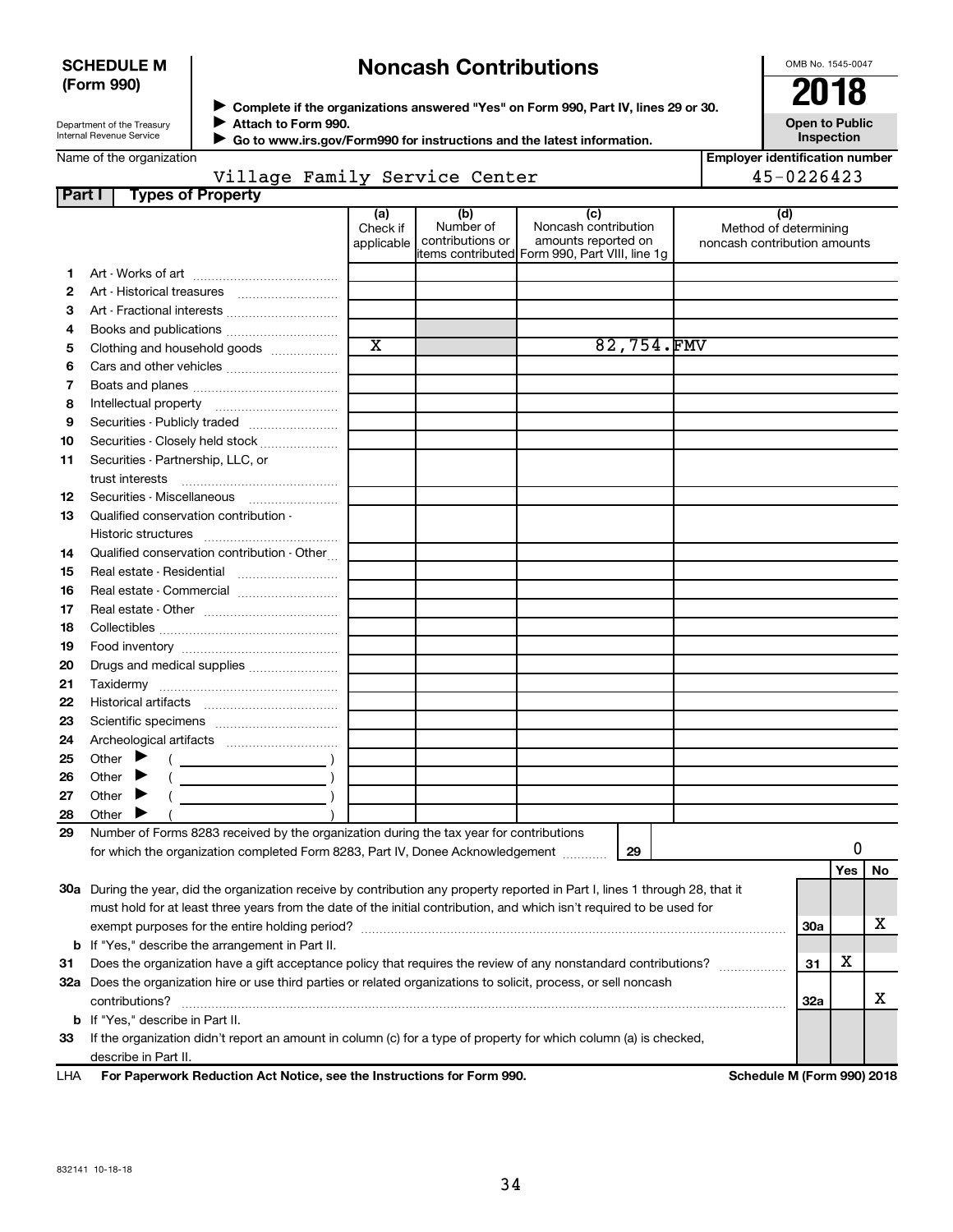**2**

Provide the information required by Part I, lines 30b, 32b, and 33, and whether the organization is reporting in Part I, column (b), the number of contributions, the number of items received, or a combination of both. Also complete this part for any additional information. **Part II Supplemental Information.**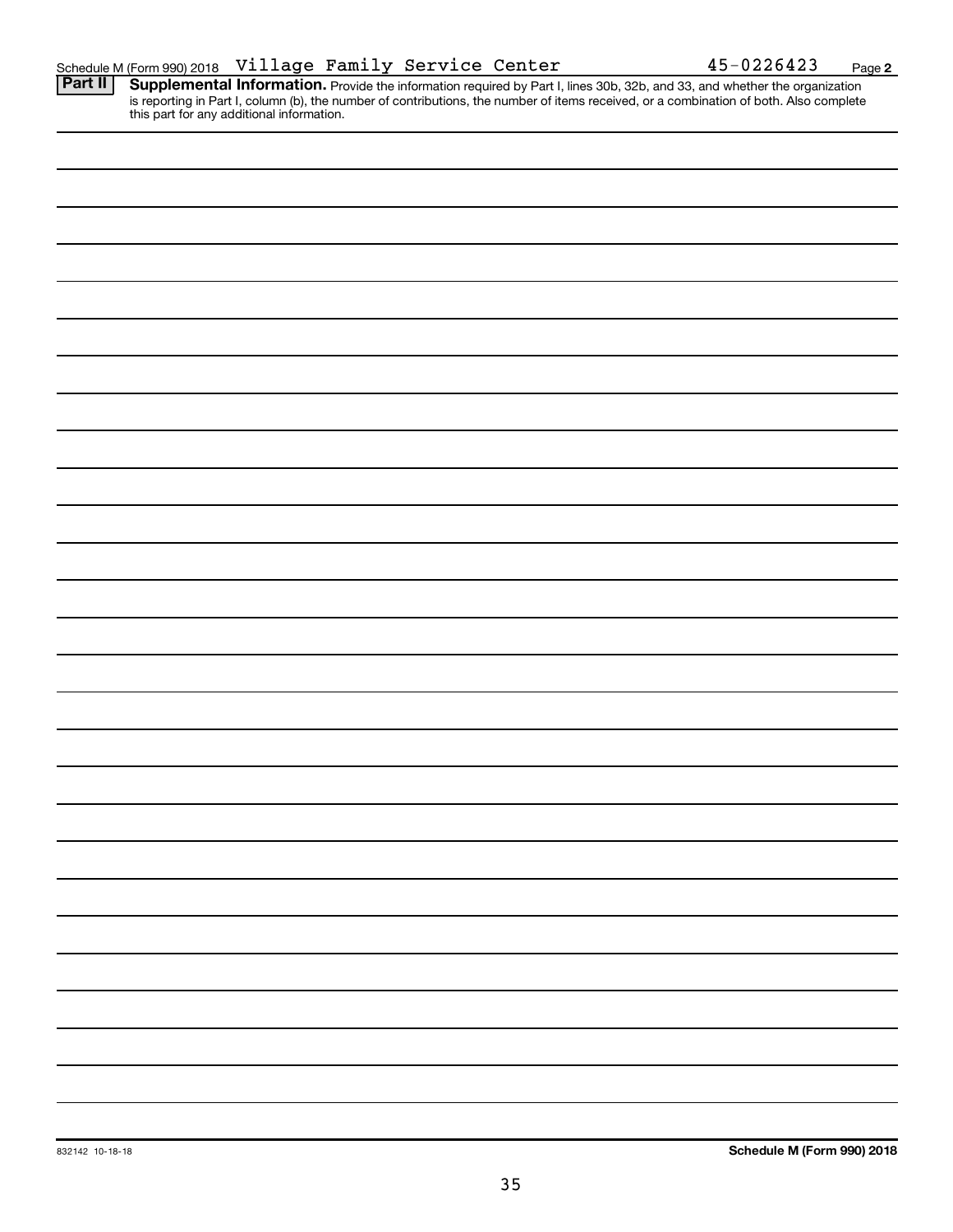Department of the Treasury **(Form 990 or 990-EZ)**

Name of the organization

Internal Revenue Service

**Complete to provide information for responses to specific questions on Form 990 or 990-EZ or to provide any additional information. | Attach to Form 990 or 990-EZ. | Go to www.irs.gov/Form990 for the latest information.** SCHEDULE O **Supplemental Information to Form 990 or 990-EZ** 2018 No. 1545-004<br>(Form 990 or 990-EZ) complete to provide information for responses to specific questions on

OMB No. 1545-0047 **Open to Public Inspection**

Village Family Service Center

**Employer identification number**

Form 990, Part I, Doing Business As:

The Village Family Service Center

Form 990, Part I, Line 1, Description of Organization Mission: services designed to strengthen individuals, families and organizations.

Form 990, Part III, Line 4a, Program Service Accomplishments:

parents, extended family, caregivers and service providers in order to

resolve a child's safety and wellbeing issues. FBS provides intensive

services, in a family home, to prevent out-of-home placement of a

child. The Village also provides Financial Counseling Services to

include a debt management program, foreclosure counseling, bankruptcy

counseling and education and housing programs.

Form 990, Part III, Line 4d, Other Program Services:

BIG BROTHER BIG SISTERS: Big Brothers Big Sisters is a mentoring

program that matches carefully screened adult volunteers with children,

ages 6-14 years, who have special needs for personal growth and

development. Supportive, one-to-one mentoring helps build

self-confidence and self-esteem in the child, as volunteers and kids

spend time together.

Expenses \$ 272,776. including grants of \$ 0. Revenue \$ 0.

TRUANCY INTERVENTION PROGRAM: This program serves youth in Clay County,

Minnesota. The goal is to increase academic success, as well as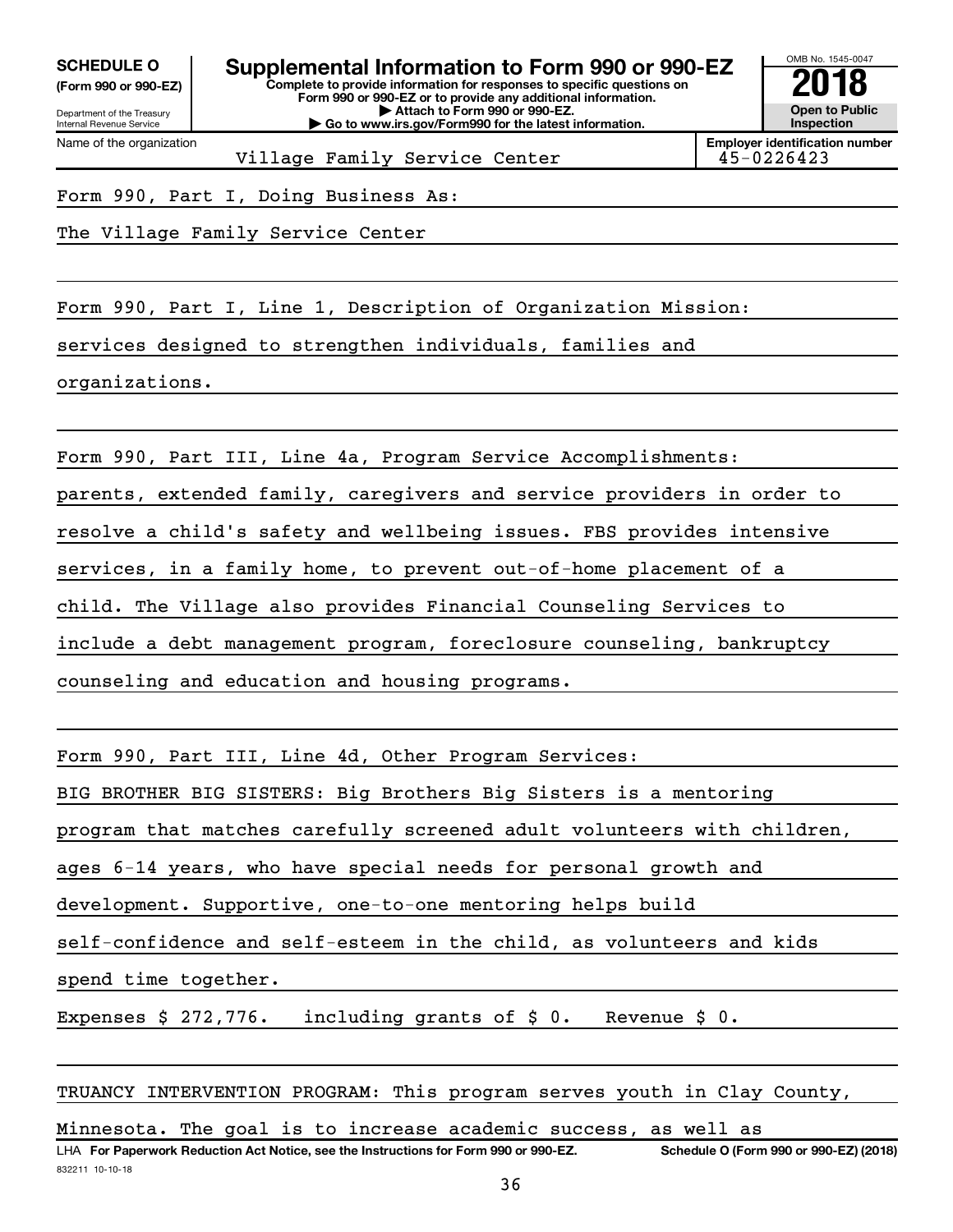| Page 2<br>Schedule O (Form 990 or 990-EZ) (2018)                     |                                                                         |  |  |  |  |  |  |
|----------------------------------------------------------------------|-------------------------------------------------------------------------|--|--|--|--|--|--|
| Name of the organization<br>Village Family Service Center            | <b>Employer identification number</b><br>$45 - 0226423$                 |  |  |  |  |  |  |
|                                                                      | decrease absences and court referrals. Advocates work with children who |  |  |  |  |  |  |
| have unexplained absences, and also work closely with their parents. |                                                                         |  |  |  |  |  |  |
| Expenses $$130,133$ .                                                | including grants of $\sharp$ 0.<br>Revenue $$98,491.$                   |  |  |  |  |  |  |

Other Program services expenses are generated by First Step Recovery, a program providing services to Native Americans, and other miscellaneous revenues. Miscellaneous revenues are earned from incidental charges that help support and further the goals of Village Family Service Center.

Expenses  $$3,957,329.$  including grants of  $$0.$  Revenue  $$1,823,991.$ 

Form 990, Part VI, Section A, line 1:

The Board shall have a standing Executive Committee which shall consist of the officers of the Board. This committee shall be chaired by the Chairperson of the Board. This group shall serve as the central leadership and planning group for the Organization and as an advisory group to the CEO. It will have full authority to act on behalf of the Board in providing leadership and management resources to the CEO in the CEO's management over the affairs of the Corporation during the intervals between meetings of the Board, except as specifically limited by prior action of the Board. The Executive Committee did not act on behalf of the full board at any time during the tax year.

| Form 990, Part VI, Section A, line 3:                                       |  |  |  |  |  |
|-----------------------------------------------------------------------------|--|--|--|--|--|
| Sandra started as of December 26, 2017 as our interim CEO and completed her |  |  |  |  |  |
| services as the interim CEO in May 2018. Checks were made out Source One    |  |  |  |  |  |
| LLC a consulting company. Sandy received income of \$55,043 and deferred    |  |  |  |  |  |
| compensation of \$34,731 from Source One LLC.                               |  |  |  |  |  |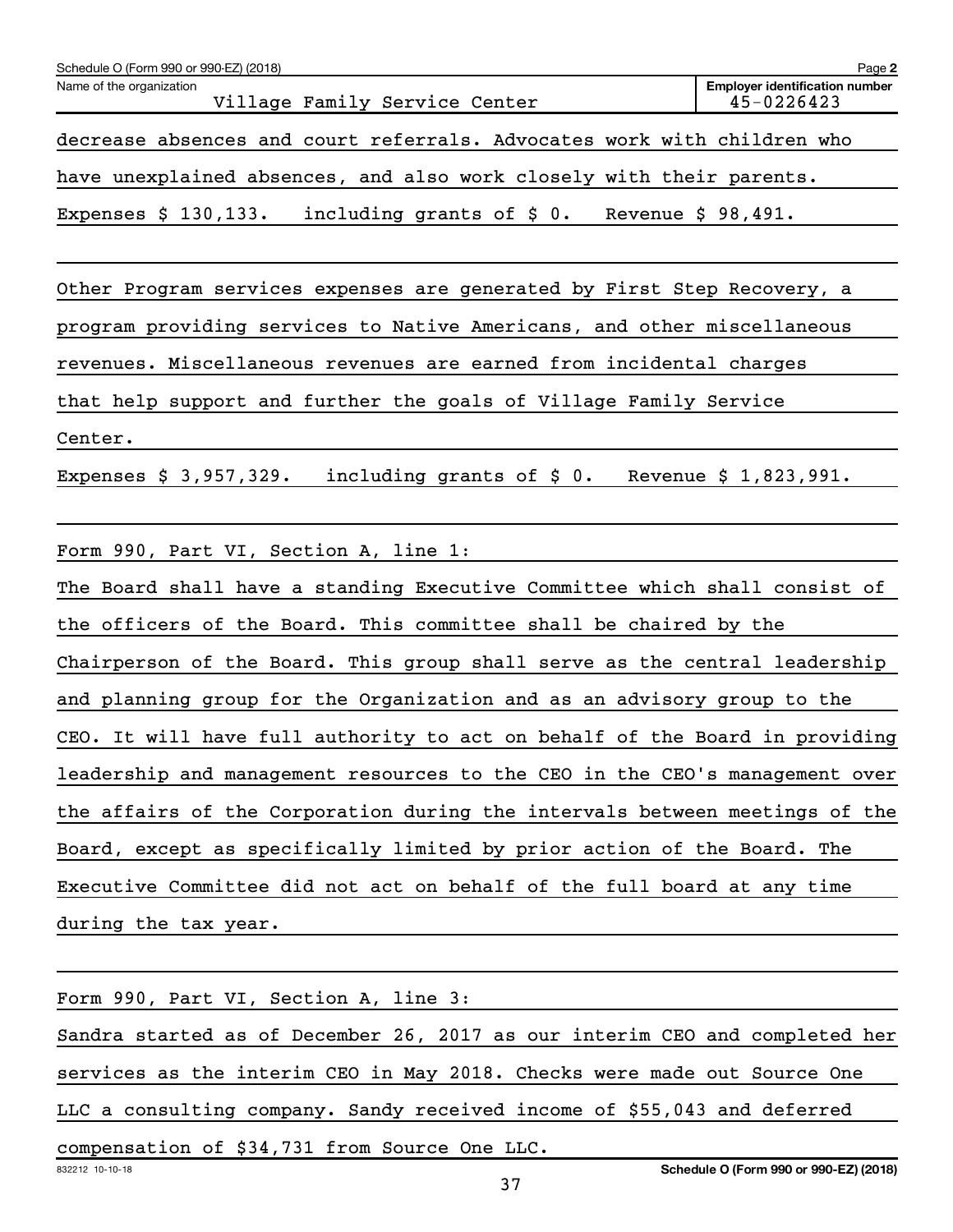Form 990, Part VI, Section A, line 8b: The governing documents allow for multiple committees; however, there were no committees that used their authority to act on behalf of the full Board during the year.

Form 990, Part VI, Section B, line 11b:

The CFO, CEO, and staff accountant will review the Form 990 prior to it

being distributed to the board members prior to it being filed.

Form 990, Part VI, Section B, Line 12c:

Individuals with a conflict or potential conflict will make this known to the appropriate Village individual at the earliest possible date. Board member conflicts are to be reported to the Chairperson of the Board of Directors of the Village Family Service Center. Board members are asked to abstain from voting on any issues in which they have a conflict. Staff/consultant conflicts are to be reported to the President/CEO of the Village. To avoid any appearance of conflict of interest, Village programs have procedures in place which will guide the transfer of cases when a staff member leaves Village employment or when a client requests a transfer to another counselor/case manager. Any person associated with the Village Family Service Center and receiving services from this agency will not be given preferential treatment.

Form 990, Part VI, Section B, Line 15a:

CEO compensation is reviewed yearly.

1. Review committee includes board leadership relating to year being

832212 10-10-18 **Schedule O (Form 990 or 990-EZ) (2018)** reviewed. Members include: a) Chairperson b) Vice Chairpersons c) Personnel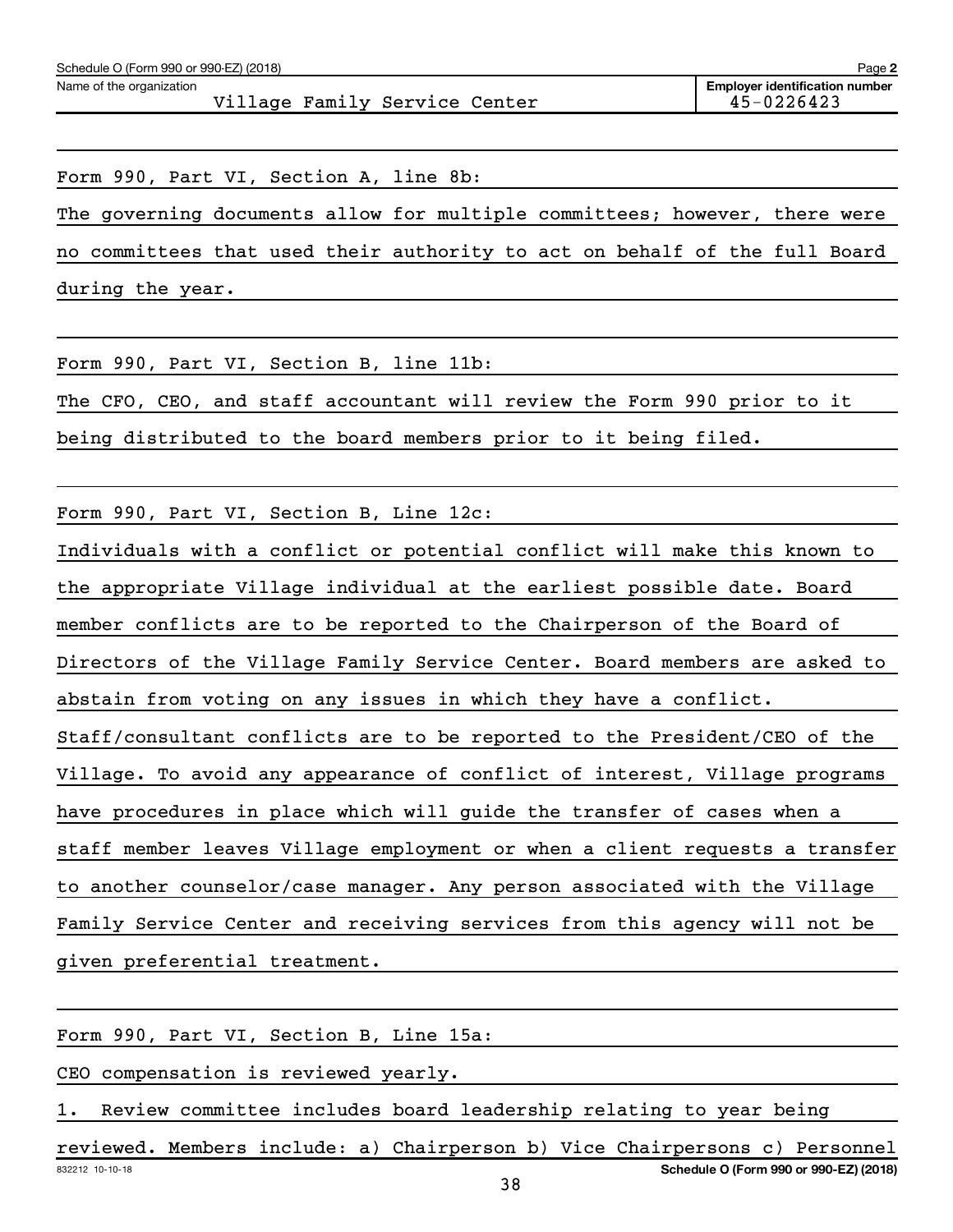| Schedule O (Form 990 or 990-EZ) (2018)<br>Name of the organization        | Page 2<br><b>Employer identification number</b> |
|---------------------------------------------------------------------------|-------------------------------------------------|
| Village Family Service Center                                             | 45-0226423                                      |
| Committee Chairperson.                                                    |                                                 |
| 2.<br>Review to be completed post-audit and by May end.                   |                                                 |
| A full 360 review will be completed using comparability data.<br>3.       |                                                 |
| Committee will review and determine goals attained.<br>4.                 |                                                 |
| Committee will establish goals and bonus possibilities.<br>5.             |                                                 |
| Committee will review and determine salary and bonus. The completed<br>б. |                                                 |
| process will be reported to the board.                                    |                                                 |
|                                                                           |                                                 |
| Form 990, Part VI, Section C, Line 19:                                    |                                                 |
| The governing documents, conflict of interest policy, and financial       |                                                 |
| statements are available upon request.                                    |                                                 |
|                                                                           |                                                 |
| Form 990, Part XI, line 9, Changes in Net Assets:                         |                                                 |
| Change in Children's Village Foundation Net Assets                        | $-783,331.$                                     |
| Change In Children's Village Foundation Net Assets- Perm                  |                                                 |
| Restricted                                                                | 10,000.                                         |
| Total to Form 990, Part XI, Line 9                                        | $-773,331.$                                     |
|                                                                           |                                                 |
|                                                                           |                                                 |
|                                                                           |                                                 |
|                                                                           |                                                 |
|                                                                           |                                                 |
|                                                                           |                                                 |
|                                                                           |                                                 |
|                                                                           |                                                 |
|                                                                           |                                                 |
|                                                                           |                                                 |
|                                                                           |                                                 |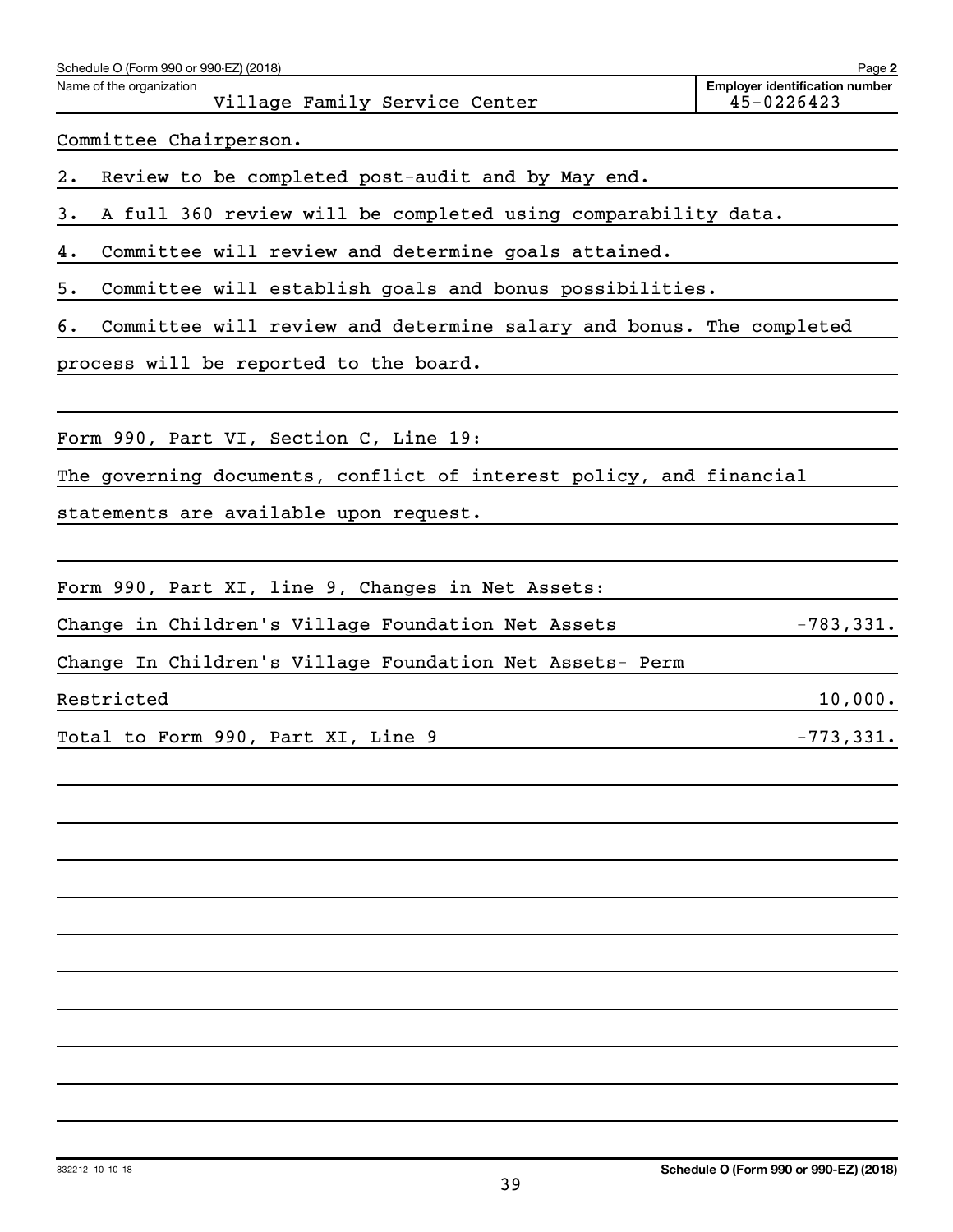| <b>SCHEDULE R</b> |  |
|-------------------|--|
|                   |  |

#### Department of the Treasury Internal Revenue Service

### **Related Organizations and Unrelated Partnerships**

**(Form 990) Complete if the organization answered "Yes" on Form 990, Part IV, line 33, 34, 35b, 36, or 37.** |

**Attach to Form 990. Contract to Public** 

**| Go to www.irs.gov/Form990 for instructions and the latest information. Inspection 2018**<br>Open to Public

OMB No. 1545-0047

Name of the organization

Village Family Service Center

**Employer identification number**

Part I ldentification of Disregarded Entities. Complete if the organization answered "Yes" on Form 990, Part IV, line 33.

| (a)<br>Name, address, and EIN (if applicable)<br>of disregarded entity | (b)<br>Primary activity | (c)<br>Legal domicile (state or<br>foreign country) | (d)<br>Total income | (e)<br>End-of-year assets | (f)<br>Direct controlling<br>entity |
|------------------------------------------------------------------------|-------------------------|-----------------------------------------------------|---------------------|---------------------------|-------------------------------------|
|                                                                        |                         |                                                     |                     |                           |                                     |
|                                                                        |                         |                                                     |                     |                           |                                     |
|                                                                        |                         |                                                     |                     |                           |                                     |
|                                                                        |                         |                                                     |                     |                           |                                     |

**Part II** Identification of Related Tax-Exempt Organizations. Complete if the organization answered "Yes" on Form 990, Part IV, line 34, because it had one or more related tax-exempt<br>Part II acconizations during the tax ye organizations during the tax year.

| (a)<br>Name, address, and EIN<br>of related organization                                                                | (b)<br>Primary activity | (c)<br>Legal domicile (state or<br>foreign country) | (d)<br>Exempt Code<br>section | (e)<br>Public charity<br>status (if section | (f)<br>Direct controlling<br>entity           |     | $(g)$<br>Section 512(b)(13)<br>controlled<br>entity? |
|-------------------------------------------------------------------------------------------------------------------------|-------------------------|-----------------------------------------------------|-------------------------------|---------------------------------------------|-----------------------------------------------|-----|------------------------------------------------------|
|                                                                                                                         |                         |                                                     |                               | 501(c)(3))                                  |                                               | Yes | No                                                   |
| Children's Village Family Service Foundation Support the Village Family<br>$-45-6013464$ , PO Box 9859, Fargo, ND 58106 | Service Center          | North Dakota                                        | 501(c)(3)                     |                                             | Village Family<br>Line 12b, II Service Center | х   |                                                      |
|                                                                                                                         |                         |                                                     |                               |                                             |                                               |     |                                                      |
|                                                                                                                         |                         |                                                     |                               |                                             |                                               |     |                                                      |
|                                                                                                                         |                         |                                                     |                               |                                             |                                               |     |                                                      |

**For Paperwork Reduction Act Notice, see the Instructions for Form 990. Schedule R (Form 990) 2018**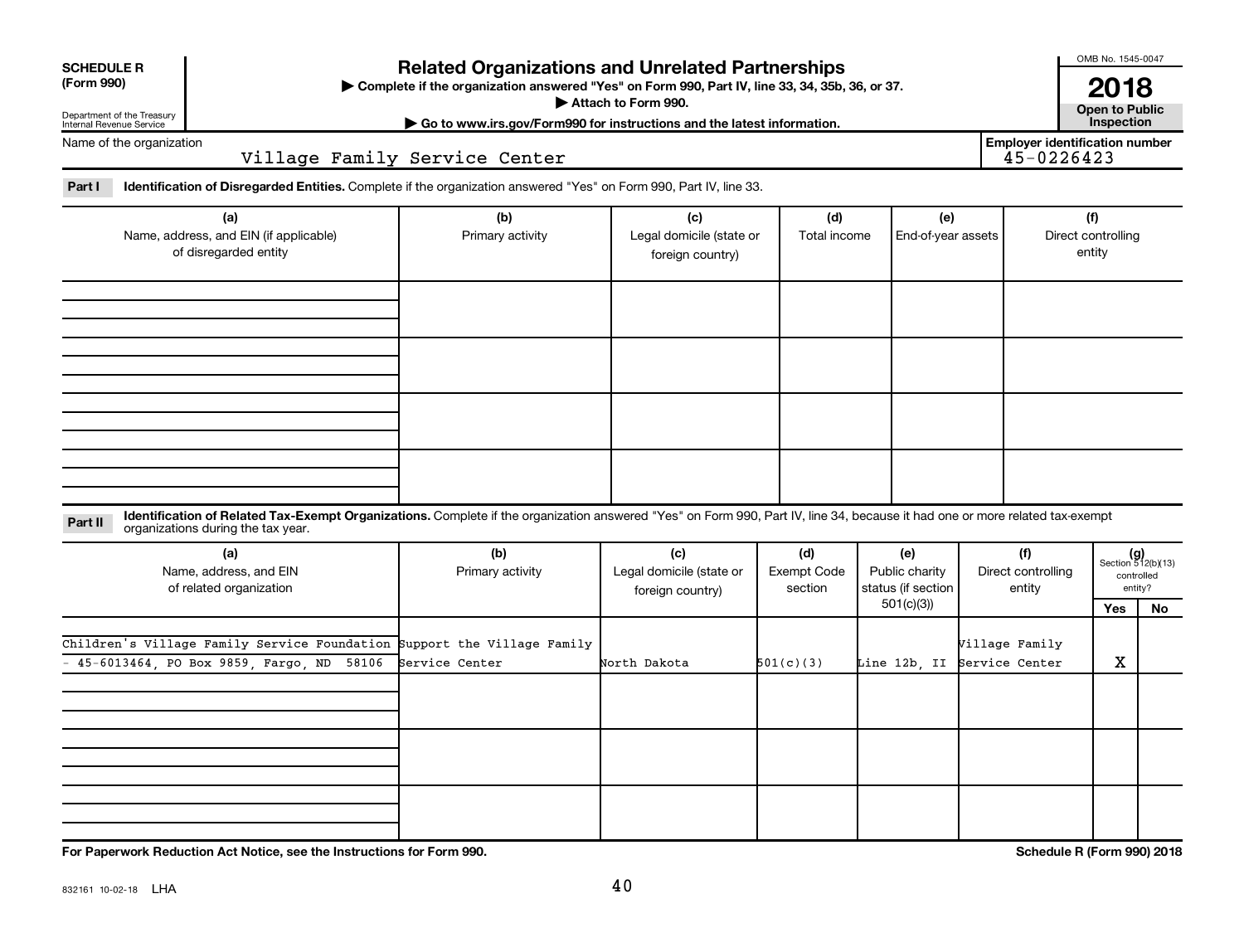Part III Identification of Related Organizations Taxable as a Partnership. Complete if the organization answered "Yes" on Form 990, Part IV, line 34, because it had one or more related<br>Read to the organizations tracted as organizations treated as a partnership during the tax year.

| (a)                                                                                                                                                                                                                                                                         | (b)              | (c)                                       | (d)                          |                            | (e)                                                                                       |  | (f)                                |  | (g)                      |     | (h) | (i)                    | (i)        |     | (k)                                                                                                                             |                                               |          |                                             |  |
|-----------------------------------------------------------------------------------------------------------------------------------------------------------------------------------------------------------------------------------------------------------------------------|------------------|-------------------------------------------|------------------------------|----------------------------|-------------------------------------------------------------------------------------------|--|------------------------------------|--|--------------------------|-----|-----|------------------------|------------|-----|---------------------------------------------------------------------------------------------------------------------------------|-----------------------------------------------|----------|---------------------------------------------|--|
| Name, address, and EIN<br>of related organization                                                                                                                                                                                                                           | Primary activity | Legal<br>domicile<br>(state or<br>foreign | Direct controlling<br>entity |                            | Predominant income<br>related, unrelated,<br>excluded from tax under<br>sections 512-514) |  | Share of<br>end-of-year            |  | Share of total<br>income |     |     |                        | assets     |     | Disproportionate<br>allocations?                                                                                                | Code V-UBI<br>amount in box<br>20 of Schedule | partner? | General or Percentage<br>managing ownership |  |
|                                                                                                                                                                                                                                                                             |                  | country)                                  |                              |                            |                                                                                           |  |                                    |  |                          | Yes | No  | K-1 (Form 1065) Yes No |            |     |                                                                                                                                 |                                               |          |                                             |  |
|                                                                                                                                                                                                                                                                             |                  |                                           |                              |                            |                                                                                           |  |                                    |  |                          |     |     |                        |            |     |                                                                                                                                 |                                               |          |                                             |  |
|                                                                                                                                                                                                                                                                             |                  |                                           |                              |                            |                                                                                           |  |                                    |  |                          |     |     |                        |            |     |                                                                                                                                 |                                               |          |                                             |  |
|                                                                                                                                                                                                                                                                             |                  |                                           |                              |                            |                                                                                           |  |                                    |  |                          |     |     |                        |            |     |                                                                                                                                 |                                               |          |                                             |  |
|                                                                                                                                                                                                                                                                             |                  |                                           |                              |                            |                                                                                           |  |                                    |  |                          |     |     |                        |            |     |                                                                                                                                 |                                               |          |                                             |  |
|                                                                                                                                                                                                                                                                             |                  |                                           |                              |                            |                                                                                           |  |                                    |  |                          |     |     |                        |            |     |                                                                                                                                 |                                               |          |                                             |  |
|                                                                                                                                                                                                                                                                             |                  |                                           |                              |                            |                                                                                           |  |                                    |  |                          |     |     |                        |            |     |                                                                                                                                 |                                               |          |                                             |  |
|                                                                                                                                                                                                                                                                             |                  |                                           |                              |                            |                                                                                           |  |                                    |  |                          |     |     |                        |            |     |                                                                                                                                 |                                               |          |                                             |  |
|                                                                                                                                                                                                                                                                             |                  |                                           |                              |                            |                                                                                           |  |                                    |  |                          |     |     |                        |            |     |                                                                                                                                 |                                               |          |                                             |  |
|                                                                                                                                                                                                                                                                             |                  |                                           |                              |                            |                                                                                           |  |                                    |  |                          |     |     |                        |            |     |                                                                                                                                 |                                               |          |                                             |  |
|                                                                                                                                                                                                                                                                             |                  |                                           |                              |                            |                                                                                           |  |                                    |  |                          |     |     |                        |            |     |                                                                                                                                 |                                               |          |                                             |  |
|                                                                                                                                                                                                                                                                             |                  |                                           |                              |                            |                                                                                           |  |                                    |  |                          |     |     |                        |            |     |                                                                                                                                 |                                               |          |                                             |  |
|                                                                                                                                                                                                                                                                             |                  |                                           |                              |                            |                                                                                           |  |                                    |  |                          |     |     |                        |            |     |                                                                                                                                 |                                               |          |                                             |  |
|                                                                                                                                                                                                                                                                             |                  |                                           |                              |                            |                                                                                           |  |                                    |  |                          |     |     |                        |            |     |                                                                                                                                 |                                               |          |                                             |  |
|                                                                                                                                                                                                                                                                             |                  |                                           |                              |                            |                                                                                           |  |                                    |  |                          |     |     |                        |            |     |                                                                                                                                 |                                               |          |                                             |  |
| Identification of Related Organizations Taxable as a Corporation or Trust. Complete if the organization answered "Yes" on Form 990, Part IV, line 34, because it had one or more related<br>Part IV<br>organizations treated as a corporation or trust during the tax year. |                  |                                           |                              |                            |                                                                                           |  |                                    |  |                          |     |     |                        |            |     |                                                                                                                                 |                                               |          |                                             |  |
| (a)                                                                                                                                                                                                                                                                         |                  |                                           | (b)                          | (c)                        | (d)                                                                                       |  | (e)                                |  | (f)                      |     |     | (g)                    | (h)        |     |                                                                                                                                 |                                               |          |                                             |  |
| Name, address, and EIN                                                                                                                                                                                                                                                      |                  |                                           | Primary activity             | Legal domicile<br>state or | Direct controlling                                                                        |  | Type of entity<br>(C corp, S corp, |  | Share of total           |     |     | Share of               | Percentage |     | $\begin{array}{c} \textbf{(i)}\\ \text{Section}\\ 512 \text{(b)} \text{(13)}\\ \text{controlled} \\ \text{entity?} \end{array}$ |                                               |          |                                             |  |
| of related organization                                                                                                                                                                                                                                                     |                  |                                           |                              | foreign<br>country)        | entity                                                                                    |  | or trust)                          |  | income                   |     |     | end-of-year<br>assets  | ownership  |     |                                                                                                                                 |                                               |          |                                             |  |
|                                                                                                                                                                                                                                                                             |                  |                                           |                              |                            |                                                                                           |  |                                    |  |                          |     |     |                        |            | Yes | No                                                                                                                              |                                               |          |                                             |  |
|                                                                                                                                                                                                                                                                             |                  |                                           |                              |                            |                                                                                           |  |                                    |  |                          |     |     |                        |            |     |                                                                                                                                 |                                               |          |                                             |  |
|                                                                                                                                                                                                                                                                             |                  |                                           |                              |                            |                                                                                           |  |                                    |  |                          |     |     |                        |            |     |                                                                                                                                 |                                               |          |                                             |  |
|                                                                                                                                                                                                                                                                             |                  |                                           |                              |                            |                                                                                           |  |                                    |  |                          |     |     |                        |            |     |                                                                                                                                 |                                               |          |                                             |  |
|                                                                                                                                                                                                                                                                             |                  |                                           |                              |                            |                                                                                           |  |                                    |  |                          |     |     |                        |            |     |                                                                                                                                 |                                               |          |                                             |  |
|                                                                                                                                                                                                                                                                             |                  |                                           |                              |                            |                                                                                           |  |                                    |  |                          |     |     |                        |            |     |                                                                                                                                 |                                               |          |                                             |  |
|                                                                                                                                                                                                                                                                             |                  |                                           |                              |                            |                                                                                           |  |                                    |  |                          |     |     |                        |            |     |                                                                                                                                 |                                               |          |                                             |  |
|                                                                                                                                                                                                                                                                             |                  |                                           |                              |                            |                                                                                           |  |                                    |  |                          |     |     |                        |            |     |                                                                                                                                 |                                               |          |                                             |  |
|                                                                                                                                                                                                                                                                             |                  |                                           |                              |                            |                                                                                           |  |                                    |  |                          |     |     |                        |            |     |                                                                                                                                 |                                               |          |                                             |  |
|                                                                                                                                                                                                                                                                             |                  |                                           |                              |                            |                                                                                           |  |                                    |  |                          |     |     |                        |            |     |                                                                                                                                 |                                               |          |                                             |  |
|                                                                                                                                                                                                                                                                             |                  |                                           |                              |                            |                                                                                           |  |                                    |  |                          |     |     |                        |            |     |                                                                                                                                 |                                               |          |                                             |  |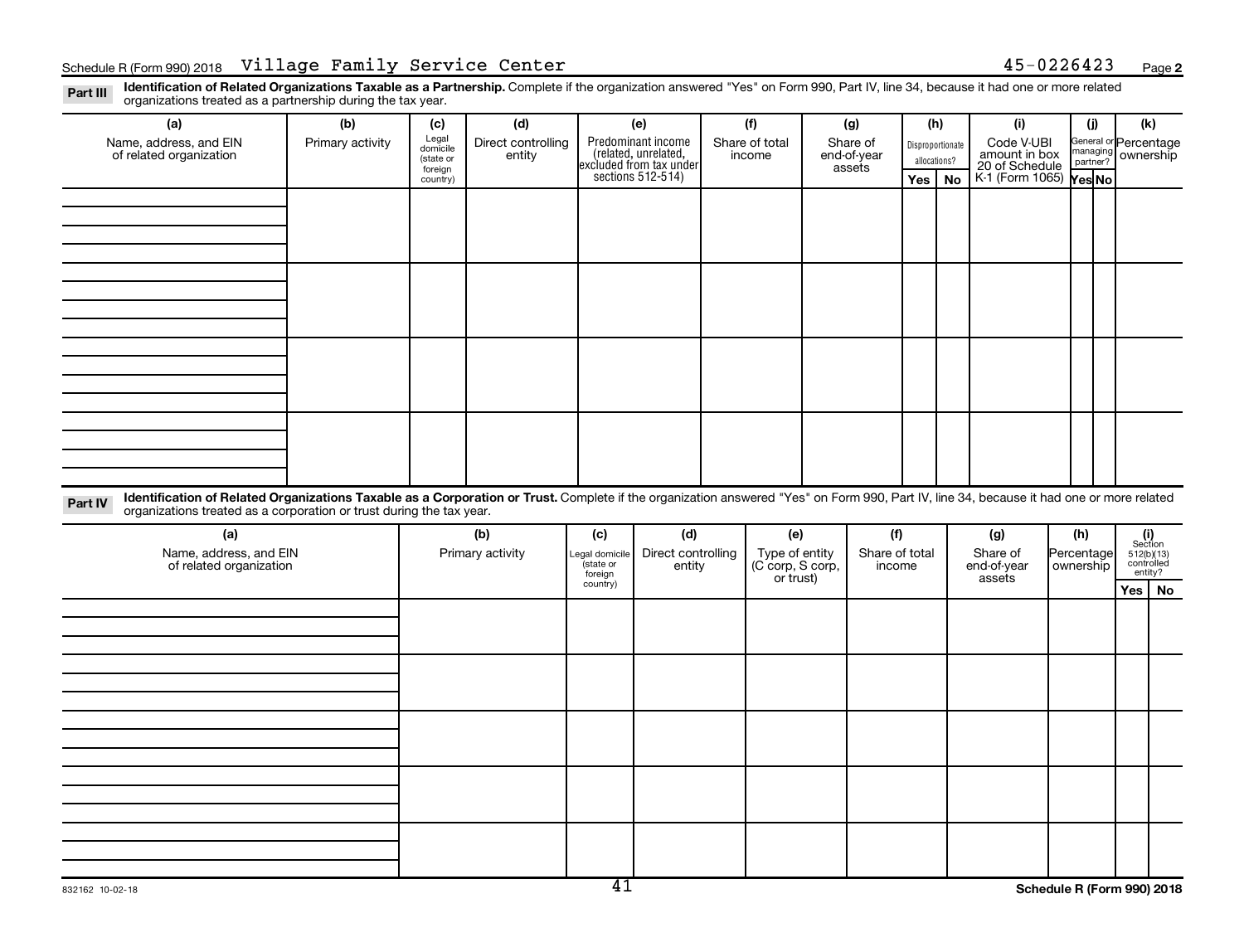#### Schedule R (Form 990) 2018 Page Village Family Service Center 45-0226423

|  | Part V Transactions With Related Organizations. Complete if the organization answered "Yes" on Form 990, Part IV, line 34, 35b, or 36. |
|--|----------------------------------------------------------------------------------------------------------------------------------------|
|  |                                                                                                                                        |

|          | Note: Complete line 1 if any entity is listed in Parts II, III, or IV of this schedule.                                                                                                                                                                                       |                 | Yes                     | l No                        |  |  |
|----------|-------------------------------------------------------------------------------------------------------------------------------------------------------------------------------------------------------------------------------------------------------------------------------|-----------------|-------------------------|-----------------------------|--|--|
|          | During the tax year, did the organization engage in any of the following transactions with one or more related organizations listed in Parts II-IV?                                                                                                                           |                 |                         |                             |  |  |
|          |                                                                                                                                                                                                                                                                               | 1a              |                         | $\overline{\mathbf{x}}$     |  |  |
|          |                                                                                                                                                                                                                                                                               | 1 <sub>b</sub>  | х                       |                             |  |  |
|          | c Gift, grant, or capital contribution from related organization(s) manufaction content to content the content of the contribution from related organization(s) manufaction content to content the content of the content of t                                                | 1 <sub>c</sub>  | X                       |                             |  |  |
|          | d Loans or loan guarantees to or for related organization(s) mature material content to consume the content of the content of the content of the content of the content of the content of the content of the content of the co                                                | 1 <sub>d</sub>  | X                       |                             |  |  |
|          | e Loans or loan guarantees by related organization(s) manufaction content to consume the content of the content of the content of the content of the content of the content of the content of the content of the content of th                                                | 1e              | х                       |                             |  |  |
|          |                                                                                                                                                                                                                                                                               |                 |                         |                             |  |  |
|          | Dividends from related organization(s) machinesis and contract and contract and contract and contract and contract and contract and contract and contract and contract and contract and contract and contract and contract and                                                | 1f              |                         | х                           |  |  |
| g        | Sale of assets to related organization(s) www.assettion.com/www.assettion.com/www.assettion.com/www.assettion.com/www.assettion.com/www.assettion.com/www.assettion.com/www.assettion.com/www.assettion.com/www.assettion.com/                                                | 1g              |                         | $\overline{\mathbf{x}}$     |  |  |
|          | h Purchase of assets from related organization(s) manufactured and content to content the content of assets from related organization(s) manufactured and content of the content of the content of the content of the content                                                 | 1h              |                         | $\overline{\textnormal{x}}$ |  |  |
|          | Exchange of assets with related organization(s) macrocommutation material control and control of the control of the control of the control of the control of the control of the control of the control of the control of the c                                                | 11              |                         | $\overline{\textbf{x}}$     |  |  |
|          | Lease of facilities, equipment, or other assets to related organization(s) manufaction content and content and content and content and content and content and content and content and content and content and content and con                                                | 1j              |                         | $\mathbf{x}$                |  |  |
|          |                                                                                                                                                                                                                                                                               |                 |                         |                             |  |  |
|          |                                                                                                                                                                                                                                                                               | 1k              |                         | X                           |  |  |
|          |                                                                                                                                                                                                                                                                               | 11              | x                       |                             |  |  |
|          |                                                                                                                                                                                                                                                                               | 1 <sub>m</sub>  |                         | $\overline{\mathbf{x}}$     |  |  |
|          |                                                                                                                                                                                                                                                                               | 1n              | $\overline{\textbf{X}}$ |                             |  |  |
|          | o Sharing of paid employees with related organization(s) manufaction(s) and contain a substitution of the state or state or state or state or state or state or state or state or state or state or state or state or state or                                                | 10 <sub>o</sub> |                         | $\overline{\mathbf{x}}$     |  |  |
|          |                                                                                                                                                                                                                                                                               |                 |                         |                             |  |  |
| <b>D</b> | Reimbursement paid to related organization(s) for expenses [11111] Research Manuscript] Reimbursement paid to related organization(s) for expenses [11111] [1211] Reimbursement manuscript] and the set of the set of the set                                                 | 1 <sub>p</sub>  | х                       | $\overline{\mathbf{X}}$     |  |  |
|          |                                                                                                                                                                                                                                                                               |                 |                         |                             |  |  |
|          |                                                                                                                                                                                                                                                                               |                 |                         | X                           |  |  |
|          |                                                                                                                                                                                                                                                                               |                 |                         |                             |  |  |
|          | 1s                                                                                                                                                                                                                                                                            |                 |                         |                             |  |  |
|          | If the answer to any of the above is "Yes," see the instructions for information on who must complete this line, including covered relationships and transaction thresholds.                                                                                                  |                 |                         |                             |  |  |
|          | (b)<br>(c)<br>(d)<br>(a)<br>$(C)$ (C) and $(C)$ (C) and $(C)$ (C) and $(C)$ (C) and $(C)$ (C) and $(C)$ (C) and $(C)$ (C) and $(C)$ (C) and $(C)$ (C) and $(C)$ (C) and $(C)$ (C) and $(C)$ (C) and $(C)$ (C) and $(C)$ (C) and $(C)$ (C) $(C)$ (C) $(C)$ (C) $(C)$ (C) $(C)$ |                 |                         |                             |  |  |

| (a)<br>Name of related organization                   | (b)<br>Transaction<br>type (a-s) | (C)<br>Amount involved | (d)<br>Method of determining amount involved |
|-------------------------------------------------------|----------------------------------|------------------------|----------------------------------------------|
| Children's Village Family Service<br>$(1)$ Foundation | C                                | $190,064.$ $\cosh$     |                                              |
| (2)                                                   |                                  |                        |                                              |
| (3)                                                   |                                  |                        |                                              |
| (4)                                                   |                                  |                        |                                              |
| (5)                                                   |                                  |                        |                                              |
| (6)                                                   | $\overline{\phantom{a}}$         |                        |                                              |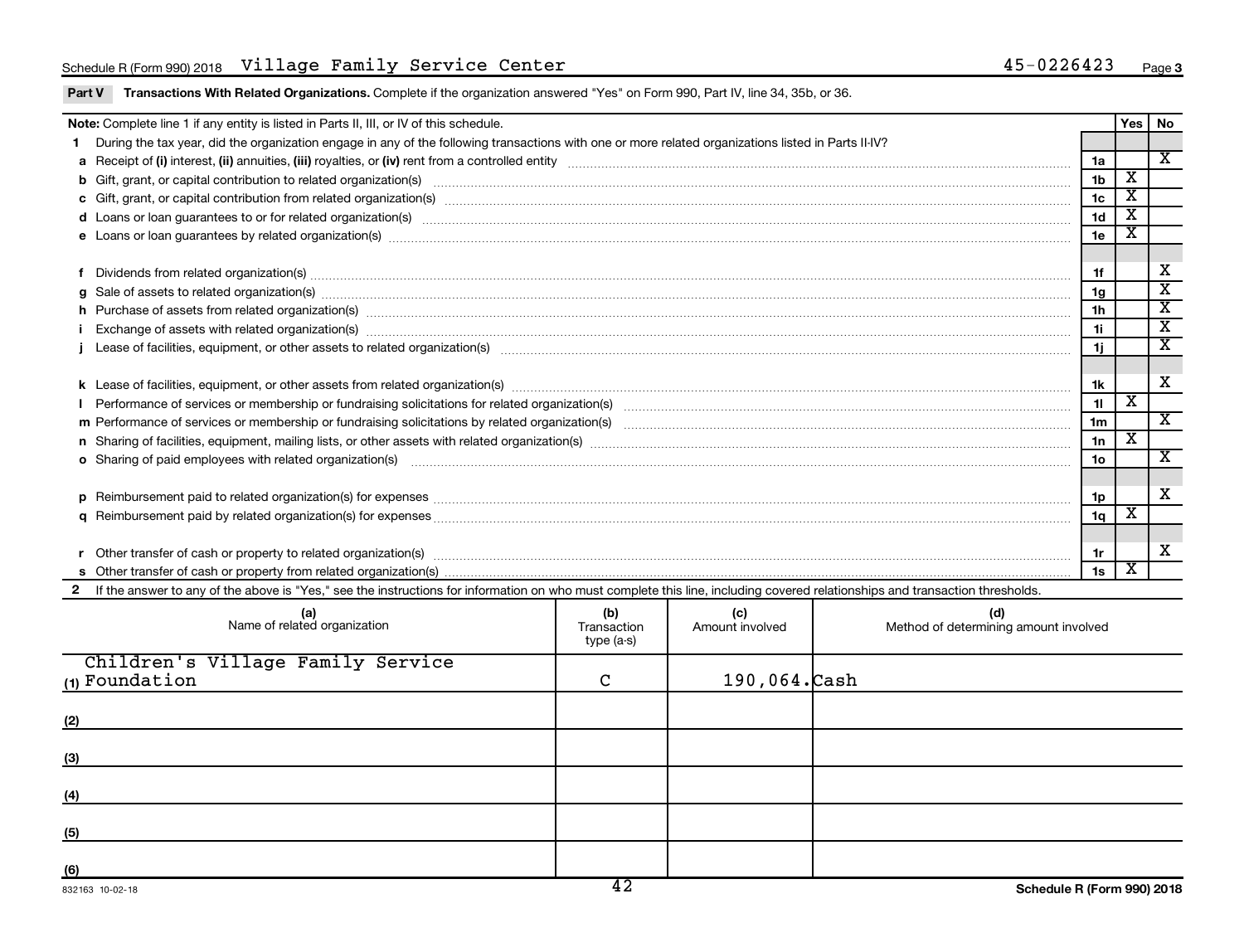#### Schedule R (Form 990) 2018 Page Village Family Service Center 45-0226423

Part VI Unrelated Organizations Taxable as a Partnership. Complete if the organization answered "Yes" on Form 990, Part IV, line 37.

Provide the following information for each entity taxed as a partnership through which the organization conducted more than five percent of its activities (measured by total assets or gross revenue) that was not a related organization. See instructions regarding exclusion for certain investment partnerships.

| <br>(a)                | (b)              | (c)               | . <b>. .</b><br><br>(d)                                                                    |                                                          | (f)      | (g)         | (h)                                   |  | (i)                                                                                              | (i)    |  | (k) |
|------------------------|------------------|-------------------|--------------------------------------------------------------------------------------------|----------------------------------------------------------|----------|-------------|---------------------------------------|--|--------------------------------------------------------------------------------------------------|--------|--|-----|
| Name, address, and EIN | Primary activity | Legal domicile    |                                                                                            | (e)<br>Are all<br>partners sec.<br>$501(c)(3)$<br>orgs.? | Share of | Share of    |                                       |  |                                                                                                  |        |  |     |
| of entity              |                  | (state or foreign |                                                                                            |                                                          | total    | end-of-year | Dispropor-<br>tionate<br>allocations? |  |                                                                                                  |        |  |     |
|                        |                  | country)          | Predominant income<br>(related, unrelated,<br>excluded from tax under<br>sections 512-514) | Yes No                                                   | income   | assets      | Yes No                                |  | Code V-UBI<br>amount in box 20 managing<br>of Schedule K-1<br>(Form 1065)<br>$\overline{Yes}$ No | Yes NO |  |     |
|                        |                  |                   |                                                                                            |                                                          |          |             |                                       |  |                                                                                                  |        |  |     |
|                        |                  |                   |                                                                                            |                                                          |          |             |                                       |  |                                                                                                  |        |  |     |
|                        |                  |                   |                                                                                            |                                                          |          |             |                                       |  |                                                                                                  |        |  |     |
|                        |                  |                   |                                                                                            |                                                          |          |             |                                       |  |                                                                                                  |        |  |     |
|                        |                  |                   |                                                                                            |                                                          |          |             |                                       |  |                                                                                                  |        |  |     |
|                        |                  |                   |                                                                                            |                                                          |          |             |                                       |  |                                                                                                  |        |  |     |
|                        |                  |                   |                                                                                            |                                                          |          |             |                                       |  |                                                                                                  |        |  |     |
|                        |                  |                   |                                                                                            |                                                          |          |             |                                       |  |                                                                                                  |        |  |     |
|                        |                  |                   |                                                                                            |                                                          |          |             |                                       |  |                                                                                                  |        |  |     |
|                        |                  |                   |                                                                                            |                                                          |          |             |                                       |  |                                                                                                  |        |  |     |
|                        |                  |                   |                                                                                            |                                                          |          |             |                                       |  |                                                                                                  |        |  |     |
|                        |                  |                   |                                                                                            |                                                          |          |             |                                       |  |                                                                                                  |        |  |     |
|                        |                  |                   |                                                                                            |                                                          |          |             |                                       |  |                                                                                                  |        |  |     |
|                        |                  |                   |                                                                                            |                                                          |          |             |                                       |  |                                                                                                  |        |  |     |
|                        |                  |                   |                                                                                            |                                                          |          |             |                                       |  |                                                                                                  |        |  |     |
|                        |                  |                   |                                                                                            |                                                          |          |             |                                       |  |                                                                                                  |        |  |     |
|                        |                  |                   |                                                                                            |                                                          |          |             |                                       |  |                                                                                                  |        |  |     |
|                        |                  |                   |                                                                                            |                                                          |          |             |                                       |  |                                                                                                  |        |  |     |
|                        |                  |                   |                                                                                            |                                                          |          |             |                                       |  |                                                                                                  |        |  |     |
|                        |                  |                   |                                                                                            |                                                          |          |             |                                       |  |                                                                                                  |        |  |     |
|                        |                  |                   |                                                                                            |                                                          |          |             |                                       |  |                                                                                                  |        |  |     |
|                        |                  |                   |                                                                                            |                                                          |          |             |                                       |  |                                                                                                  |        |  |     |
|                        |                  |                   |                                                                                            |                                                          |          |             |                                       |  |                                                                                                  |        |  |     |
|                        |                  |                   |                                                                                            |                                                          |          |             |                                       |  |                                                                                                  |        |  |     |
|                        |                  |                   |                                                                                            |                                                          |          |             |                                       |  |                                                                                                  |        |  |     |
|                        |                  |                   |                                                                                            |                                                          |          |             |                                       |  |                                                                                                  |        |  |     |
|                        |                  |                   |                                                                                            |                                                          |          |             |                                       |  |                                                                                                  |        |  |     |
|                        |                  |                   |                                                                                            |                                                          |          |             |                                       |  |                                                                                                  |        |  |     |
|                        |                  |                   |                                                                                            |                                                          |          |             |                                       |  |                                                                                                  |        |  |     |
|                        |                  |                   |                                                                                            |                                                          |          |             |                                       |  |                                                                                                  |        |  |     |
|                        |                  |                   |                                                                                            |                                                          |          |             |                                       |  |                                                                                                  |        |  |     |
|                        |                  |                   |                                                                                            |                                                          |          |             |                                       |  |                                                                                                  |        |  |     |
|                        |                  |                   |                                                                                            |                                                          |          |             |                                       |  |                                                                                                  |        |  |     |
|                        |                  |                   |                                                                                            |                                                          |          |             |                                       |  |                                                                                                  |        |  |     |
|                        |                  |                   |                                                                                            |                                                          |          |             |                                       |  |                                                                                                  |        |  |     |

**Schedule R (Form 990) 2018**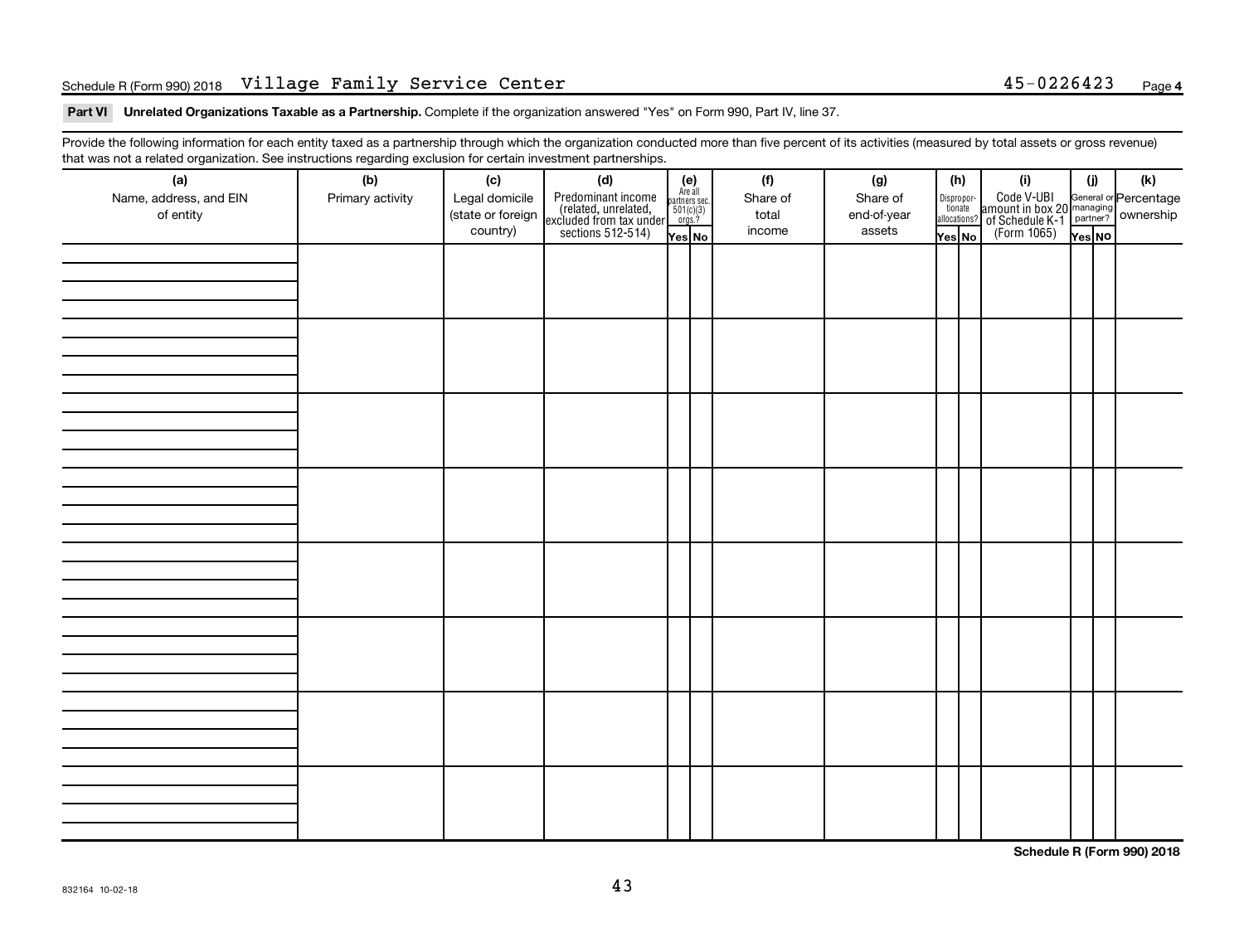**Part VII Referal 890 2018 Villier**<br>**Part VII Supplemental Information.** 

Provide additional information for responses to questions on Schedule R. See instructions.